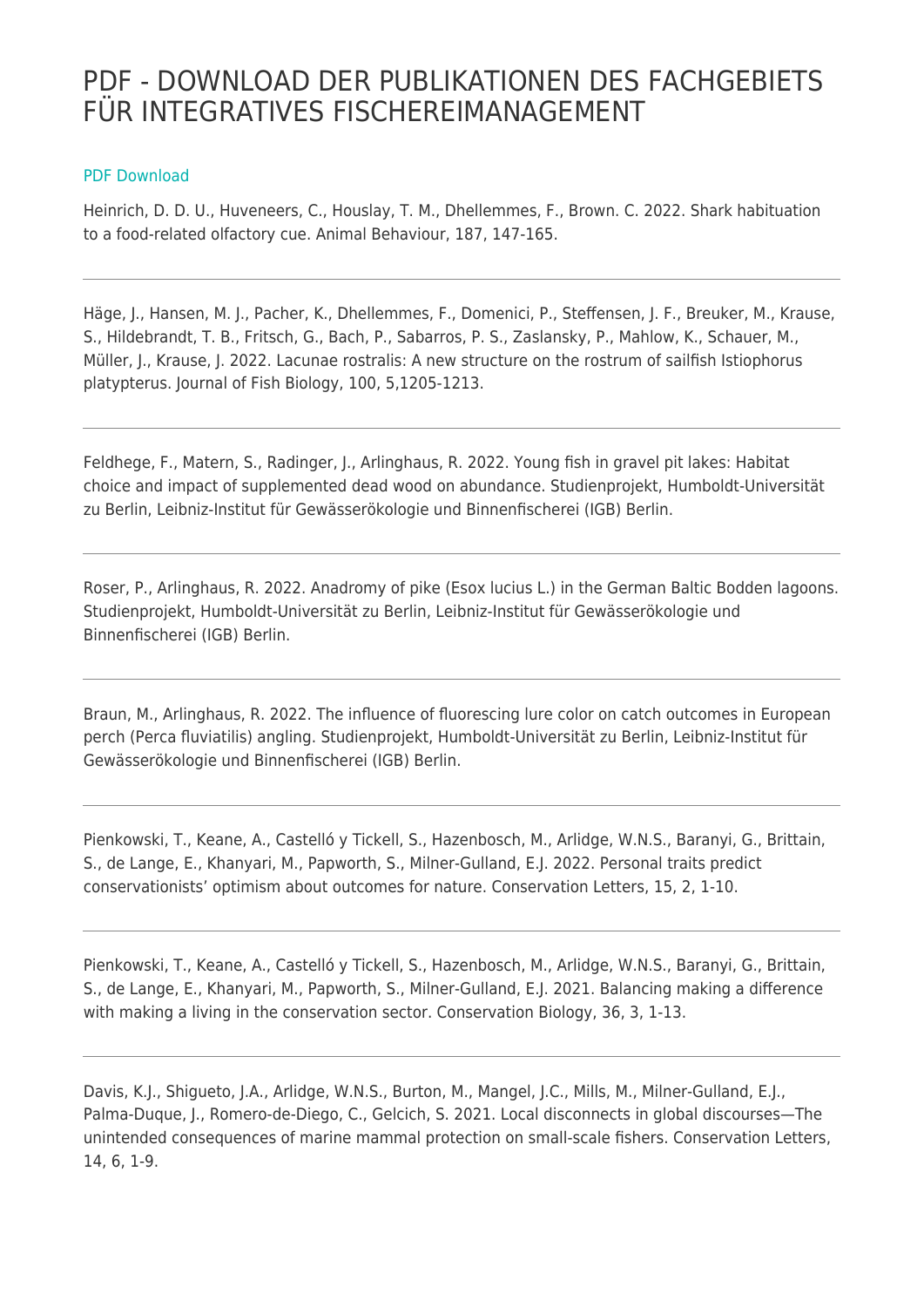Arlinghaus, R., Riepe, C., Theis, S., Pagel, T., Fujitani, M. 2022. Dysfunctional information feedbacks cause the emergence of management panaceas in social-ecological systems: The case of fish stocking in inland recreational fisheries. Journal of Outdoor Recreation and Tourism, 38, 1-14.

Golebie, E. J., van Riper, C. J., Arlinghaus, R., Gaddy, M., Jang, S., Kochalski, S., Lu, Y., Olden, J. D., Stedman, R., Suski, C. 2022. Words matter: a systematic review of communication in non-native aquatic species literature. NeoBiota, 74, 1-28.

Sbragaglia, V., Espasandín, L., Coco, S., Felici, A., Correia, R. A., Coll, M., Arlinghaus, R. 2022. Recreational angling and spearfishing on social media: insights on harvesting patterns, social engagement and sentiments related to the distributional range shift of a marine invasive species. Reviews in Fish Biology and Fisheries, 32, 687-700.

Arlinghaus, R. 2022. Fische und Fischerei erforschen. Academia, 02/2022, 42-45.

Arlinghaus, R. 2022. Angeln ist mehr als Fischefangen. Academia, 02/2022, 38-41.

Cyrus, E.M., Klefoth, T., Emmrich. M., Wolter, C., Nikolaus, R., Matern, S., Schafft. M., Arlinghaus, R. (2022). Naturnahe Gestaltung von Uferzonen an Baggerseen. Chancen – Schwierigkeiten – Potentiale. Erfahrungen und Ergebnisse aus dem Forschungs- und Umsetzungsprojekt BAGGERSEE. Leibniz-Institut für Gewässerökologie und Binnenfischerei, Berlin.

Sbragaglia, V., Klamser, P. P., Romanczuk, P., Arlinghaus, R. 2022. Evolutionary impact of sizeselective harvesting on shoaling behavior: Individual-level mechanisms and possible consequences for natural and fishing mortality. The American Naturalist, 199. 480-495.

David, G., Arlinghaus, R. 2022. The Ocean's whistleblower: The remarkable life and work ofDaniel Pauly. Fish and Fisheries, 00: 1-2.

Gundelund, C., Arlinghaus, R., Birdsong, M., Flavio, H., Skov, C. 2022. Investigating angler satisfaction: The relevance of catch, motives and contextual conditions. Fisheries Research, 250, 106294.

Niessner, D., Arlinghaus, R. (2022). Sender-Hechte geben erste Wanderstrecken preis. Angeln in Mecklenburg-Vorpommern, 1, 18-19.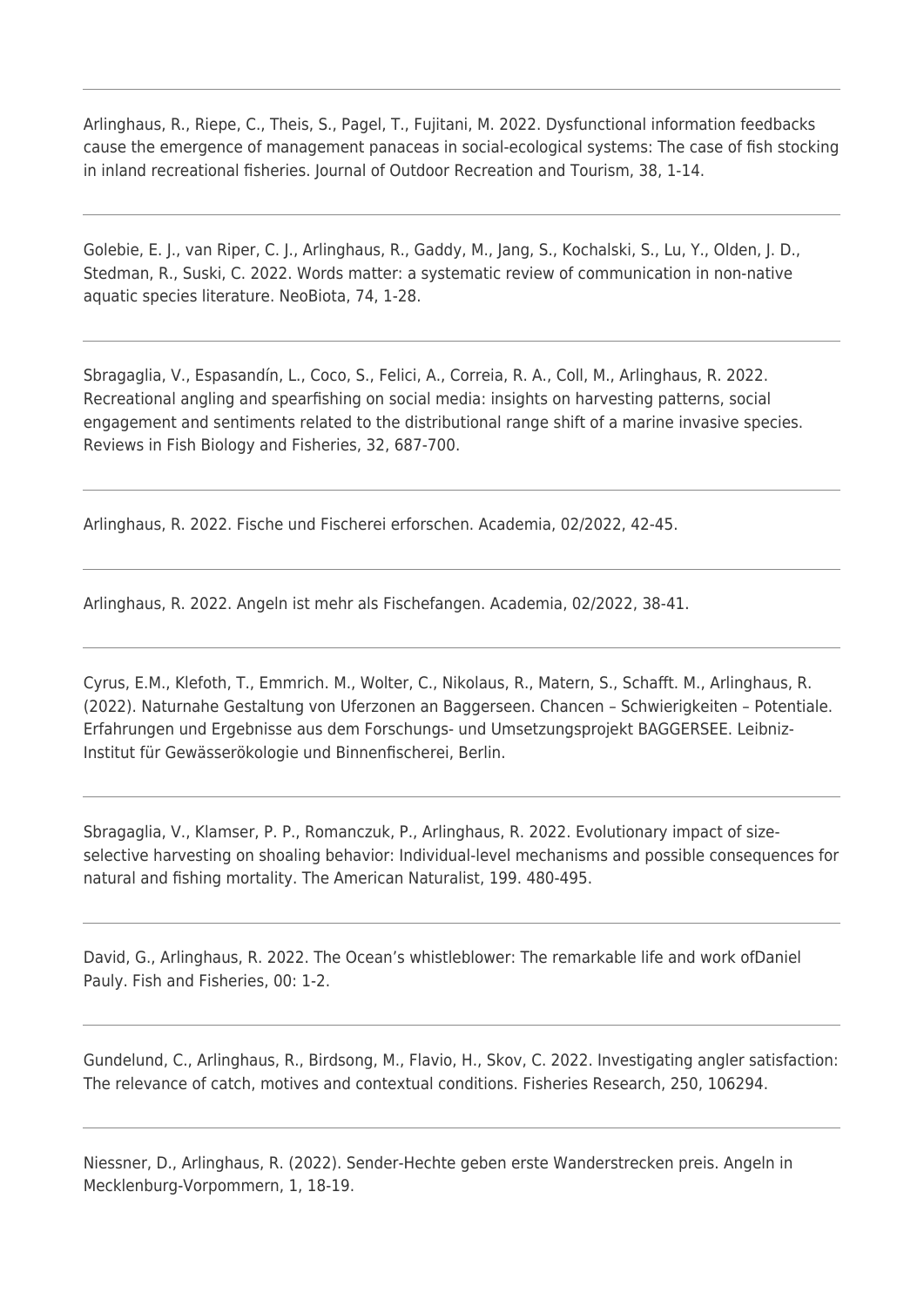Arlinghaus, R., Kömle, D. 2022. Wissenschaftler des IGB Berlin antworten auf offenen Brief. Fischerblatt, 1, 14-16.

Arlinghaus, R., Niessner, D., Rittweg, R. 2022. Ökologie und Management von Brackwasserhechten (Esox lucius) in der Ostsee – Ein Symposiumsbericht, Teil 1. Fischerei und Fischmarkt in M-V, 1, 56-57.

Droll, J. 2022. An age and length-based description and assessment of the northern pike stock in the lagoons around Rügen in the southern Baltic Sea of Germany. Albrecht Daniel Thaer-Institut für Agrarund Gartenbauwissenschaften, Leibniz-Institut für Gewässerökologie und Binnenfischerei (IGB) in Berlin.

Nathan, R., Monk, C. T., Arlinghaus, R., Adam, T., Alós, J., Assaf, M., Baktoft, H., Beardsworth, C. E., Bertram, M. G., Bijleveld, A. I., Brodin, T., Brooks, J. L., Campos-Candela, A., Cooke, S. J., Gjelland, K. Ø., Gupte, P. R., Harel, R., Hellström, G., Jeltsch, F., Killen, S. S., Klefoth, T., Langrock, R., Lennox, R. J., Lourie, E., Madden, J. R., Orchan, Y., Pauwels, I. S., Říha, M., Roeleke, M., Schlägel, U. E., Shohami, D., Signer, J., Toledo, S., Vilk, O., Westrelin, S., Whiteside, M. A., Jarić, I. 2022. Big-data approaches lead to an increased understanding of the ecology of animal movement. Science, 275, 6582.

Arlinghaus, R., Vogt, A., Kömle, D., Niessner, D., Ehrlich, E., Rittweg, T., Droll, J. 2022. Ursachenanalyse von Berufsfischer-Angler Konflikten am Beispiel der Nutzung von Hechten (Esox lucius) in den Boddengewässern Mecklenburg-Vorpommerns. Zeitschrift für Fischerei, 2, 2, 1-27.

Arlinghaus, R. 2022. Where do the fish go? German Research, 3, 17-21.

Matern, S., Maday, A., Klefoth, T., Arlinghaus, R. Totholz im Angelgewässer. Nichts als Gestrüpp? Blinker 02/2022, 61-67.

van Gemert, R., Koemle, D., Winkler, H., Arlinghaus, R. 2022. Data-poor stock assessment of fish stocks co-exploited by commercial and recreational fisheries: Applications to pike Esox lucius in the western Baltic Sea. Fisheries Management and Ecology, 29, 16-28.

Hart, P. J. B., Carvalho, G., Arlinghaus, R. 2022. Editorial. Fish and Fisheries, 23, 1-3.

Arlinghaus, R., Lippke, S., Wiethoff, S., Birkhofer, K., Agricola, I. 2021. Wie kommen wir zurecht?. Forschung und Lehre, 11/2021.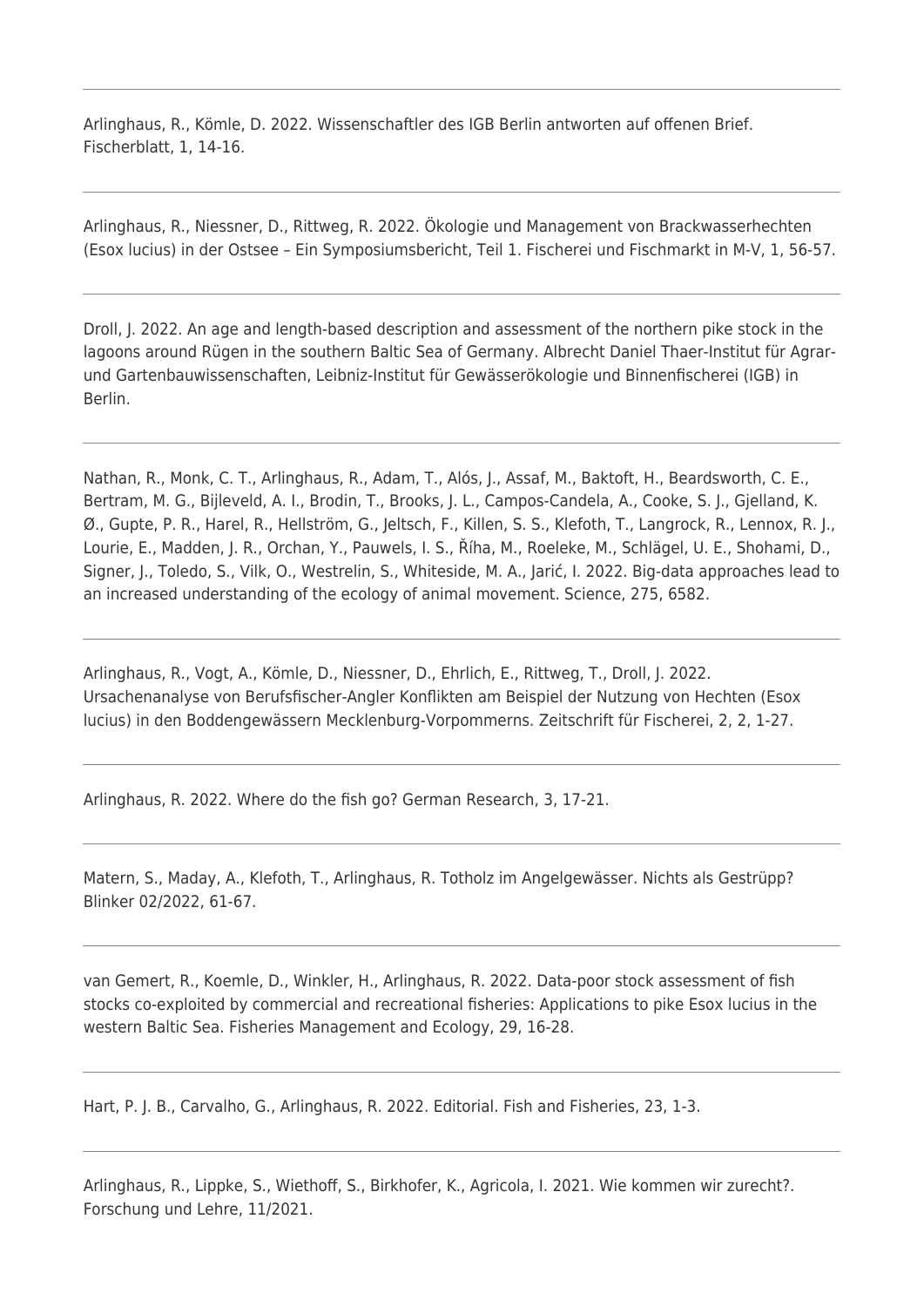Arlidge, W. N. S., Firth, J. A., Alfaro-Shigueto, J., Ibanez-Erquiaga, B., Mangel, J. C., Squires, D., Milner-Gulland, E. J. 2021. Assessing information sharing networks within small-scale fisheries and the implications for conservation interventions. Royal Society Open Science, 8: 211240.

Czapla, P., Lovén Wallerius, M., Arlinghaus, R. (2022). Doofes Unterwasserschwein? Von wegen! Karpfen 1/2022, 23-29

Riepe, C., Arlinghaus, R. 2021. Angeln in der Mitte der Gesellschaft: Die öffentliche Wahrnehmung der Freizeitfischerei mit der Angel in den alten und neuen Bundesländern. Zeitschrift für Fischerei, 7, 1-18.

Arlinghaus, R. 2021. Ja, wo schwimmen sie denn. Forschung - Das Magazin der Deutschen Forschungsgemeinschaft. 3/2021. 18-22.

Theis, O. (2021). Nutzungseinschränkungen an Seen > 10 ha in Niedersachsen durch Interessengruppen und Behörden in Bezug auf die Angelfischerei. Bachelorarbeit, Hochschule Bremen, City University of Applied Sciences, Fakultät 5: Natur und Technik, Internationaler Studiengang technische und angewandte Biologie.

Becker, O. 2021. Testing theories of choice set formation in disaggregated spatial environments. Humboldt Universität zu Berlin.

Mendoza, J.N., Mattalia, G., Pruse, B., Kochalski, S., Ciriaco, A., Pieroni, A., Soukand, R. 2021. Wild fish are a blessing: changes in fishing practices and folk fish cuisine around Laguna Lake, Northern Philippines. Journal of Ethnic Foods, 8:31.

Vanovac, S., Howard, D., Monk, C.T., Arlinghaus, R., Giabbanelli, P.J. 2021. Network analysis of intraand interspecific freshwater fish interactions using year-around tracking. Journal of the Royal Society Interface, 18, 202110445.

Niessner, D., Rittweg, T., Droll, J., Arlinghaus, R. (2021). Rügens Rucksackhechte. FliegenFischen, 6/2021, 46-49

Arlinghaus, R. (2021). Hechte mit Rucksäcken unterwegs. Angeln in Mecklenburg-Vorpommern, 3/2021, 25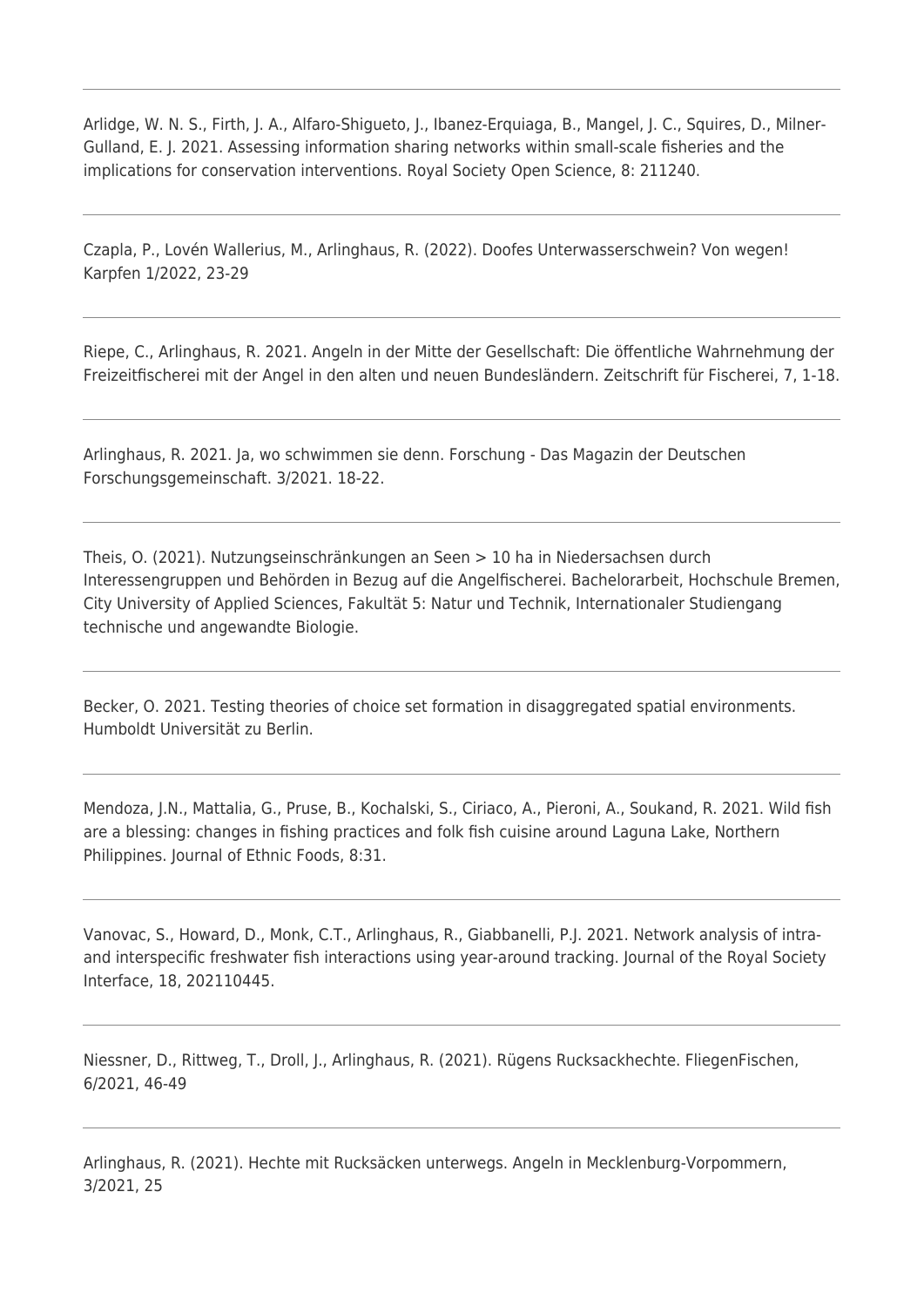Meyer, N., Schafft, M., Wegner, B., Wolter, C., Arlinghaus, R., Venohr, M., von Oheimb, G. 2021. A day on the shore: Ecological impacts of non-motorised recreational activities in and around inland water bodies. Journal for Nature Conservation, 64, 126073.

Tsuboi, J., Morita, K., Sahashi, G., Kuroki, M., Baba, S., Arlinghaus, R. 2021. Species-specific vulnerability to angling and its size-selectivity in sympatric stream salmonids. Canadian Journal of Fisheries and Aquatic Sciences, 78, 1470-1478

Koemle, D., Beardmore, B., Dorow, M., Arlinghaus, R. 2021. The human dimensions of recreational anglers targeting freshwater species in coastal ecosystems, with implications for management. North American Journal of Fisheries Management, 41, 1572-1590.

Czapla, P. (2021). The impact of repeated hooking and presence of demonstrators on hook avoidance learning in common carp (Cyprinus carpio). Master Thesis, Albrecht Daniel Thaer-Institut für Agrarund Gartenbauwissenschaften, Leibniz-Institut für Gewässerökologie und Binnenfischerei (IGB) in Berlin.

Schafft, M., Wegner, B., Meyer, N., Wolter, C., Arlinghaus, R. 2021. Ecological impacts of water-based recreational activities on freshwater ecosystems: a global metaanalysis. Proceedings of the Royal Society B, 288, 20211623.

Sbragaglia, V., Jolles, J. W., Coll, M., Arlinghaus, R. (2021). Fisheries- induced changes of shoaling behaviour: mechanisms and potential consequences. Trends in Ecology & Evolution, 36, 10, 885-888.

Heinrich, D., Dhellemmes, F., Guttridge, T. L., Smukall, M., Brown, C., Rummer, J., Gruber, S., Huveneers, C. (2021). Short-term impacts of daily feeding on the residency, distribution and energy expenditure of sharks. Animal Behaviour, 172, 55-71.

Dhellemmes, F., Smukall, M. J., Guttridge, T. L., Krause, J., Hussey, N. E. (2021). Predator abundance drives the association between exploratory personality and foraging habitat risk in a wild marine meso-predator. Functional Ecology, 2021, 00:1-13.

Arlinghaus, R., Hart, P. J. B. (2021). Mental health and fisheries - An understudied topic of global relevance. Fish and Fisheries, 22, 871 - 873.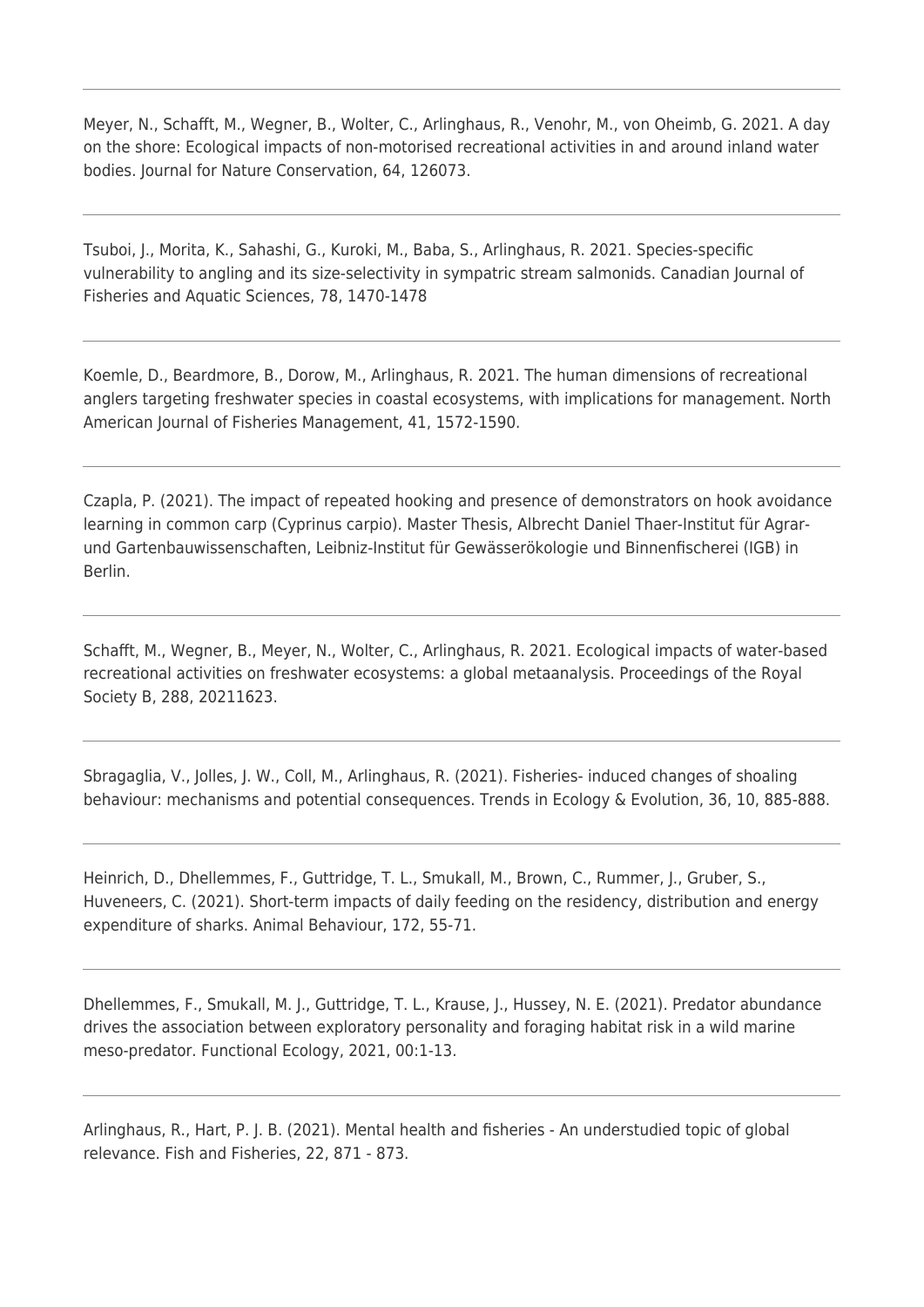Marshall, D. J., Bode, M., Mangel, M., Arlinghaus, R., Dick, E. J. (2021). Reproductive hyperallometry and managing the world's fisheries. Proceedings of the National Academy of Sciences of the United States of America, 118, e2100695118.

Arlinghaus, R., Niessner, D. (2021). Bodden: Hechte mit Rucksäcken unterwegs. Rute & Rolle, 9, 48-51.

Morales-Nin, B., Arlinghaus, R., Alós, J. (2021). Contrasting the motivations and wildlife-related value orientations of recreational fishers with participants of other outdoor and indoor recreational activities. Frontiers in Marine Science, 8, 714733.

Arlinghaus, R., Niessner, D. (2021). Fangen Sie den Rucksack-Hecht! Blinker, 9/2021, 30-35

Lennox, R. J., Westrelin, S., Souza, A. T., Šmejkal, M., Říha, M., Prchalová, M., Nathan, R., Koeck, B., Killen, S., Jarić, I., Gjelland, K., Hollins, J., Hellstrom, G., Hansen, H., Cooke, S. J., Boukal, D., Brooks, J. L., Brodin, T., Baktoft, H., Adam, T., Arlinghaus, R. (2021). A role for lakes in revealing the nature of animal movement using high dimensional telemetry systems. Movement Ecology, 9, 40.

Cucherousset, J., Lassus, R., Riepe, C., Millet, P., Santoul, F., Arlinghaus, R., Buoro, M. (2021). Quantitative estimates of freshwater fish stocking practices by recreational angling clubs in France. Fisheries Management and Ecology, 28, 295-304.

Moch, T. (2021). Comparison of videorecording and electrofishing to assess the usage of littoral microhabitats in gravel pit lakes by fishes. Master Thesis, Brandenburgische Technische Universität Cottbus-Senftenberg, Leibniz-Institut für Gewässerökologie und Binnenfischerei (IGB) Berlin.

Aspillaga, E., Arlinghaus, R., Martorell-Barceló, M., Barcelo-Serra, M., Alós, J. (2021). High-throughput tracking of social networks in marine fish populations. Frontiers in Marine Science, 8, 688010

Birdsong, M., Hunt, L. M., Arlinghaus, R. (2021). Recreational angler satisfaction: what drives it? Fish and Fisheries, 22, 682-706

Sparholt, H., Bogstad, B., Christensen, V., Collie, J., van Gemert, R., Hilborn, R., Horbowy, J., Howell, D., Melnychuk, M. C., Pedersen, S. A., Sparrevohn, C. R., Stefansson, G., Steingrund, P. (2021). Estimating Fmsy from an ensemble of data sources to account for density dependence in Northeast Atlantic fish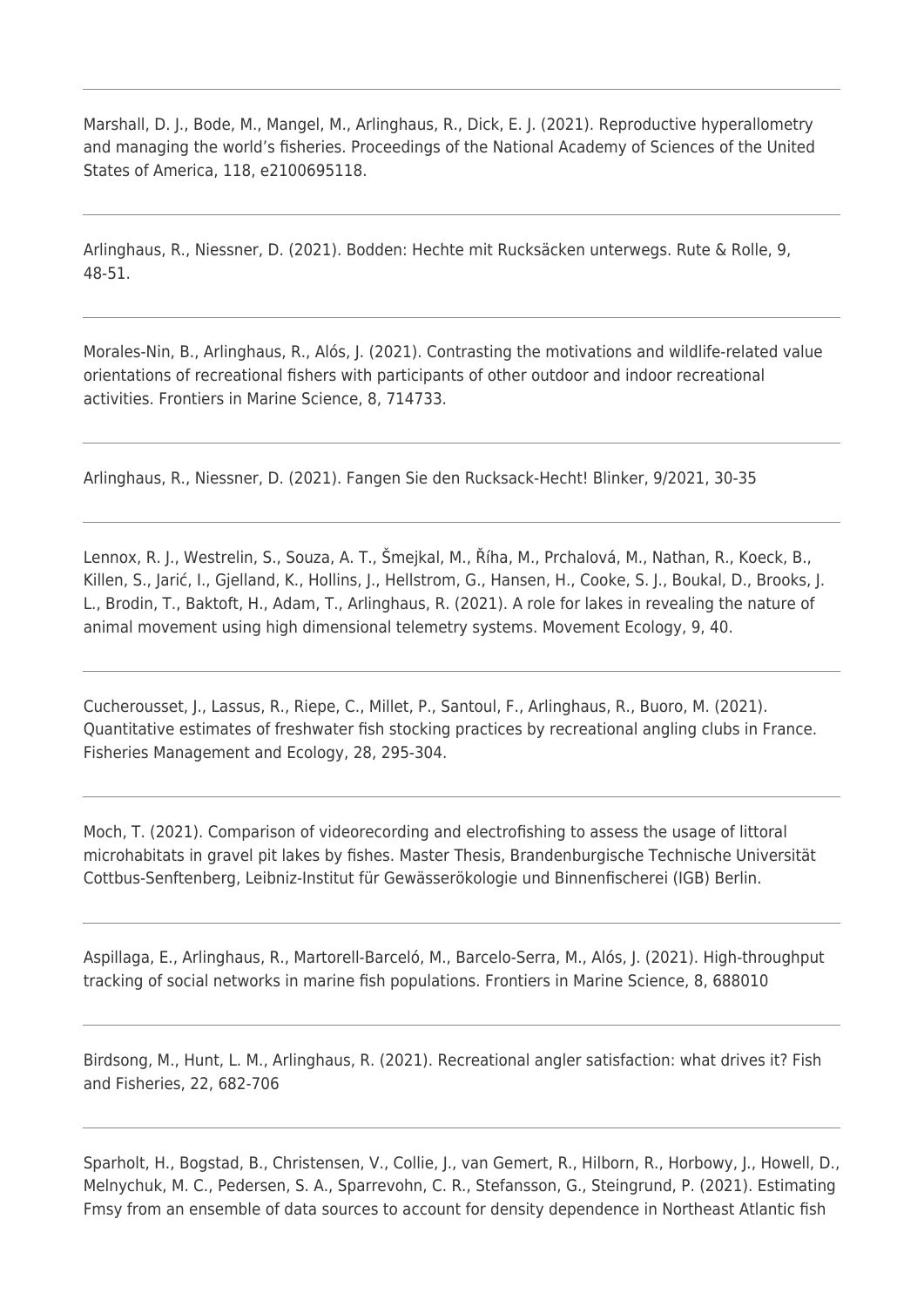Riepe, C., Liebe, U., Fujitani, M., Kochalski, S., Aas, Ø., Arlinghaus, R. (2021). Values, beliefs, norms, and conservation-oriented behaviors toward native fish biodiversity in rivers: evidence from four European countries. Society & Natural Resources, 34, 701-722

Booth, H., Arlidge, W. N. S., Squires, D., Milner-Gulland, E. J. (2021). Bycatch levies could reconcile trade-offs between blue growth and biodiversity conservation. Nature Ecology & Evolution, 5, 715–725

Festa-Bianchet, M., Arlinghaus, R. (2021). How regulations can affect the evolutionary impacts of recreational harvests on fish and mammals. Pages 175-184 In: K. L. Pope, L. A. Powell (eds.), Harvest of fish and wildlife: new paradigms for sustainable management, CRC Press Taylor & Francis Group, Boca Raton, Florida

Tomiczek, T. (2021). Integrating freshwater fish biodiversity for area prioritization in Colombia. Master Thesis, Albrecht Daniel Thaer-Institut für Agrar- und Gartenbauwissenschaften, Leibniz-Institut für Gewässerökologie und Binnenfischerei (IGB) in Berlin

Maron, M., Juffe-Bignoli, D., Krueger, L., Kiesecker, J., Kümpel, N. F., ten Kate, K., Milner, Gulland, E. J., Arlidge, W. N. S., Booth, H., Bull, J. W., Starkey, M., Ekstrom, J. M., Strassburg, B., Verburg, P. H., Watson, J. E. M. (2021). Setting robust biodiversity goals. Conservation Letters, e12816

Matern, S., Herrmann, J.-P., Temming, A. (2021). Differences in diet compositions and feeding strategies of invasive round goby Neogobius melanostomus and native black goby Gobius niger in the Western Baltic Sea. Aquatic Invasions, 16, 314-328

Matern, S., Klefoth, T., Wolter, C., Arlinghaus, R. (2021). Environmental determinants of fish abundance in the littoral zone of gravel pit lakes. Hydrobiologia, 848, 2449-2471

Arlinghaus, R., Brinker, A., Wolter, C. (2021). Der Einfluss der Fischerei auf Natur, Umwelt und biologische Vielfalt – eine kritische Bewertung eines aktuellen Diskussionspapiers zur Biodiversitätskrise aus fischereiwissenschaftlicher Sicht. Zeitschrift für Fischerei 1, 3, 1-12

Arlinghaus, R. (2021). Populationsdynamische Grundlagen der Ertragsbildung in angelfischereilich genutzten Fischbeständen: Schlussfolgerungen für die Wirkungsweise von Entnahmebestimmungen und Fischbesatz. Zeitschrift für Fischerei1 , 4, 1-17.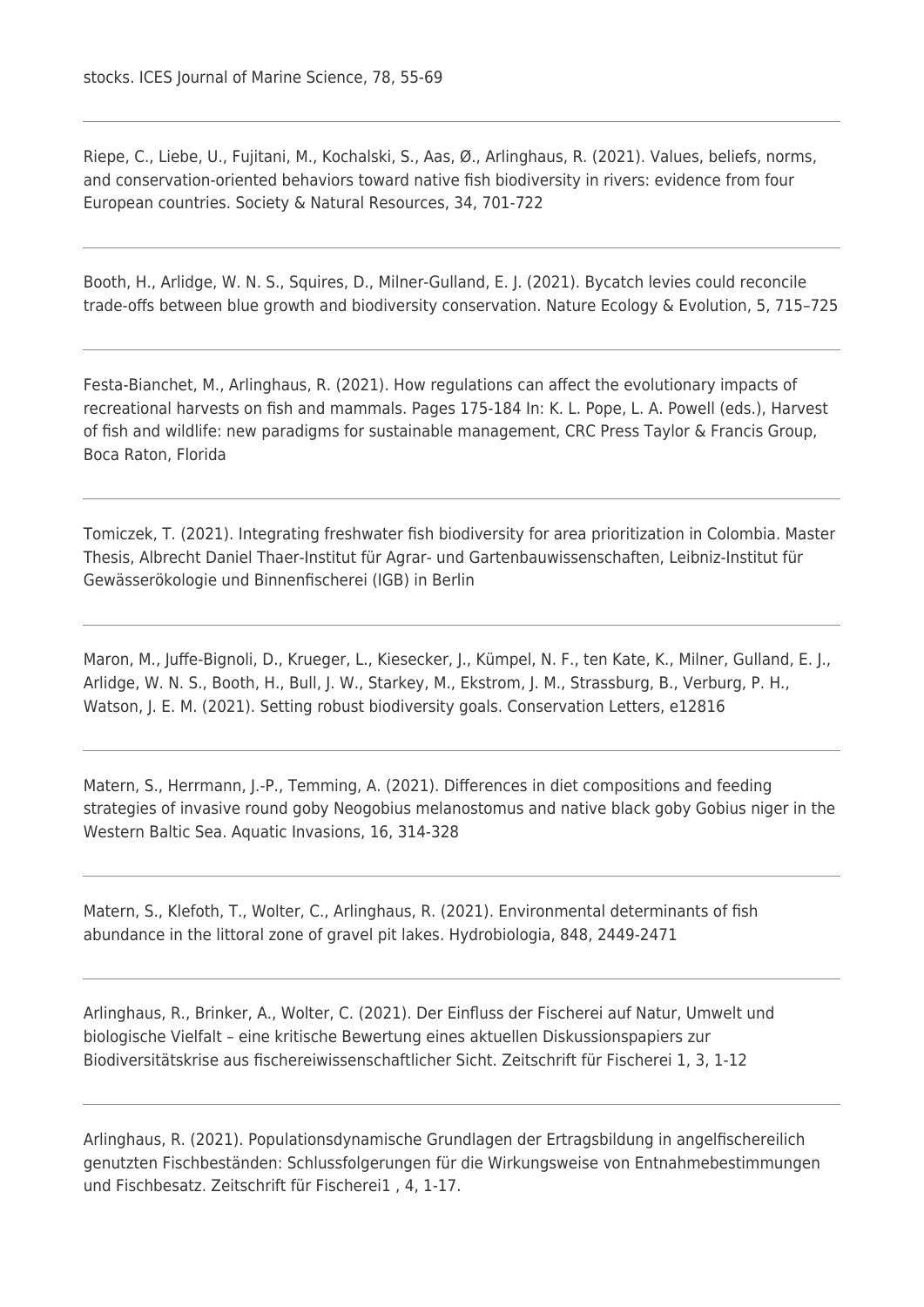Arlinghaus, R. (2021). Zeitschrift für Fischerei – Deutschlands erste Open-Access Fachzeitschrift für alle Belange der Fischerei. Zeitschrift für Fischerei 1, 1, 1-3

Cooke, S. J., Venturelli, P., Twardek, W. M., Lennox, R. J., Brownscombe, J. W., Skov, C., Hyder, K., Suski, C. D., Diggles, B. K., Arlinghaus, R., Danylchuk, A. J. (2021). Technological innovations in the recreational fishing sector: implications for fisheries management and policy. Reviews in Fish Biology and Fisheries, 31,253-288

Jeanson, A., Lynch, A. J., Thiem, J., Potts, W. M., Haapasalo, T., Danylchuk, A. J., Beard, T. D., Arlinghaus, R., Hunt, L., Young, N., Cooke, S. (2021). A bright spot analysis of inland recreational fisheries in the face of climate change: learning about adaptation from small successes. Reviews in Fish Biology and Fisheries, 31, 181-200

Hart, P. J. B., Arlinghaus, R. (2021). Plastic pollution in rivers and lakes - an indicator of an even bigger consequence of global change? Fish and Fisheries, 22, 465-466

Dao, N. T., Dávila, J., Greulich, A. (2021). The education gender gap and the demographic transition in developing countries. Journal of Population Economics, 34, 431-474

Eschbach, E., Nolte, A. W., Kohlmann, K., Alós, J., Schöning, S., Arlinghaus, R. (2021). Genetic population structure of a top predatory fish (northern pike, Esox lucius) covaries with anthropogenic alteration of freshwater ecosystems. Freshwater Biology, 66, 884-901

Vainikka, A., Hyvärinen, P., Tiainen, J., Lemopoulos, A., Alioravainen, N., Prokkola, J. M., Elvidge, C. K., Arlinghaus, R. 2021. Fishing-induced versus natural selection in different brown trout (Salmo trutta) strains. Canadian Journal of Fisheries and Aquatic Sciences, 78, 1586-1596.

Czapla, P. (2021). Long-term hook avoidance of common carp (Cyprinus carpio) as a function of private and social cues. Studienprojekt, Humboldt-Universität zu Berlin, Leibniz-Institut für Gewässerökologie und Binnenfischerei (IGB) Berlin

Follana-Berná, G., Palmer, M., Campos-Candela, A., Alós, J., Ospina-Alvarez, A., Grau, A., Lowerre-Barbieri, S., Arechavala-Lopez, P. (2021). Consequences of trait-selective fisheries on population reproductive potential: an experimental approach. Fisheries Research, 239, 105939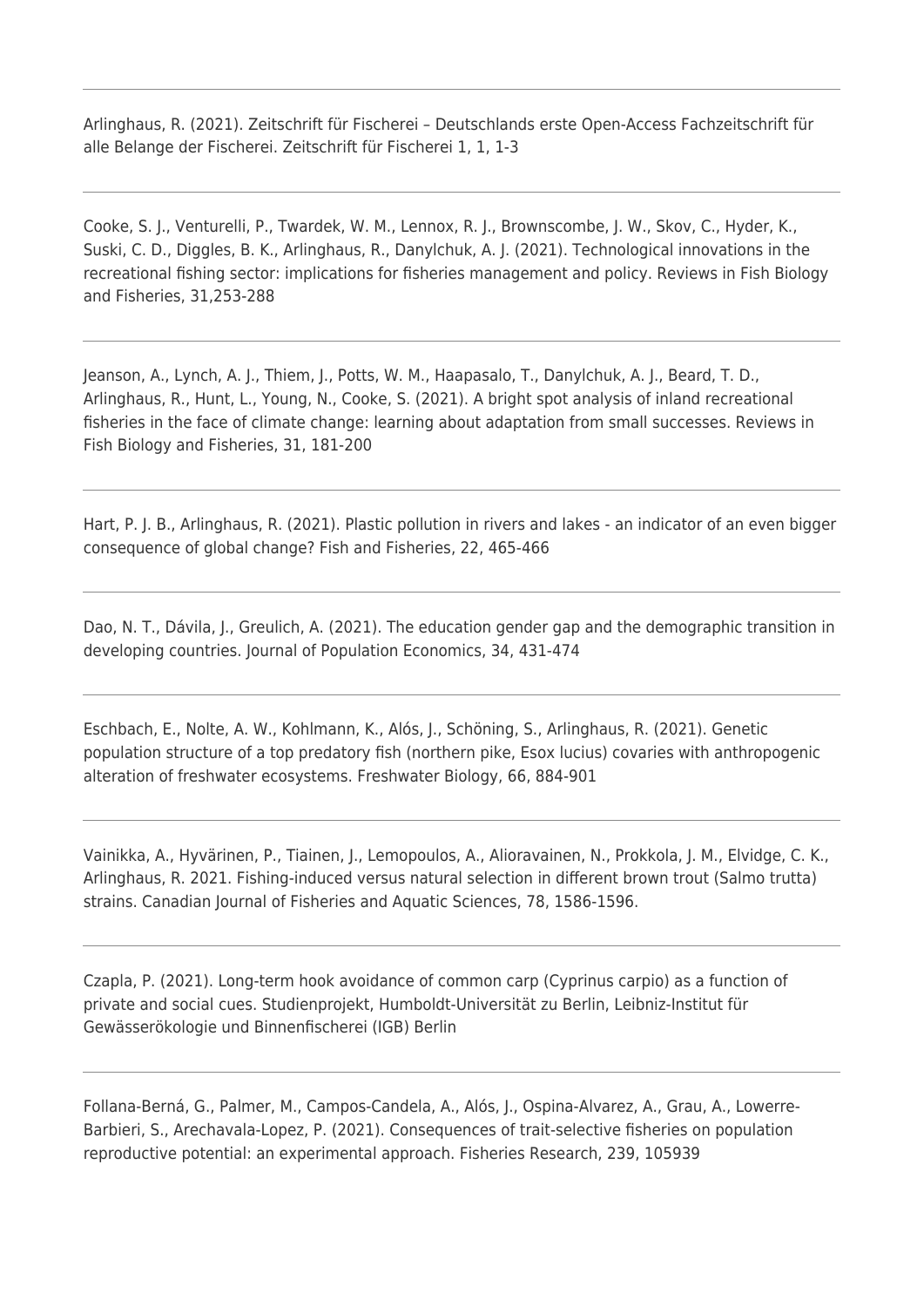Hart, P. J. B., Arlinghaus, R. (2021). Representing human behaviour in ecosystem models. Fish and Fisheries, 22, 241-242

Arlinghaus, R., Lucas, J., Weltersbach, M. S., Kömle, D., Winkler, H. M., Riepe, C., Kühn, C., Strehlow, H. V. (2021). Niche overlap among anglers, fishers and cormorants and their removals of fish biomass: A case from brackish lagoon ecosystems in the southern Baltic Sea. Fisheries Research, 238, 105894

Monk, C. T., Bekkevold, D., Klefoth, T., Pagel, T., Palmer, M., Arlinghaus, R. (2021). The battle between harvest and natural selection creates small and shy fish. Proceedings of the National Academy of Sciences of the United States of America, 118, e2009451118

Rieble, M. (2021). The behavioral impact of catch-and-release angling assessed through high resolution biotelemetry in the wild in two model freshwater species. Master Thesis, Albrecht Daniel Thaer-Institut für Agrar- und Gartenbauwissenschaften, Leibniz-Institut für Gewässerökologie und Binnenfischerei (IGB) in Berlin

Sbragaglia, V., Coco, S., Correia, R. A., Coll, M., Arlinghaus, R. (2021). Analyzing publicly available videos about recreational fishing reveals key ecological and social insights: a case study about groupers in the Mediterranean Sea. Science of the Total Environment, 765, 142672

Sbragaglia, V., López-Olmeda, J. F., Frigato, E., Bertolucci, C., Arlinghaus, R. (2021). Size-selective mortality induces evolutionary changes in group risk-taking behaviour and the circadian system in a fish. Journal of Animal Ecology, 90, 387–403

Roy, T., Fromm, K., Sbragaglia, V., Bierbach, D., Arlinghaus, R. (2021). Size selective harvesting does not result in reproductive isolation among experimental lines of zebrafish, Danio rerio: implications for managing harvest-induced evolution. Biology, 10, 113

Arlinghaus, R., Aas, Ø., Alós, J., Arismendi, I., Bower, S., Carle, S., Czarkowski, T., Freire, K. M. F., Hu, J., Hunt, L. M., Lyach, R., Kapusta, A., Salmi, P., Schwab, A., Tsuboi, J., Trella, M., McPhee, D., Potts, W., Wolos, A., Yang, Z.-J. (2021). Global participation in and public attitudes towards recreational fishing: international perspectives and developments. Reviews in Fisheries Science & Aquaculture, 29, 58-95

Nikolaus, R., Schafft, M., Maday, A., Klefoth, T., Wolter, C., Arlinghaus, R. (2021). Status of aquatic and riparian biodiversity in artificial lake ecosystems with and without management for recreational fisheries: implications for conservation. Aquatic Conservation: Marine and Freshwater Ecosystems, 31, 153-172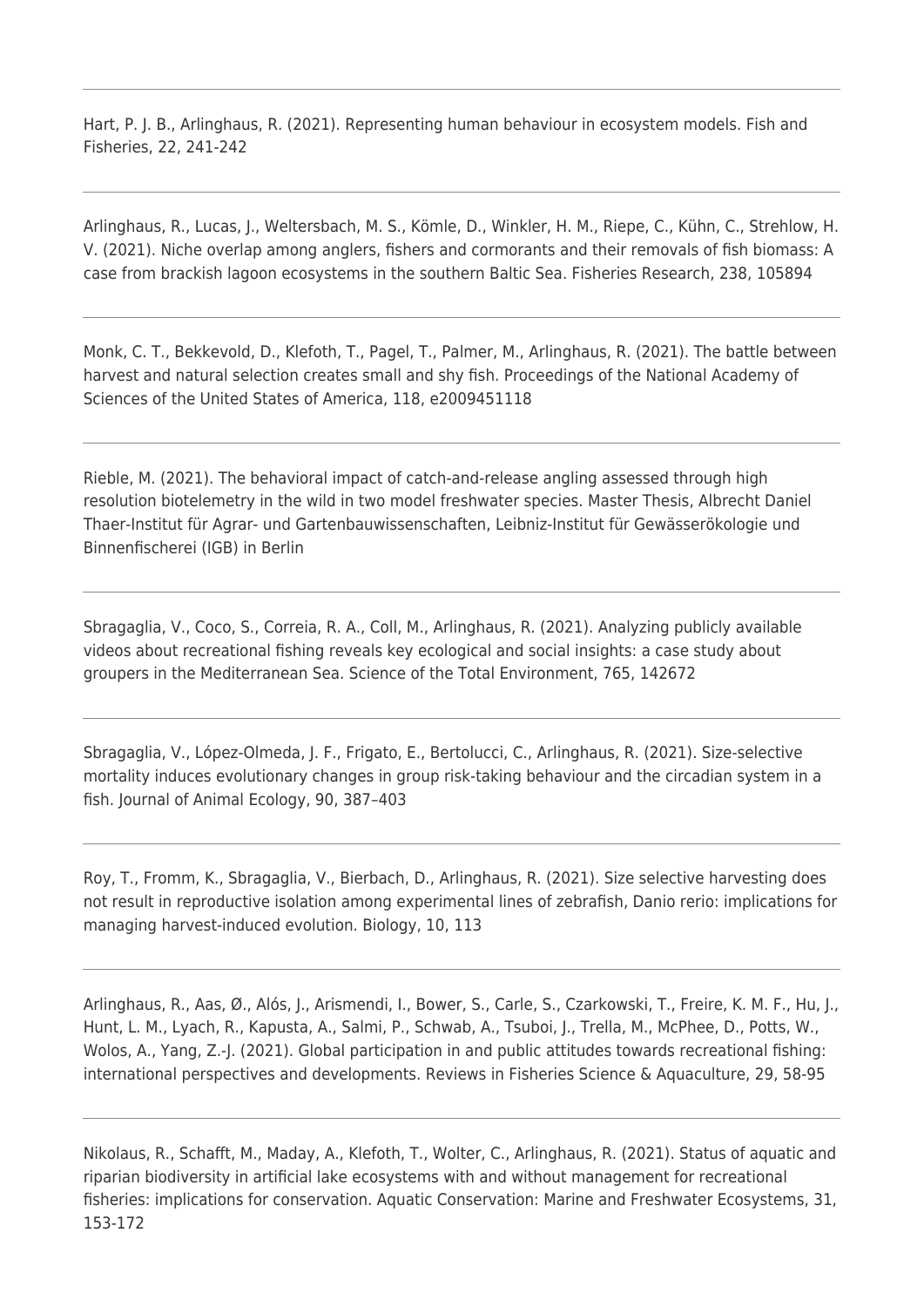Hein, D., Arlinghaus, R., Riepe, C. (2021). Männersache! Aber warum? Fliegenfischen, 1/2021, 28-31

Arlinghaus, R. (2021). Anglertypen. Blinker, 1/2021, 22-28

Arlinghaus, R., Kömle, D. (2021). Dorsch und Boddenhecht - Was tun? Blinker, 1/2021, 66-67

Aspillaga, E., Arlinghaus, R., Martorell‑Barceló, M., Follana‑Berná, G., Lana, A., Campos‑Candela, A., Alós, J. (2021). Performance of a novel system for high-resolution tracking of marine fish societies. Animal Biotelemetry, 9, 1-14

Cooke, S. J., Twardek, W. M., Lynch, A. J., Cowx, I. G., Olden, J. D., Funge-Smith, S., Lorenzen, K., Arlinghaus, R. Chen, Y., Weyl, O. L. F., Nyboer, E. A., Pompeu, P. S., Carlson, S. M., Koehn, J. D., Pinder, A. C., Raghavan, R., Phang, S., Koning, A. A., Taylor, W. W., Bartley, D., Britton, J. R. (2021). A global perspective on the influence of the COVID-19 pandemic on freshwater fish biodiversity. Biological Conservation, 253, 108932

Arlinghaus, R., Cyrus, E.-M. (2020). Wissenschaftskommunikation gewinnbringend gestalten - Beispiele aus der sozial-ökologischen Fischereiforschung. Forschung, Jahrgang 13, 85-94

Zhang, X., Wang, Z., Qing, P., Koemle, D., Yu, X. (2020). Wheat yield convergence and its driving factors in countries along the Belt and Road. Ecosystem Health and Sustainability, 6, 1-15

Nikolaus, R., Matern, S., Schafft, M., Klefoth, T., Maday, A., Wolter, C., Manfrin, A., Lemm, J. U., Arlinghaus, R. (2020). Einfluss anglerischer Bewirtschaftung auf die Biodiversität von Baggerseen: Eine vergleichende Studie verschiedener gewässergebundener Organismengruppen. Lauterbornia, 87, 153-187

Arlinghaus, R., Koemle, D. (2020). Klare Kante an der Küste: Diese Umfrage hilft Dorsch und Bodden-Hecht! Angelwoche, 26/2020, 18-19

Arlinghaus, R., Koemle, D. (2020). Was Ihr wollt! Kutter & Küste, 84, 75-77

Maday, A. (2020). Seasonal and diurnal patterns in the microhabitat use of fish in the littoral of gravel pit lakes, with special reference to the use of supplemented dead woody habitat. Master Thesis,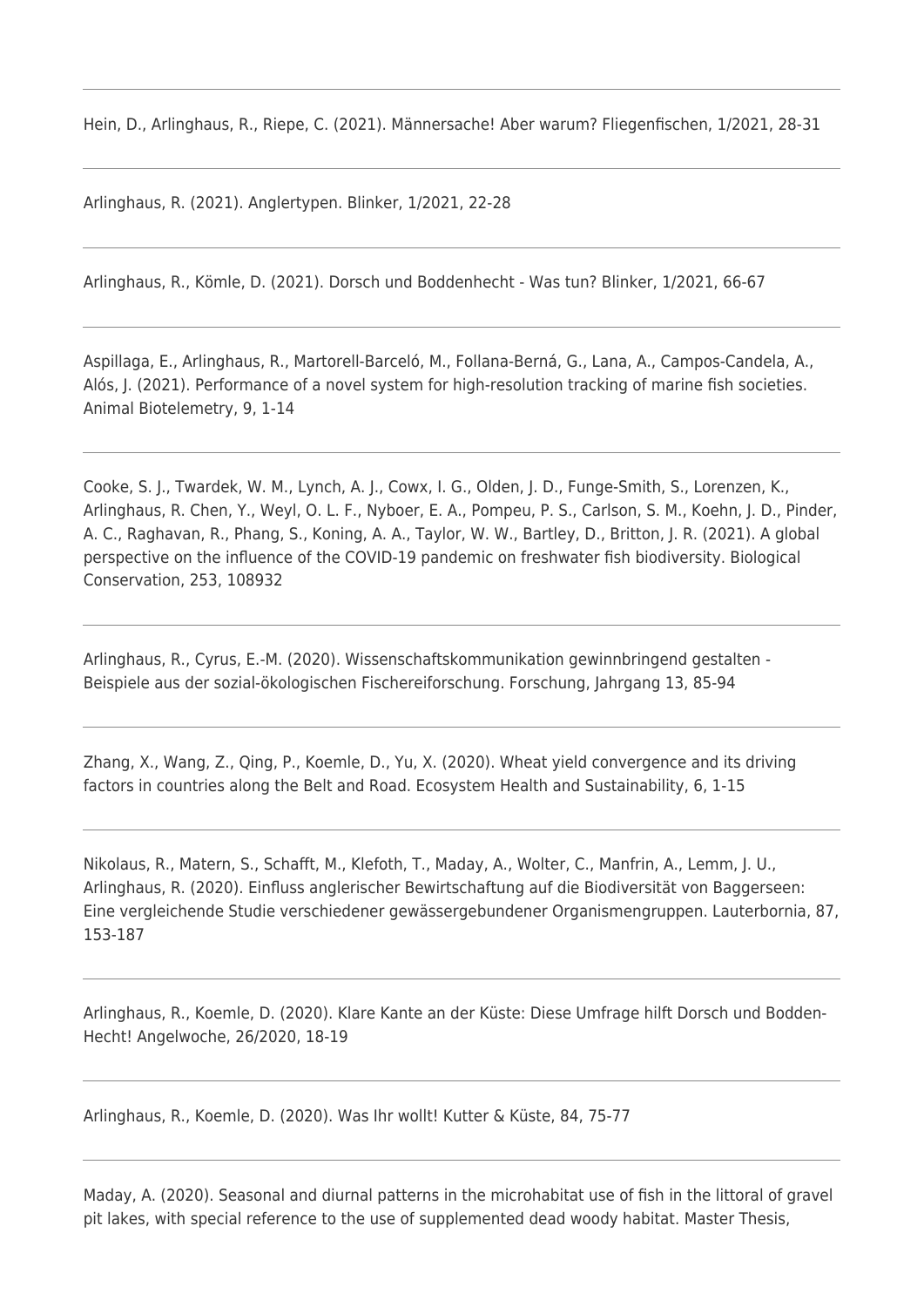Sbragaglia, V., Arlinghaus, R. (2020). Conservation bottom-up initiatives in marine recreational spearfishing suggest the emergence of positive attitudes towards conservation. Scientia Marina 84, 441-444

Kluger, L. C., Gorris, P., Kochalski, S., Mueller, M. S., Romagnoni, G. (2020). Studying human-nature relationships through a network lens: a systematic review. People and Nature, 2, 1100-1116

Simanova, A., Prūse, B., Kalle, R., Kochalski, S., Prakofjewa, J., Mežaka, I., Pieroni, A., Krūzkopa, S., Holsta, I., Sõukand, R. (2020). Medicinal plant use at the beginning of the 21st century among the religious minority in Latgale Region, Latvia. Ethnobotany Research and Applications 20, 1-31

Arlinghaus, R., Beardmore, B., Riepe, C., Pagel, T. (2020). Species-specific preference heterogeneity in German freshwater anglers, with implications for management. Journal of Outdoor Recreation and Tourism, 32, 100216

Visser, A. W., Brun, P., Chakraborty, S., Spaanheden Dencker, T., Van Denderen, P. D., Van Gemert, R., Van Someren Gréve, H., Heilmann, I., Holm, M. W., Jónasdóttir, S. H., Kenitz, K. M., Kiørboe, T., Lindegren, M., Mariani, P., Nielsen, L. T., Pancic, M., Payne, M., Pécuchet, L., Schnedler-Meyer, N. A., Thygesen, U. H., Törnroos, A., Andersen, K. H. (2020). Seasonal strategies in the world's oceans. Progress in Oceanography 189, 102466

Droll, J. (2020). Bias and precision of different structures for ageing freshwater and brackish populations of the northern pike (Esox lucius). Studienprojekt, Humboldt-Universität zu Berlin, Leibniz-Institut für Gewässerökologie und Binnenfischerei (IGB) Berlin

Sbragaglia, V., Correia, R. A., Coco, S., Arlinghaus, R. (2020). Data mining on YouTube reveals fisher group-specific harvesting patterns and social engagement in recreational anglers and spearfishers. ICES Journal of Marine Science, 77, 2234-2244

Vølstad, J. H., Christman, M., Ferter, K., Kleiven, A. R., Otterå, H., Aas, Ø., Arlinghaus, R., Borch, T., Colman, J., Hartill, B., Haugen, T. O., Hyder, K., Lyle, J. M., Ohldieck, M. J., Skov, C., Strehlow, H. V., van Voorhees, D., Weltersbach, M. S., Weber, E. D. (2020). Field surveying of marine recreational fisheries in Norway using a novel spatial sampling frame reveals striking under-coverage of alternative sampling frames. ICES Journal of Marine Science, 77, 2192-2205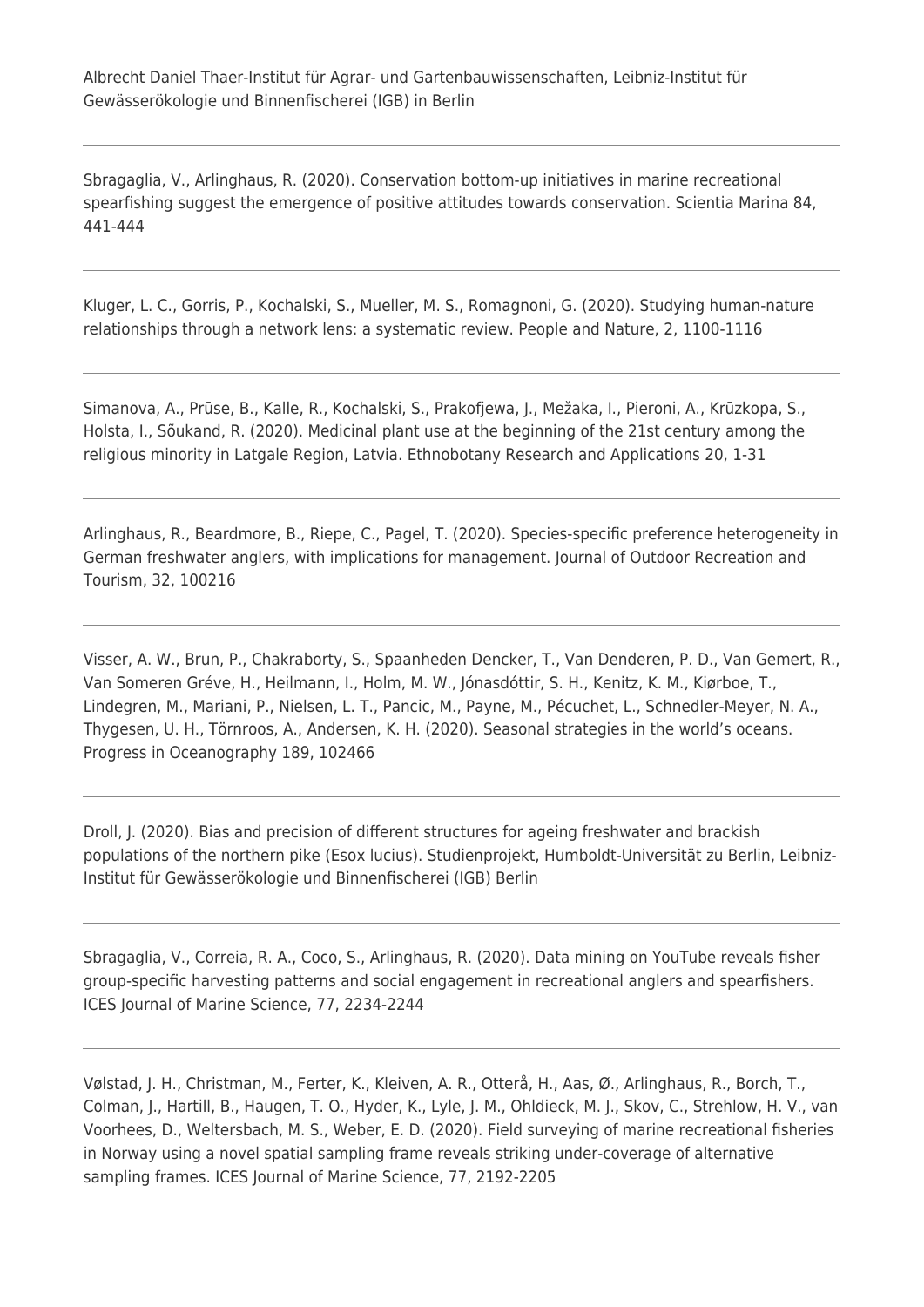Mäurer, S. (2020). Influence of anglers specialization on their attitudes, functional beliefs, norms and behavioral intensions towards fish stocking with implications for management and conservation. Master Thesis, Institut für Biochemie und Biologie Universität von Potsdam, Leibniz-Institut für Gewässerökologie und Binnenfischerei (IGB) in Berlin

Jarić, I., Roll, U., Arlinghaus, R., Belmaker, J., Chen, Y., China, V., Douda, K., Essl, F., Jähnig, S. C., Jeschke, J. M., Kalinkat, G., Kalous, L., Ladle, R., Lennox, R. J., Rosa, R., Sbragaglia, V., Sherren, K., Šmejkal, M., Soriano-Redondo, A., Souza, A. T., Wolter, C., Correia, R. A. (2020). Expanding conservation culturomics and iEcology from terrestrial to aquatic realms. PLoS Biology 18, e3000935

Cyrus, E.-M., Klefoth, T., Wolter, C., Nikolaus, R., Matern, S., Schafft, M., Arlinghaus, R. (2020). Baggerseen sind Refugien für die Artenvielfalt. Wasser und Abfall, 10, 30-37

Hein, D. (2020). Der Einfluss von demografischen und sozio-strukturellen Faktoren auf die moralische Akzeptanz der Freizeitfischerei in der deutschsprachigen Bevölkerung. Bachelor Thesis, Institut für Gewässerökologie und Binnenfischerei (IGB) in Berlin / Otto-von-Guericke-Universität Magdeburg

Vogt, A. (2020). Understanding stakeholder conflicts in coastal fisheries: evidence from the brackish lagoons around Rügen, Germany. Master Thesis, Humboldt-Universität zu Berlin, Leibniz-Institut für Gewässerökologie und Binnenfischerei (IGB) in Berlin

Seehagen, R. (2020). Relative abundance, size structure and condition of northern pike (Esox lucius) in Rügen's lagoons and associated freshwater streams - spawning season of 2020. Report, Leibniz-Institut für Gewässerökologie und Binnenfischerei (IGB) Berlin / Institut für Hydrobiologie TU Dresden

Becker, D., Braun, M., Deyashi, S., Escurra, A., Feldhege, F., Freches, E., Häge, J., Hebbeler, A., Mata, C., Pacher, K., Roser, P. (2020). Influence of habitat, gear configuration and sampler characteristics on assessments of fish communities in inland waters. Report, Sampling and data analysis in fisheries / Fish Biology, Fisheries and Aquaculture, pp. 108

Koemle, D., Yu, X. (2020). Choice experiments in non-market value analysis: some methodological issues. Forestry Economics Review, 10.1108/FER-04-2020-0005

Arlinghaus, R., Cowx, I. G., Key, B., Diggles, B. K., Schwab, A., Cooke, S. J., Skiftesvik, A. B., Browman, H. I. (2020). Pragmatic animal welfare is independent of feelings. Science, 370, 180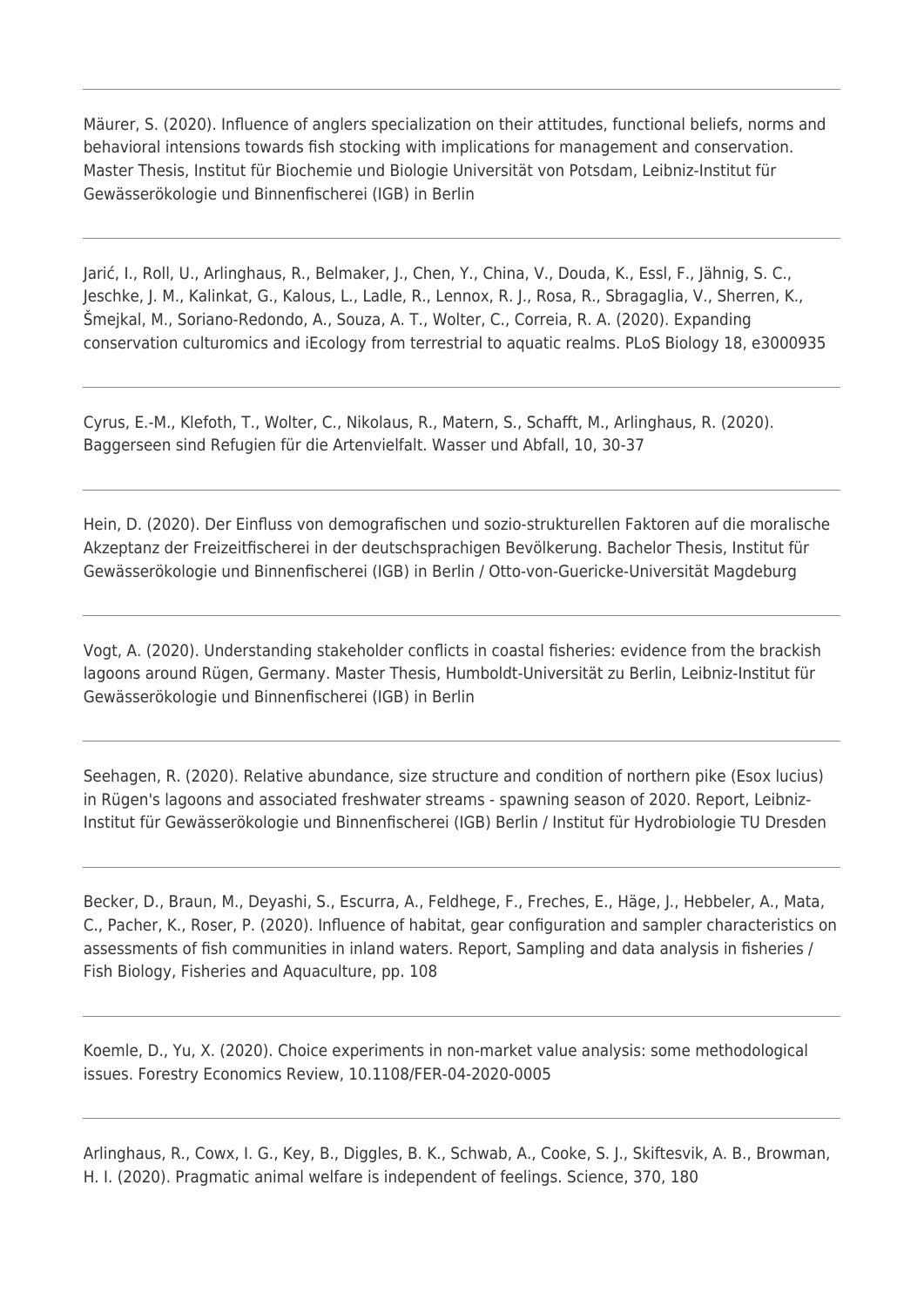Linzmaier, S. M., Musseau, C., Matern, S., Jeschke, J. M. (2020). Trophic ecology of invasive marbled and spiny-cheek crayfish populations. Biological Invasions, 22, 3339-3356

Monk, C. T., Chéret, B., Czapla, P., Hühn, D., Klefoth, T., Eschbach, E., Hagemann, R., Arlinghaus, R. (2020). Behavioural and fitness effects of translocation to a novel environment: whole-lake experiments in two aquatic top predators. Journal of Animal Ecology, 89, 2325-2344

Arlinghaus, R., Cooke, S. J., Derbyshire, S. W. G., Rose, J. D., Browman, H. I., Skiftesvik, A. B., Sneddon, L. U., Brown, C., Key, B., Brown, D., Jacobs, J. R., Gagliano, M., Roncancio, I. D. V., Klefoth, T., Porcher, I. F., Neste, A. V., Sanbonmatsu, J., Diggles, B. (2020). Issues in Science and Technology 37, no. 1 (Fall 2020)

Höhne, L., Palmer, M., Monk, C. T., Matern, S., Nikolaus, R., Trudeau, A., Arlinghaus, R. (2020). Environmental determinants of perch (Perca fluviatilis) growth in gravel pit lakes and the relative performance of simple versus complex ecological predictors. Ecology of Freshwater Fish, 29, 557-573

Bower, S. D., Aas, Ø., Arlinghaus, R., Beard, T. D., Cowx, I. G., Danylchuk, A. J., Freire, K. M. F., Potts, W. M., Sutton, S. G., Cooke, S. J. (2020). Knowledge gaps and management priorities for recreational fisheries in the developing world. Reviews in the Fisheries Science & Aquaculture, 28, 518-535

Arlinghaus, R. (2020). Von Versorgern und Trophäenjägern. Rotary Magazin, 08/2020, 58-59

Lovén Wallerius, M., Johnsson, J. I., Cooke, S. J., Arlinghaus, R. (2020). Hook avoidance induced by private and social learning in common carp. Transactions of the American Fisheries Society, 149, 498-511

BAGGERSEE (2020). Totes Holz für mehr Leben im Baggersee. Fischbestände & Artenvielfalt erhöhen. Ein Kurzleitfaden für Gewässerbewirtschafter. baggersee-forschung.de (Stand 21.07.2020).

Fujitani, M. L., Riepe, C., Pagel, T., Buoro, M., Santoul, F., Lassus, R., Cucherousset, J., Arlinghaus, R. (2020). Ecological and social constraints are key for voluntary investments into renewable natural resources. Global Environmental Change, 63, 102125

Ferter, K., Cooke, S. J., Humborstad, O.-B., Nilsson, J., Arlinghaus, R. (2020). Fish welfare in recreational fishing. Pages 463-485 In: T. S. Kristiansen et al. (eds.), The Welfare of Fish, Animal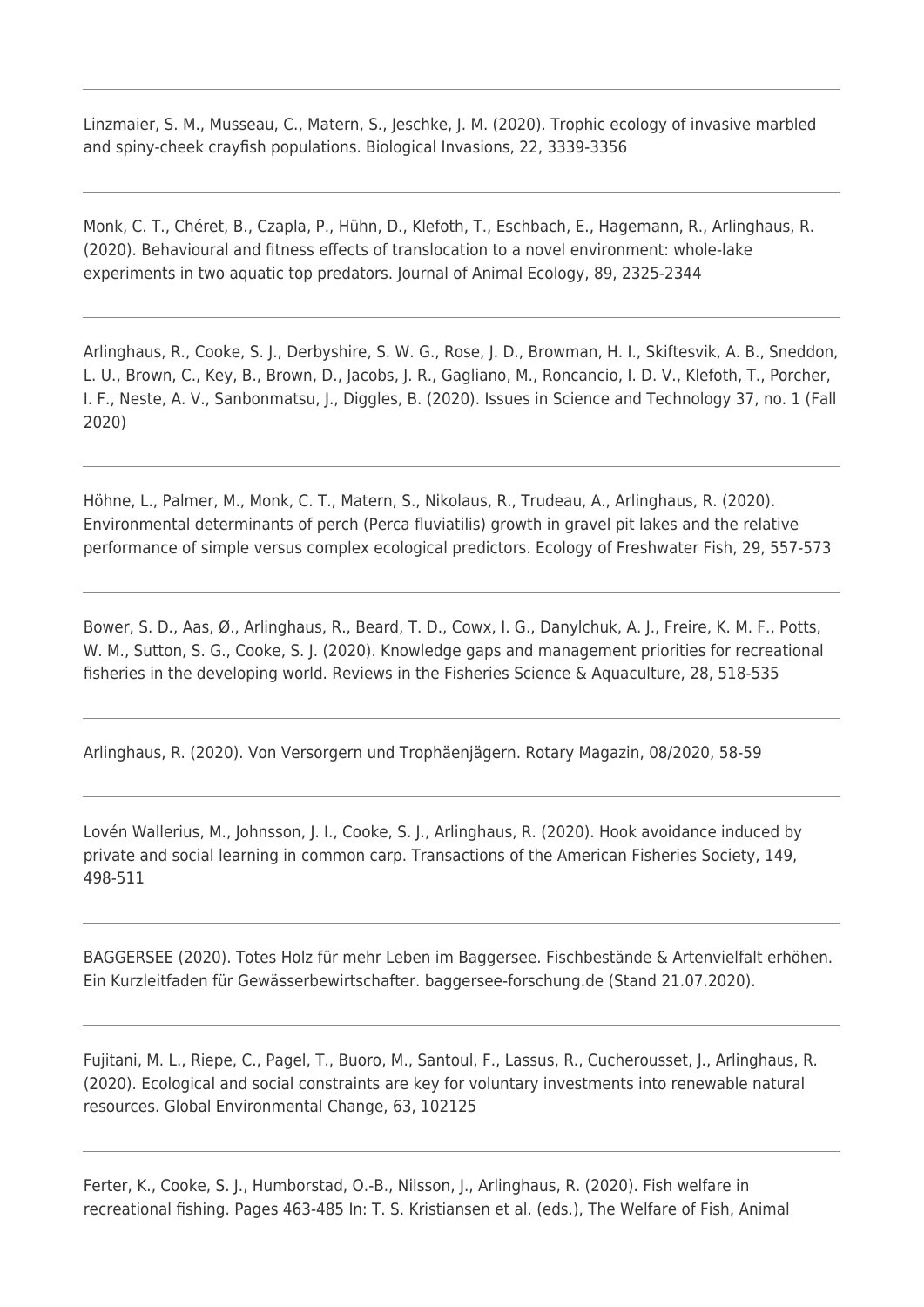Arlinghaus, R., Brinker, A., Wolter, C. (2020). Der Einfluss der Fischerei auf Natur, Umwelt und biologische Vielfalt – kritische Würdigung eines aktuellen Diskussionspapiers zur Biodiversitätskrise. Online Preprint

Alós, J., Lana, A., Ramis, J., Arlinghaus, R. (2020). Interactions between angler movement behaviour and an invasive seaweed with ecosystem engineering properties in a marine recreational fishery. Fisheries Research, 230, 105624

Gundelund, C., Arlinghaus, R., Baktoft, H., Hyder, K., Venturelli, P., Skov, C. (2020). Insights into the users of a citizen science platform for collecting recreational fisheries data. Fisheries Research, 229, 105597

Lakner, S., Zinngrebe, Y., Koemle, D. (2020). Combining management plans and payment schemes for targeted grassland conservation within the Habitats Directive in Saxony, Eastern Germany. Land Use Policy, 97, 104642

Fromm, K. (2020). Size-selective harvesting and reproductive isolation in zebrafish (Danio rerio). Master Thesis, Freie Universität Berlin, Leibniz-Institut für Gewässerökologie und Binnenfischerei (IGB) in Berlin

Höhne, L. (2020). Determinants of vulnerability to angling, impacts of catch-and-release angling, and aspects of the natural spawning behavior of pikeperch (Sander lucioperca). Master Thesis, Albrecht Daniel Thaer-Institut für Agrar- und Gartenbauwissenschaften, Leibniz-Institut für Gewässerökologie und Binnenfischerei (IGB) in Berlin

Spurgeon, J. J., Pegg, M. A., Siddons, S. F., Hansen, H. H. (2020). Retention of T-Bar anchor tags for channel catfish in the Red River of the north. North American Journal of Fisheries Management, 40, 330-334

Arlinghaus, R. (2020). Hechte am Haken der Wissenschaft. Blinker, 5/2020, 44-48

Aminpour, P., Gray, S. A., Jetter, A. J., Introne, J. W., Singer, A., Arlinghaus, R. (2020). Wisdom of stakeholder crowds in complex social–ecological systems. Nature Sustainability, 3, 191-199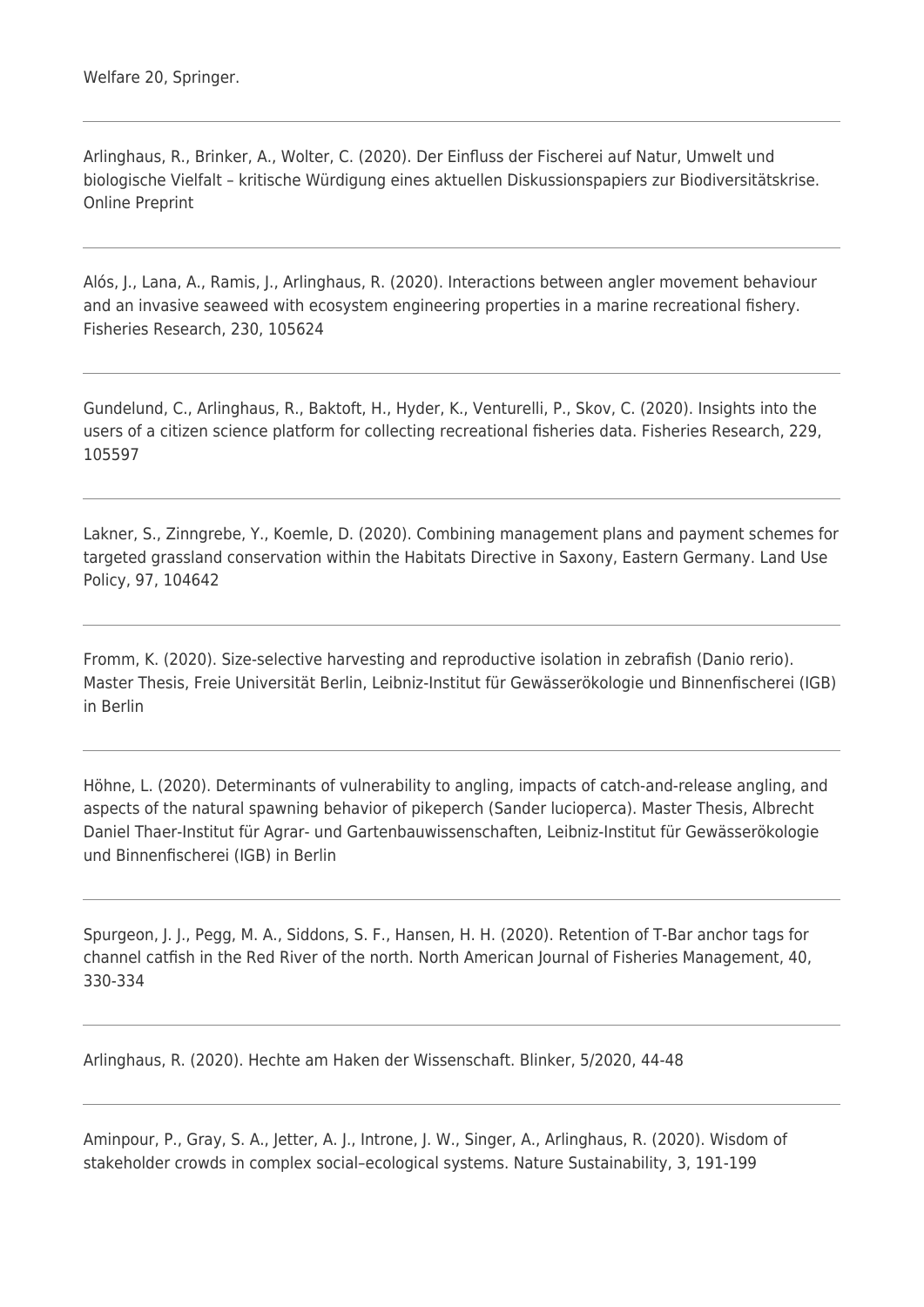Ahrens, R., Allen, M. S., Walters, C., Arlinghaus, R. (2020). Saving large fish through harvest slots outperforms the classical minimum-length limit when the aim is to achieve multiple harvest and catch-related fisheries objectives. Fish and Fisheries, 21, 483-510

Holder, P. E., Jeanson, A. L., Lennox, R. J., Brownscombe, J. W., Arlinghaus, R., Danylchuk, A. J., Bower, S. D., Hyer, K., Hunt, L. M., Fenichel, E. P., Venturelli, P. A., Thorstad, E. B., Allen, M. S., Potts, W. M., Clark-Danylchuk, S., Claussen, J. E., Lyle, J. M., Tsuboi, J.-I., Brummet, R., Freire, K. M. F., Tracey, S. R., Skov, C., Cooke, S. J. (2020). Preparing for a changing future in recreational fisheries: 100 research questions for global consideration emerging from a horizon scan. Reviews in Fish Biology and Fisheries, 30, 137-151

Arlinghaus, R. (2020). Fischbesatz ist kein Allheilmittel. AFZ Fischwaid, 1/2020, 9-13

Arlinghaus, R. (2020). Neue Wege bei der Hege. AFZ Fischwaid, 1/2020, 3-6

Vehanen, T., Piria, M., Kubečka, J., Skov, C., Kelly, F., Pokki, H., Eskelinen, P., Rahikainen, M., Keskinen, T., Artell, J., Romakkaniemi, A., Suić, J., Adámek, Z., Heimlich, R., Chalupa, P., Ženíšková, H., Lyach, R., Berg, S., Birnie-Gauvin, K., Jepsen, N., Koed, A., Pedersen, M. I., Rasmussen, G., Gargan, P., Roche, W., Arlinghaus, R. (2020). Data collection systems and methodologies for the inland fisheries of Europe. FAO Fisheries and Aquaculture Technical Paper No. 649. Budapest, FAO

Ortiz, C. (2020). Amphibian biodiversity in Lower Saxonian gravel pit lakes in relation to recreationalfisheries management and habitat features. Studienprojekt, Humboldt-Universität zu Berlin

Arlinghaus, R. (2020). Forellensee - Vom bösen Angelteich - Hoch lebe der Angelteich. Blinker, 4/2020, 72-77

Wegener, N. (2020). Die angelfischereiliche Hege aus Sicht von Bevölkerung, Bewirtschaftern und Anglern am Beispiel Niedersachsens: Schlussfolgerungen für die fischereiliche und naturschutzfachliche Bewirtschaftung von Binnengewässern. Master Thesis, Leibniz Universität Hannover, Institut für Umweltplanung / Leibniz-Institut für Gewässerökologie und Binnenfischerei (IGB) in Berlin

Maday, A. (2020). Determinants of noble crayfish capture success - insights for monitoring applications. Studienprojekt, Humboldt-Universität zu Berlin / Anglerverband Niedersachsen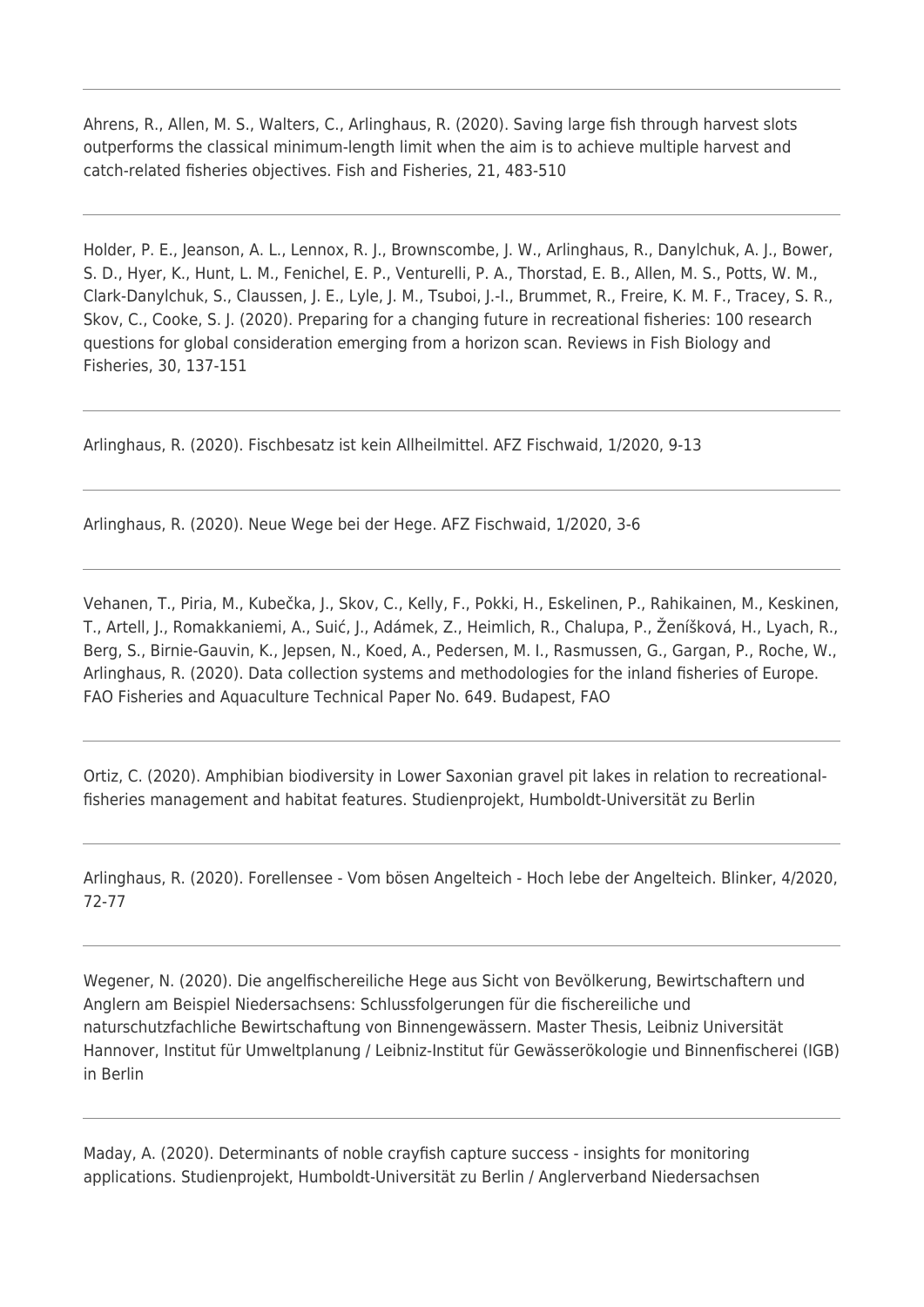Färber, L., Van Gemert, R., Langangen, Ø., Duran, J. M., Andersen, K. H. (2020). Population variability under stressors is dependent on body mass growth and asymptotic body size. Royal Society Open Science, 7, 192011

Kerstan, C. (2020). Community perception of marine protected areas: the case of Rote Ndao in the Savu Sea National Marine Conservation Area, Eastern Indonesia. Master Thesis, Lebenswissenschaftliche Fakultät, Humboldt-Universität zu Berlin

Koeck, B., Wallerius, M. L., Arlinghaus, R., Johnsson, J. I. (2020). Behavioural adjustment of fish to temporal variation in fishing pressure affects catchability: an experiment with angled trout. Canadian Journal of Fisheries and Aquatic Sciences, 77, 188-193

Neumann, N., Arlinghaus, R. (2020). Ökologisch intakte Flüsse sind den Deutschen Milliarden wert. Verbundjournal, 113/2019, 33-34

Jähnig, S. C., Adrian, R., Arlinghaus, R., Becks, L., Behrmann-Godel, J., Berendonk, T., Borchardt, D., Dutz, J., Freyhof, J., Gaedke, U., Geist, J., Gessner, M., Großart, H.-P., Haase, P., Hahn, H. J., Hering, D., Hölker, F., Jeschke, J., Jürgens, K., Kremp, A., Kube, S., Labrenz, M., Leese, F., Monaghan, M. T., Pätzig, M., Pauls, S. U., Piontek, J., Pusch, M., Schäfer, R. B., Schneider, J., Sommerwerk, N., Stöck, M., Straile, D., Suhling, F., Wagner, A., Weitere, M., Weithoff, G., Winkelmann, C., Worischka, S. (2019). Living waters: a research agenda for the biodiversity of inland and coastal waters. Leibniz-Institut für Gewässerökologie und Binnefischerei, Berlin, pp. 14.

Arlinghaus, R. (2019). Bioökonomische Ansätze für ein nachhaltiges Management von wildlebenden Süßwasserfischen. pp. 59-70 In: Ökologie und Bioökonomie. Neue Konzepte zur umweltverträglichen Nutzung natürlicher Ressourcen. 2019. Rundgespräche Forum Ökologie, Band 48. 140 Seiten. Hrsg.: Bayerische Akademie der Wissenschaften. Verlag Dr. Friedrich Pfeil, München. ISBN 978-3-89937-246-5

Campos-Candela, A., Palmer, M., Balle, S., Alós, J. (2019). Response to Abolaffio et al. (2019): avoiding misleading messages. Journal of Animal Ecology, 88, 2017–2021

Harrison, H. L., Kochalski, S., Arlinghaus, R., Aas, Ø. (2019). 'Do you care about the river?' A critical discourse analysis and lessons for management of social conflict over Atlantic salmon (Salmo salar) conservation in the case of voluntary stocking in Wales. People and Nature, 1, 507–523

Arlinghaus, R., Monk, C. T., Carle, S. (2019). Barsche zuppeln auf wissenschaftlich! Blinker, 12/2019,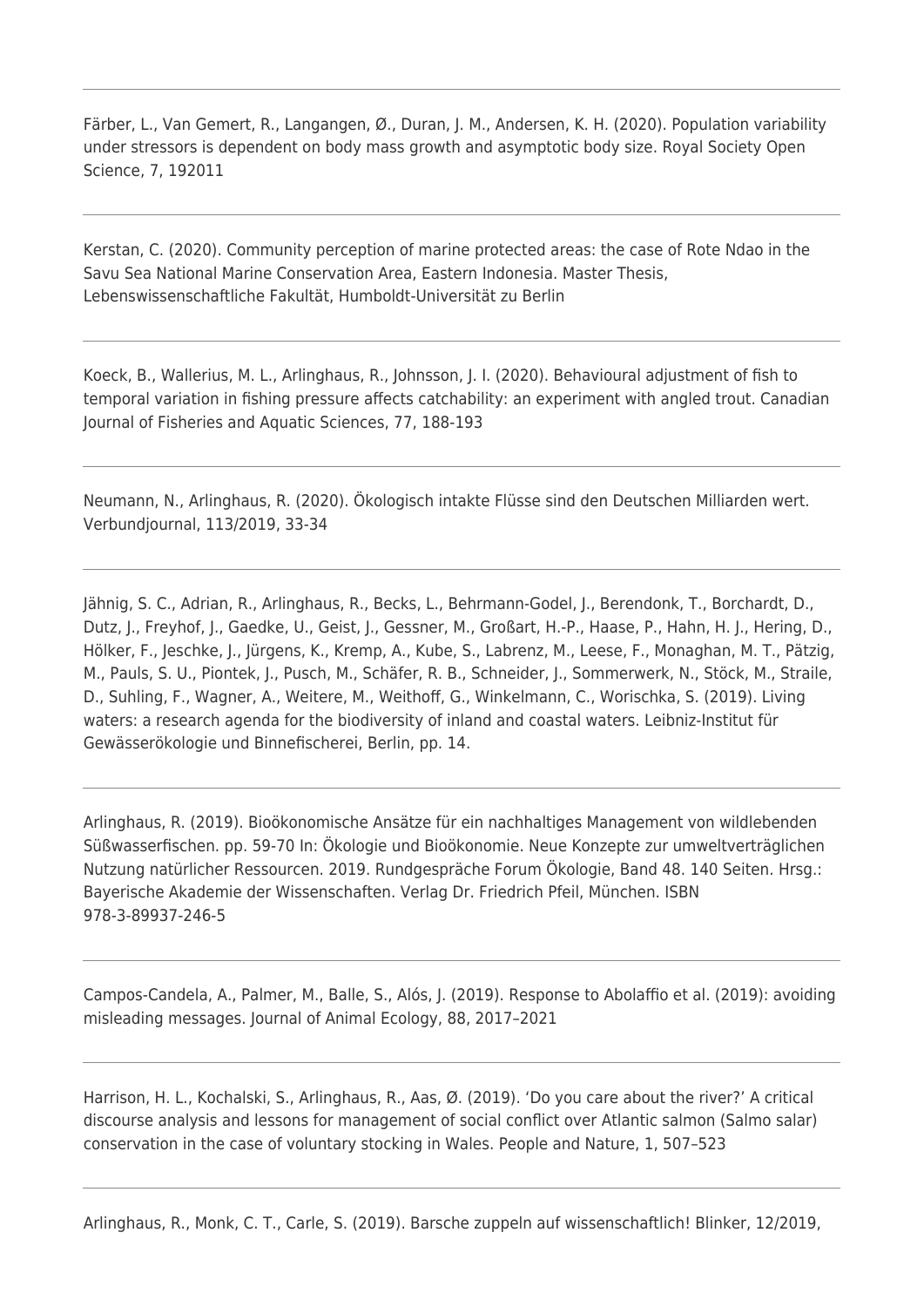Brämick, U., Klefoth, T. (2019). Folgen von Klimaveränderungen für Fischbestände in Standgewässern: Mechanismen, Beispiele und Handlungsoptionen. Arbeiten des deutschen Fischereiverbandes e.V. Heft 98: 71-104.

Walerius, M. L., Gräns, A., Koeck, B., Berger, D., Sandblom, E., Ekström, A., Arlinghaus, R., Johnsson, J. I. (2019). Socially induced stress and behavioural inhibition in response to angling exposure in rainbow trout. Fisheries Management and Ecology, 26, 611-620

Arlinghaus, R. (2019). Wann ist ein Bestand überfischt? Blinker, 10/2019, 42-46

Meyerhoff, J., Klefoth, T., Arlinghaus, R. (2019). The value artificial lake ecosystems provide to recreational anglers: Implications for management of biodiversity and outdoor recreation. Journal of Environmental Management, 252, 109580

Wiegener, K., Klefoth, T., Arlinghaus, R. (2019). Bringt totes Holz Leben in den Baggersee? Der Laubfrosch, VTA, Ausgabe 83 September 2019, 12-13

Tsuboi, J., Kaji, K., Baba, S., Arlinghaus, R. (2019). Trade-offs in the adaptation towards hatchery and natural conditions drive survival, migration, and angling vulnerability in a territorial fish in the wild. Canadian Journal of Fisheries and Aquatic Sciences, 76, 1757-1767

Koemle, D., Laknera, S., Yua, X. (2019). The impact of Natura 2000 designation on agricultural land rents in Germany. Land Use Policy, 87, 104013

Sbragaglia, V., Gliese, C., Bierbach, D., Honsey, A. E., Uusi-Heikkilä, S., Arlinghaus, R. (2019). Size‐ selective harvesting fosters adaptations in mating behaviour and reproductive allocation, affecting sexual selection in fish. Journal of Animal Ecology, 88, 1343-1354

Samia, D. S. M., Bessa, E.-, Blumstein, D. T., Nunes, J. A. C. C., Azzurro, E., Morroni, L., Sbragaglia, V., Januchowski-Hartley, F. A., Geffroy, B. (2019). A meta‐analysis of fish behavioural reaction to underwater human presence. Fish and Fisheries, 20, 817-829

Kochalski, S., Riepe, C., Arlinghaus, R. (2019). Das Jahr des Lachses 2019 aus Sicht der Bevölkerung. Fischer und Teichwirt, 8/2019, 287-291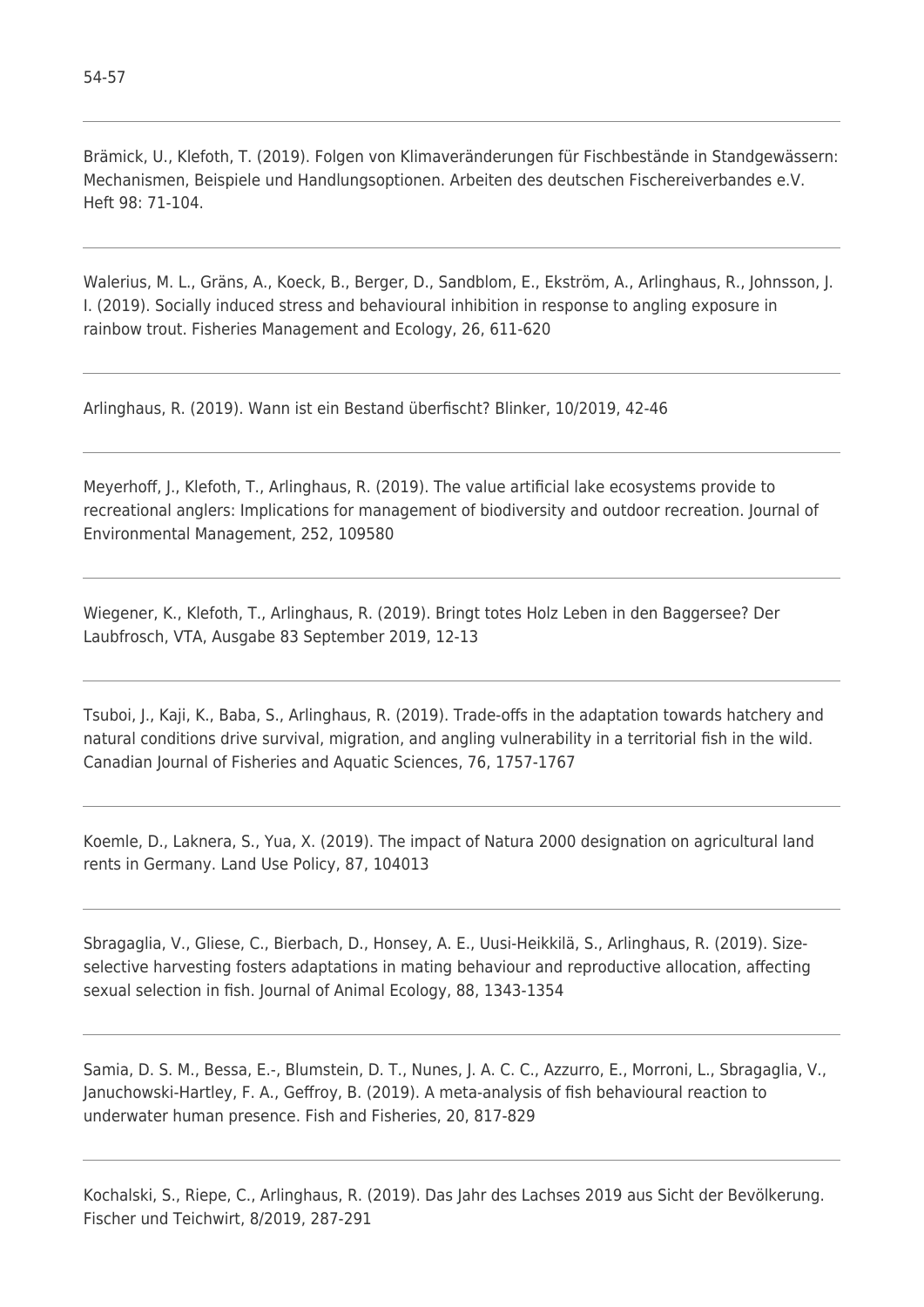Arlinghaus, R.(2019). FISCHEREIGESETZ - HAMBURG WEGWEISEND! Blinker, 8/2019, 40-43

Kluger, L. C., Kochalski, S., Aguirre-Velarde, A., Vivar, I., Wolff, M. (2019). Coping with abrupt environmental change: the impact of the coastal El Niño 2017 on artisanal fisheries and mariculture in North Peru. ICES Journal of Marine Science, 76, 1122-1130

Hunt, L. M., Camp, E., Van Poorten, B., Arlinghaus, R. (2019). Catch and non-catch-related determinants of where anglers fish: a review of three decades of site choice research in recreational fisheries. Reviews in Fisheries Science & Aquaculture, 27, 261–286

Arlinghaus, R., Riepe, C., Kochalski, S. (2019). Das Jahr des Lachses. Blinker, 7/2019, 54-57

Sbragaglia, V., Nuñez, J. D., Dominoni, D., Coco, S., Fanelli, E., Azzurro, E., Marini, S., Nogueras, M., Ponti, M., Fernandez, J. d. R., Aguzzi, J. (2019). Annual rhythms of temporal niche partitioning in the Sparidae family are correlated to different environmental variables. Scientific Reports, 9, 1708

Matern, S., Emmrich, M., Klefoth, T., Wolter, C., Nikolaus, R., Wegener, N., Arlinghaus, R. (2019). Effect of recreational-fisheries management on fish biodiversity in gravel pit lakes, with contrasts to unmanaged lakes. Journal of Fish Biology, 94, 865–881

Cooke, S. J., Twardek, W. M., Reid, A. J., Lennox, R. J., Danylchuk, S. C., Brownscombe, J. W., Bower, S. D., Arlinghaus, R., Hyder, K., Danylchuk, A. J. (2019). Searching for responsible and sustainable recreational fisheries in the Anthropocene. Journal of Fish Biology, 94, 845–856

Arlinghaus, R. (2019). Karpers volgen: waar zwemmen ze? Karper, 118, 36-44

Kochalski, S., Riepe, C., Arlinghaus, R. (2019). Der Lachs aus Sicht der Bevölkerung. Fisch des Jahres 2019 - Der Lachs (Salmo salar)

Sbragaglia, V., Alós, J., Fromm, K., Monk, C. T., Díaz-Gil, C., Uusi-Heikkilä, S., Honsey, A. E., Wilson, A. D. M., Arlinghaus, R. (2019). Experimental size-selective harvesting affects behavioral types of a social fish. Transactions of the American Fisheries Society, 148, 552-568

Riepe, C., Meyerhoff, J., Fujitani, M., Aas, Ø., Radinger, J., Kochalski, S., Arlinghaus, R. (2019).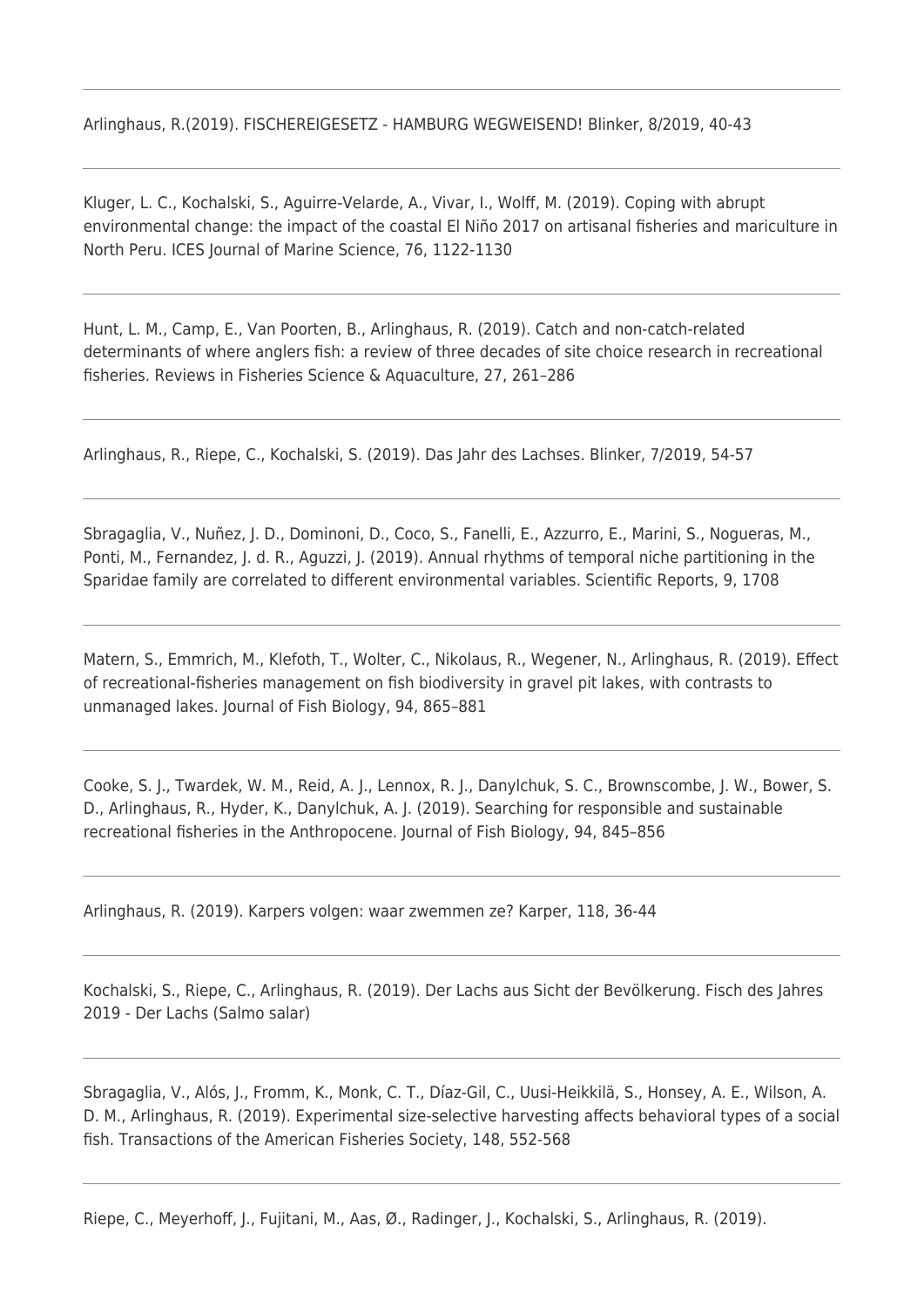Managing river fish biodiversity generates substantial economic benefits in four European countries. Environmental Management, 63, 759-776

Jähnig, S. C., Arlinghaus, R., Becks, L., Behrmann-Godel, J., Berendonk, T., Borchardt, D., Dutz, J., Freyhof, J., Gaedke, U., Geist, J., Gessner, M., Großart, H.-P., Haase, P., Hahn, H. J., Hering, D., Hölker, F., Jeschke, J., Jürgens, K., Kremp, A., Kube, S., Labrenz, M., Leese, F., Pätzig, M., Pauls, S., Piontek, J., Pusch, M., Schäfer, R. B., Schneider, J., Stöck, M., Straile, D., Suhling, F., Wagner, A., Weitere, M., Weithoff, G., Winkelmann, C., Worischka, S. (2019). Lebendiges Wasser: Forschungsagenda zur biologischen Vielfalt der Binnen- und Küstengewässer.

Arlinghaus, R., Pieterek, T., Klefoth, T. (2019). Fang dir deinen Hecht - auf wissenschaftlich! Blinker, 5/2019, 42-47

Höhne, L. (2019). Growth of Eurasian Perch (Perca fluviatilis) in small gravel-pit lakes: a cross-lake comparison. Studienprojekt, Lebenswissenschaftliche Fakultät an der Humboldt-Universität zu Berlin, Leibniz-Institut für Gewässerökologie und Binnenfischerei (IGB) Berlin, 2019, 48 Seiten

Fromm, K. (2019). The impact of size-selective fisheries on the consistency of personality traits in guppies (Poecilia reticulata). Studienprojekt, 43 Seiten

Kochalski, S. (2019). Gut für den Lachs – und gut für die Gemeinschaft! IGB Jahresforschungsbericht 2018, 31-32

Kochalski, S. (2019). Good for Salmon – and the Community. IGB Annual Report, Freshwater Research 2018, 31-32

Skov, C., Gundelund, C., Arlinghaus, R., Hartill, B., Olesen, H. J., Aarestrup, K., Koed, A. (2019). Lystfiskeri langs kysten på Fyn om foråret: Fiske- indsats, fangster, demografi, adfærd og holdninger. DTU Aqua-rapport nr. 339-2019

Arlinghaus, R. (2019). Warum wir angeln. Blinker, 4/2019, 54-56

Garcia, J. A., Sbragaglia, V., Masip, D., Aguzzi, J. (2019). Long-term video tracking of cohoused aquatic animals: a case study of the daily locomotor activity of the Norway Lobster (Nephrops norvegicus). Journal of Visualized Experiments, 146, e58515, 1-13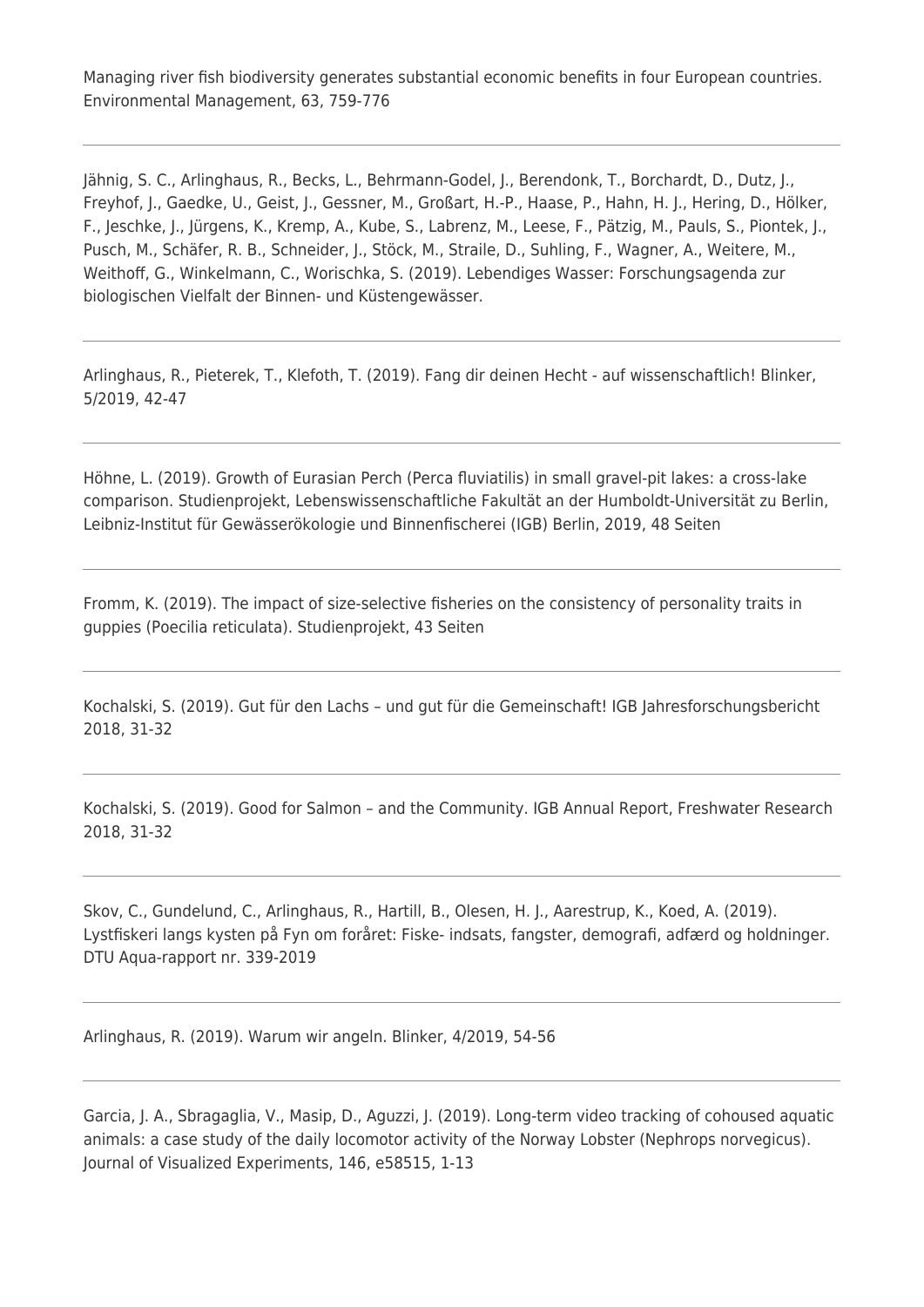Alós, J., Campos-Candela, A., Arlinghaus, R. (2019). A modelling approach to evaluate the impact of fish spatial behavioural types on fisheries stock assessment. ICES Journal of Marine Science, 76(2), 489–500

Matsumura, S., Beardmore, B., Haider, W., Dieckmann, U., Arlinghaus, R. (2019). Ecological, angler, and spatial heterogeneity drive social and ecological outcomes in an integrated landscape model of freshwater recreational fisheries. Reviews in Fisheries Science & Aquaculture, 27(2), 170-197

Arlinghaus, R., Abbott, J. K., Fenichel, E. P., Carpenter, S. R., Hunt, L. M., Alós, J., Klefoth, T., Cooke, S. J., Hilborn, R., Jensen, O. P., Wilberg, M. J., Post, J. R., Manfredo, M. J. (2019). Opinion: Governing the recreational dimension of global fisheries. Proceedings of the National Academy of Sciences of the United States of America, 116, 5209-5213

Mehner, T., Rapp, T., Monk, C. T., Beck, M. E., Trudeau, A., Kiljunen, M., Hilt, S., Arlinghaus, R. (2019). Feeding aquatic ecosystems: whole-lake experimental addition of angler's ground bait strongly affects omnivorous fish despite low contribution to lake carbon budget. Ecosystems, 22, 346–362

Arlinghaus, R., Riepe, C. (2019). Das Bild vom Angler - Wie die Öffentlichkeit über uns denkt. Blinker, 3/2019, 40-45

Arlinghaus, R., Monk, C. T. (2019). Wo schwimmen sie denn? Blinker, 2/2019, 42-47

Koeck, B., Závorka, L., Aldvén, D., Näslund, J., Arlinghaus, R., Thörnqvist, P.-O., Winberg, S., Björnsson, B. T., Johnsson, J. I. (2019). Angling selects against active and stress-resilient phenotypes in rainbow trout. Canadian Journal of Fisheries and Aquatic Sciences, 76, 320–333

Browman, H. I., Cooke, S. J., Cowx, I. G., Derbyshire, S. W. G., Kasumyan, A., Key, B., Rose, J. D., Schwab, A., Skiftesvik, A. B., Stevens, E. D., Watson, C. A., Arlinghaus, R. (2019). Quo Vadimus - Welfare of aquatic animals: where things are, where they are going, and what it means for research, aquaculture, recreational angling, and commercial fishing. ICES Journal of Marine Science, 76(1), 82–92

Campos-Candela, A., Palmer, M., Balle, S, Álvarez, A., Alós, J. (2019). A mechanistic theory of personality-dependent movement behaviour based on dynamic energy budgets. Ecology Letters, 22, 213–232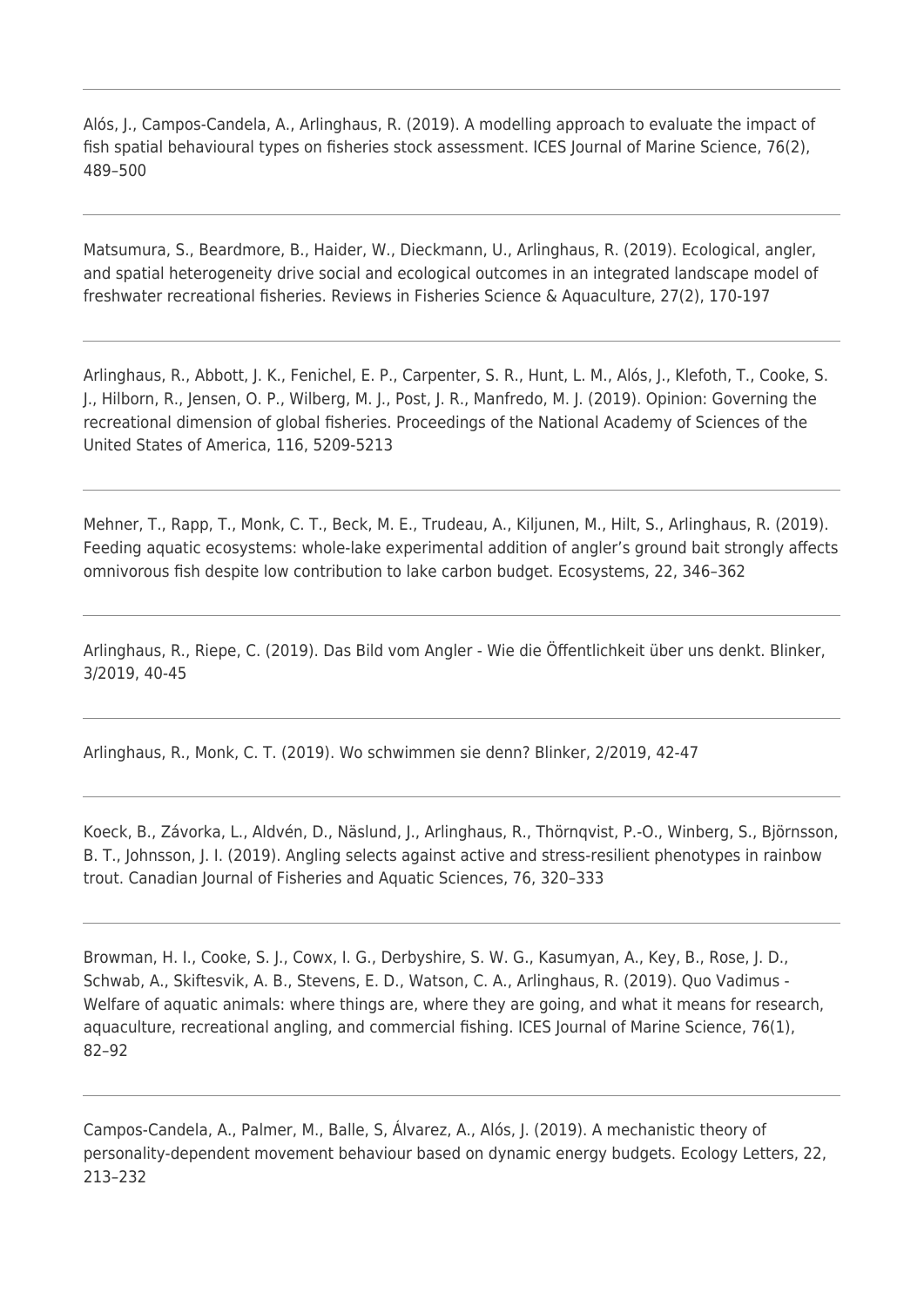Pullen, C. E., Arlinghaus, R., Lennox, R. J., Cooke, S. J. (2019). Telemetry reveals the movement, fate, and lure-shedding of northern pike (Esox lucius) that break the line and escape recreational fisheries capture. Fisheries Research, 211, 176-182

Kochalski, S., Riepe, C., Fujitani, M., Aas, Ø, Arlinghaus, R. (2019). Public perception of river fish biodiversity in four European countries. Conservation Biology, 33, 164-175

Brownscombe, J. W., Hyder, K., Potts, W., Wilson K. L., Pope, K. L., Danylchuk, A. J., Cooke, S. J., Clarke, A., Arlinghaus, R., Post, J. R. (2019). The future of recreational fisheries: advances in science, monitoring, management, and practice. Fisheries Research, 211, 247-255

Kochalski, S. (2018). Aus den Augen, aus dem Sinn? GfBS Newsletter, 35/2018, 30-35

Arlinghaus, R. (2018). Praxis: Was frisst der Karpfen? In: Höferer, S. (Hrsg.), Anglerführer Berlin/Brandenburg Special. Nature Vision, Brieskow-Finkenherd, 100-101

Aas, Ø., Cucherousset, J., Fleming, I. A., Wolter, C., Höjesjö, J., Buoro, M., Santoul, F., Johnsson, J. I., Hindar, K., Arlinghaus, R. (2018). Salmonid stocking in five North Atlantic jurisdictions: identifying drivers and barriers to policy change. Aquatic Conservation: Marine and Freshwater Ecosystems, 28, 1451-1464

Harrison, H. L. (2018). Cultivating conflict: perspectives on the human dimensions of voluntary Atlantic salmon (Salmo salar) hatcheries in a conservation context. Dissertation, Norwegian University of Life Sciences, Faculty of Environmental Sciences and Natural Resource Management

Rotllant, G., Nguyen, T. V., Hurwood, D., Sbragaglia, V., Ventura, T., Company, J. B., Joly, S., Elizur, A., Mather, P. B. (2018). Evaluation of genes involved in Norway lobster (Nephrops norvegicus) female sexual maturation using transcriptomic analysis. Hydrobiologia

Tellbüscher, A. A., Muhammad, H., Parui, I., Czapla, P., Seeger, R., Martin, S. G. (2018). Influence of habitat and gear type on assessments of fish communities, their size structure and growth in rivers and lakes. Report, Sampling and data analysis in fisheries, pp. 114

Schafft, M., Arlinghaus, R. (2018). StörBagger - ein neues Forschungsprojekt zur Wirkung von Anglern auf Natur und Umwelt. Fischer & Angler, 4/2018, 25-26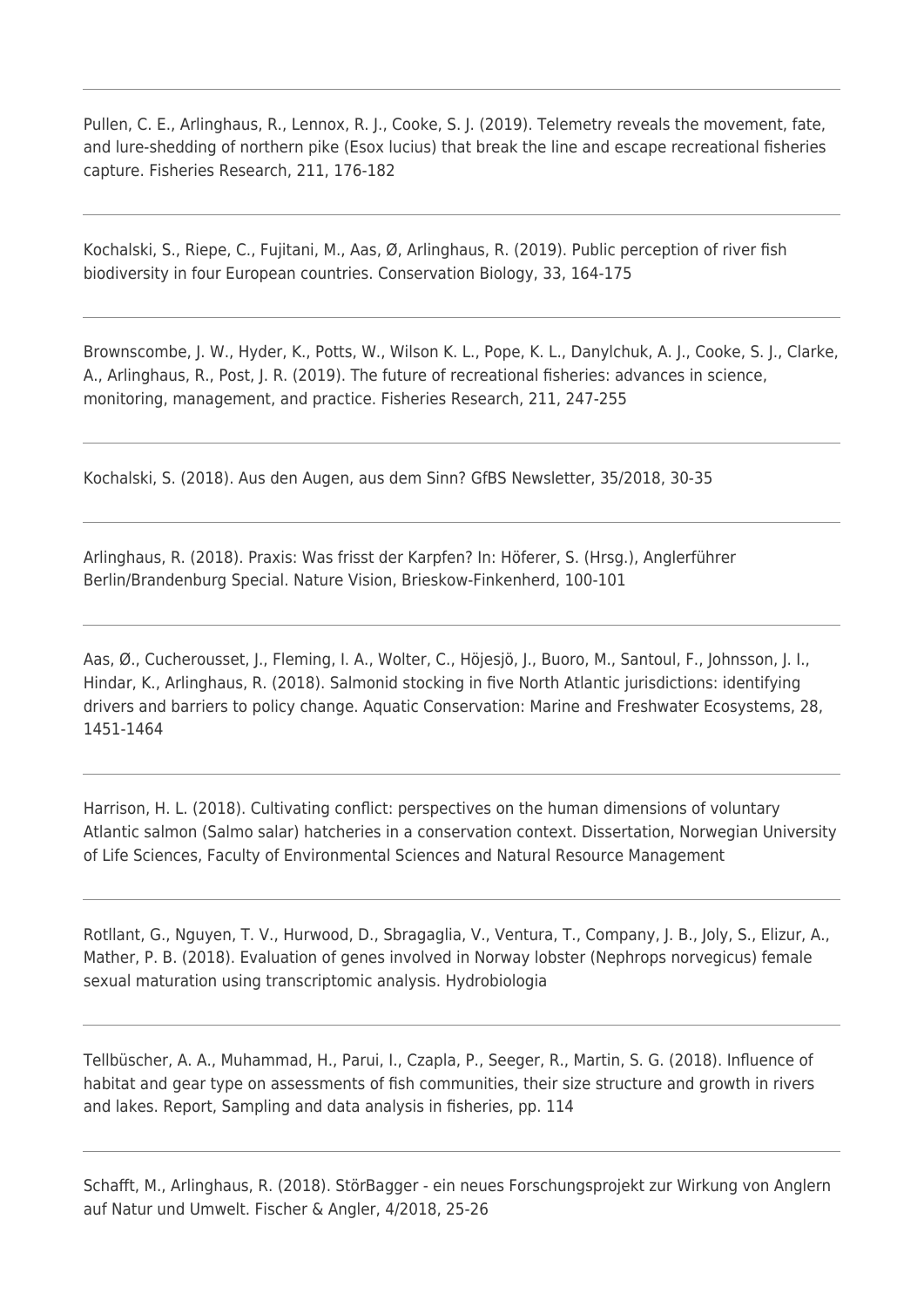Johnston, F. D., Allen, M. S., Beardmore, B., Riepe, C., Pagel, T., Hühn, D., Arlinghaus, R. (2018). How ecological processes shape the outcomes of stock enhancement and harvest regulations in recreational fisheries. Ecological Applications, 28(8), 2033-2054

Uusi-Heikkilä, S., Bierbach, D., Alós, J., Tscheligi, P., Wolter, C., Arlinghaus, R. (2018). Relatively large males lower reproductive success in female zebrafish. Environmental Biology of Fishes, 101(11), 1625-1638

Arlinghaus, R. (2018). Wenig Wissen über Fisch. Rute & Rolle, 12/2018, 62-65

Jarić, I., Riepe, C., Gessner, J. (2018). Sturgeon and paddlefish life history and management: experts' knowledge and beliefs. Journal of Applied Ichtyology, 34, 244-257

Mazumdar, S., Ceccaroni, L., Piera, J., Hölker, F., Berre, A. J., Arlinghaus, R., Bowser, A. (2018). Citizen science technologies and new opportunities for participation. Pages 303-320 In: Hecker, S., Haklay, M., Bowser, A., Makuch, Z., Vogel, J. & Bonn, A. 2018. Citizen Science: Innovation in Open Science, Society and Policy. UCL Press, London.

Lucas, J. (2018). Recreational fishing in the Bodden waters of the southern Baltic Sea – touristic potential and implications for management. Master Thesis, Humboldt-Universität zu Berlin / Leibniz-Institut für Gewässerökologie und Binnenfischerei (IGB) in Berlin / Thünen-Institut: Ostseefischerei

Sbragaglia, V., Morroni, L., Bramanti, L., Weitzmann, B., Arlinghaus, R., Azzurro, E. (2018). Spearfishing modulates flight initiation distance of fishes: the effects of protection, individual size, and bearing a speargun. ICES Journal of Marine Science, 75(5), 1779-1789

Pita, P., Villasante, S., Arlinghaus, R., Gomes, P., Strehlow, H. V., Veiga, P., Vingada, J., Hyder, K. (2018). A matter of scales: does the management of marine recreational fisheries follow the ecosystem approach to fisheries in Europe? Marine Policy, 97, 61-71

Marini, S., Fanelli, E., Sbragaglia, V., Azzurro, E., Del Rio Fernandez, J., Aguzzi, J. (2018). Tracking fish abundance by underwater image recognition. Scientific Reports, 8, 13748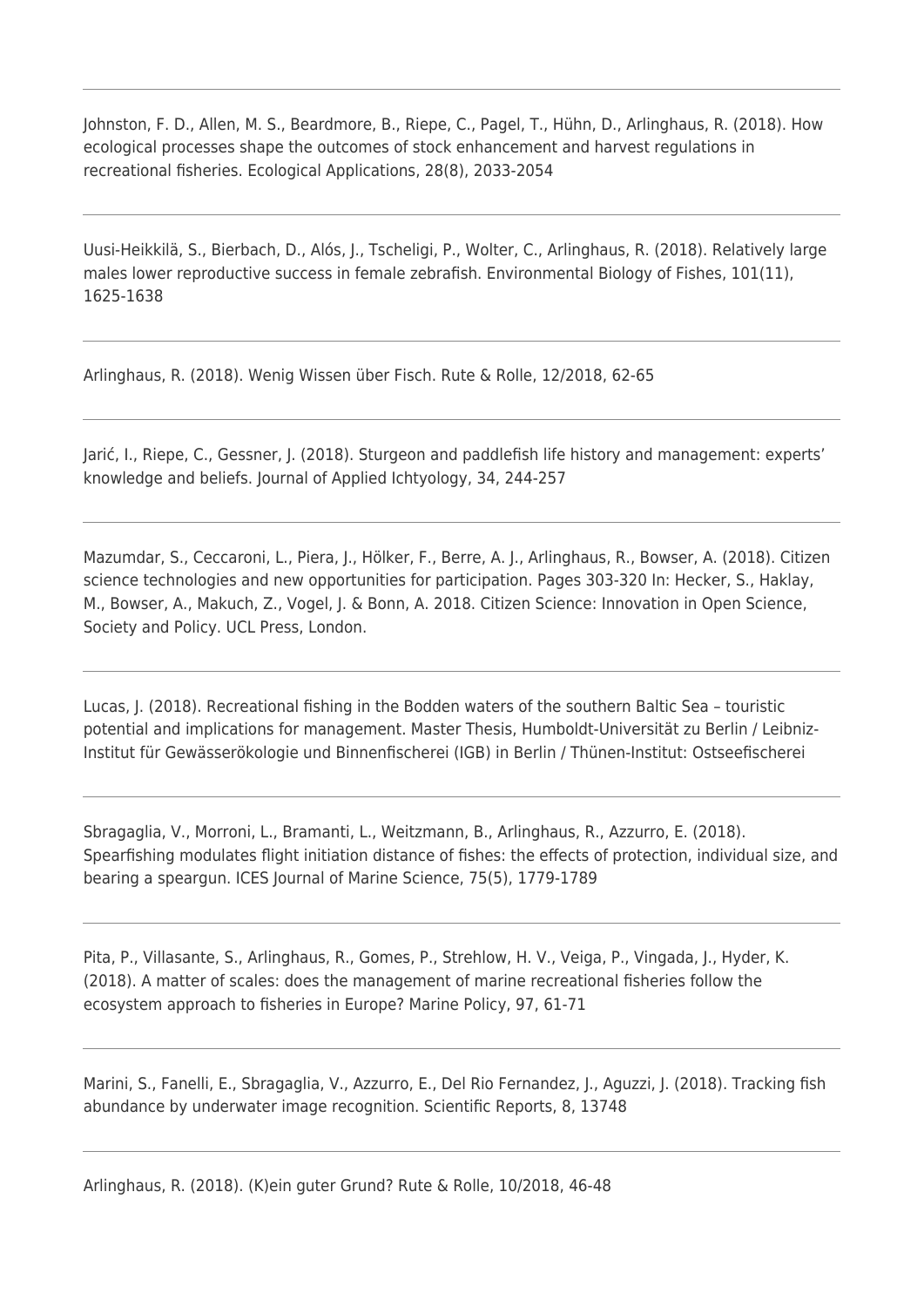Chéret, B. (2018). From dusk till dawn - analysing the seasonal behaviour of stocked and resident European catfish Silurus glanis in a natural lake by means of high-resolution acoustic. Master Thesis, Humboldt-Universität zu Berlin / Leibniz-Institut für Gewässerökologie und Binnenfischerei (IGB) in Berlin

Fujitani, M. L., Fenichel, E. P., Torre, J., Gerber, L. R. (2018). Synthesizing ecological and human use information to understand and manage coastal change. Ocean & Coastal Management, 162, 100-109

Monk, C. T., Barbier, M., Romanczuk, P. Watson, J. R., Alós, J., Nakayama, S., Rubenstein, D. I., Levin, S. A., Arlinghaus, R. (2018). How ecology shapes exploitation: a framework to predict the behavioural response of human and animal foragers along exploration–exploitation trade-offs. Ecology Letters, 21, 779-793

Neumann, N., Arlinghaus, R. (2018). Totes Holz für mehr Leben im See. Verbundjournal, 110/2018, 44-45

Arlinghaus, R. (2018). Wirksamkeit von Fortbildungen zu Fischbesatz unter Anglern. AFZ Fischwaid, 2/2018, 18-21

Arlinghaus, R. (2018). Besser kleine Haken? Rute & Rolle, 8/2018, 46-49

Nakayama, S., Doering-Arjes, P., Linzmaier, S., Briege, J., Klefoth, T., Pieterek, T., Arlinghaus R. (2018). Fine-scale movement ecology of a freshwater top predator, Eurasian perch (Perca fluviatilis), in response to the abiotic environment over the course of a year. Ecology of Freshwater Fish, 27, 798-812

Arlinghaus, R. (2018). Der Einheitsfang als praxisnahes Hilfsmittel zur Erfolgskontrolle von Hegemaßnahmen wie Besatz. Fischer & Angler, 2/2018, 25-28

Monk, C. T. (2018). Mining the behavioural reality of fish-fisher interactions to understand vulnerability to hook-and-line fishing. Dissertation, Humboldt-Universität zu Berlin

Venohr, M., Langhans, S. D., Peters, O., Hölker, F., Arlinghaus, R., Mitchell, L., & Wolter, C. (2018). The underestimated dynamics and impacts of water-based recreational activities on freshwater ecosystems. Environmental Reviews, 26, 199–213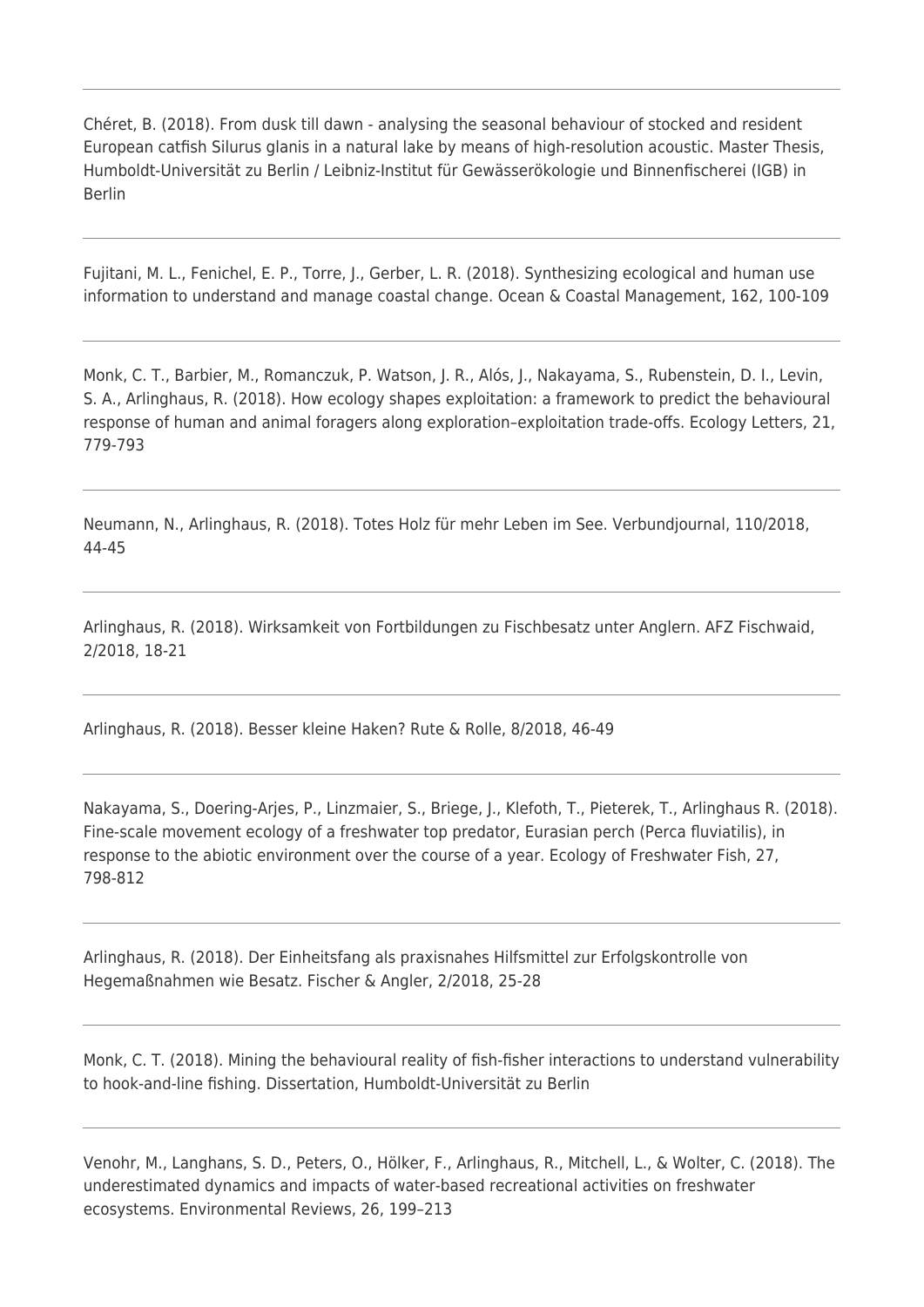Arlinghaus, R. (2018). Angelverbot auf Wolfsbarsche in Schleswig-Holstein und Niedersachsen. Rute & Rolle, 6/2018, 46-49

Trudeau, A. (2018). Impact of lake characteristics on foraging niches, size structure, and abundance of Eurasian perch (Perca fluviatilis): a comparative study across German gravel pit lakes. Master Thesis, Humboldt-Universität zu Berlin / Leibniz-Institut für Gewässerökologie und Binnenfischerei (IGB) in Berlin

Arlinghaus, R. (2018). Wirksamkeit von Fortbildungen zu Fischbesatz unter Anglern. aqua viva, 1/2018, 22-25

Arlinghaus, R. (2018). Entnahmefenster – Sinn und Unsinn am Beispiel der anglerischen Raubfischbewirtschaftung. aqua viva, 1/2018, 10-15

Bursell, J. J., Arlinghaus, R. (2018). Citizen science data suggest that a novel rig improves landing rate and reduces injury and handling time in recreational angling with artificial lures in Baltic pike (Esox lucius). PeerJ, 6:e4744

Lavin, E.A., Giabbanelli, P.J., Stefanik, A.T., Gray, S.A., Arlinghaus, R. (2018) Should we simulate mental models to assess whether they agree? Proceedings of the 2018 Annual Simulation Symposium (ANSS 2018), Article 6, 1-12

Harrison, H. L., Kochalski, S., Arlinghaus, R., Aas, Ø. (2018). "Nature's Little Helpers": a benefits approach to voluntary cultivation of hatchery fish to support wild Atlantic salmon (Salmo salar) populations in Norway, Wales, and Germany. Fisheries Research, 204, 348-360

Arlinghaus, R. (2018). Farbeffekte bei Kunstködern. Rute & Rolle, 4/2018, 46-49

Arlinghaus, R., Alós, J., Beardmore, B., Díaz, Á. M., Hühn, D., Johnston, F., Klefoth, T., Kuparinen, A., Matsumura, S., Pagel, T., Pieterek, T., Riepe, C. (2018). Recreational piking - sustainably managing pike in recreational fisheries. In: Skov, C. & Nilsson, P. A. (eds.), Biology and Ecology of Pike. CRC Press, 288-335

Guillerault, N., Hühn, D., Cucherousset, J., Arlinghaus, R., Skov, C. (2018). Stocking for pike population enhancement. In: Skov, C. & Nilsson, P. A. (eds.), Biology and Ecology of Pike. CRC Press, 215-247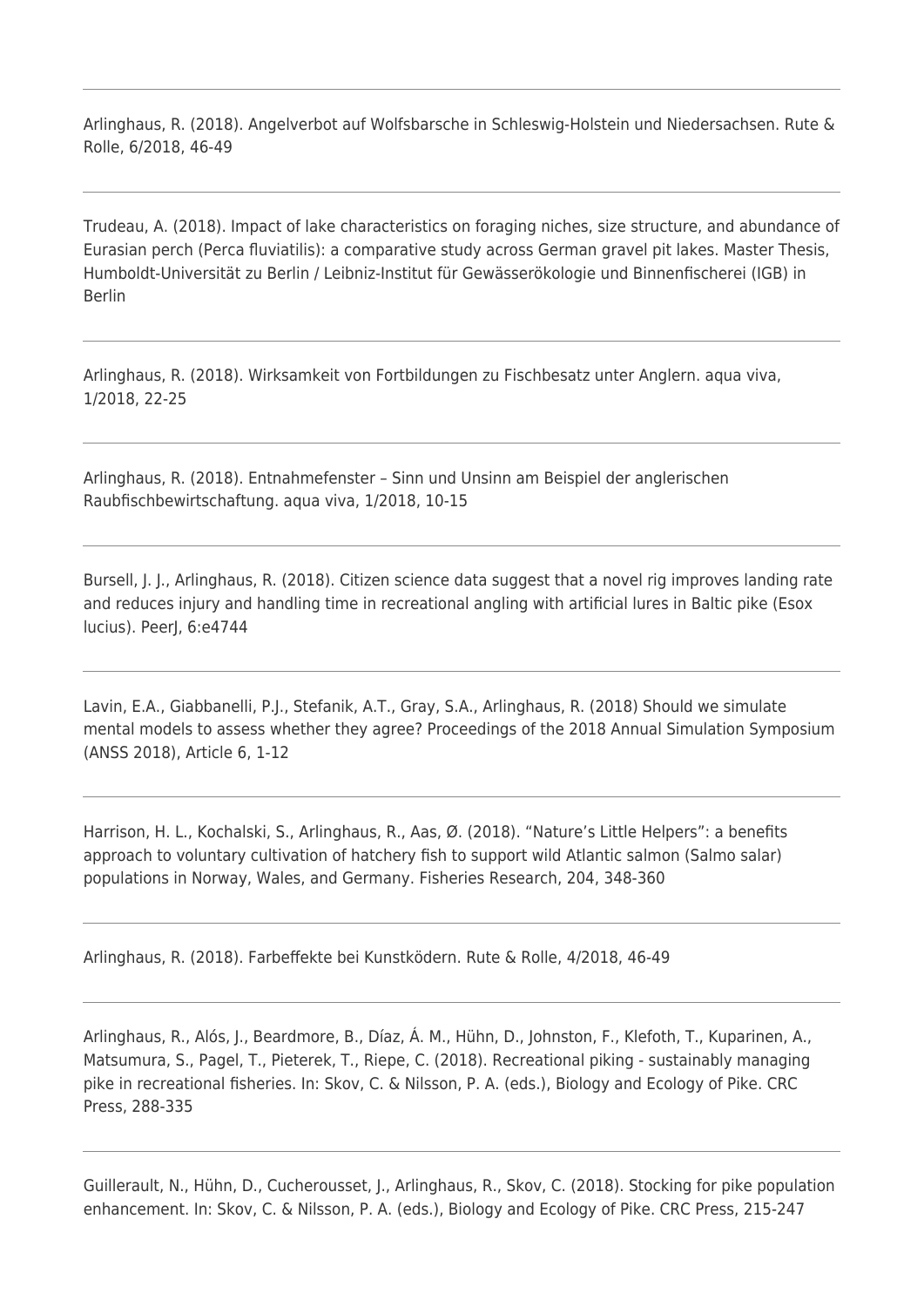Arlinghaus, R. (2018). Die Zukunft des Zurücksetzens. Blinker, 3/2018, 44-45

Arlinghaus, R. (2018). Harte Jungs und kleine Mimosen. Blinker, 3/2018, 36-41

Arlinghaus, R. (2018). Volksmeinung was geht, was nicht geht. Blinker, 3/2018, 26-29

Arlinghaus, R. (2018). Zarybianie – 10 zasad postêpowania. In: Wolosa, A. (eds.), Działania prośrodowiskowe w racjonalnej gospodarce rybackiej, 61-68

Hyder, K., Weltersbach, M. S., Armstrong, M., Ferter, K., Townhill, B., Ahvonen, A., Arlinghaus, R., Baikov, A., Bellanger, M., Birzaks, J., Borch, T., Cambie, G., De Graaf, M., Diogo, H. M. C., Dziemian, Ł., Gordoa, A., Grzebielec, R., Hartill, B., Kagervall, A., Kapiris, K., Karlsson, M., Kleiven, A. R., Lejk, A. M., Levrel, H., Lovell, S., Lyle, J., Moilanen, P., Monkman, G., Morales-Nin, B., Mugerza, E., Martinez, R., O'Reilly, P., Olesen, H. J., Papadopoulos, A., Pita, P., Radford, Z., Radtke, K., Roche, W., Rocklin, D., Ruiz, J., Scougal, C., Silvestri, R., Skov, C., Steinback, S., Sundelöf, A., Svagzdys, A., Turnbull, D., Van Der Hammen, T., Van Voorhees, D., Van Winsen, F., Verleye, T., Veiga, P., Vølstad, J.-H., Zarauz, L., Zolubas, T., Strehlow, H. V. (2018). Recreational sea fishing in Europe in a global context participation rates, fishing effort, expenditure, and implications for monitoring and assessment. Fish and Fisheries, 19, 225-243

Cooke, S. J., Twardek, W. M., Lennox, R. J., Zoldero, A. J., Bower, S. D., Gutowsky, L. F. G., Danylchuk, A. J., Arlinghaus, R., Beard, D. (2018). The nexus of fun and nutrition: recreational fishing is also about food. Fish and Fisheries, 19, 201-224

Monk, C. T., Arlinghaus, R. (2018). Eurasian perch, Perca fluviatilis, spatial behaviour determines vulnerability independent of angler skill in a whole-lake reality mining experiment. Canadian Journal of Fisheries and Aquatic Sciences, 75, 417-428

Cucherousset, J., Horky, P., Slavik, O., Ovidio, M., Arlinghaus, R., Boulêtreau, S., Britton, R., García-Berthou, E., Santoul, F. (2018). Ecology, behaviour and management of the European catfish. Reviews in Fish Biology and Fisheries, 28, 177-190

Johnsson, J. I., Hindar, K., Arlinghaus, R., Cucherousset, J., Fleming, I. (2018). The need to manage salmonid invasions in Europe to protect native biodiversity. SalmoInvade Project, 1-6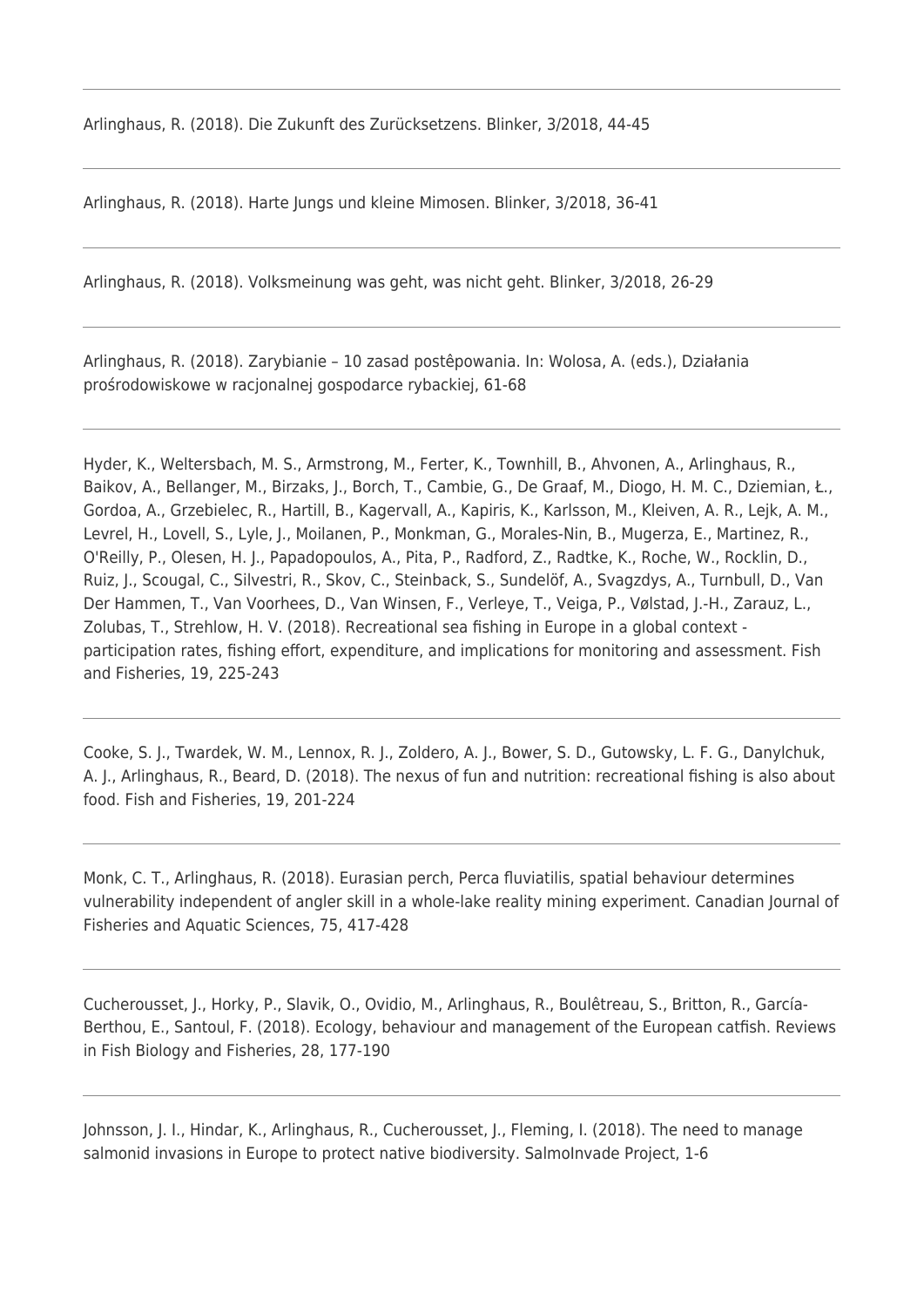Andersen, K. H., Marty, L., Arlinghaus, R. (2018). Evolution of boldness and life history in response to selective harvesting. Canadian Journal of Fisheries and Aquatic Sciences, 75, 271-281

Deslauriers, D., Heironimus, B. Rapp, T., Graeb, B. D. S., Klumb, R. A., Chipps, S. R. (2018). Growth potential and habitat requirements of endangered age-0 pallid sturgeon (Scaphirhynchus albus) in the Missouri River, USA, determined using a individual-based model framework. Ecology of Freshwater Fish, 27, 198–208

Arlinghaus, R. (2018). Faktoren, die die Fängigkeit beim Angeln bestimmen. Rute & Rolle, 1/2018, 48-51

Linzmaier, S. M., Twardochleb, L. A., Olden, J. D., Mehner, T., Arlinghaus, R. (2018). Size-dependent foraging niches of European Perch Perca fluviatilis (Linnaeus, 1758) and North American Yellow Perch Perca flavescens (Mitchill, 1814). Environmental Biology of Fishes, 101, 23–37

Cyrus, E.-M., Arlinghaus, R. (2017). Vom Elfenbeinturm ins Anglerheim. Verbundjournal Dezember 2017, 42-43

Wiegner, K., Arlinghaus, R. (2017). Verbesserte Hege von Angelgewässern. AFZ-Fischwaid, 4/2017, 20-21

Arlinghaus, R., Klefoth, T., Rapp, T., Monk, C. T. (2017). Schlauer Karpfen, dummer Hecht? Fisch & Fang, 12/2017, 22-27

Sbragaglia, V., Leiva, D., Arias, A., García, J. A., Aguzzi, J., Breithaupt, T. (2017). Fighting over burrows: the emergence of dominance hierarchies in the Norway lobster (Nephrops norvegicus). Journal of Experimental Biology, 220, 4624-4633

Niebuhr, J.-T. (2017). Vergleichende Analyse von Spuren freizeitlicher Nutzung an anglerisch bewirtschafteten und unbewirtschafteten Baggerseen (≤ 20 Hektar) in Niedersachsen. Bachelor Thesis, Gottfried Wilhelm Leibniz Universität Hannover / Anglerverband Niedersachsen e.V. in Hannover

Wegener, N. (2017). Fischzönosen in anglerisch bewirtschafteten und unbewirtschafteten Baggerseen in Niedersachsen: Statuserhebung und Schlussfolgerung für die Praxis. Bachelor Thesis, Gottfried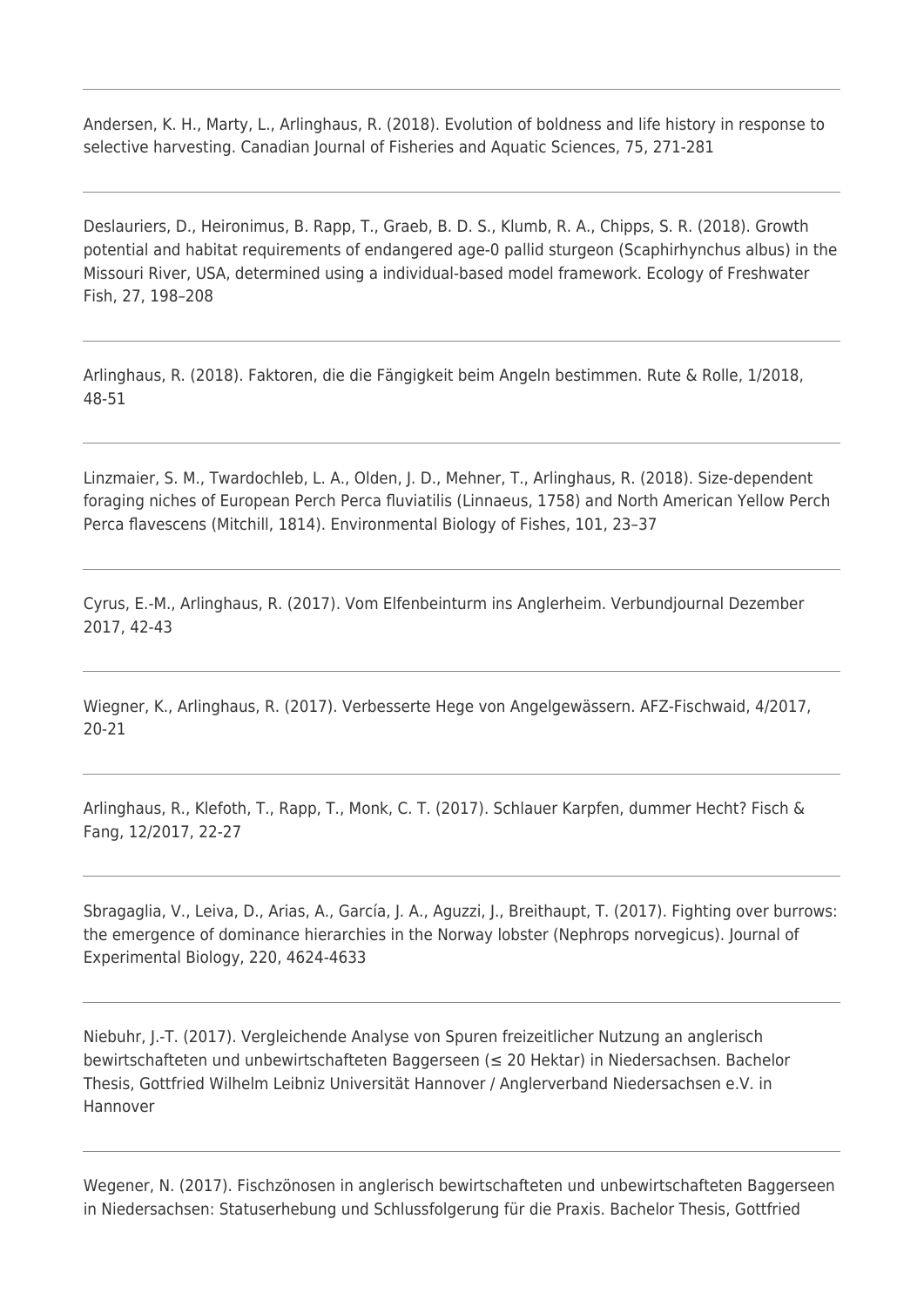Fromm, K. (2017). Die Auswirkungen von größenselektiver Fischerei auf die Verhaltenstypen Aggressivität, Soziabilität, Risikoverhalten und Aktivität beim Zebrafisch (Danio rerio). Bachelor Thesis, Freie Universität Berlin / Leibniz-Institut für Gewässerökologie und Binnenfischerei (IGB) in Berlin

Arlinghaus, R. (2017). Was passiert, wenn ein Schnurbruch zum Abriss führt und der Hecht mit dem Kunstköder im Maul davonschwimmt? Rute & Rolle, 12/2017, 46-49

Manfredo, M. J., Bruskotter, J. T., Teel, T. L., Fulton, D. C., Oishi, S., Uskul, A. K., Redford, K. H., Schwartz, S. H., Arlinghaus, R., Kitayama, S., Sullivan, L. (2017). Revisiting the challenge of intentional value shift: reply to Ives and Fischer. Conservation Biology, 31, 1486-1487

Klefoth, T., Skov, C., Kuparinen, A., Arlinghaus, R. (2017). Toward a mechanistic understanding of vulnerability to hook-and- line fishing: boldness as the basic target of angling-induced selection. Evolutionary Applications, 10, 994–1006

Rotllant, G., Nguyen, T. V., Sbragaglia, V., Rahi, L., Dudley, K. J., Hurwood, D., Ventura, T., Company, J. B., Chand, V., Aguzzi, J., Mather, P. B. (2017). Sex and tissue specific gene expression patterns identified following de novo transcriptomic analysis of the Norway lobster, Nephrops norvegicus. BMC Genomics, 18, 622

Hilborn, R., Arlinghaus, R. (2017). Zustand, Entwicklung und Ertragspotenzial bestandskundlich erfasster europäischer Fischbestände im Nordostatlantik. Fischerei & Fischmarkt in M-V, 3/2017, 42-49

Theis, S., Riepe, C., Fujitani, M., Arlinghaus, R. (2017). Typisierung von Angelvereinen in Bezug auf den Einsatz von Hegemaßnahmen. AFz-Fischwaid, 3/2017, 18-20

Arlinghaus, R. (2017). Dauerkonflikt zwischen der Berufs- und Angelfischerei am Beispiel des Barschangelns. Rute & Rolle, 10/2017, 46-49

Uusi-Heikkilä, S., Sävilammi, T., Leder, E., Arlinghaus, R., Primmer, C. R. (2017). Rapid, broad-scale gene expression evolution in experimentally harvested fish populations. Molecular Ecology, 26, 3954–3967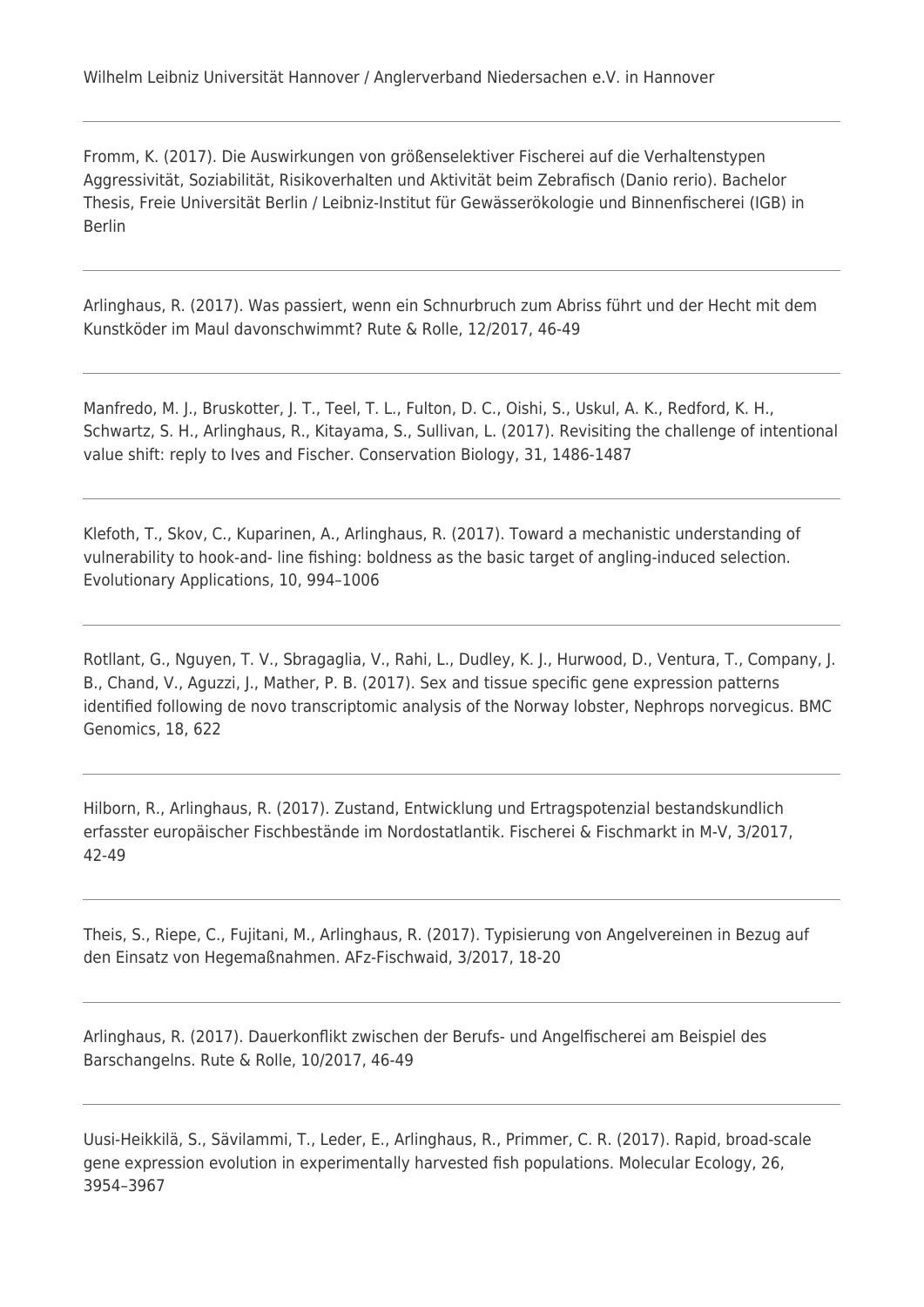Arlinghaus, R. (2017). Catch & release. Meer & Küste, 6/2017, 23

Arlinghaus, R. (2017). Wirksamkeit von Fortbildungen zu Fischbesatz unter Anglern. Fischer und Angler, 3/2017, 27-30

Lennox, R. J., Alós, J., Arlinghaus, R., Horodysky, A., Klefoth, T., Monk, T. C., Cooke, S. J. (2017). What makes fish vulnerable to capture by hooks? A conceptual framework and a review of key determinants. Fish and Fisheries, 18, 986–1010

Diggles, B. K., Arlinghaus, R., Browman, H. I., Cooke, S. J., Cowx, I. G., Kasumyan, A. O., Key, B., Rose, J. D., Sawynok, W., Schwab, A., Skiftesvik, A. B., Stevens, E. D., Watson, C. A., Wynne, C. D. L. (2017). Responses of larval zebrafish to low pH immersion assay. Comment on Lopez-Luna et al.. Journal of Experimental Biology, 220, 3191-3192

Theis, S. (2017). Food-dependent development of behavioural types in Heterandria formosa. Master Thesis, Humboldt-Universität zu Berlin / Leibniz-Institut für Gewässerökologie und Binnenfischerei (IGB) in Berlin

Mutel, S. (2017). Praktikumsbericht, Leibniz-Institut für Gewässerökologie und Binnenfischerei (IGB) in Berlin

Baer, J., Eckmann, R., Rösch, R., Arlinghaus, R., Brinker, A. (2017). Managing Upper Lake Constance fishery in a multi-sector policy landscape: beneficiary and victim of a century of anthropogenic trophic change. E-book: 'Inter-Sectoral Governance of Inland Fisheries'

Arlinghaus, R., Müller, R., Raap, T., Wolter, C. (2017). Nachhaltiges Management von Angelgewässern: Ein Praxisleitfaden. Berichte des IGB, Heft 30/2017

Manfredo, M. J., Bruskotter, J. T., Teel, T. L., Fulton, D., Schwartz, S. H., Arlinghaus, R., Oishi, S., Uskul, A. K., Redford, K., Kitayama, S., Sullivan, L. (2017). Why social values cannot be changed for the sake of conservation. Conservation Biology, 31, 772–780

Arlinghaus, R. (2017). Wege zur nachhaltigen Angelei. Rute & Rolle, 8/2017, 46-49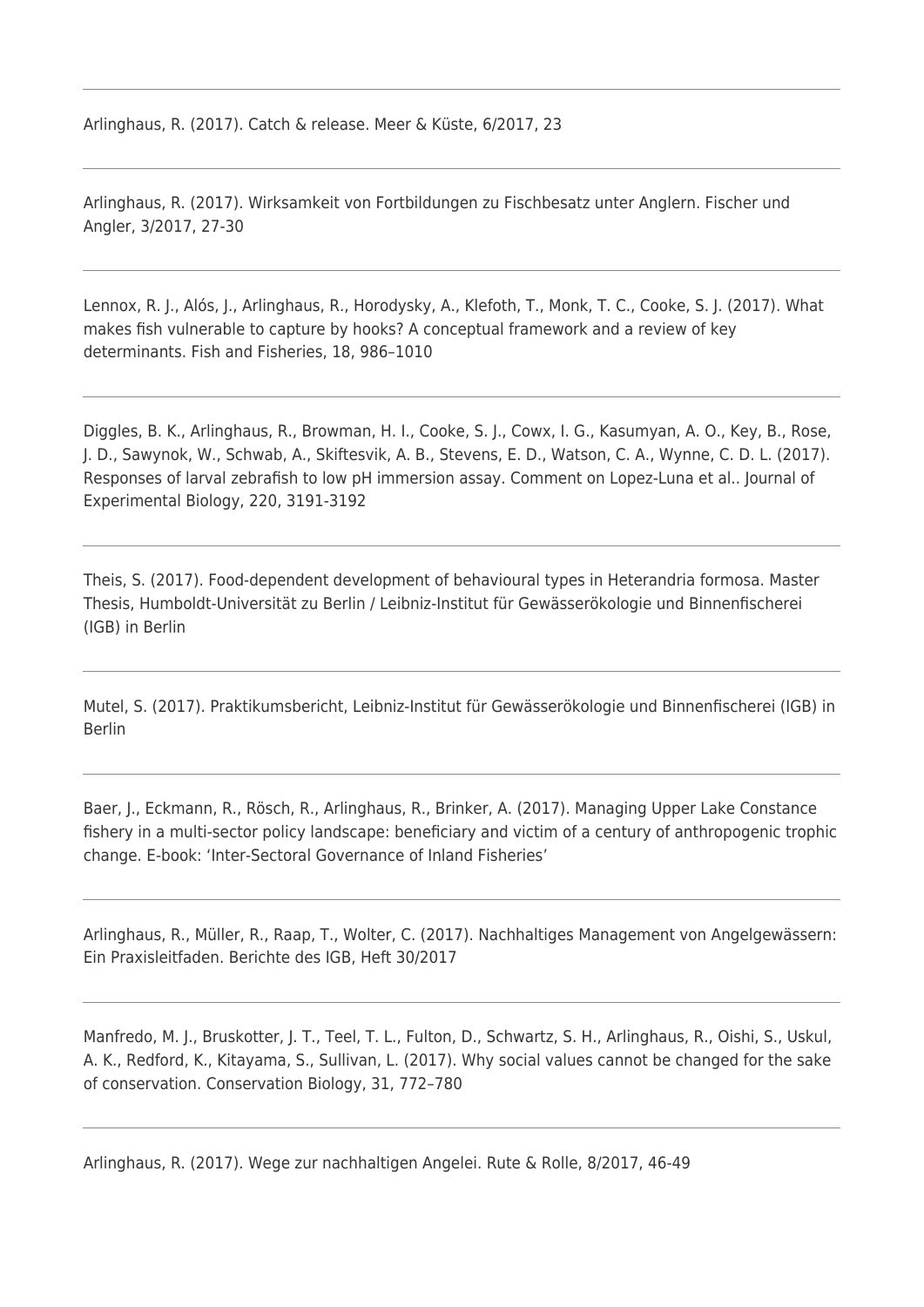Skov, C., Jansen, T., Arlinghaus, R. (2017). 62 years of population dynamics of European perch (Perca fluviatilis) in a mesotrophic lake tracked using angler diaries: the role of commercial fishing, predation and temperature. Fisheries Research, 195, 71–79

Elmer, L. K., Kelly, L. A., Rivest, S., Steell, S. C., Twardek, W. M., Danylchuk, A. J., Arlinghaus, R., Bennett, J. R., Cooke, S. J. (2017). Angling into the future: ten commandments for recreational fisheries science, management, and stewardship in a good anthropocene. Environmental Management, 60, 165–175

Riepe, C., Fujitani, M., Cucherousset, J., Pagel, T., Buoro, M., Santoul, F., Lassus, R., Arlinghaus, R. (2017). What determines the behavioral intention of local-level fisheries managers to alter fish stocking practices in freshwater recreational fisheries of two European countries? Fisheries Research, 194, 173–187

Arlinghaus, R., Hühn, D., Rapp, T. (2017). Fischbesatz - Experimente im Angelgewässer. Fischer & Angler, 2/2017, 25-29

Fujitani, M., McFall, A., Randler, C., Arlinghaus, R. (2017). Participatory adaptive management leads to environmental learning outcomes extending beyond the sphere of science. Science Advances, 3, e1602516

Arlinghaus, R. (2017). Jugendpfleger mit Widerhaken. Rute & Rolle, 6/2017, 46-49

Mat, A. M., Dunster, G. P., Sbragaglia, V., Aguzzi, J., De la Iglesia, H. O. (2017). Influence of temperature on daily locomotor activity in the crab Uca pugilator. PLoS ONE, 12(4), e0175403

Arlinghaus, R., Hühn, D., Pagel, T., Beck, M., Rapp, T., Wolter, C. (2017). Fischereilicher Nutzen und gewässerökologische Auswirkungen des Besatzes mit Karpfen (Cyprinus carpio) in stehenden Gewässern: Ergebnisse und Schlussfolgerungen aktueller Ganzseeexperimente und Meta-Analysen. Fischer & Fischmarkt in M-V, 1/2017, 36-46

Klefoth, T. (2017). The phenotypic correlates of individual vulnerability to angling. Dissertation, Humboldt-Universität zu Berlin

Monk, C. T., Arlinghaus, R. (2017). Encountering a bait is necessary but insufficient to explain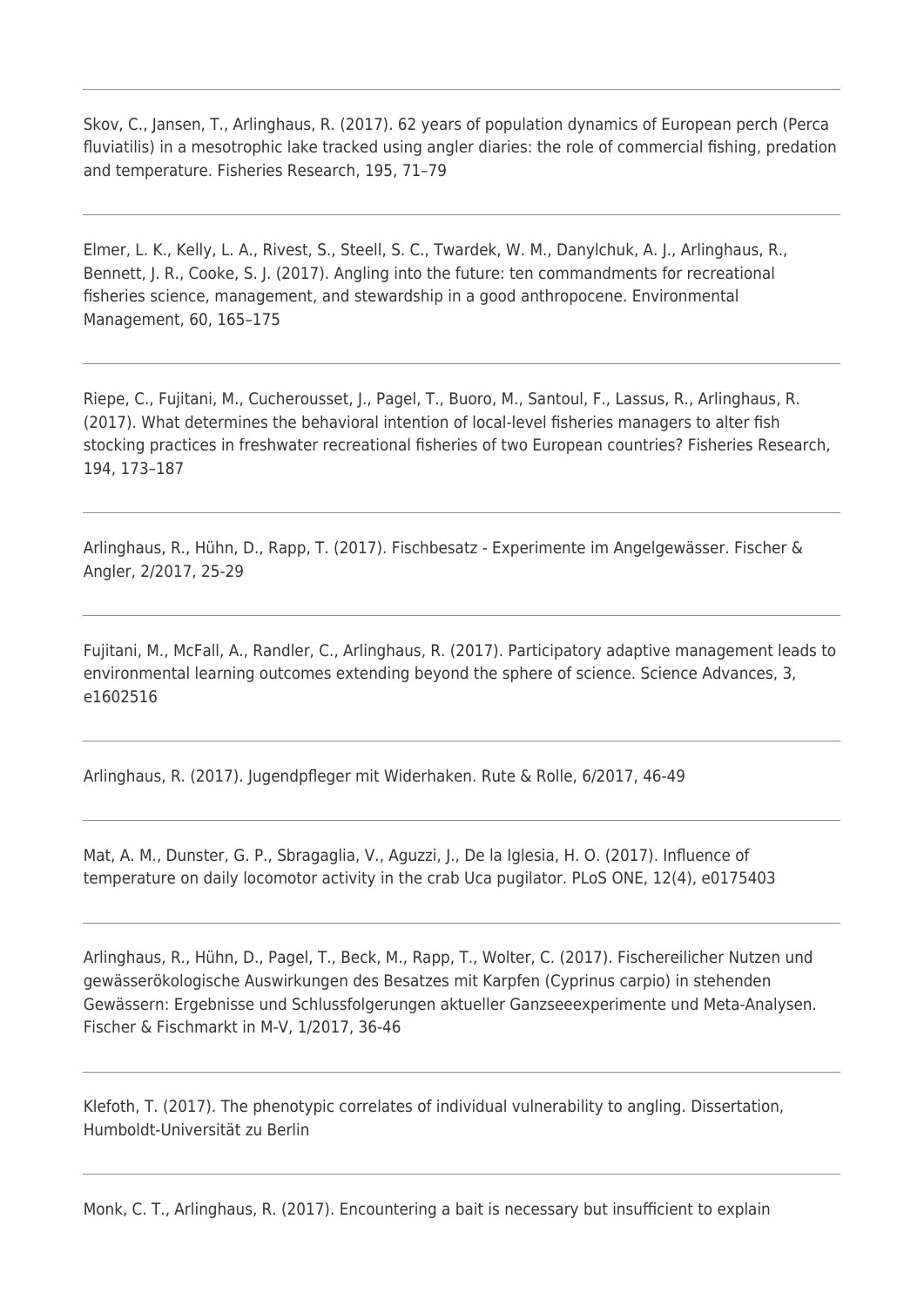individual variability in vulnerability to angling in two freshwater benthivorous fish in the wild. PLoS ONE, 12(3), e0173989

Arlinghaus, R. (2017). Hakenscheue Hechte? Rute & Rolle 4/2017, 47-48

Arlinghaus, R., Rapp, T. (2017). Fischbesatz: 10 Regeln, auf die man beim Fischbesatz achten sollte. Fischer & Angler 1/2017, 25-28

Lowerre-Barbieri, S., DeCelles, G., Pepin, P., Catalán, I. A., Muhling, B., Erisman, B., Cadrin, S. X., Alós, J., Ospina-Alvarez, A., Stachura, M. M., Tringali, M. D., Burnsed S. W., Paris, C. B. (2017). Reproductive resilience: a paradigm shift in understanding spawner-recruit systems in exploited marine fish. Fish and Fisheries, 18, 285-312

Arlinghaus, R., Laskowski, K.L., Alós, J., Klefoth, T., Monk, C.T., Nakayama, S., Schröder, A. (2017). Passive gear-induced timidity syndrome in wild fish populations and its potential ecological and managerial implications. Fish and Fisheries, 18, 360-373

Czapla, P. (2017). Verhalten und Aktionsraum von besetzten Hechten (Esox lucius L.) in einem natürlichen See: eine telemetrische Untersuchung. Bachelor Thesis, Fakultät Umweltingenieurwesen Hochschule Weihenstephan-Triesdorf / Leibniz-Institut für Gewässerökologie und Binnenfischerei (IGB) in Berlin

Lamß, P. (2016). Die Untersuchung der Aufnahmerate von Boilies in Abhängigkeit von Farbe, Härte und Präsentationsart bei beangelten Karpfen (C. carpio). Schülerabschlussarbeit, BIP Kreativitätsgymnasium Leipzig.

Nakayama, S., Rapp, T., Arlinghaus, R. (2017). Fast–slow life history is correlated with individual differences in movements and prey selection in an aquatic predator in the wild Journal of Animal Ecology 2017, 86, 192–201

Key, B., Arlinghaus, R., Browman, H. I., Cooke, S. J., Cowx, I. G., Diggles, B. K., Rose, J. D., Sawynok, W., Schwab, A., Skiftesvik, A. B., Stevens, E. D., Watson, C. A. (2017). Problems with equating thermal preference with 'emotional fever' and sentience: comment on 'Fish can show emotional fever: stressinduced hyperthermia in zebrafish' by Rey et al. (2015). Proceedings of the Royal Society B, 284, 20160681

Lucas, J. (2017). Participation rates, catch and effort of the recreational fishery in the German Bodden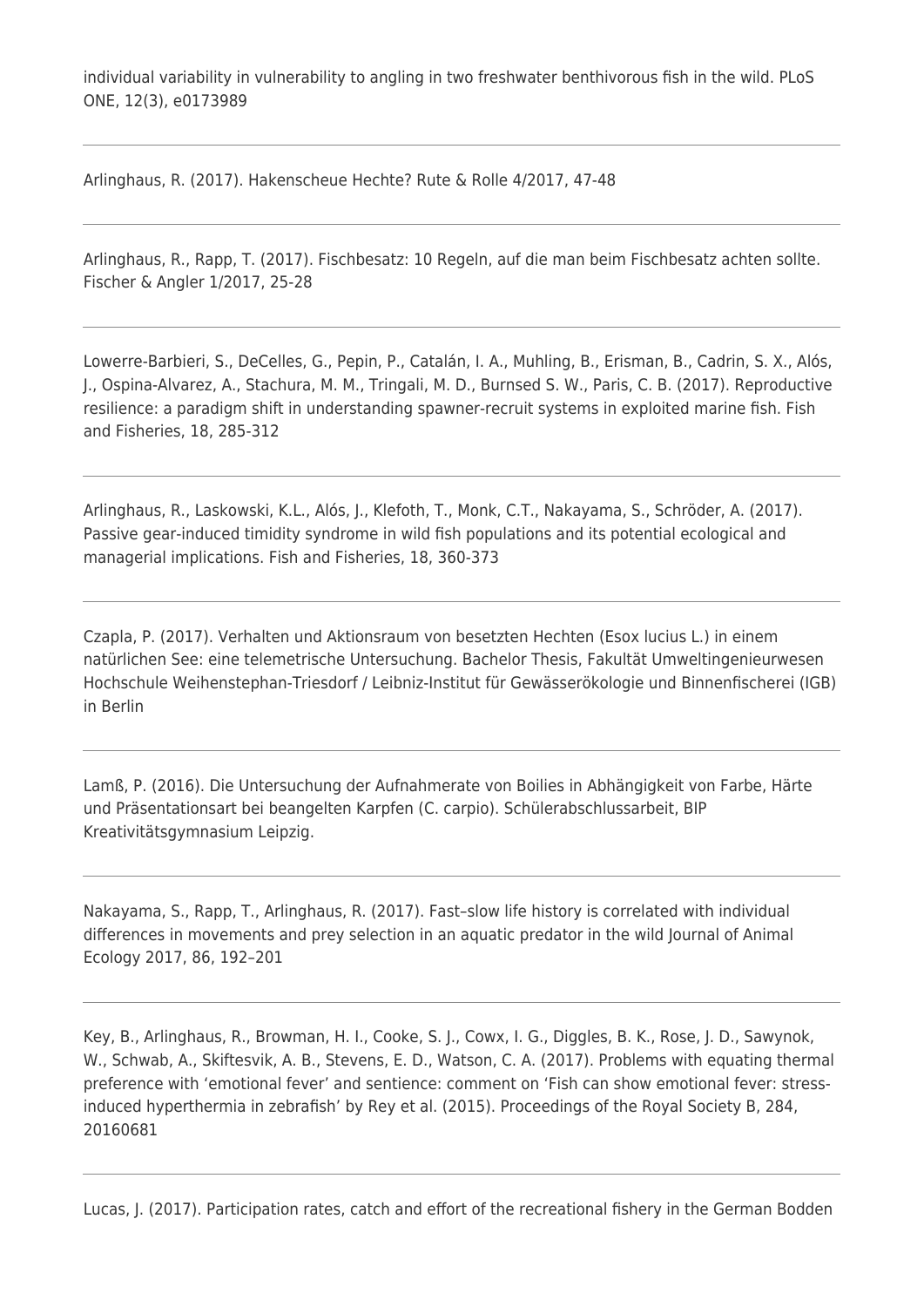of the Southern Baltic Sea. Study Project, Humboldt-Universität zu Berlin, Lebenswissenschaftliche Fakultät

Monk, C. T., Carle, S., Arlinghaus, R. (2017). Barschangeln im Dienste der Wissenschaft. Online-Publ. IFishMan

Cabanellas-Reboredo, M., Palmer, M., Alós, J., Morales-Nin, B. (2017) Estimating harvest and its uncertainty in heterogeneous recreational fisheries. Fisheries Research, 188, 100–111

Alós, J., McGrath, S. P., Pérez-Mayol, S., Morales-Nin, B., Butcher, P. A. (2017) The chemical signature of retained hooks in mulloway (Argyrosomus japonicus) revealed by otolith microchemistry. Fisheries Research, 186, 658-664

Pullen, C. E., Hyes, K., O'Connora, C. M., Arlinghaus, R., Suski, C. D., Midwood, J. D., Cooke, S. J. (2017). Consequences of oral lure retention on the physiology and behaviour of adult northern pike (Esox lucius L.). Fisheries Research, 186, 601–611

Arlinghaus, R., Alós, J., Beardmore, B., Daedlow, K., Dorow, M., Fujitani, M., Hühn, D., Haider, W., Hunt, L. M., Johnson, B. M., Johnston, F. D., Klefoth, T., Matsumura, S., Monk, C. T., Pagel, T., Post, J. R., Rapp, T., Riepe, C., Ward, H., Wolter, C. (2017). Understanding and Managing Freshwater Recreational Fisheries as Complex Adaptive Social-Ecological Systems, Reviews in Fisheries Science & Aquaculture, 25, 1-41

Arlinghaus, R., Alós, J., Pieterek, T., Klefoth, T. (2017). Determinants of angling catch of northern pike (Esox lucius) as revealed by a controlled whole-lake catch-and-release angling experiment—The role of abiotic and biotic factors, spatial encounters and lure type. Fisheries Research, 186, 648-657

Ensinger, J., Brämick, U., Fladung, E., Dorow, M., Arlinghaus , R. (2016). Charakterisierung und Perspektiven der Angelfischerei in Nordostdeutschland Potsdam–Sacrow. Schriften des Instituts für Binnenfischerei e.V. Band 44 (2016). Herausgegeben vom Institut für Binnenfischerei e.V. Potsdam–Sacrow.

Pagel, T., Arlinghaus, R. (2016). Fischbesatz in der organisierten deutschen Angelfischerei: Gesamtumfang, besetzte Arten und prototypische Herkunftswege. Fischerei & Fischmarkt in M-V, 2016, 4, 34-42

Arlinghaus, R., Cyrus, E.-M. (2016). Preise und Ehrungen. Tonio Pieterek. Jahresforschungsbericht IGB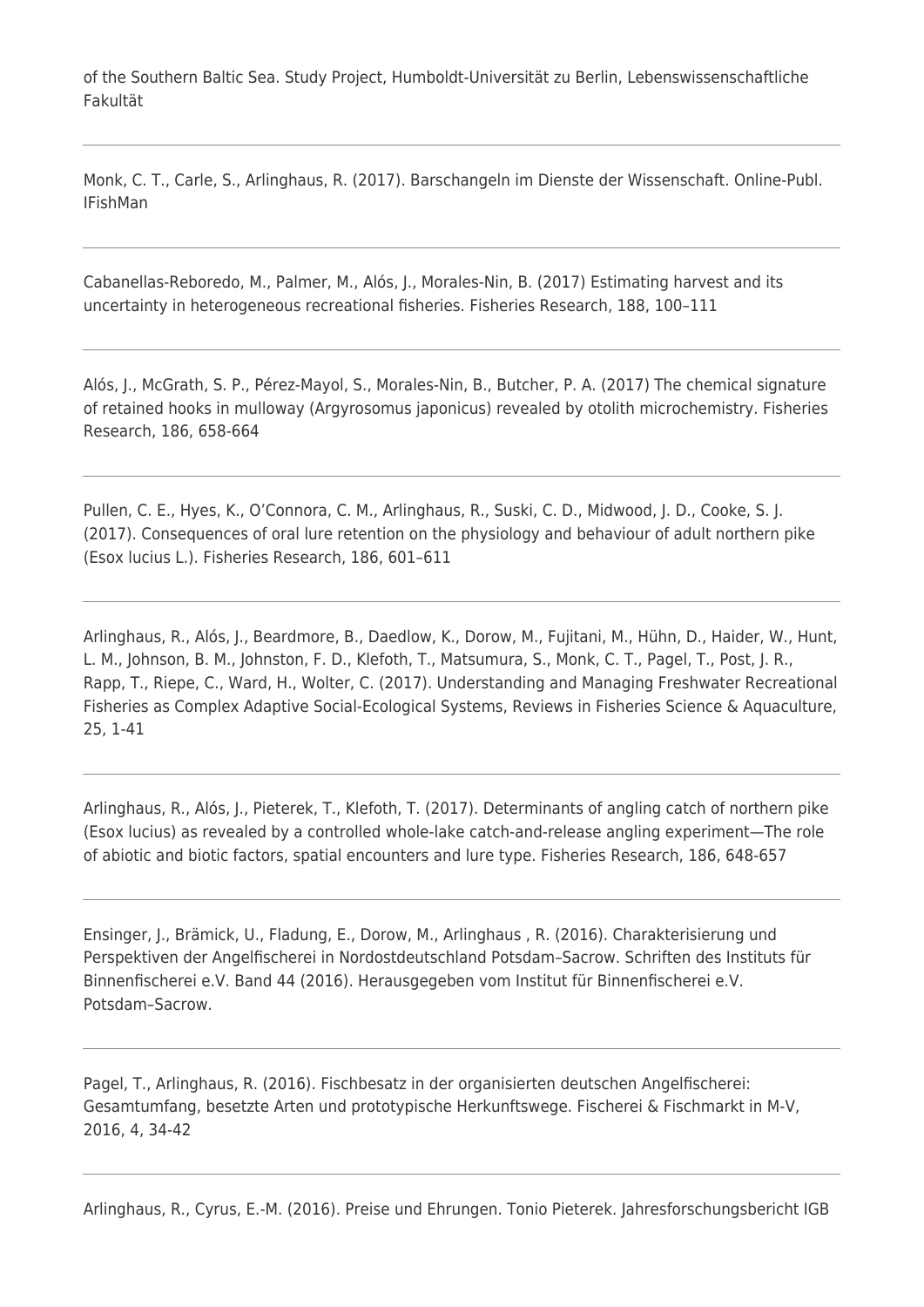Alós, J., Palmer, M., Rosselló, R., Arlinghaus, R. (2016). Fast and behavior-selective exploitation of a marine fish targeted by anglers. Scientific Reports, 6, 38093

Baer, J., Eckmann, R., Rösch, R., Arlinghaus, R., Brinker, A. (2016). Fischereimanagement am Bodensee-Obersee in einem mehrschichtigen Umfeld: Gewinner und Verlierer in einem Jahrhundert geprägt von menschlich verursachten Trophieschwankungen. AUF AUF, 2016, 3, 3-10

Nakayama, S., Laskowski, K., Klefoth, T., Arlinghaus, R. (2016). Between- and within-individual variation in activity increases with water temperature in wild perch. Behavioral Ecology, 27, 1676–1683

Pieterek, T., Klefoth, T., Alós, J., Arlinghaus, R. (2016). Einfluss verschiedener Faktoren auf die anglerische Fangbarkeit von Hechten (Esox lucius). Schriftenreihe des Deutschen Angelfischereiverbands, Gewässer- und Naturschutzseminar 2015, Band 1, 17-26

Cooke, S., Allison, E., Beard, D., Arlinghaus, R., Arthington, A., Bartley, D., Cowx, I., Fuentevilla, C., Loenard, N., Lorenzen, K., Lynch, A., Nguyen, V., Youn, S., Taylor, W., Welcomme, R. (2016). On the sustainability of inland fisheries: Finding a future for the forgotten. Ambio, 45, 753–764

Alós, J., Tomas, F., Terrados, J., Verbruggen, H., Ballesteros, E. (2016). Fast-spreading green beds of recently introduced Halimeda incrassata invade Mallorca island (NW Mediterranean Sea). Marine Ecology Progress Series, 558, 153–158

Polverino, G., Bierbach, D., Killen, S., Uusi-Heikkilä, S., Arlinghaus, R. (2016). Body length rather than routine metabolic rate and body condition correlates with activity and risk-taking in juvenile zebrafish Danio rerio. Journal of Fish Biology, 89, 2251–2267

Pieterek, T., Klefoth, T., Alós, J., Arlinghaus, R. (2016). Einflussfaktoren auf die anglerische Fangbarkeit von Hechten (Esox lucius). Fisch des Jahres 2016 - Der Hecht (Esox lucius), 59-65

Arlinghaus, R., Alós, J., Beardmore, B., Díaz, Á., Eschbach, E., Hagemann, R., Hühn, D., Johnston, F., Klefoth, T., Lübke, K., Matsumura, S. (2016). Hechtbestandsmanagement in der Angelfischerei - Möglichkeiten und Grenzen der Hege über Besatz, Habitatmanagement und veränderte Fang- und Entnahmebestimmungen. Fisch des Jahres 2016 - Der Hecht (Esox lucius), 19-53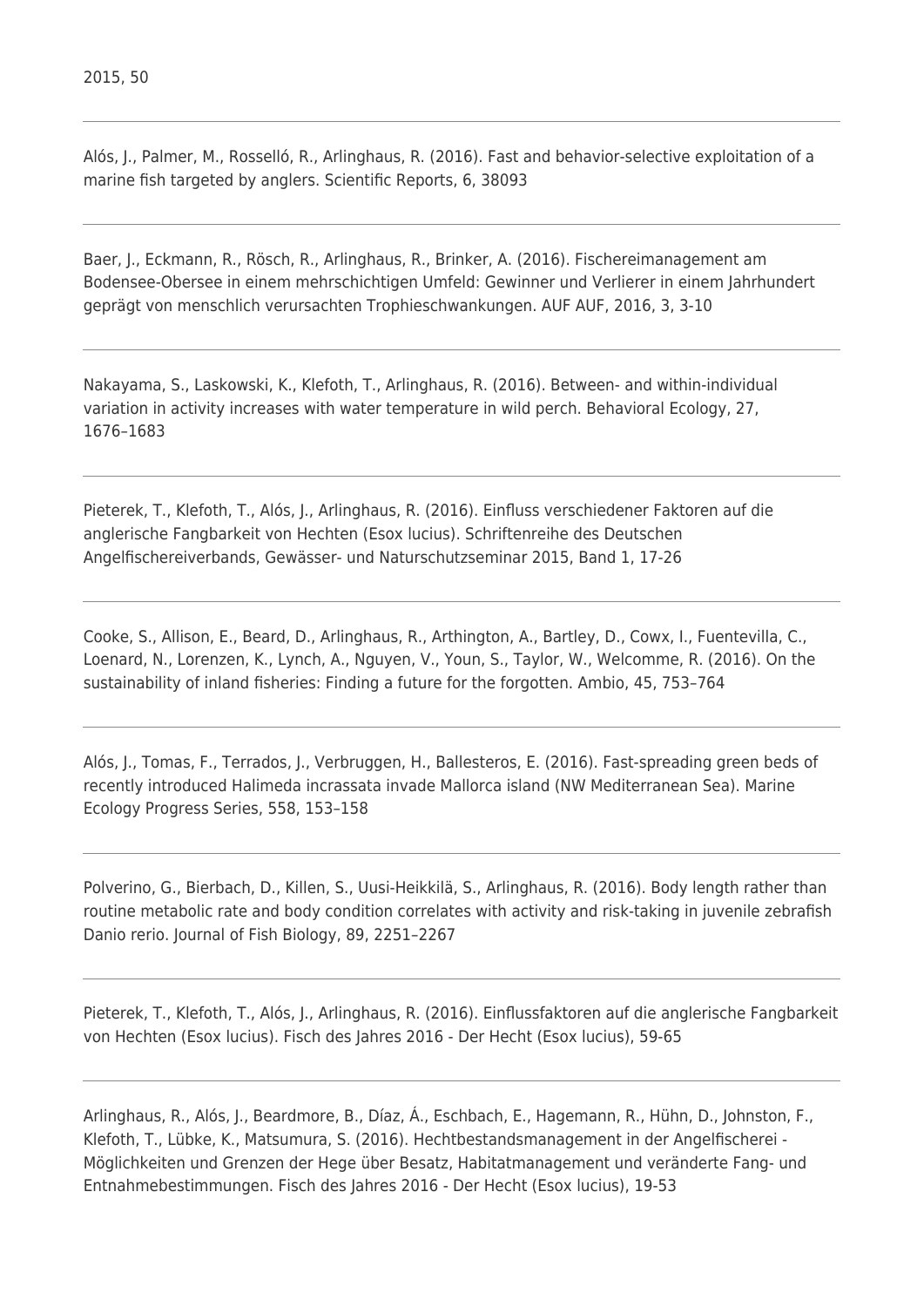Ensinger, J., Brämick, U., Arlinghaus, R. (2016). Anglern in Nordostdeutschland wissenschaftlich auf der Spur. Fischerei & Fischmarkt in M-V, 2016, 3, 41-42

Arlinghaus, R., Hühn, D., Rapp, T. (2016). Experimente im Angelgewässer. FISCH & FANG, 11/2016, 22-27

Arlinghaus, R., Rapp, T. (2016). 10 Regeln für den Fischbesatz. FISCH & FANG, 11/2016, 16-21

Schröder, A., Kalinkat, G., Arlinghaus, R. (2016). Individual variation in functional response parameters is explained by body size but not by behavioural types in a poeciliid fish. Oecologia, 182, 1129-1140

Theis, S. (2016). Typology of German angling clubs in relation to means to manage to local fisheries, Student Project of M.Sc. Fishery Science and Aquaculture

Arlinghaus, R., Uusi-Heikkilä, S. (2016). Fischereiliche Evolution lässt Fische schrumpfen. Jahresforschungsbericht IGB 2015, 23

Uusi-Heikkilä, S., Lindström, K., Parre, N., Arlinghaus, R., Alós, J., Kuparinen, A. (2016). Altered trait variability in response to size-selective mortality. Biological Letters, 12, 20160584

Eschbach, E., Nolte, A., Kohlmann, K., Alós, J., Kersten, P., Schöning, S., Rapp, T., Arlinghaus, R. (2016). Genetische Vielfalt von Zander- und Hechtpopulationen in Deutschland: Schlussfolgerung für die nachhaltige fischereiliche Hege durch Besatz. Fischer & Teichwirt 09/2016, 327-330

Ensinger, J., Brämick, U., Arlinghaus, R. (2016). Anglern in Nordostdeutschland: Wissenschaftlich auf der Spur. Angeln in Mecklenburg-Vorpommern, 3/2016, 20-21

Ward, H. G. M., Allen, M. S., Camp, E. V., Cole, N., Hunt, L. M., Matthias, B., Post, J. R., Wilson, K., Arlinghaus, R. (2016). Understanding and managing social–ecological feedbacks in spatially structured recreational fisheries: the overlooked behavioral dimension, Fisheries, 41, 524-535

Arlinghaus, R., Cooke, S.J., Sutton, S.G., Danylchuk, A.J., Potts, W., Freire, K.d.M.F., Alós, J., Silva, E.T. da, Cowx, I.G. (2016). Recommendations for the future of recreational fisheries to prepare the socialecological system to cope with change. Fisheries Management and Ecology, 2016, 23, 177–186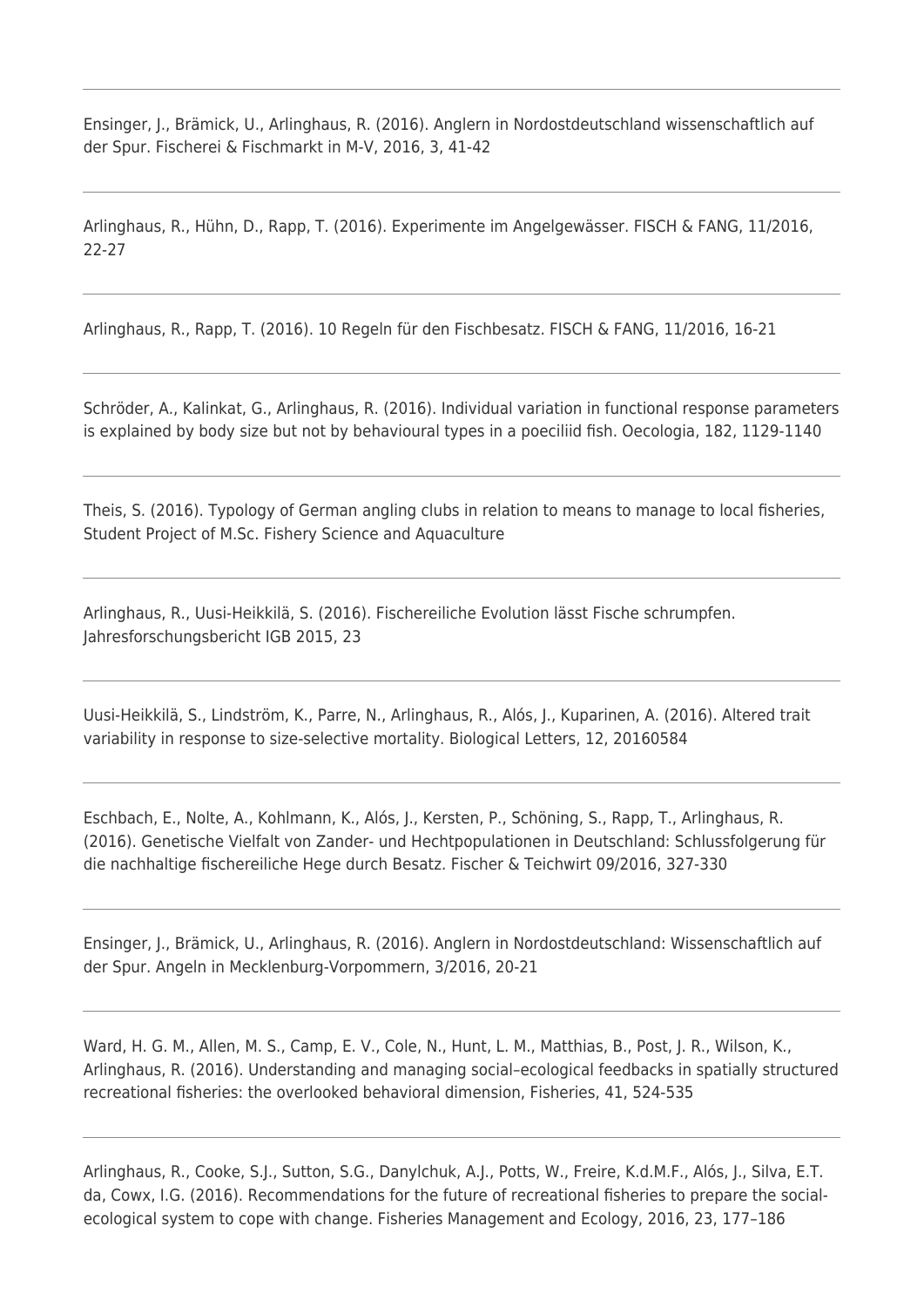Arlinghaus, R., Emmrich, M., Hühn, D., Schälicke, S., Lewin, W.-C., Pagel, T., Klefoth, T., Rapp, T. (2016). Ufergebundene Fischartenvielfalt fischereilich gehegter Baggerseen im Vergleich zu eiszeitlich entstandenen Naturseen in Norddeutschland. Fischer & Teichwirt 2016, 8, 288-291

Arlinghaus, R., Pagel, T., Hühn, D., Rapp, T. (2016). Einheitsfanganalysen als praxisnahes Hilfsmittel zur Abschätzung der Fischbestandsentwicklung in Binnengewässern. Fischerei & Fischmarkt in M-V 2016, 2, 30-41

Key, B., Arlinghaus, R., Browman, H. I. (2016). Insects cannot tell us anything about subjective experience or the origin of consciousness. Proceedings of the National Academy of Sciences of the United States of America, 113, 201606835

Hühn, D., Arlinghaus, R. (2016). Hechtbesatz in natürlich reproduzierende Hechtbestände: sinnvolle Strategie oder vergebene Liebesmüh? Der Märkische Angler, 1/2016, 55, 40-42

Senger, M. (2016). Typologie deutscher Angelvereine in Bezug auf das Fischbesatzverhalten. Bachelor Thesis, Humboldt-Universität zu Berlin Geographisches Institut

Schraml, A. (2016). Control is good, trust is better – social capital and implications at Lake Shkodra, Albania. Master Thesis, Humboldt-Universität zu Berlin / Leibniz-Institut für Gewässerökologie und Binnenfischerei (IGB) in Berlin

Cyrus, E.-M., Arlinghaus, R. (2016). Besatzfisch-Geschichten von Fischen, Anglern und Forschern. Leibniz-Institut für Gewässerökologie und Binnenfischerei, Berlin, 68 Seiten.

Arlinghaus, R., Riepe, C. (2016). Urbanisierung, Wertewandel und die gesellschaftliche Akzeptanz des Angelns. ARBEITEN DES DEUTSCHEN FISCHEREI-VERBANDES e.V., Heft 94, 2016, 79-83

Arlinghaus, R. (2016). Tiere und Menschen in Echtzeit erforschen. Jahresforschungsbereicht IGB 2015, 36

Ensinger, J., Brämick, U., Arlinghaus, R. (2016). Immer weniger Angler in Berlin. Fisch & Fang, 3/2016, 9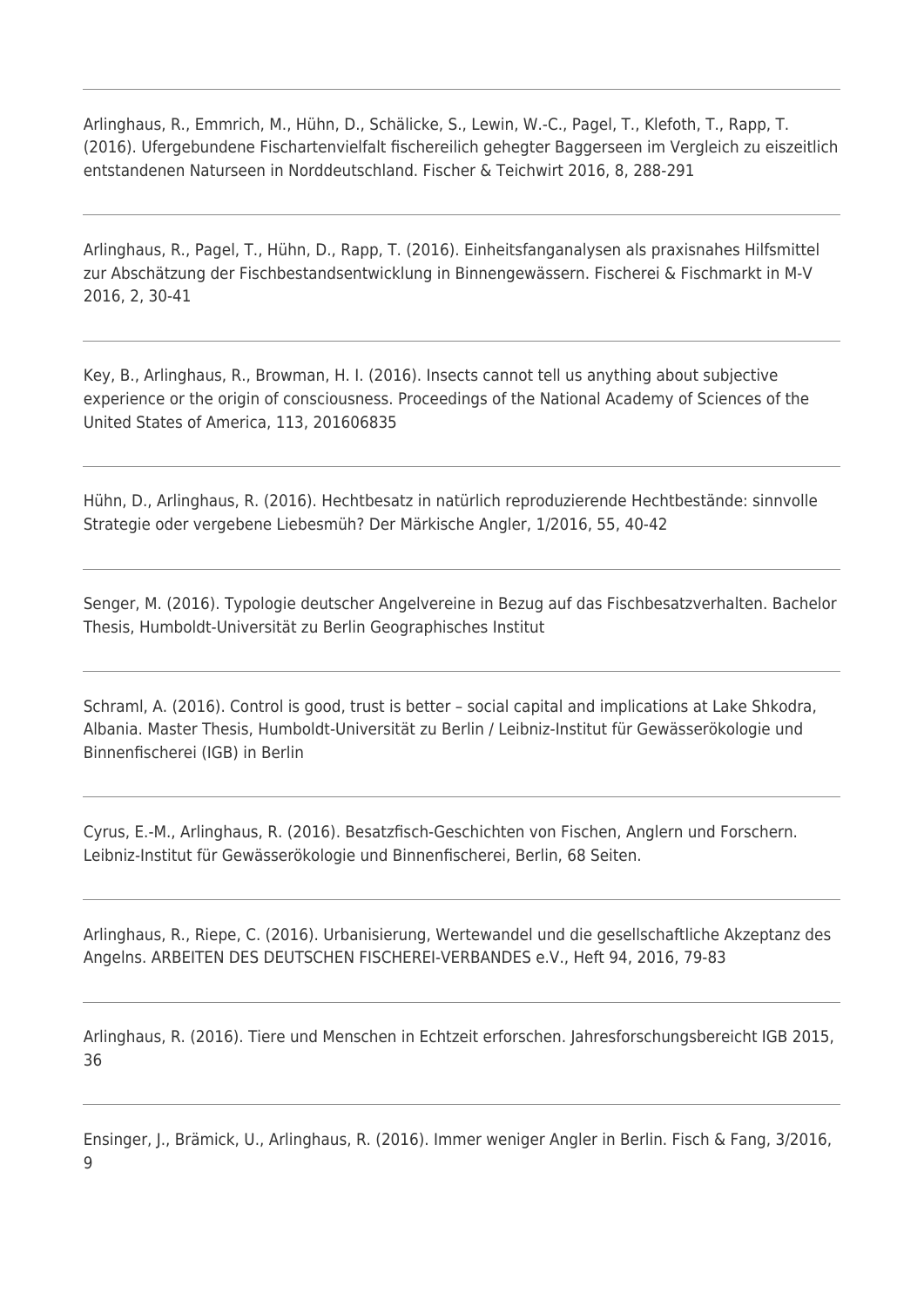Ensinger, J., Brämick, U., Arlinghaus, R. (2016). Angeln, Verstädterung und Angeltourismus - neue Studien bieten Anregungen. Fischer & Teichwirt, 3/2016, 86-88

Arlinghaus, R., Cyrus, E.-M. (2016). Info-Veranstaltungen für Angler geplant. Fisch & Fang, 4/2016, 9

Ensinger, J., Brämick, U., Arlinghaus, R. (2016). Angeln, Verstädterung und Angeltourismus - neue Studien bieten Anregungen. AFZ - Fischwaid, 1/2016, 17-19

Alós, J., Palmer, M., Balle, S., Arlinghaus, R. (2016). Bayesian state-space modelling of conventional acoustic tracking provides accurate descriptors of home range behavior in a small-bodied coastal fish species. PLoS ONE, 11(4), e0154089

Arlinghaus, R., Alós, J., Klefoth, T., Laskowski, K.; Monk, C., Nakayama, S., Schröder, A. (2016). Consumptive tourism causes timidity, rather than boldness, syndromes: A response to Geffroy et al. Trends in Ecology & Evolution, 31, 92-94

Arlinghaus, R., Lorenzen, K., Johnson, B.M., Cooke, S.J., Cowx, I.G. (2016). Management of freshwater fisheries: addressing habitat, people and fishes. In: Craig, J. (ed.), Freshwater Fisheries Ecology. Blackwell Science, 557-579.

Cooke, S.J., Arlinghaus, R., Johnson, B.M., Cowx, I.G. (2016). Recreational fisheries in inland waters. In: Craig, J. (ed.), Freshwater Fisheries Ecology. Blackwell Science, 449-465

Cooke, S.J., Nguyen, V.M., Dettmers, J.M., Arlinghaus, R., Quist, M.C., Tweddle, D., Weyl, O.L.F., Raghavan, R., Portocarrero-Aya, M., Agudelo Cordoba, E., Cowx, I.G. (2016). Sustainable inland fisheries – Perspectives from the recreational, commercial and subsistence sectors from around the globe. In: Conservation of Freshwater Fishes (eds. Closs, G.P., Krkosek, M., Olden, J.D.). Cambridge University Press, Cambridge, UK, 467-505

Fujitani, M.L., McFall, A., Randler, C., Arlinghaus, R. (2016). Efficacy of lecture-based environmental education for biodiversity conservation: a robust controlled field experiment with recreational anglers engaged in self-organized fish stocking. Journal of Applied Ecology, 53, 25–33

Laskowski, K.L., Monk, C. T., Polverino, G., Alós,J., Nakayama,S., Staaks,G., Mehner, T., Arlinghaus, R. (2016). Behaviour in a standardized assay, but not metabolic or growth rate, predicts behavioural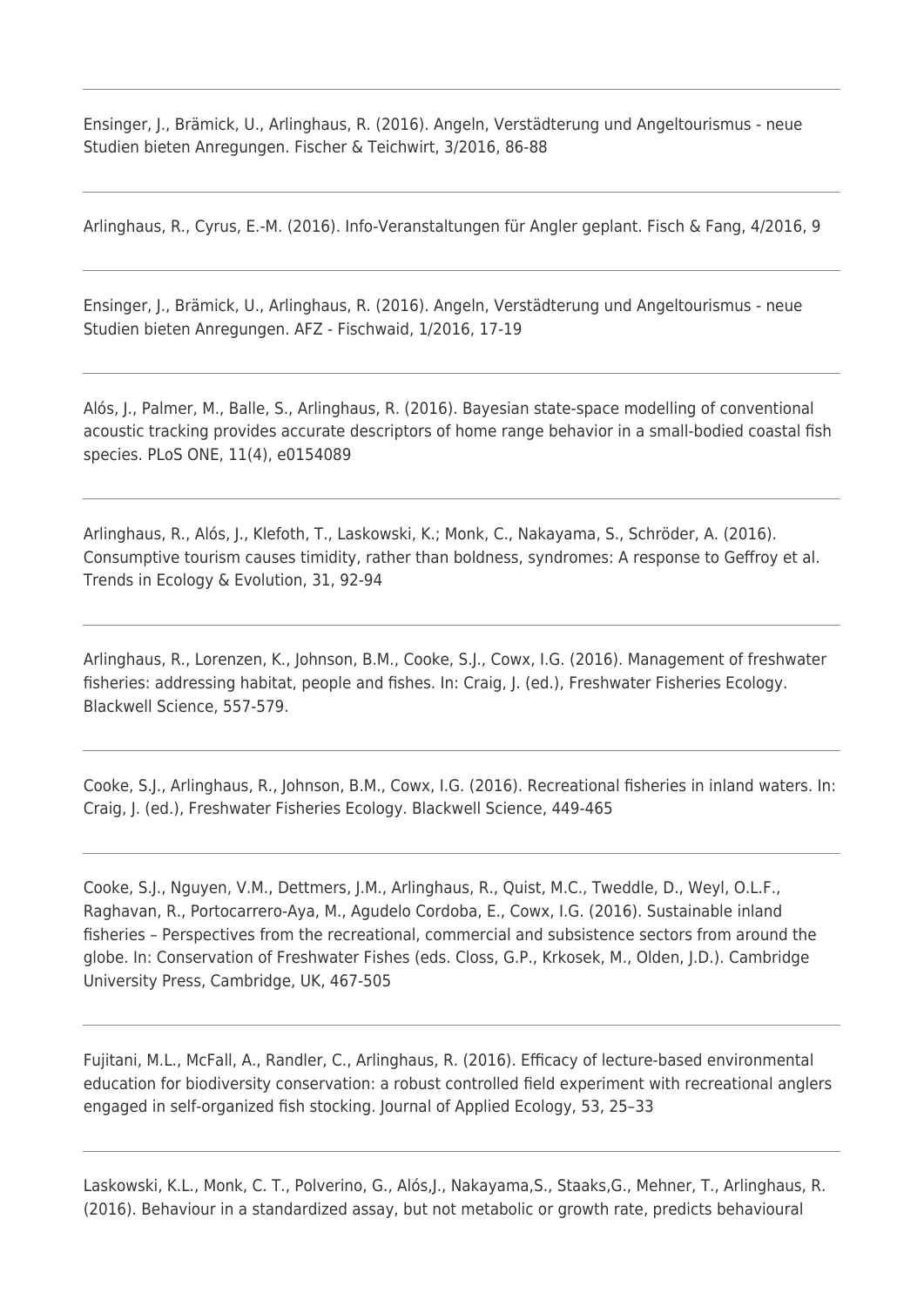variation in an adult aquatic top predator Esox lucius in the wild. Journal of Fish Biology, 88, 1544–1563

Nakayama, S., Harcourt, J.L., Johnstone. R.A., Manica, A. (2016). Who directs group movement? Leader effort versus follower preference in stickleback fish of different personality. Biological Letters, 12, 20160207

Stevens, E.D., Arlinghaus, R. Browman, H.I., Cooke, S.J., Cowx, I.G, Diggles, B.K., Key, B., Rose, J.D., Sawynok,W., Schwab, A., Skiftesvik,A.B., Watson, C.A., Wynne, C.D.L. (2016). Stress is not pain. Comment on Elwood and Adams (2015) 'Electric shock causes physiological stress responses in shore crabs, consistent with prediction of pain'. Biological Letters, 12, 20151006

Tsuboi, J., Morita, K., Klefoth, T., Endou, S., Arlinghaus, R. (2016). Behaviour-mediated alteration of positively size-dependent vulnerability to angling in response to historical fishing pressure in a freshwater salmonid. Canadian Journal of Fisheries and Aquatic Sciences, 73, 461–468

Pröbstl-Haider, U., Hunt, L., Haegeli, P., Beardmore, Arlinghaus, R. (2015). Obituary Dr. Wolfgang Haider. Journal of Outdoor Recreation and Tourism 12 (2015) iv

Arlinghaus, R., Cyrus, E.-M., Eschbach, E., Fujitani, M., Hühn, D., Johnston, F., Pagel, T., Riepe, C. (2015). Hand in Hand für nachhaltigen Fischbesatz: Zehn Besatzfisch-Kernbotschaften aus fünf Jahren angelfischereilicher Forschung. Leibniz-Institut für Gewässerökologie und Binnenfischerei, 54 pp.

Beardmore, B., Arlinghaus, R., Hunt, L.M. (2015). Dr. Wolfgang Haider (1953 –2015). Human Dimensions of Wildlife, 20, 563-565

Cyrus, E.-M., Riepe, C., Arlinghaus, R. (2015). Umfrage: Sind Hobbyangler Tierquäler? AFZ-Fischwaid, 2015/1, 24-25

Arlinghaus, R., Cyrus, E.-M., Eschbach, E., Fujitani, M., Hühn, D., Johnston, F., Pagel, T., Riepe, C. (2015). Hand in Hand für eine nachhaltige Angelfischerei: Ergebnisse und Empfehlungen aus fünf Jahren praxisorientierter Forschung zu Fischbesatz und seinen Alternativen. Berichte des IGB Heft 28/2015, 204 pp.

Arlinghaus, R. (2015). Research on humans and animals in real time. Jahresforschungsbericht IGB 2014, 25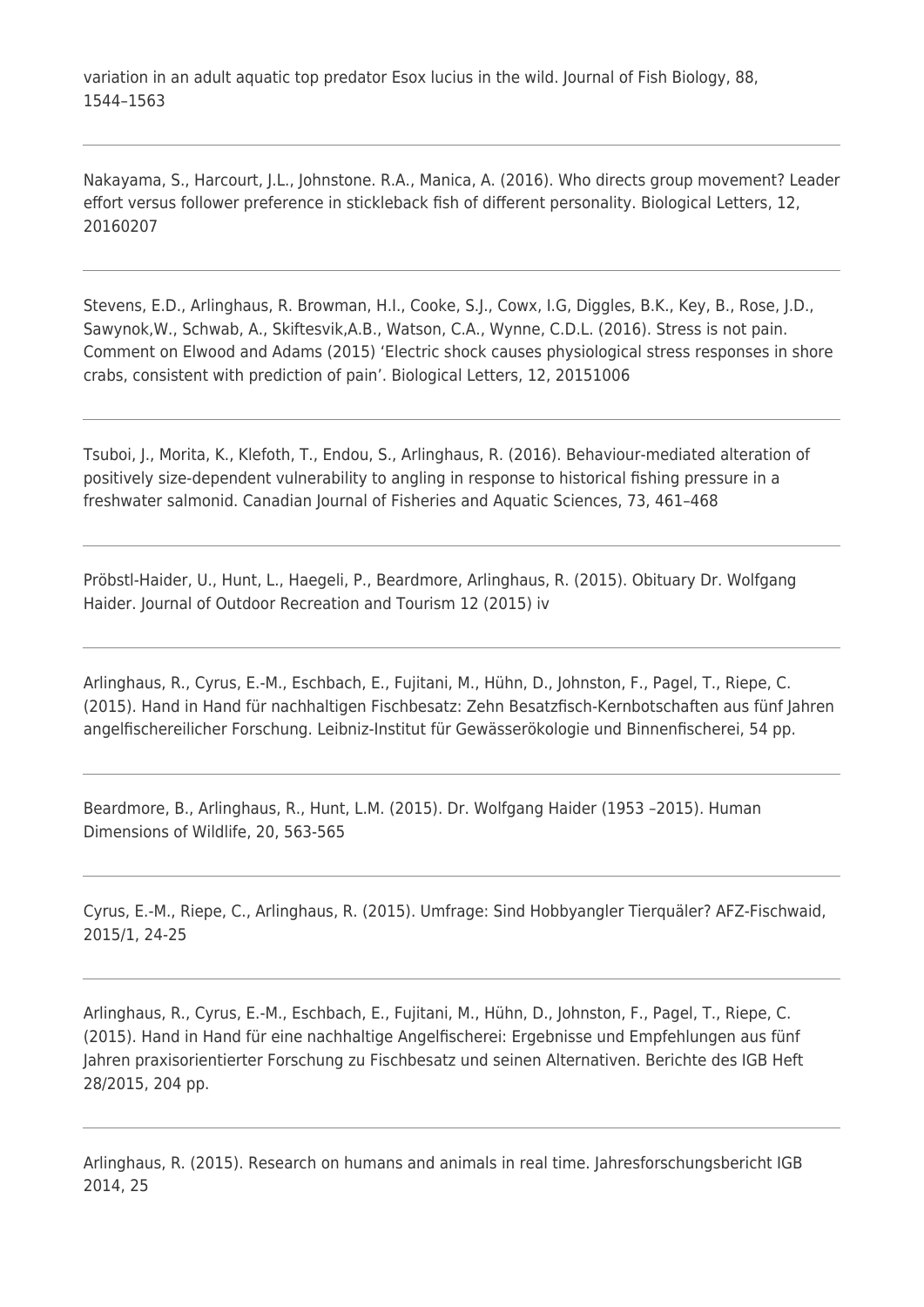Cyrus, E.-M., Hühn, D., Lübke, K., Arlinghaus, R. (2015). Das Einsetzen von Kannibalen lohnt sich nicht. Fischer & Teichwirt, 66, 14-17

Alós, J., Arlinghaus, R. (2015). Pfiffige Fische rund um Mallorca - und die Fischer gucken in die Röhre bzw. auf die regungslose Pose. Fischer & Teichwirt, 66, 256-257

Ott, E. (2015). Institutional analysis of fish stocking decision-making in German recreational angling organizations. Master Thesis, Humboldt-Universität zu Berlin / Leibniz-Institut für Gewässerökologie und Binnenfischerei (IGB) in Berlin

Gliese, C. (2015). Auswirkung der Größenselektion auf Reproduktionserfolg und -verhalten bei Zebrafischen (Danio rerio). Bachelor Thesis, Freie Universität Berlin / Leibniz-Institut für Gewässerökologie und Binnenfischerei (IGB) in Berlin

Fauer, F. (2015). Territorial pattern formation of wild pike / Modellierungsansatz zur Entstehung von Territorien bei wilden Hechten. Bachelor Thesis, Humboldt-Universität zu Berlin / Leibniz-Institut für Gewässerökologie und Binnenfischerei (IGB) in Berlin

Arlinghaus, R. (2015). Tier und Mensch in Echtzeit erforschen. Jahresforschungsbericht IGB 2014, 46

Cyrus, E.-M., Hühn, D., Lübke, K., Arlinghaus, R. (2015). Das Einsetzen von Kannibalen lohnt sich nicht. Salzburgs Fischerei, 1/2015, 35-37

Dorow, M. (2015). The social dimension of recreational fisheries management: the eel (Anguilla anguilla) example. Dissertation, Humboldt-Universität zu Berlin

Beck, M. E. (2015). Characterization of the feeding strategies and dietary niche partitioning in a fish community of a small natural lake revealed by stable isotope analyses. Master Thesis, Humboldt-Universität zu Berlin / Leibniz-Institut für Gewässerökologie und Binnenfischerei (IGB) in Berlin

Ensinger, J. (2015). Nordostdeutsche Angler im Vergleich – sozioökonomische Charakteristika, Einstellungen, Wahrnehmungen und Verhaltensweisen der Angler in Berlin, Brandenburg und Mecklenburg-Vorpommern. Master Thesis, Humboldt-Universität zu Berlin / Leibniz-Institut für Gewässerökologie und Binnenfischerei (IGB) in Berlin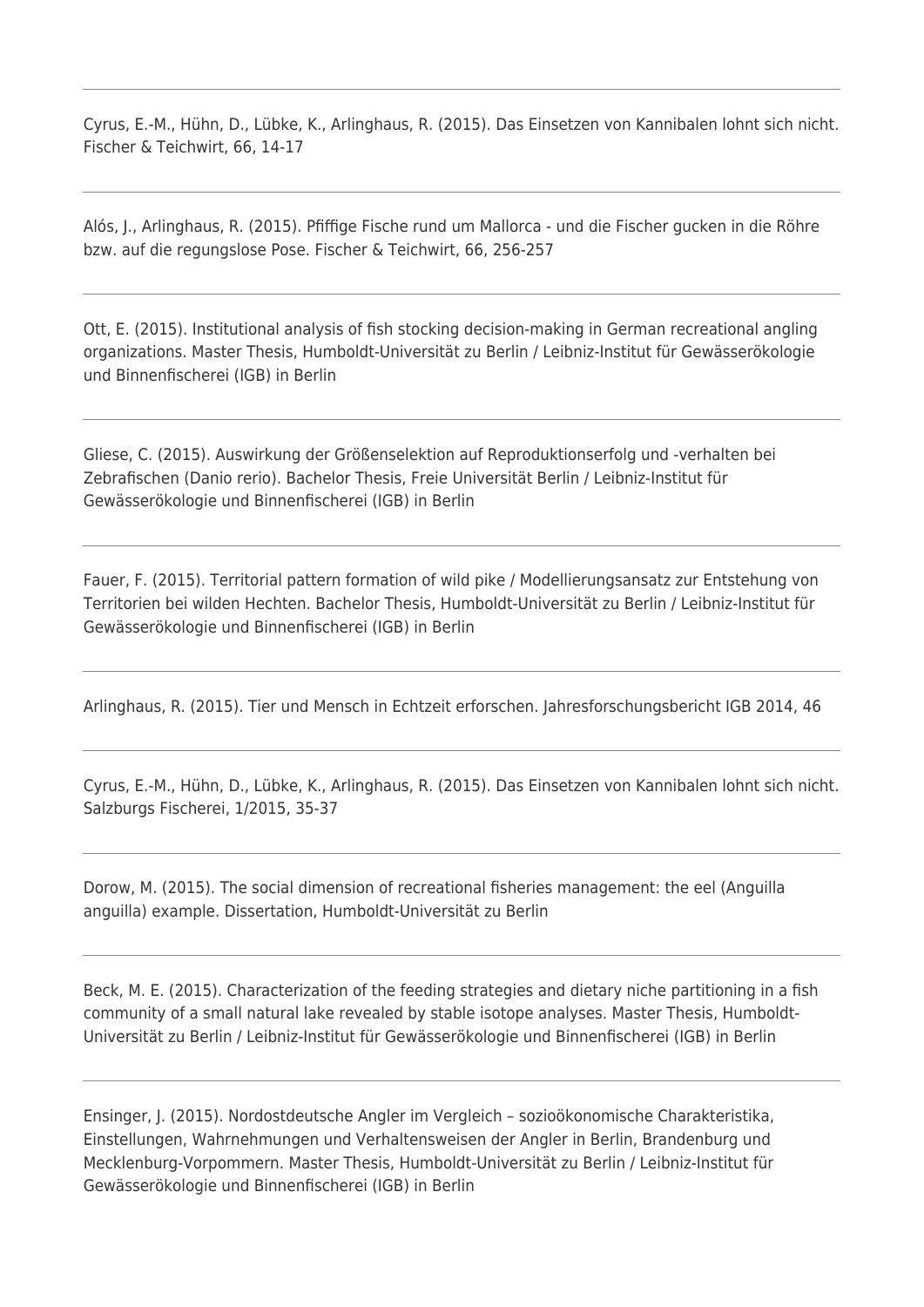Alós, J., Palmer, M., Trías, P., Díaz-Gil, C., Arlinghaus, R. (2015). Recreational angling intensity correlates with alteration of vulnerability to fishing in a carnivorous coastal fish species. Canadian Journal of Fisheries and Aquatic Sciences, 72, 217-225

Alós, J., Puiggrós, A., Díaz-Gil, C., Palmer, M., Rosselló, R., Arlinghaus, R. (2015). Empirical evidence for species-specific export of fish Naïveté from a no-take marine protected area in a coastal recreational hook and line fishery. PLoS ONE, 10(8), e0135348

Arlinghaus, R., Tillner, R., Bork, M. (2015). Explaining participation rates in recreational fishing across industrialised countries. Fisheries Management and Ecology, 22, 45-55

Baktoft, H., Zajicek, P., Klefoth, T., Svendsen, J.C., Jacobsen, L., Pedersen, M. W., Morla, D. M., Skov, C., Nakayama, S., Arlinghaus, R. (2015). Performance assessment of two whole-lake acoustic positional telemetry systems - Is reality mining of free-ranging aquatic animals technologically possible? PLoS ONE, 10(5), e0126534

Beardmore, B., Hunt, L.M., Haider, W., Dorow, M., Arlinghaus, R. (2015). Effectively managing angler satisfaction in recreational fisheries requires understanding the fish species and the anglers. Canadian Journal of Fisheries and Aquatic Sciences, 72, 500-513

Díaz, Á. M. (2015). Size dependent angling exploitation rates in pike (Esox Lucius) in Northwest Germany. Student Project, Humboldt-Universiät zu Berlin / Leibniz-Institut für Gewässerökologie und Binnenfischerei (IGB) in Berlin

Díaz-Gil, C., Palmer, M., Catalán, I. A., Alós, J., Fuiman, L.A., García, E., del Mar Gil, M., Grau, A., Kang, A., Maneja, R. H., Mohan, J. A., Morro, B., Schaffler, J. J., Buttay, L., Riera-Batle, I., Tolosa, B., Morales-Nin, B. (2015). Otolith fluctuating asymmetry: a misconceptionof its biological relevance? ICES Journal of Marine Science, 72, 2079–2089

Gray, S., Hilsberg, J., McFall, A., Arlinghaus, R. (2015). The structure and function of angler mental models about fish population ecology: The influence of specialization and target species. Journal of Outdoor Recreation and Tourism, 12, 1-13

Gwinn, D. C., Allen, M. S., Johnston, F. D., Brown, P., Todd, C. R., Arlinghaus, R. (2015). Rethinking length-based fisheries regulations: the value of protecting old and large fish with harvest slot. Fish and Fisheries, 16, 259-281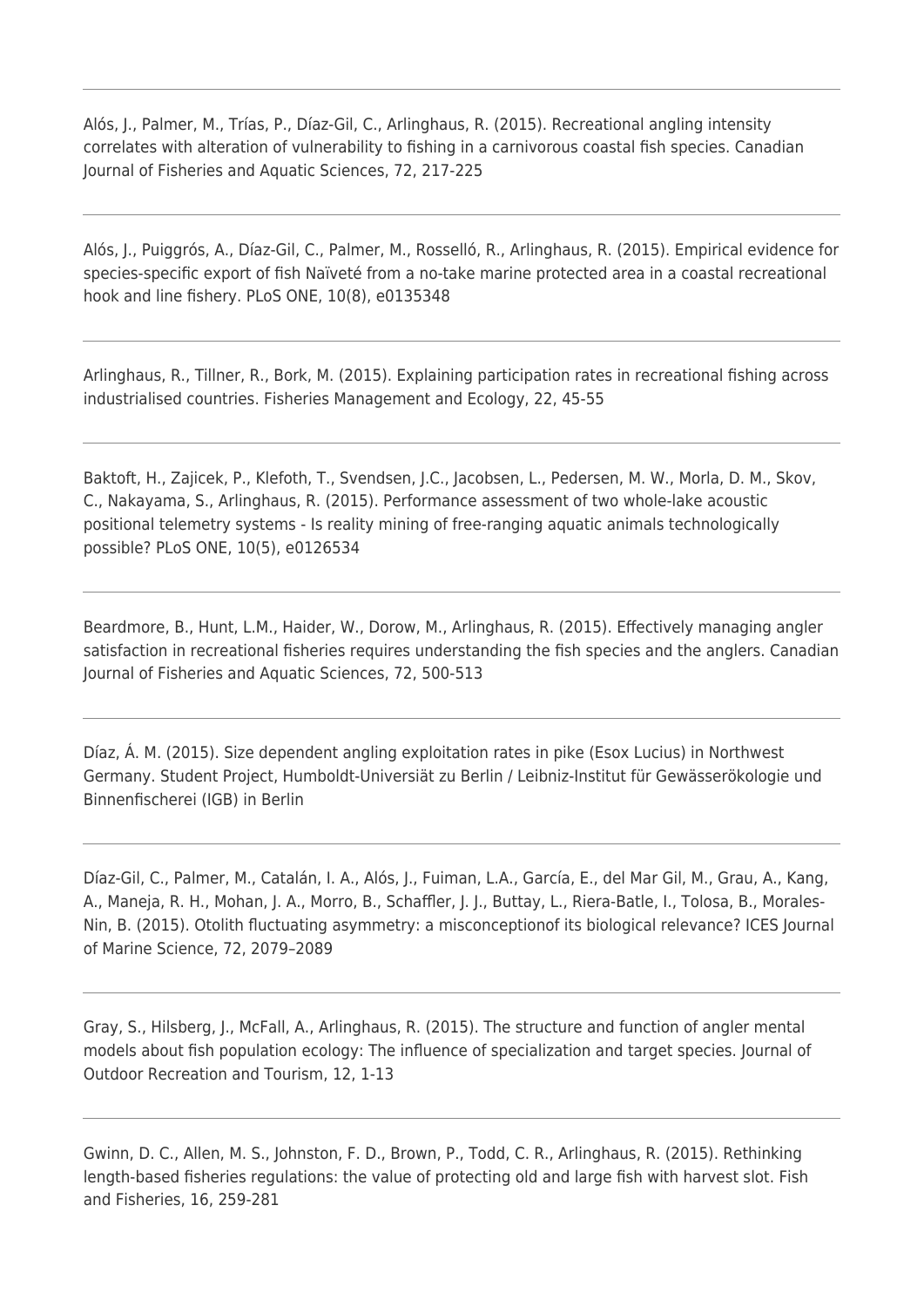Hinkel, J., Cox, M.E., Schlüter, M., Binder, C.R., Falk, T. (2015). A diagnostic procedure for applying the social-ecological systems framework in diverse cases. Ecology and Society, 20, 32

Johnston, F. D., Beardmore, B., Arlinghaus, R. (2015). Optimal management of recreational fisheries in the presence of hooking mortality and noncompliance—predictions from a bioeconomic model incorporating a mechanistic model of angler behavior. Canadian Journal of Fisheries and Aquatic Sciences, 72, 37-53.

Jolles, J.W., Fleetwood-Wilson, A., Nakayama, S., Stumpe, M.C., Johnstone, R.A., Manica, A. (2015). The role of social attraction and its link with boldness in the collective movements of three-spined sticklebacks. Animal Behaviour, 99: 147-153.

Landsman, S. J., Martins, E. G., Gutowsky, L. F. G., Suski, C. D., Arlinghaus, R., Cooke, S. J. (2015). Locomotor activity patterns of muskellunge (Esox masquinongy) assessed using tri-axial acceleration sensing acoustic transmitters. Environmental Biology of Fishes, 98, 2109-2121

Pagel, T., Bekkevold, D., Pohlmeier, S., Wolter, C., Arlinghaus, R. (2015). Thermal and maternal environments shape the value of early hatching in a natural population of a strongly cannibalistic freshwater fish. Oecologia, 178, 951-965

Beck, C. M. M. A. (2015). Fischereiliche Sterblichkeit von besetzten Karpfen (Cyprinus carpio L.) in Baggerseen. Bachelor Thesis, Humboldt-Universität zu Berlin / Leibniz-Institut für Gewässerökologie und Binnenfischerei (IGB) in Berlin

Philipp, D. P., Claussen, J. E., Koppelman, J. B., Stein, J. A., Cooke, S. J., Suski, C. D., Wahl, D. H., Suter D. A. H., Arlinghaus, R. (2015). Fisheries-induced evolution in largemouth bass: linking vulnerability to angling, parental care, and fitness. American Fisheries Society Symposium, 82, 223-234

Beck, M.E. (2015). Characterization of the feeding strategies and dietary niche partitioning in a fish community of a small natural lake revealed by stable isotope analyses. Humboldt-Universität zu Berlin / Leibniz-Institut für Gewässerökologie und Binnenfischerei (IGB) in Berlin.

Ruppert-Winkel, C., Arlinghaus, R., Deppisch, S., Eisenack, K., Gottschlich, D., Hirschl, B., Matzdorf, B., Mölders, T., Padmanabhan, M., Selbmann, K., Ziegler, R., Plieninger, T. (2015). Characteristics, emerging needs, and challenges of transdisciplinary sustainability science: experiences from the German Social-Ecological Research Program. Ecology and Society, 20, 13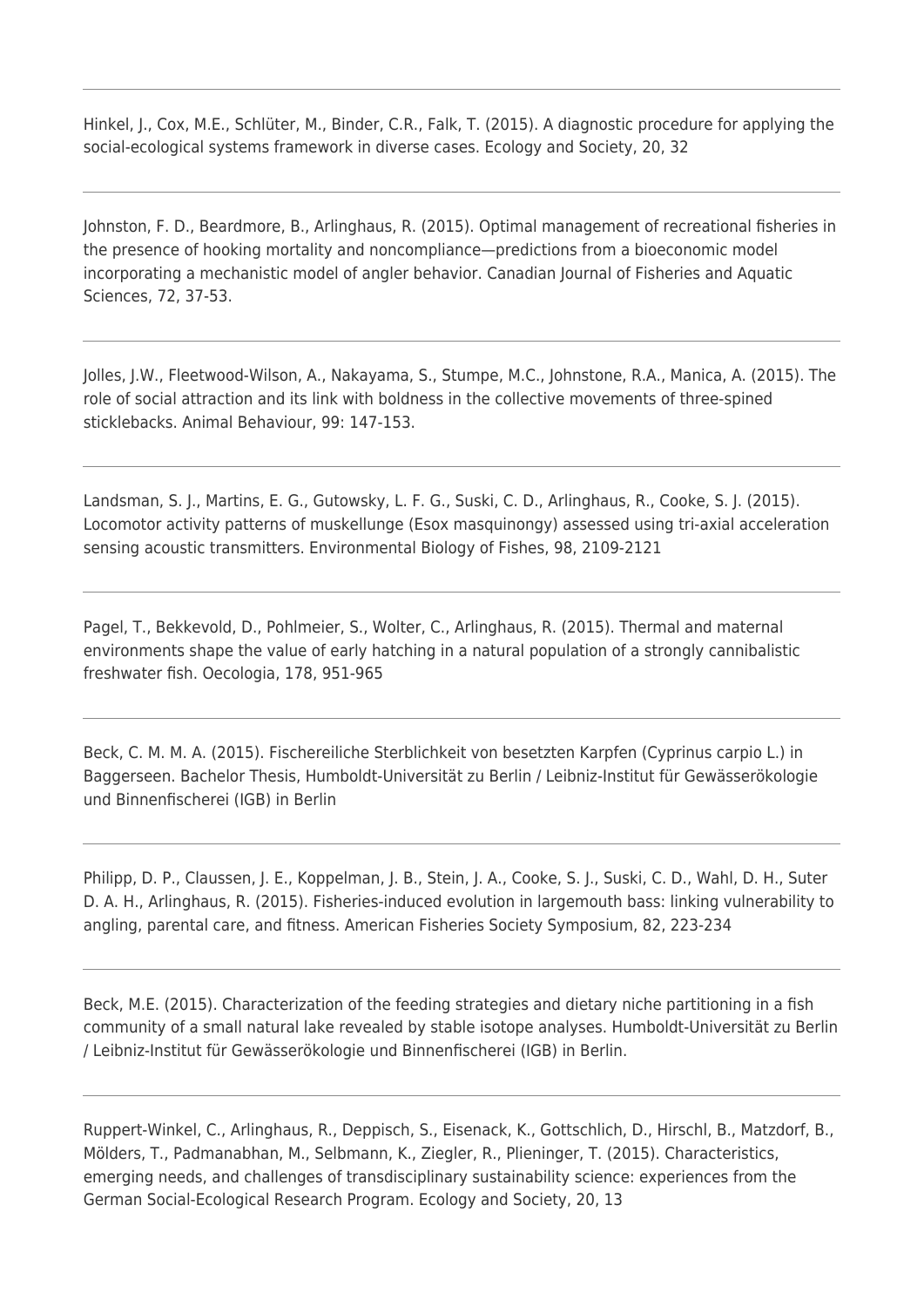Schröder, A., van Leeuwen, A., Cameron, T. C. (2015). Empirical support for different types of positive mortality effects. A reply to Abrams. Trends in Ecology and Evolution, 30, 180-181

Arlinghaus, R., Riepe, C. (2015). Sind Hobbyangler Tierquäler? IGB Jahresbericht, 2014, 42

Stein, F., Doering-Arjes, P., Fladung, E., Brämick, U., Bendall, B., Schröder, B. (2015). Downstream migration of the European eel (Anguilla anguilla) in the Elbe river, Germany: Movement patterns and the potential impact of environmental factors. River Research and Applications, 2015

Fauer, F. (2015). Territorial pattern formation of wild pike - Modellierungsansatz zur Entstehung von Territorien bei wilden Hechten. Bachelor Thesis, Humboldt-Universität zu Berlin / Leibniz-Institut für Gewässerökologie und Binnenfischerei (IGB) in Berlin

Uusi-Heikkilä, S., Whiteley, A. R., Kuparinen, A., Matsumura, S., Venturelli, P. A., Wolter, C., Slate, J., Primmer, C. R., Meinelt, T., Killen, S. S., Bierbach, D., Polverino, G., Ludwig, A., Arlinghaus, R. (2015). The evolutionary legacy of size-selective harvesting extends from genes to populations. Evolutionary Applications, 8, 597-620

Arlinghaus, R., Hilt, S., Mehner, T. (2015). Anthropogenic influences on land/water coupling. IGB Jahresbericht, 2014, 10

Zhang, Y., Xu, Q., Alós, J., Hu, L., Xu, Q., Yang, H. (2015). Short-term fidelity, habitat use, and vertical movement behavior of the Black Rockfish Sebastes schlegelii as determined by acoustic telemetry. PLoS ONE, 10(8), e0134381

Hühn, D., Arlinghaus, R. (2015). Das Einsetzen von Kannibalen lohnt sich nicht. Jahresforschungsbericht IGB, 2014, 24

Cyrus, E.-M., Riepe, C., Arlinghaus, R. (2014). Sind Hobbyangler Tierquäler? Fischer & Teichwirt, 10/2014, 372-373

Riepe, C., Arlinghaus, R. (2014). Einstellungen der Bevölkerung in Deutschland zum Tierschutz in der Angelfischerei. Berichte des IGB, Heft 27/2014, 196 pp.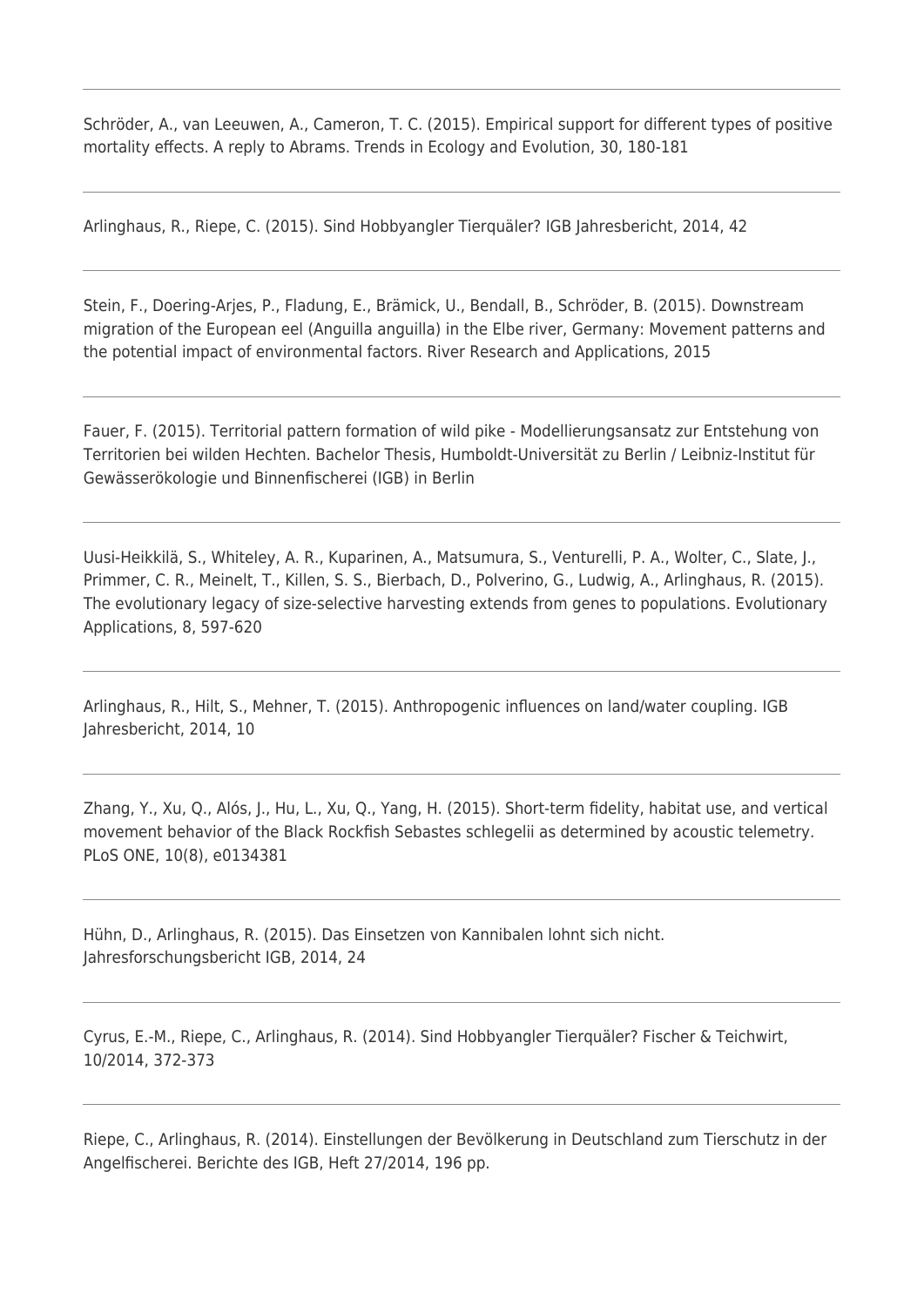Garlock, T., Monk, C. T., Lorenzen, K., Matthews, M. D., Mary, C. M. St. (2014). Effects of hatchery rearing on Florida largemouth bass Micropterus floridanus resource allocation and performance under semi-natural conditions. Journal of Fish Biology, 85, 1830-1842

Hinkel, J., Bots, P. W. G., Schlüter, M. (2014). Enhancing the Ostrom social-ecological system framework through formalization. Ecology and Society, 19, 51

Arlinghaus, R. (2014). Eine Frage der Zeit. Rute und Rolle, 04/2014, 70-71

Arlinghaus, R. (2014). Eine kritische Auseinandersetzung mit kürzlich publizierten Darstellungen des tierschutzwidrigen Angels ohne Verwertungsabsicht in den Massenmedien. Fischer & Teichwirt, 1/2014, 12-17

Arlinghaus, R. (2014). Stellungnahme zu "Angeln und Tierschutz: Der Grund muss eben "vernünftig" sein!". Fischer & Teichwirt, 6, 202

Sass, G. G., Allen, M. S., Arlinghaus, R., Kitchell, J. F., Lorenzen, K., Schindler, D. E. (eds.) (2014). Managing people. Chapter in Foundations of Fisheries Science, American Fisheries Society, Bethesda, 281-292

Pieterek, T. (2014). Determinanten der anglerischen Fangbarkeit von Hechten (Esox lucius). Master Thesis, Humboldt-Universität zu Berlin / Leibniz-Institut für Gewässerökologie und Binnenfischerei (IGB) zu Berlin

Johnston, F. D. (2014). Towards the sustainable management of recreational fisheries: accounting for diversity in angler behaviour and fish life history. Dissertation, Humboldt-Universität zu Berlin

Friedrichs, M. (2014). Untersuchungen zur litoralen Fischgemeinschaft im Kleinen Döllnsee unter besonderer Berücksichtigung des Hechtes (Esox lucius L.) und seiner Beute. Bachelor Thesis, Freie Universität Berlin / Leibniz-Institut für Gewässerökologie und Binnenfischerei

Daedlow, K. (2014). Institutional change and persistence in german recreational-fisheries governance in response to external and internal challenges. Dissertation, Humboldt-Universität zu Berlin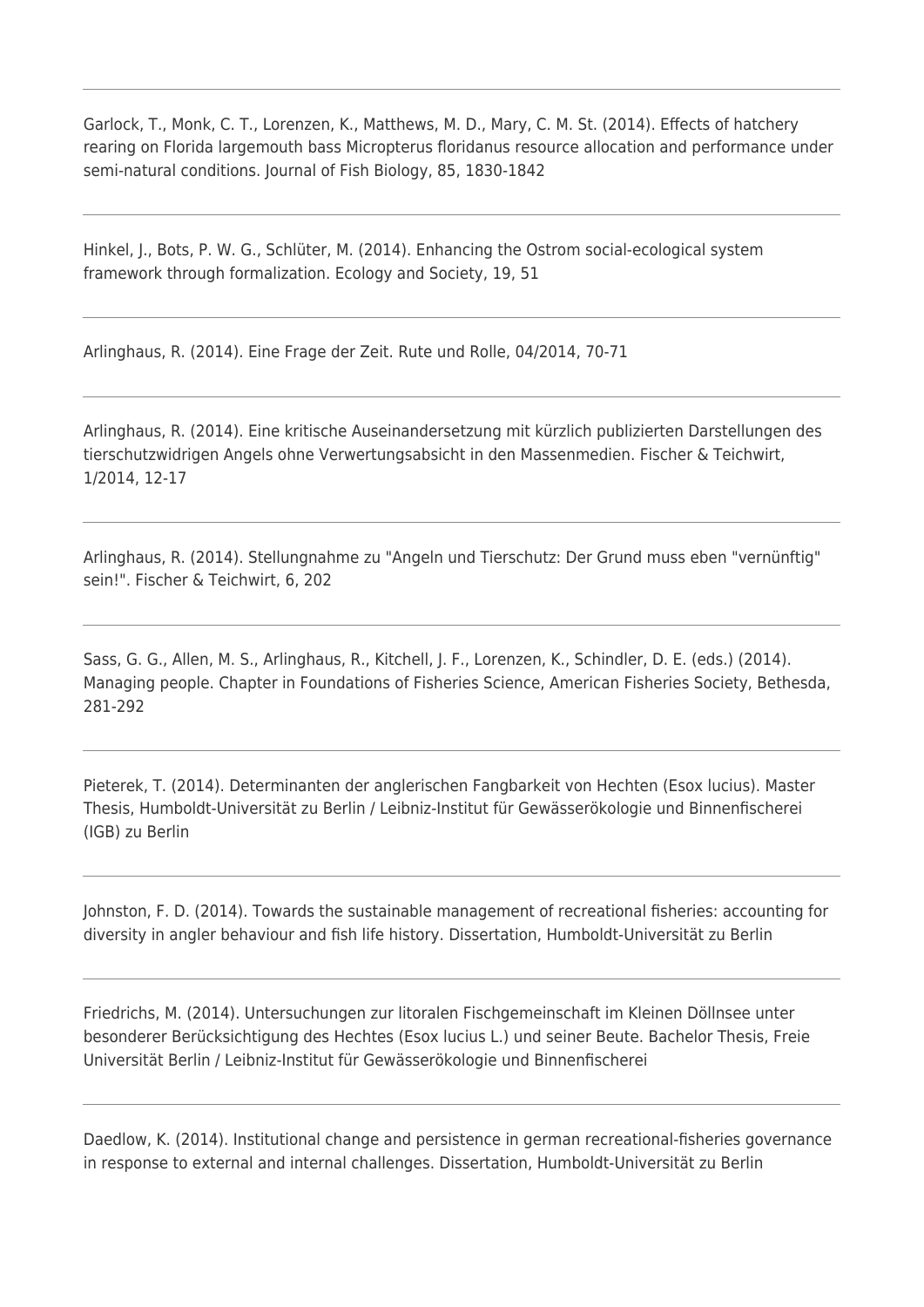Briege, J. (2014). Vergleich des Verhaltens von geangelten und in Stellnetzen gefangenen Barschen (Perca fluviatilis L.). Bachelor Thesis, Humboldt-Universität zu Berlin / Leibniz-Institut für Gewässerökologie und Binnenfischerei (IGB) in Berlin

Arlinghaus, R., Hunt, L. M., Post, J. R., Allen, M. S. (2014). Not fish, not meat: some guidance on how to study fisheries from an interdisciplinary perspective. In: Taylor, W.W., A. Lynch, N. Leonard (eds.), Future of fisheries: perspectives for the next generation of fisheries professionals. American Fisheries Society, Bethesda, 223-230.

Arlinghaus, R., Beardmore, B., Riepe, C., Meyerhoff, J., Pagel, T. (2014). Species-specific preferences of German recreational anglers for freshwater fishing experiences, with emphasis on the intrinsic utilities of fish stocking and wild fishes. Journal of Fish Biology, 85, 1843–1867

Hühn, D., Lübke, K., Skov, C., Arlinghaus, R. (2014). Natural recruitment, density-dependent juvenile survival, and the potential for additive effects of stock enhancement: an experimental evaluation of stocking northern pike (Esox lucius) fry. Canadian Journal of Fisheries and Aquatic Sciences, 71, 1508–1519

Cooke, S. J., Arlinghaus, R., Bartley, D. M., Beard, T. D., Cowx, I. G., Essington, T. E., Jensen, O. P., Lynch, A., Taylor, W. W., Watson, R. (2014). Where the waters meet: sharing ideas and experiences between inland and marine realms to promote sustainable fisheries management. Canadian Journal of Fisheries and Aquatic Sciences, 71, 1593–1601

Alós, J., Palmer, M., Linde-Medina, M., Arlinghaus, R. (2014). Consistent size-independent harvest selection on fish body shape in two recreationally exploited marine species. Ecology and Evolution, 4, 2154– 2164

Eschbach, E., Nolte, A. W., Kohlmann, K., Kersten, P., Kail, J., Arlinghaus, R. (2014). Population differentiation of zander (Sander lucioperca) across native and newly colonized ranges suggests increasing admixture in the course of an invasion. Evolutionary Applications, 7, 555-568

Arlinghaus, R. (2014). Are current research evaluation metrics causing a tragedy of the scientific commons and the extinction of university-based fisheries programs? Fisheries, 39, 212-215

Alós, J., Palmer, M., Catalan, I. A., Alonso-Fernández, A., Basterretxea, G., Jordi, A., Buttay, L., Morales-Nin, B., Arlinghaus, R. (2014). Selective exploitation of spatially structured coastal fish populations by recreational anglers may lead to evolutionary downsizing of adults. Marine Ecology Progress Series,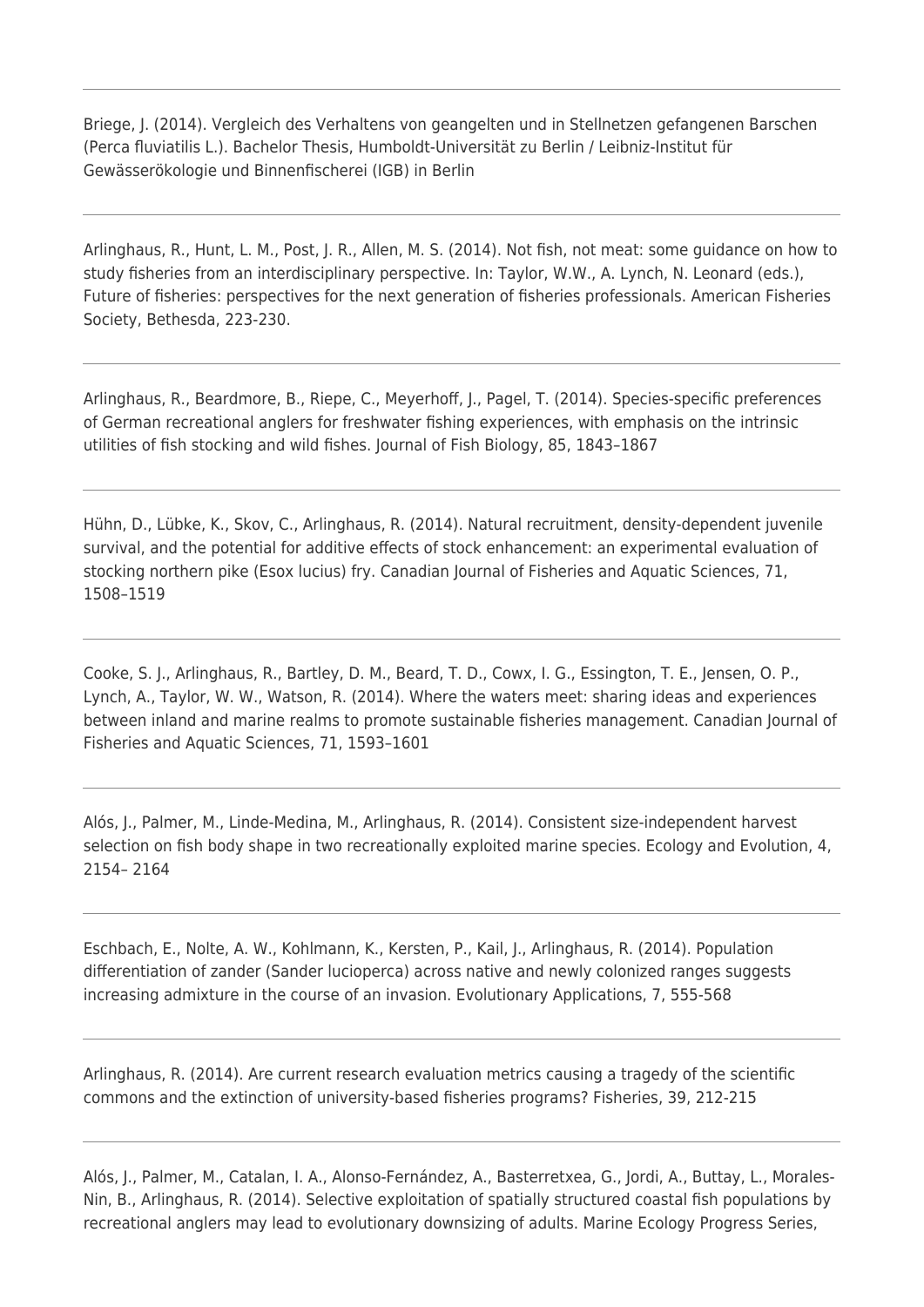Emmrich, M., Schälicke, S., Hühn, D., Lewin, C., Arlinghaus, R. (2014). No differences between littoral fish community structure of smallnatural and gravel pit lakes in the northern German lowlands. Limnologica, 46, 84–93

Hühn, D., Klefoth, T., Pagel, T., Zajicek, P., Arlinghaus, R. (2014). Impacts of external and surgerybased tagging techniques on small northern pike under field conditions. North American Journal of Fisheries Management, 34, 322-334

Rose, J. D., Arlinghaus, R., Cooke, S. J., Diggles, B. K., Sawynok, W., Stevens, D., Wynne, C. D. L. (2014). Can fish really feel pain? Fish and Fisheries, 15, 97-133

Arlinghaus, R. (2014). Vom Angler zum Tierquäler - die Sicht der Gesellschaft. Rute & Rolle 10/2014, 56-57

Arlinghaus, R. (2014). Aussagekräftige Anglerstudien. Rute & Rolle 9/2014, 52-53

Arlinghaus, R. (2014). Entnahmefenster: legal oder illegal? Rute & Rolle 7/2014, 48-49

Arlinghaus, R. (2014). Anglerglück. Rute & Rolle 5/2014, 56-57

Arlinghaus, R. (2014). Angler sind wie Fussballfans. Rute & Rolle 3/2014, 74-75

Arlinghaus, R. (2014). Eine Frage des Charakters. Rute & Rolle 2/2014, 76-77

Arlinghaus, R. (2014). Können Hechte & Co lernen? Rute & Rolle 1/2014, 74-75

Arlinghaus, R: (2014). Eine kritische Auseinandersetzung mit kürzlich publizierten Darstellungen des tierschutzwidrigen Angelns ohne Verwertungsabsicht in den Massenmedien. Fischer & Teichwirt 1/2014, 12-17

Jolles, J. W., Fleetwood-Wilson, A., Nakayama, S., Stumpe, M. C., Johnstone, R. A., Manica, A. (2014).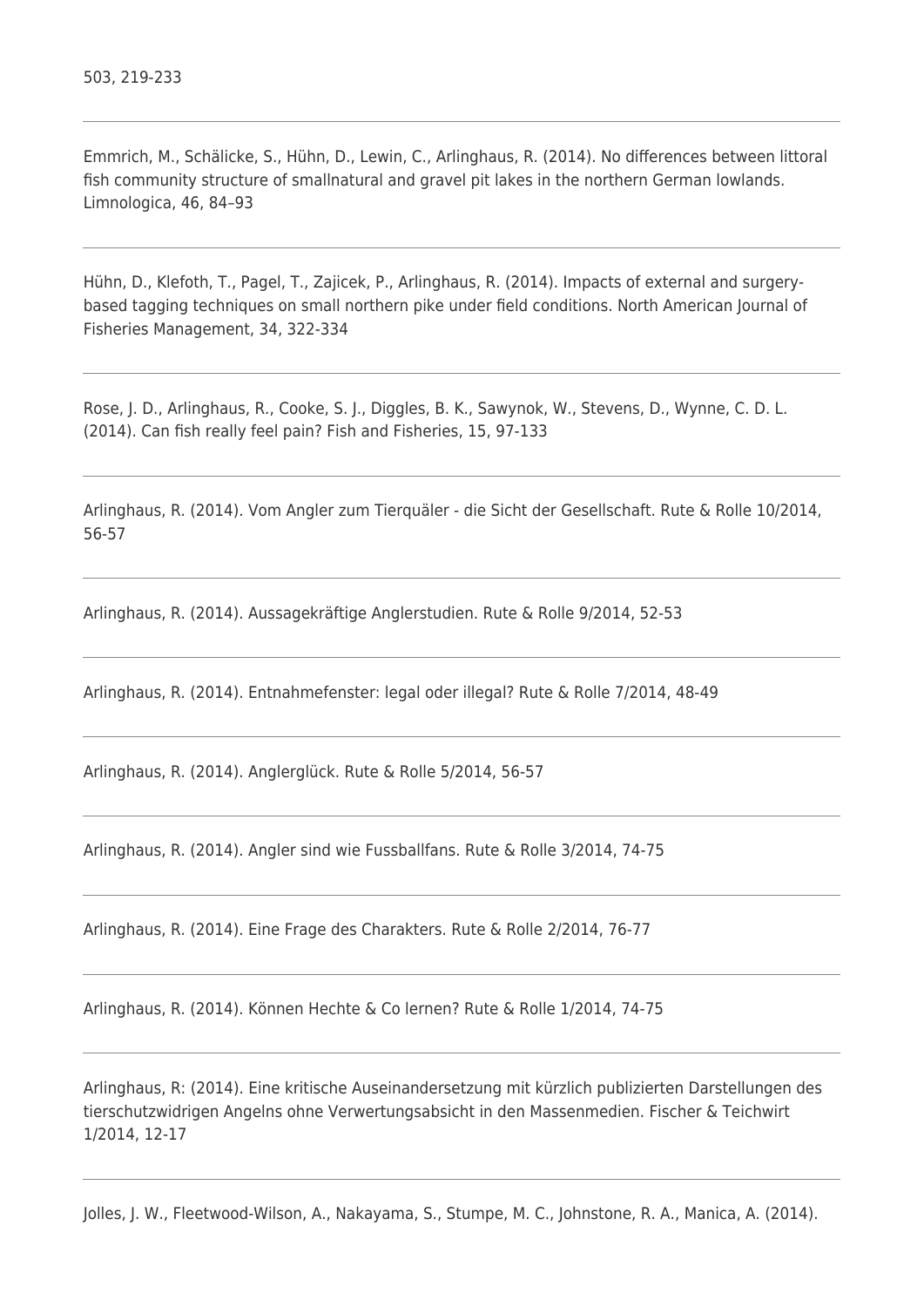The role of previous social experience on risk-taking and leadership in three-spined sticklebacks. Behavioral Ecology, 25, 1395-1401

Laugen. A. T., Engelhard, G. H., Whitlock, R., Arlinghaus, R., Dankel, D. J., Dunlop, E. S., Eikeset, A. M., Enberg, K., Jørgensen, C., Matsumura, S., Nussle, S., Urbach, D., Baulier, L., Boukal, D.S., Ernande, B., Johnston, F. D., Mollet, F., Pardoe, H., Therkildsen, N. O., Uusi-Heikkilä, S., Vainikka, A., Heino, M., Rijnsdorp, A. D., Dieckmann, U. (2014). Evolutionary impact assessment: accounting for evolutionary consequences of fishing in an ecosystem approach to fisheries management. Fish and Fisheries, 15, 65-96

Rapp, T., Hallermann, J., Cooke, S. J., Hetz, S. K., Wuertz, S., Arlinghaus, R. (2014). Consequences of air exposure on the physiology and behavior of caught-and-released Common Carp in the laboratory and under natural conditions. North American Journal of Fisheries Management, 34, 232-246

Riepe, C., Arlinghaus, R. (2014). Explaining anti-angling sentiments in the general population of Germany: an application of the cognitive hierarchy model. Human Dimensions of Wildlife, 19, 371-390

Schlüter, M., Hinkel, J., Bots, P. W. G., Arlinghaus, R. (2014). Application of the SES framework for model-based analysis of the dynamics of social-ecological systems. Ecology and Society, 19, 36

Schröder, A., van Leeuwen, A., Cameron, T. C. (2014). When less is more: positive population-level effects of mortality. Trends in Ecology & Evolution, 29, 614-624

Schwabe, M., Meinelt, T., Phan, T. M., Cooke, S. J., Arlinghaus, R. (2014). Absence of handling-induced Saprolegnia infectionin juvenile rainbow trout with implications for catch-and-release angling. North American Journal of Fisheries Management, 34, 1221-1226

Stålhammar, M., Fränstam, T., Lindström, J., Höjesjö, J., Arlinghaus, R., Nilsson, P.A. (2014). Effects of lure type, fish size and water temperature on hooking location and bleeding in northern pike (Esox lucius) angled in the Baltic Sea. Fisheries Research, 157, 165-169

Villegas-Ríos, D., Alós, J., Palmer, M., Lowerre-Barbieri, S. K., Bañón, R., Alonso-Fernández, A., Fran Saborido-Rey, F. (2014). Life-history and activity shape catchability in a sedentary fish. Marine Ecology Progress Series, 515, 239-250

Evers, T. (2015). Auswirkungen der fischerei-induzierten Größenselektion auf Morphologie und Verhalten von Danio rerio. Bachelor Thesis, Freie Universität Berlin / Leibniz-Institut für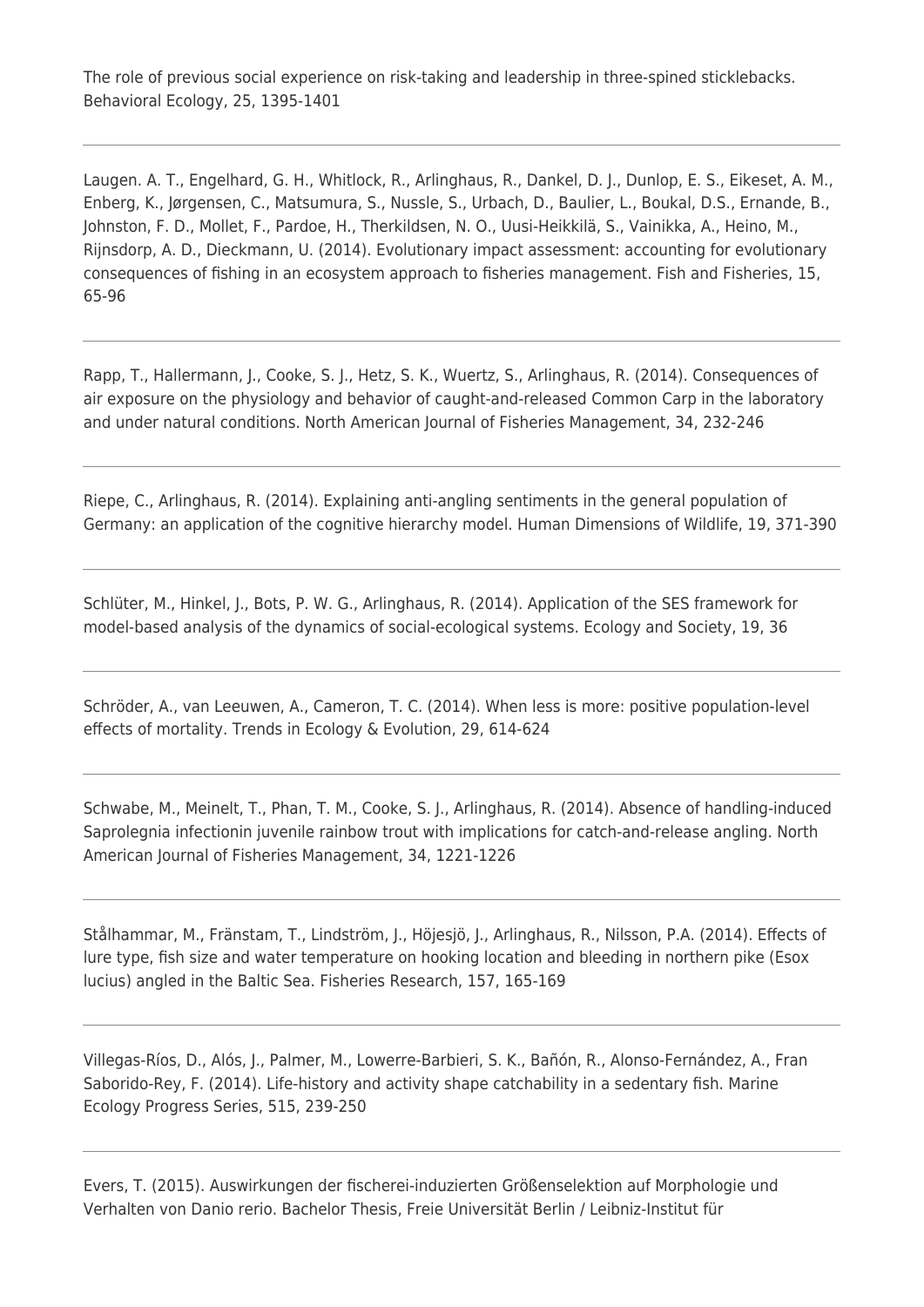Eschenbach, E., Schöning, S. (2013). Identification of high-resolution microsatelliteswithout apriori knowledge of genotypes using a simple scoring approach. Methods in Ecology and Evolution, 4, 1076-1082

Klefoth, T., Arlinghaus, R. (2013). Hakvermeidung von Schuppen- und Spiegelkarpfen wissenschaftlich untersucht. Carp Connect, 56, 34-38

Zajicek, P., Klefoth, T., Mehner, T., Arlinghaus, R. (2013). Mapping and visualization of habitat structure (depth and submerged macrophytes) in relation to habitat choice of pike (Esox lucius) in a natural lake. Gis.Science, 26, 137-147

Arlinghaus, R., Cooke, S. J., Potts, W. D. (2013). Towards resilient recreational fisheries on a global scale through improved understanding of fish and fisher behaviour. Fisheries Management and Ecology, 20, 91–98

Cooke, S. J., Raby, G. D., Donaldson, M. R., Hinch, S. G., O'Connor, C. M., Arlinghaus, R., Danylchuk, A. J., Hanson, K. C., Clark, T. D., Patterson, D. A., Suski, C. D. (2013). The physiological consequences of catch-and-release angling: perspectives on experimental design, interpretation, extrapolation, and relevance to stakeholders. Fisheries Management and Ecology, 20, 268-287

Arlinghaus, R., Cooke, S. J., Potts, W. M. (2013) (eds.). Proceedings of the 6th World Recreational Fishing Conference, 1-4, August 2011, Humboldt Universität zu Berlin (17 papers). Fisheries Management and Ecology, Special issue, 20, 91-287

Lübke, K. (2013). Der Beitrag von Hechtbrutbesatz zum natürlichen Aufkommen von Hechten (Esox lucius Linnaeus, 1758): Ein Experiment unter Teichbedingungen. Diplomarbeit, Universität Rostock / Leibniz-Institut für Gewässerökologie und Binnenfischerei (IGB) in Berlin

Linzmaier, S. M. (2013). Comparative feeding ecology of Eurasian perch (Perca fluviatilis) and North American yellow perch (Perca flavescens). Master Thesis, Humboldt-Universität zu Berlin / Leibniz-Institut für Gewässerökologie und Binnenfischerei (IGB) in Berlin

Hagemann, R. U. (2013). Vergleich der reproduktiven Fitness nativer und besetzter Hechte (Esox lucius Linnaeus, 1758) in einem Naturgewässer (Kleiner Döllnsee). Master Thesis, Technische Universität München (TUM) in Freising - Weihenstephan / Leibniz-Institut für Gewässerökologie und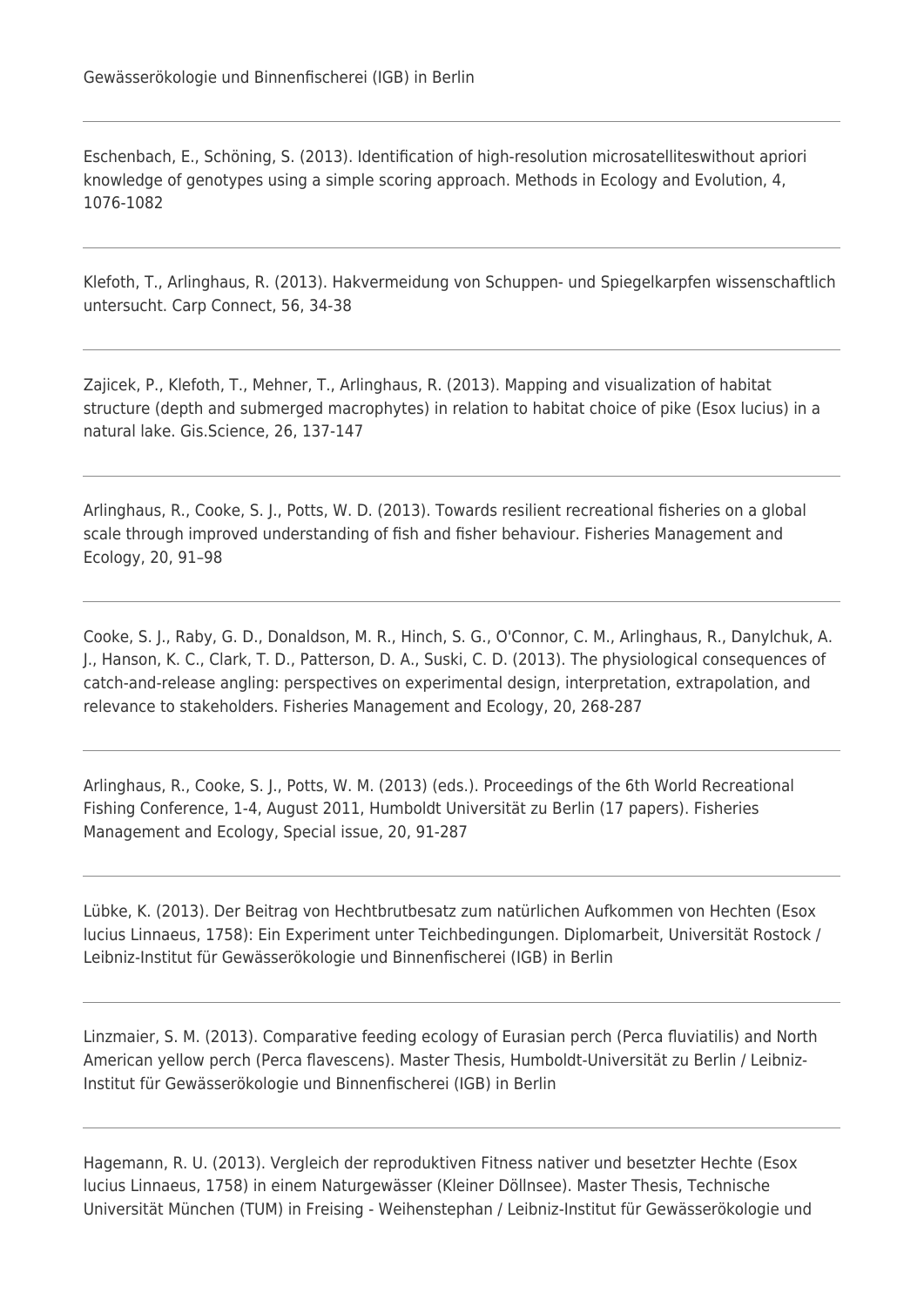Beardmore, A. B. (2013). The importance of understanding angler heterogeneity for managing recreational fisheries. Dissertation, Simon Fraser University

Ferter, K., Weltersbach, M. S., Strehlow, H. V., Vølsta, J. H., Alós, J., Arlinghaus, R., Armstrong, M., Dorow, M., De Graaf, M., Van der Hammen, T., Hyder, K., Levrel, H., Paulrud, A., Radtke, K., Rocklin, D., Sparrevohn, C. R., Veiga, P. (2013). Unexpectedly high catch-and-release rates in European marine recreational fisheries: implications for science and management. ICES Journal of Marine Science, 70, 1319–1329

Allen, M. S., Ahrens, R. N. M., Hansen, M. J., Arlinghaus, R. (2013). Dynamic angling effort influences the value of minimum-length limits to prevent recruitment overfishing. Fish and Fisheries, 20, 247–257

Gwinn, D. C., Allen, M. S., Johnston, F. D., Brown, P., Todd, C. R., Arlinghaus, R. (2013). Rethinking length-based fisheries regulations: the value of protecting old and large fish with harvest slots. Fish and Fisheries, 16, 259-281

Cooke, S. J., Suski, C. D., Arlinghaus, R., Danylchuk, A. J. (2013). Voluntary institutions and behaviours as alternatives to formal regulations in recreational fisheries management. Fish and Fisheries, 14, 439–457

Johnston, F. D., Arlinghaus, R., Dieckmann, U. (2013). Fish life history, angler behaviour and optimal management of recreational fisheries. Fish and Fisheries, 14, 554-579

Daedlow, K., Beckmann, V., Schlüter, M., Arlinghaus, R. (2013). Explaining institutional persistence, adaptation, and transformation in East German recreational-fisheries governance after the German reunification in 1990. Ecological Economics, 96, 36–50

Kraus, J., Krause, S., Arlinghaus, R., Psorakis, I., Roberts, S., Rutz, C. (2013). Reality mining of animal social systems. Trends in Ecology & Evolution, 28, 541-551

Heino, M., Baulier, L., Boukal, D. S., Ernande, B., Johnston, F. D., Mollet, F. M., Pardoe, H., Therkildsen N. O., Uusi-Heikkilä, S., Vainikka, A., Arlinghaus, R., Dankel, D. J., Dunlop, E. S., Eikeset, A. M., Enberg, K., Engelhard, G. H., Jørgensen, C., Laugen, A. T., Matsumura, S., Nusslé, S., Urbach, D., Whitlock, R., Rijnsdorp, A. D., Dieckmann, U. (2013). Can fisheries-induced evolution shift reference points for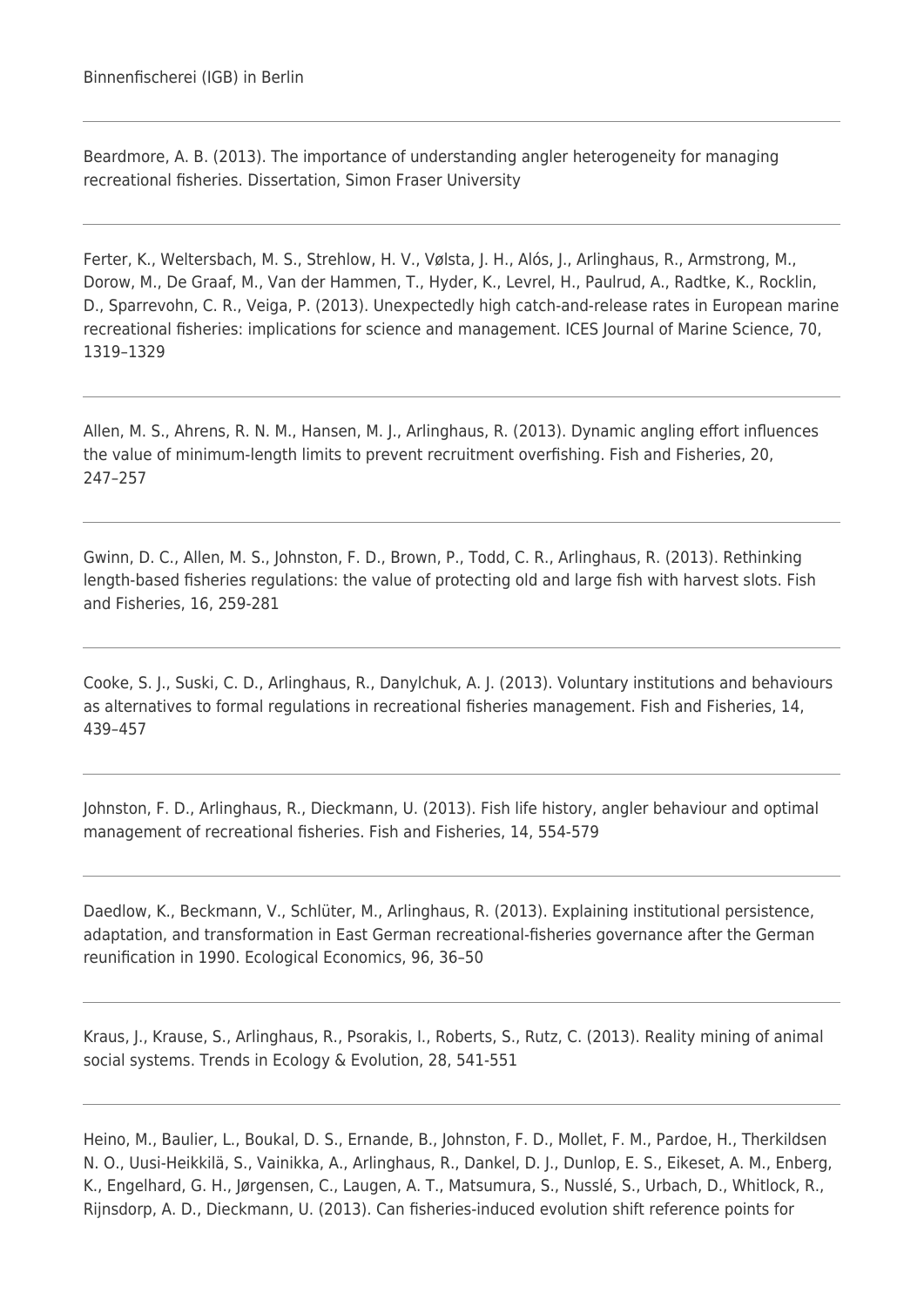Klefoth, T., Skov, C., Aarestrup, K., Arlinghaus, R. (2013). Reliability of non-lethal assessment methods of body composition and energetic status exemplified by applications to eel (Anguilla anguilla) and carp (Cyprinus carpio). Fisheries Research, 146, 18– 26

Beardmore, B., Haider, W., Hunt, L. M., Arlinghaus, R. (2013). Evaluating the ability of specialization indicators to explain fishing preferences. Leisure Sciences, 35, 273–292

Klefoth, T., Pieterek, T., Arlinghaus, R. (2013). Impacts of domestication on angling vulnerability of common carp, Cyprinus carpio: the role of learning, foraging behaviour and food preferences. Fisheries Management and Ecology, 20, 174–186

Jansen, T., Arlinghaus, R., Als, T. D., Skov, C. (2013). Voluntary angler logbooks reveal long-term changes in a lentic pike, Esox lucius, population. Fisheries Management and Ecology, 20, 125–136

Hunt, L. M., Sutton, S. G., Arlinghaus, R. (2013). Illustrating the critical role of human dimensions research for understanding and managing recreational fisheries within a social-ecological system framework. Fisheries Management and Ecology, 20, 111–124

Heermann, L., Emmrich, M., Heynen, M., Dorow, M., König, U., Borcherding, J., Arlinghaus, R. (2013). Explaining recreational angling catch rates of Eurasian perch, Perca fluviatilis: the role of natural and fishing-related environmental factors. Fisheries Management and Ecology, 20, 187–200

Fenichel, E. P., Gentner, B., Arlinghaus, R. (2013). Normative considerations for recreational fishery management: a bioeconomic framework for linking positive science and normative fisheries policy decisions. Fisheries Management and Ecology, 20, 223–233

Dedual, M., Sague Pla, O., Arlinghaus, R., Clarke, A., Ferter, K., Geertz Hansen, P., Gerdeaux, D., Hames, F., Kennelly, S. J., Kleiven, A. R., Meraner, A., Ueberschär, B. (2013). Communication between scientists, fishery managers and recreational fishers: lessons learned from a comparative analysis of international case studies. Fisheries Management and Ecology, 20, 234–246

Arlinghaus, R., Krause, J. (2013). Wisdom of the crowd and natural resource management. Trends in Ecology & Evolution, 28, 8-11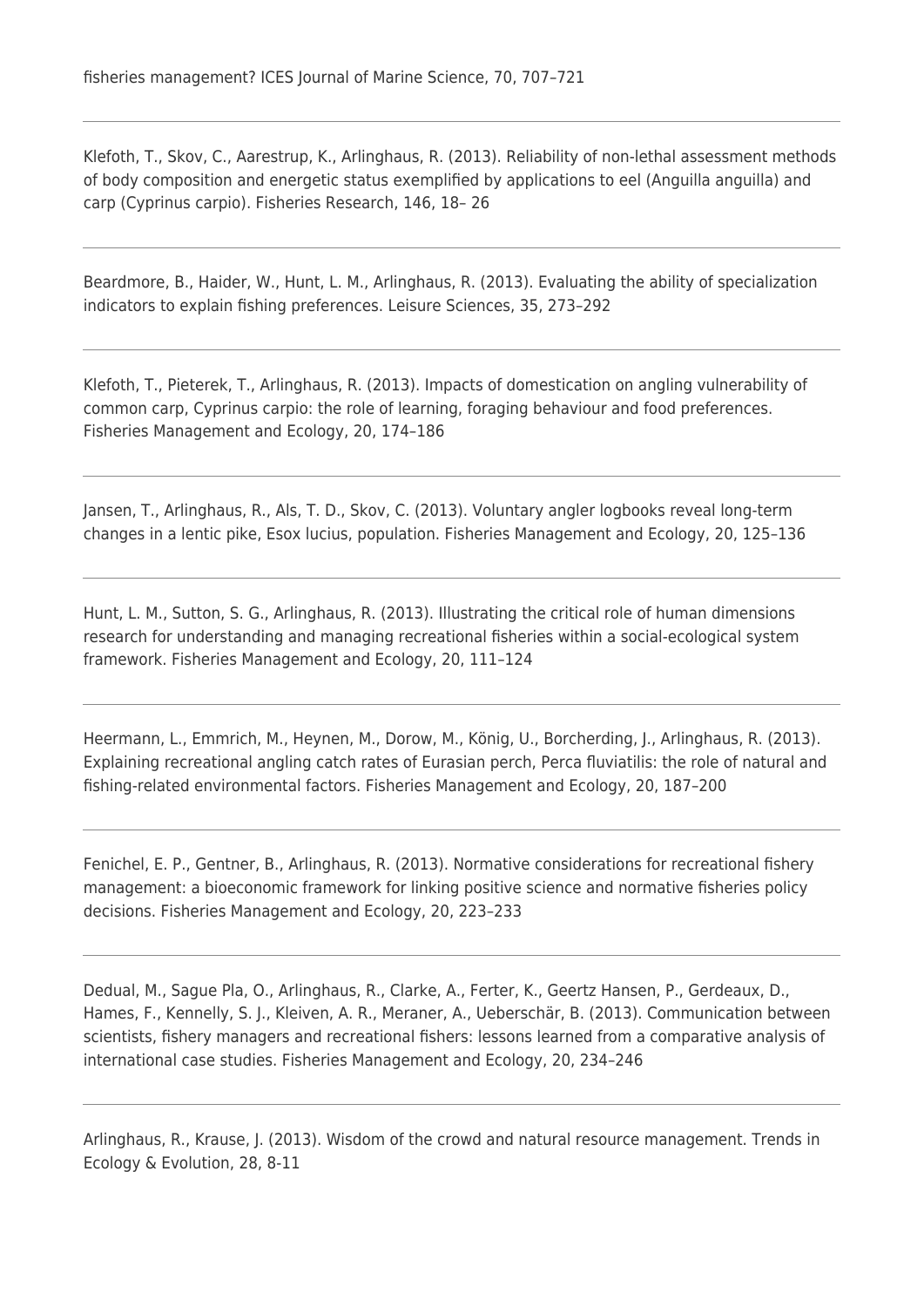Alós, J., Arlinghaus, R. (2013). Impacts of partial marine protected areas on coastal fish communities exploited by recreational angling. Fisheries Research, 137, 88–96

Arlinghaus, R. (2013). Bärendienste. Fischwaid 5/2013, 4-7

Arlinghaus, R. (2013). Was Brutpflege mit Unfangbarkeit zu tun hat. Rute & Rolle 12/2013, 76-77

Arlinghaus, R., Cyrus, E.-M. (2013). Empfinden Fische Schmerzen? Forum Flusskrebse 20/2013, 16-20

Arlinghaus, R., Cyrus, E.-M. (2013). Empfinden Fische Schmerzen? Fischer & Teichwirt 10/2013, 369

Arlinghaus, R. (2013). Bärendienste. Rute & Rolle 11/2013, 18-20

Arlinghaus, R. (2013). Was hat Angeln mit Charles Darwin zu tun? Rute & Rolle 11/2013, 76-77

Arlinghaus, R. (2013). Empfinden Fische Schmerzen? Rute & Rolle 10/2013, 18-19

Arlinghaus, R. (2013). Ein Abgesang aufs Mindestmaß? Rute & Rolle 9/2013, 60-61

Arlinghaus, R. (2013). Fürsorgliche Fischväter hängen häufig am Haken. Jahresforschungsbericht IGB 2012, 32

Arlinghaus, R., Cyrus, E.-M. (2013). Internationale Handlungsempfehlungen für eine nachhaltige Angelfischerei veröffentlicht. Jahresforschungsbericht IGB 2012, 35

Arlinghaus, R. (2013). Zu sexy für diese Welt. Jahresforschungsbericht IGB 2012, 25

Arlinghaus, R., Klefoth, T., Cyrus, E.-M., Doering-Arjes, P. (2013). Leben nach dem Fang. Fisch & Fang 2/2013, 112-115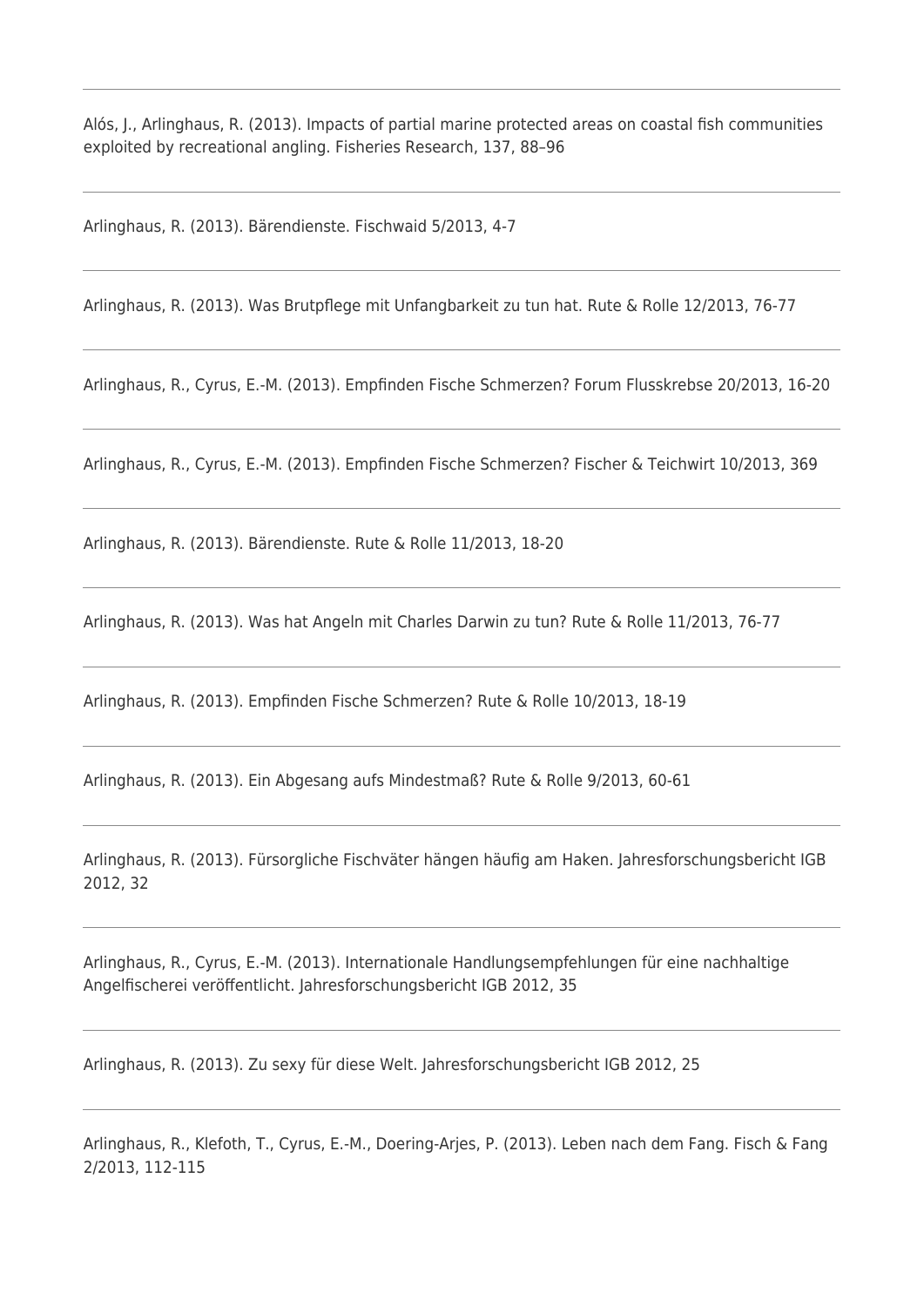Beck, M. E., Cyrus, E.-M., Arlinghaus, R. (2013). Internationale Handlungsempfehlungen für eine nachhaltige Angelfischerei. Blinker 3/2013, 112

Stålhammar, M. (2013). Catch & release impacts on predatory fish species. Dissertation

FOOD AND AGRICULTURAL ORGANIZATION OF THE UNITED NATIONS (FAO) (2012). Technical guidelines for responsible fisheries: recreational fisheries. FAO, Rome, 192 pp. (drafted by R. Arlinghaus, S. J. Cooke & B. M. Johnson)

Zajicek, P. (2012). Functionality and habitat-dependent performance of a 3-D wireless acoustic telemetry system in a small natural lake (Kleiner Döllnsee, Germany). Master Thesis, Humboldt-Universität zu Berlin / Leibniz-Institut für Gewässerökologie und Binnenfischerei (IGB) in Berlin

Uusi-Heikkilä, S. (2012). Body size, reproduction and size-selective harvesting: an experimental study in zebrafish (Danio rerio). Dissertation, Humboldt-Universität zu Berlin

Schälicke, S. (2012). Strukturierende Faktoren der litoralen Fischartengemeinschaften angelfischereilich bewirtschafteter Baggerseen in Niedersachsen. Bachelor Thesis, Freie Universität Berlin / Leibniz-Institut für Gewässerökologie und Binnenfischerei (IGB) in Berlin

Frauenstein, A. (2012). Bedeutung der Körperlänge für die Ei- und Larvengröße sowie der Reproduktionserfolg beim Hecht. Bachelor Thesis, Technische Universität Cottbus / Leibniz-Institut für Gewässerökologie und Binnenfischerei (IGB) in Berlin

Biggs, R., Schlüter, M., Biggs, D., Bohensky, E. L., BurnSilver, S., Cundill, G., Dakos, V., Daw, T.M., Evans, L. E., Kotschy, K., Leitch, A. M., Meek, C., Quinlan, A., Raudsepp-Hearne, C., Robards, M. D., Schoon, M. L., Schultz, L., West, P. C. (2012). Toward principles for enhancing the resilience of ecosystem services. The Annual Review of Environment and Resources, 37, 421-448

Stålhammar, M., Linderfalk, R., Brönmark, C., Arlinghaus, R., Anders Nilsson, P. (2012). The impact of catch-and-release on the foraging behaviour of pike (Esox lucius) when released alone or into groups. Fisheries Research, 125-126, 51-56

Matsumura, S., Arlinghaus, R., Dieckmann, U. (2012). Standardizing selection strengths to study selection in the wild: a critical comparison and suggestions for the future. BioScience, 62, 1039–1054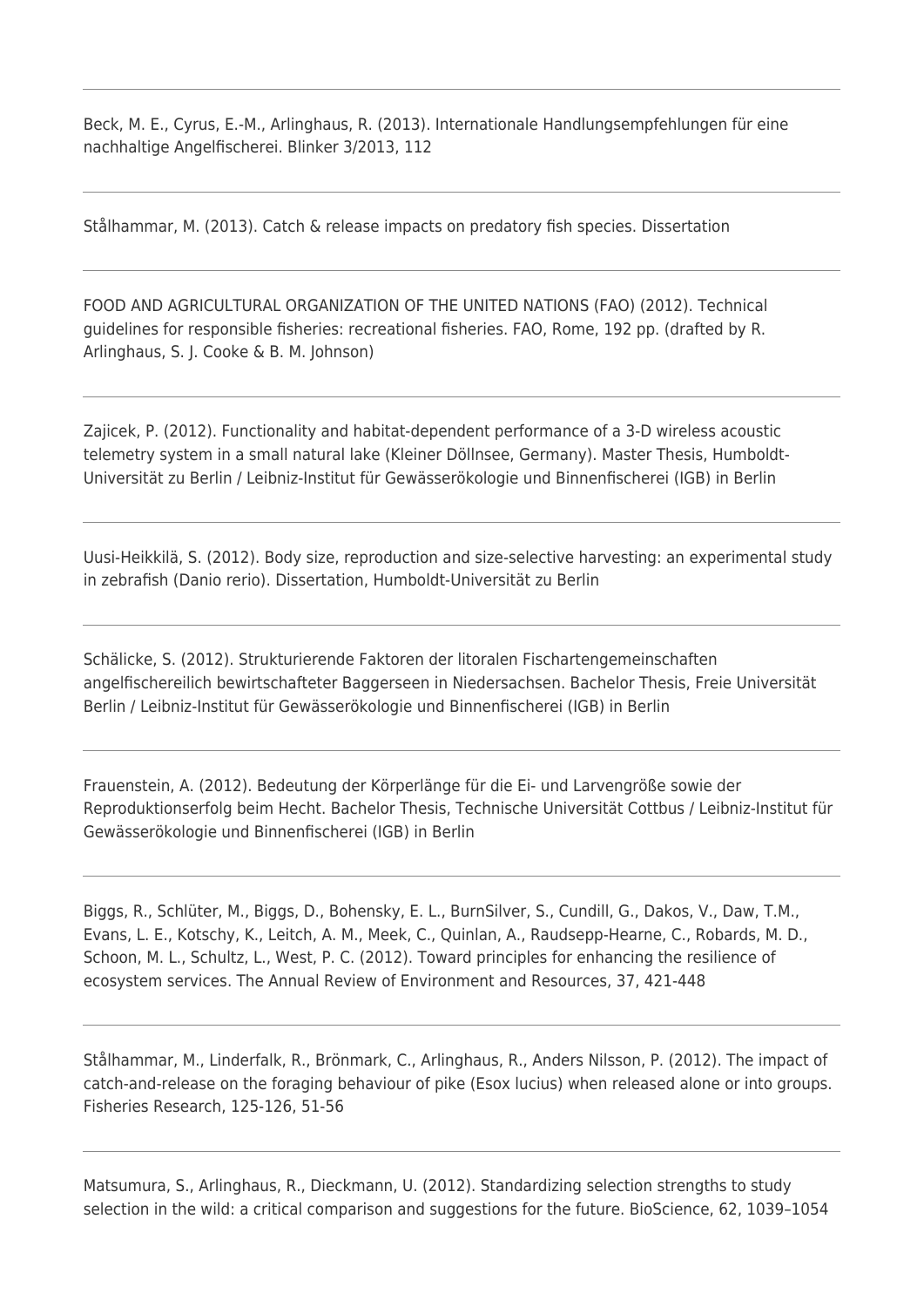Sutter, D. A. H., Suski, C. D., Philipp, D. P., Klefoth, T., Wahl, D. H., Kersten, P., Cooke, S. J., Arlinghaus, R. (2012). Recreational fishing selectively captures individuals with the highest fitness potential. Proceedings of the National Academy of Sciences, 109, 20960-20965

Alós, J., Palmer, M., Arlinghaus, R. (2012). Consistent selection towards low activity phenotypes when catchability depends on encounters among human predators and fish. PLoS ONE, 7, e48030

Uusi-Heikkilä, S., Böckenhoff, L., Wolter, C., Arlinghaus, R. (2012). Differential allocation by female zebrafish (Danio rerio) to different-sized males – an example in a fish species lacking parental care. PLoS ONE, 7(10), e48317

Binder, T. R., Nannini, M. A., Wahl, D. H., Arlinghaus, R., Klefoth, T., Philipp, D. P., Cooke, S. J. (2012). Largemouth bass selected for differential vulnerability to angling exhibit similar routine locomotory activity in experimental ponds. Transactions of the American Fisheries Society, 141, 1252–1259

Dorow, M., Arlingaus, R. (2012). The relationship between personal commitment to angling and the opinions and attitudes of german anglers towards the conservation and management of the european eel Anguilla anguilla. North American Journal of Fisheries Management, 32, 466–479

Klefoth, T., Skov, C., Krause, J., Arlinghaus, R. (2012). The role of ecological context and predation risk-stimuli in revealing the true picture about the genetic basis of boldness evolution in fish. Behavioral Ecology and Sociobiology, 66, 547–559

Arlinghaus, R., Schwab, A., Riepe, C., Teel, T. (2012). A primer on anti-angling philosophy and its relevance for recreational fisheries in urbanized societies. Fisheries, 37, 153-164

Arlinghaus, R., Beard, T. D. Jr., Cooke, S. J., Cowx, I. G. (2012). Benefits and risks of adopting the global code of practice for recreational fisheries. Fisheries, 37, 165-172

Rapp, T., Hallermann, J., Cooke, S. J., Hetz, S. K., Wuertz, S., Arlinghaus, R. (2012). Physiological and behavioural consequences of capture and retention in carp sacks on common carp (Cyprinus carpio L.), with implications for catch-and-release recreational fishing. Fisheries Research, 125–126, 57– 68

Uusi-Heikkilä, S., Kuparinen, A., Wolter, C., Meinelt, T., Arlinghaus, R. (2012). Paternal body size affects reproductive success in laboratory-held zebrafish (Danio rerio). Environmental Biology of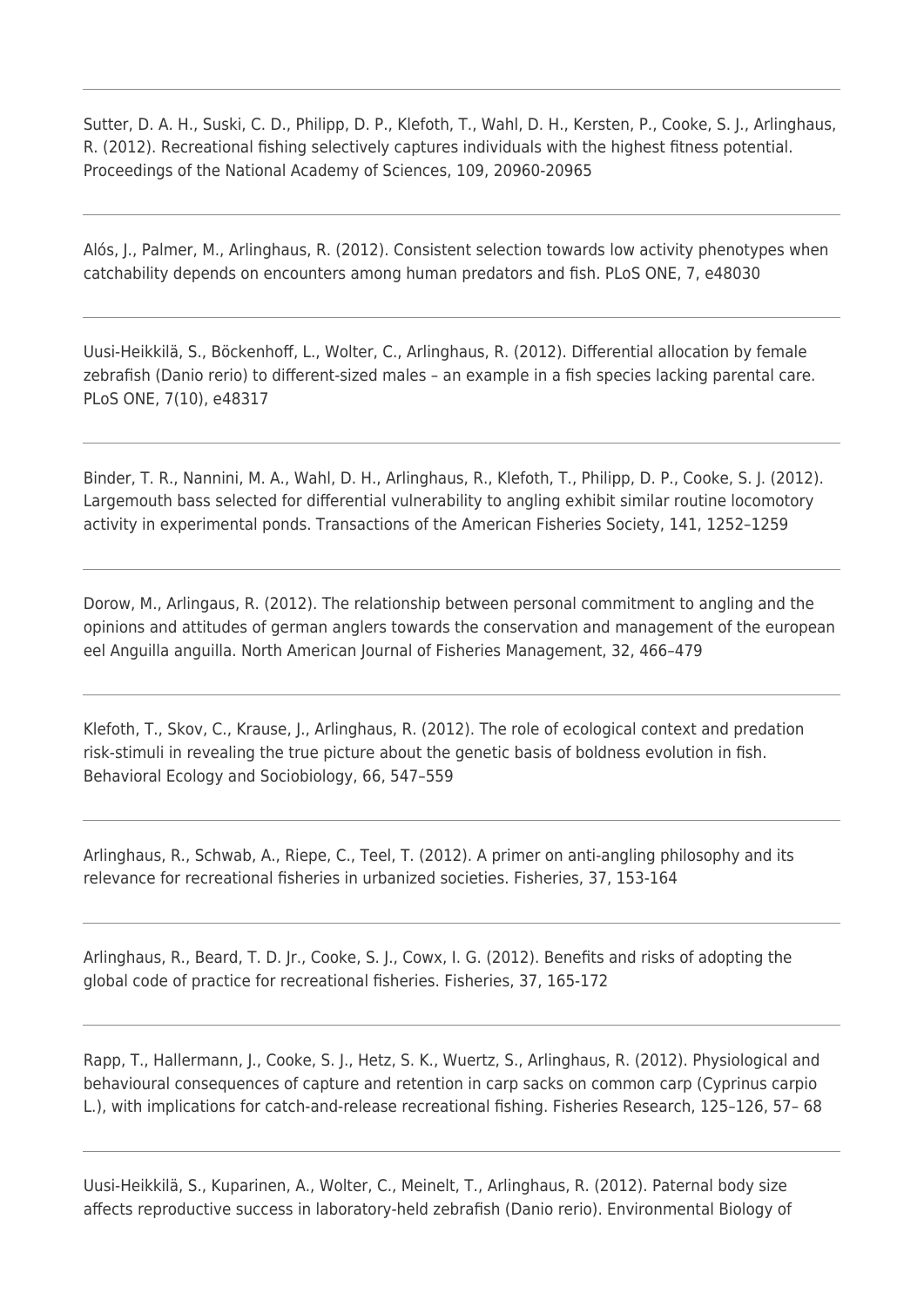Schlüter, M., McAllister, R. R. J., Arlinghaus, R., Bunnefeld, N., Eisenack, K., Hölker, F., Milner-Gulland, E. J., Müller, B., Nicholson, E., Quaas, M., Stöven, M. (2012). New horizons for managing the environment: a review of coupled social-ecological systems modeling. Natural Resource Modeling, 25, 219-272

Eschenbach, E. (2012). Ascertaining optimal protocols for DNA extraction of different qualities of pike (Esox lucius) tissue samples – a comparison of commonly used solid phase extraction methods. Environmental Biotechnology, 8, 7-14

Arlinghaus, R., Cyrus, E.-M., Rapp, T., Hallermann, J. (2012). Die Sache mit dem Sack. Rute & Rolle 11/2012, 58-60

Arlinghaus, R. (2012). Anglerwissen aus der Wissenschaft. Fisch & Fang 6/2012, 112-116

Arlinghaus, R. (2012). Welse und Karpfen sind sehr robust. Fisch & Fang 2/2012, 24-27

Arlinghaus, R. (2012). Der Hecht im Küchenfenster. Fisch und Fang 3/2012, 112-116

Cyrus, E.-M., Arlinghaus, R., Klefoth, T. (2012). Auch Karpfen haben eine Persönlichkeit - zeigen das aber nur in gefährlichen Situationen. Fischer & Teichwirt 09/2012, 325

Schälicke, S., Hühn, D., Arlinghaus, R. (2012). Strukturierende Faktoren der litoralen Fischartengemeinschaft angelfischereilich bewirtschafteter Baggerseen in Niedersachsen. Forschungsbericht des Besatzfisch Projekts, Leibniz-Institut für Gewässerökologie und Binnenfischerei, Berlin, 73 Seiten

Tavoni, A., Schlüter, M., Levin, S. (2012). The survival of the conformist: Social pressure and renewable resource management. Journal of Theoretical Biology, 299, 152-161

Schlüter, M., Herrfahrdt-Pähle, E. (2011). Exploring resilience and transformability of a river basin in the face of socioeconomic and ecological crisis: an example from the Amudarya River Basin, Central Asia. Ecology and Society, 16(1), 32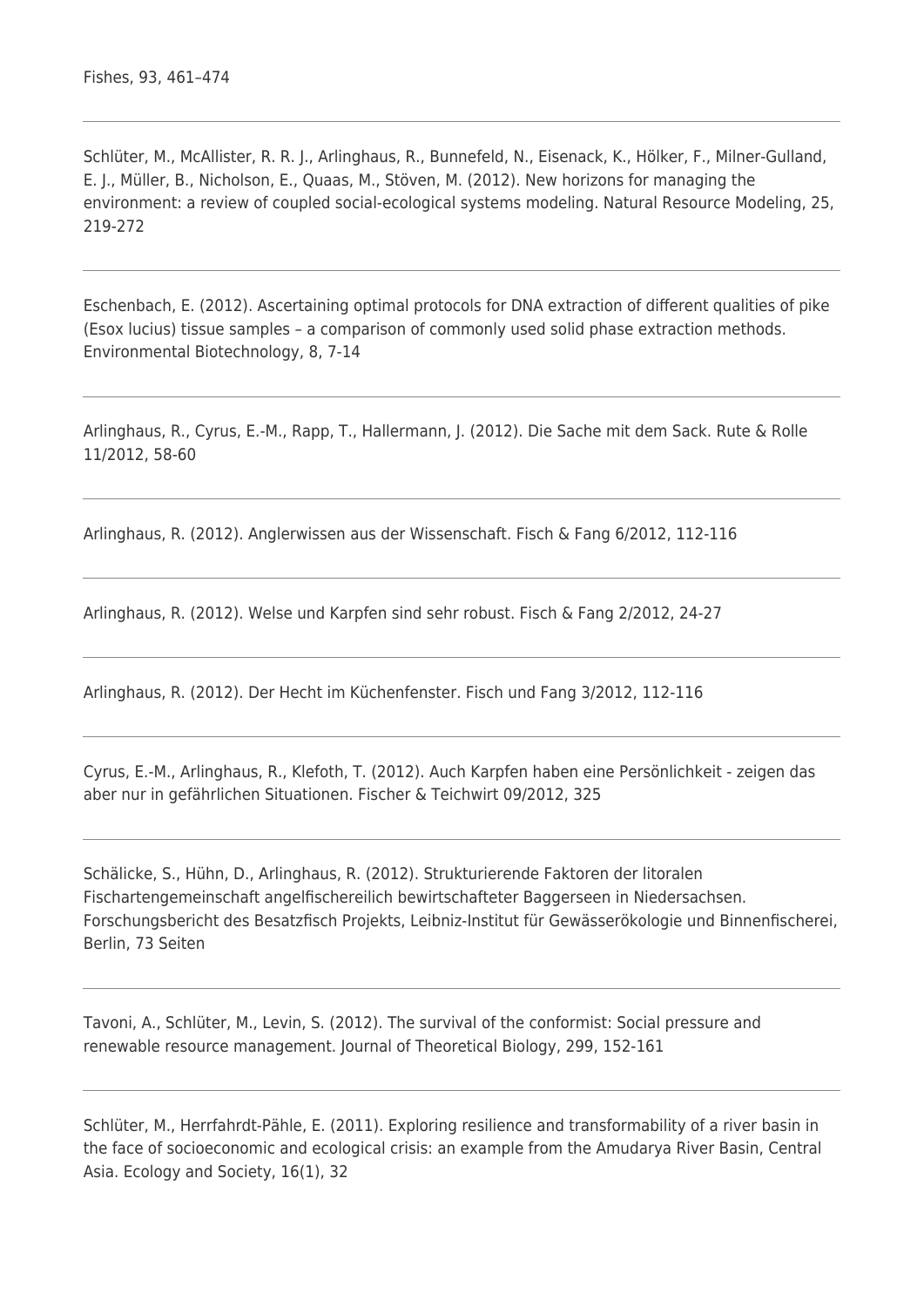Beard, T. D., Arlinghaus, R., Sutton, S. G. (2011). The Angler in the Environment: Social, Economic, Biological, and Ethical Dimensions. American Fisheries Society, Bethesda, Maryland, 365 pp.

Tscheligi, P. (2011). Der Einfluss der Männchengröße auf Stress, Verhalten und Reproduktionserfolg von Zebrafischen, Danio rerio. Bachelor Thesis, Freie Universität Berlin / Leibniz-Institut für Gewässerökologie und Binnenfischerei (IGB) in Berlin

Pohlmeier, S. (2011). Schlupfzeitpunkt und Wachstum von 0+ Hechten (Esox lucius L.) im Kleinen Döllnsee. Bachelor Thesis, Humboldt-Universität zu Berlin / Leibniz-Institut für Gewässerökologie und Binnenfischerei (IGB) in Berlin

Arlinghaus, R., Schwab, A. (2011). Five ethical challenges to recreational fishing: what they are and what they mean. American Fisheries Society Symposium, 75, 219-234

Daedlow, K. Beard, T. D. Jr., Arlinghaus, R. (2011). A property rights-based view on management of inland recreational fisheries: contrasting common and public fishing rights regimes in germany and the united states. American Fisheries Society Symposium, 75, 13-38

Dorow, M., Arlinghaus, R. (2011). A telephone-diary-mail approach to survey recreational fisheries on large geographic scales, with a note on annual landings estimates by anglers in Northern Germany. American Fisheries Society Symposium, 75, 319-344

Hasler, C. T., Colotelo, A. H., Rapp, T., Jamieson, E., Bellehumeur, K., Arlinghaus, R., Cooke, S. J. (2011). Opinions of fisheries researchers, managers, and anglers towards recreational fishing issues: an exploratory analysis for North America. American Fisheries Society Symposium, 75, 51-74

Hühn, D., Arlinghaus, R. (2011). Determinants of hooking mortality in freshwater recreational fisheries: a quantitative meta-analysis. American Fisheries Society Symposium, 75, 141-170

Skov, C., Koed, A., Baastrup-Spohr, L-, Arlinghaus, R. (2011). Dispersal, growth, and diet of stocked and wild northern pike fry in a shallow natural lake, with implications for the management of stocking programs. North American Journal of Fisheries Management, 31, 1177–1186

Whiteley, A. R., Bhat, A., Martins, E. P., Mayden, R. L., Arunachalam, M., Uusi-Heikkilä, S., Ahmed, A. T. A., Shrestha, J., Clark, M., Stemple, D., Bernatchez, L. (2011). Population genomics of wild and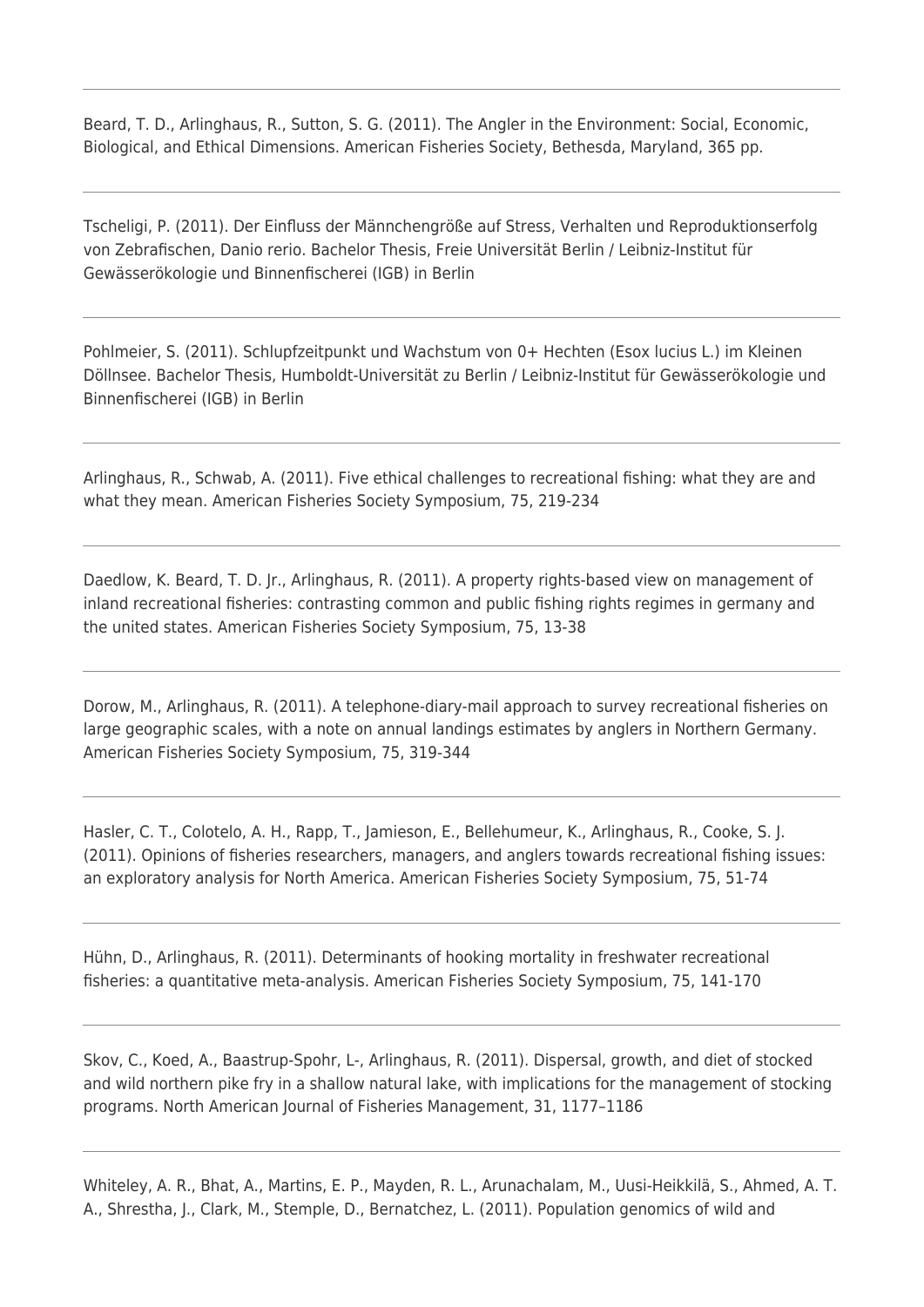Johnston, F. D., Arlinghaus, R., Stelfox, J., Post, J. R. (2011). Decline in angler use despite increased catch rates: Anglers' response to the implementation of a total catch-and-release regulation. Fisheries Research, 110, 189–197

Klefoth, T., Kobler, A., Arlinghaus, R. (2011). Behavioural and fitness consequences of direct and indirect non-lethal disturbances in a catch-and-release northern pike (Esox lucius) fishery. Knowledge and Management of Aquatic Ecosystems, 403, 11

Beardmore, B., Haider, W., Hunt, L. M., Arlinghaus, R. (2011). The importance of trip context for determining primary angler motivations: are more specialized anglers more catch-oriented than previously believed? North American Journal of Fisheries Management, 31, 861–879

Hunt, L. M., Arlinghaus, R., Lester, N., Kushneriuk, R. (2011). The effects of regional angling effort, angler behavior, and harvesting efficiency on landscape patterns of overfishing. Ecological Applications, 21, 2555–2575

Schäfer, R. B., Cooke, S. J., Arlinghaus, R., Bonada, N., Brischoux, F., Casper, A. F., Catford, J. A., Rolland, V. (2011). Perspectives from early career researchers on the publication process in ecology – a response to Statzner & Resh (2010). Freshwater Biology, 56, 2405–2412

Van Poorten, B. T., Arlinghaus, R., Daedlow, K., Haertel-Borere, S. S. (2011). Social-ecological interactions, management panaceas, and the future of wild fish populations. Proceedings of the National Academy of Sciences, 108, 12554-12559

Beard, T. D. Jr., Arlinghaus, R., Cooke, S. J., McIntyre, P. B., De Silva, S., Bartley, D., Cowx, I. G. (2011). Ecosystem approach to inland fisheries: research needs and implementation strategies. Biology Letters, 7, 481–483

Daedlow, K., Beckmann, V., Arlinghaus, R. (2011). Assessing an adaptive cycle in a social system under external pressure to change: the importance of intergroup relations in recreational fisheries governance. Ecology and Society, 16, 3

Beardmore, B., Dorow, M., Haider, W., Arlinghaus, R. (2011). The elasticity of fishing effort response and harvest outcomes to altered regulatory policies in eel (Anguilla anguilla) recreational angling. Fisheries Research, 110, 136–148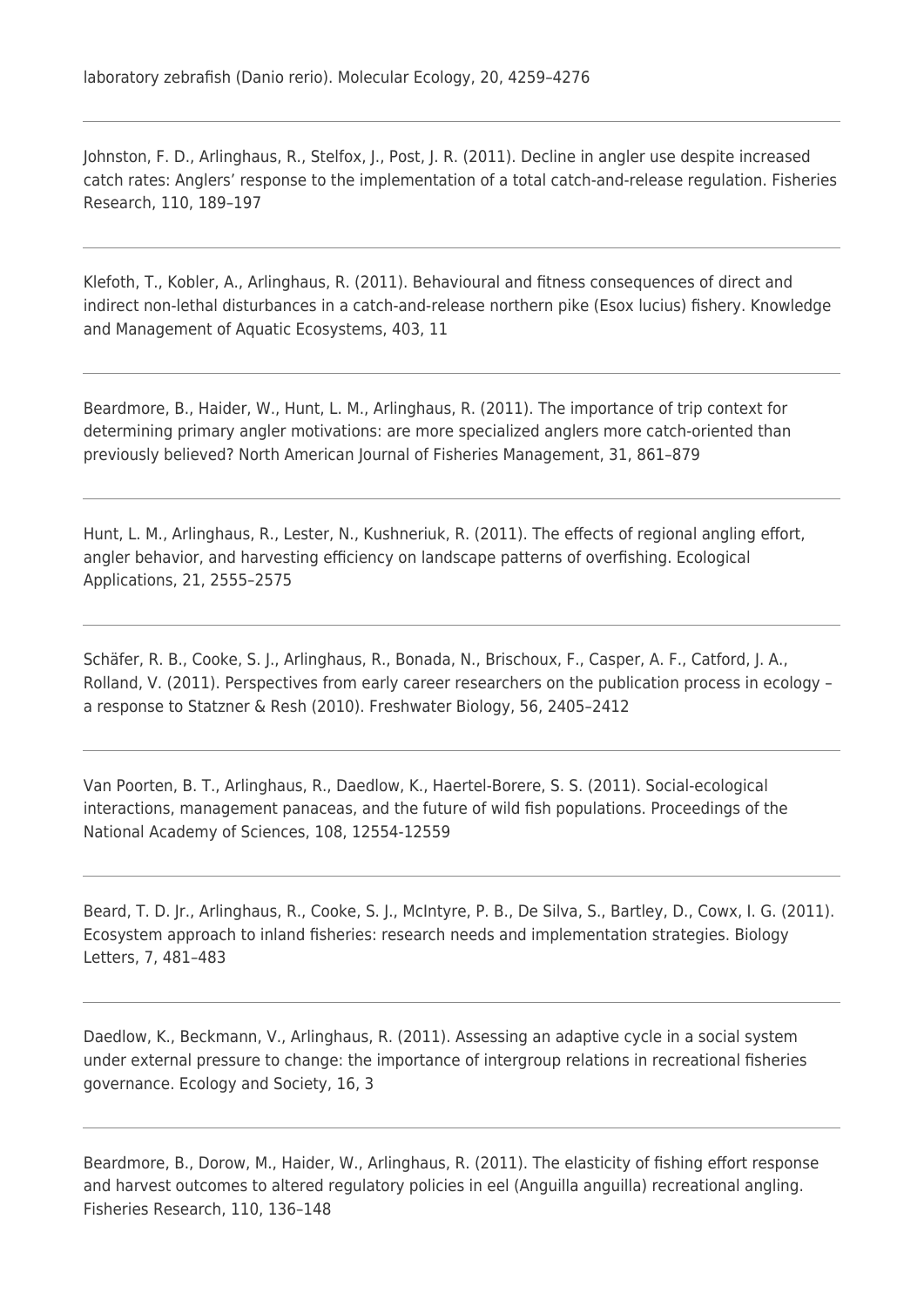Matsumura, S., Arlinghaus, R., Dieckmann, U. (2011). Assessing evolutionary consequences of sizeselective recreational fishing on multiple life-history traits, with an application to northern pike (Esox lucius). Evolutionary Ecology, 25, 711–735

O'Connor, C. M., Gilmour, K. M., Arlinghaus, R., Matsumura, S., Suski, C. D., Philipp, D. P., Cooke, S. J. (2011). The consequences of short-term cortisol elevation on individual physiology and growth rate in wild largemouth bass (Micropterus salmoides). Canadian Journal of Fisheries and Aquatic Sciences, 68, 693-705

Uusi-Heikkilä, S., Kuparinen, A., Wolter, C., Meinelt, T., O'Toole, A. C., Arlinghaus, R. (2011). Experimental assessment of the probabilistic maturation reaction norm: condition matters. Proceedings of the Royal Society B, 278, 709–717

Arlinghaus, R., Johnston, F. (2011). Anglerverhalten und optimales Fischereimanagement. Jahresforschungsbericht IGB 2010, 36

Klefoth, T., Arlinghaus, R. (2011). 3-D-Telemetrie am Kleinen Döllnsee. Fischverhalten und Fitness. Jahresforschungsbericht IGB 2010, 24-25

Bork, M. (2011). Kriterien der Nachhaltigkeit in der kommerziellen Binnenfischerei und deren Überprüfung an einer Fallstudie in Mecklenburg-Vorpommern. Master Thesis, Humboldt-Universität zu Berlin / Leibnitz-Institut für Gewässerökologie und Binnenfischerei (IGB) in Berlin

O'Connor, C. M. (2011). The ecology of stress: a multidisciplinary perspective on stress in wild centrarchid fishes. Dissertation, Carlton University in Canada

Sutter, D. A. H. (2010). Impacts of angling induced selection on aggression, nest guarding behavior and reproductive success of male largemouth bass (Micropterus salmoides). Master Thesis, Humboldt-Universität zu Berlin / Leibniz-Institut für Gewässerökologie und Binnenfischerei (IGB) in Berlin

Buchholz, I. (2010). Bewegungsmuster von Hechten (Esox lucius L.) nach Transmitterimplantation und Translokation in einem natürlichen See. Bachelor Thesis, Freie Universität Berlin / Leibniz-Institut für Gewässerökologie und Binnenfischerei (IGB) in Berlin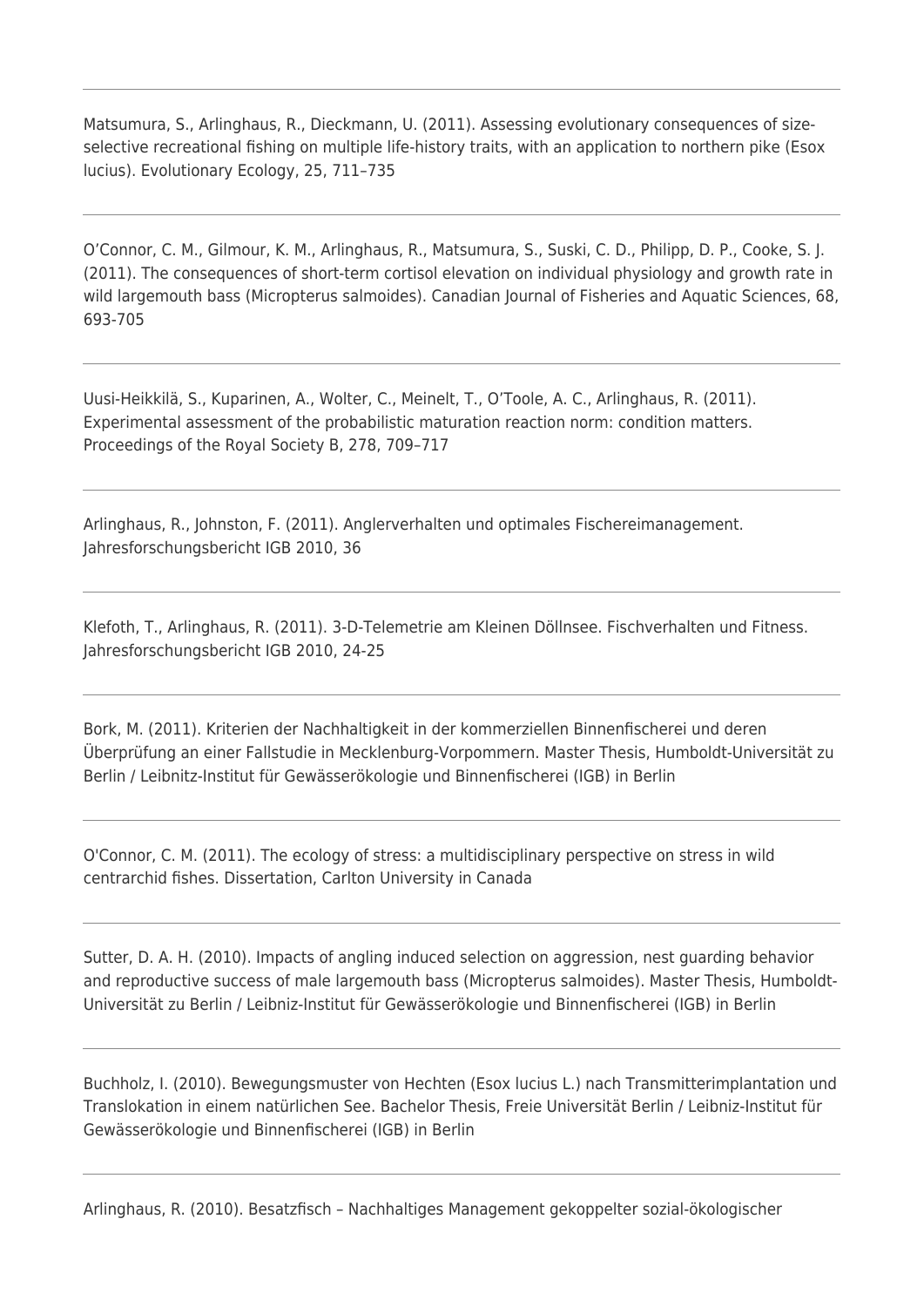Systeme am Beispiel der Fischbesatzpraxis in der Angelfischerei. In: Bundesminsterium für Bildung und Forschung (Hrsg.), Erneuern-Bewegen-Bewahren: Nachwuchsförderung in der Sozial-Ökologischen Forschung. Faltblatt in einer Broschüre, 2 Seiten

Rebensburg, P. (2010). Assessment and evaluation of temperament traits in carp (Cyprinus carpio L.), with contrasts between mirror and scaled morphological phenotypes. Diploma Thesis, Freie Universität von Berlin / Leibniz-Institut für Gewässerökologie und Binnenfischerei (IGB) in Berlin

Fleischmann, F. D., Boenning, K., Garcia-Lopez, G. A., Mincey, S., Schmitt-Harsh, M., Daedlow, K., Lopez, M. C., Basurto, X., Fischer, B., Ostrom, E. (2010). Disturbance, response, and persistence in self-organized forested communities: analysis of robustness and resilience in five communities in southern Indiana. Ecology and Society, 15, 9

Pieterek, T. (2010). Unterschiede im Fressverhalten und in den Futterpräferenzen zwischen Schuppenund Spiegelkarpfen (Cyprinus carpio L.) im Labor. Bachelor Thesis, Humboldt-Universität zu Berlin / Leibniz-Institut für Gewässerökologie und Binnenfischerei (IGB) in Berlin

Redpath, T. D., Cooke, S. J., Suski, C. D., Arlinghaus, R., Couture, P., Wahl, D. H., Philipp, D. P.(2010). The metabolic and biochemical basis of vulnerability to recreational angling after three generations of angling-induced selection in a teleost fish. Canadian Journal of Fisheries and Aquatic Sciences, 67, 1983–1992

Dorow, M., Beardmore, B., Haider, W., Arlinghaus, R. (2010). Winners and losers of conservation policies for European eel, Anguilla anguilla: an economic welfare analysis for differently specialised eel anglers. Fisheries Management and Ecology, 17, 106–125

Arlinghaus, R., Cooke, S. J., Cowx, I. G. (2010). Providing context to the global code of practice for recreational fisheries. Fisheries Management and Ecology, 17, 146–156

O'Connor, C. M., Gilmour, K. M., Arlinghaus, R., Hasler, C. T., Philipp, D. P., Cooke, S. J. (2010). Seasonal carryover effects following the administration of cortisol to a wild teleost fish. Physiological and Biochemical Zoology, 83, 950–957

Uusi-Heikkilä, S., Wolter, C., Meinelt, T., Arlinghaus, R. (2010). Size-dependent reproductive success of wild zebrafish Danio rerio in the laboratory. Journal of Fish Biology, 77, 552–569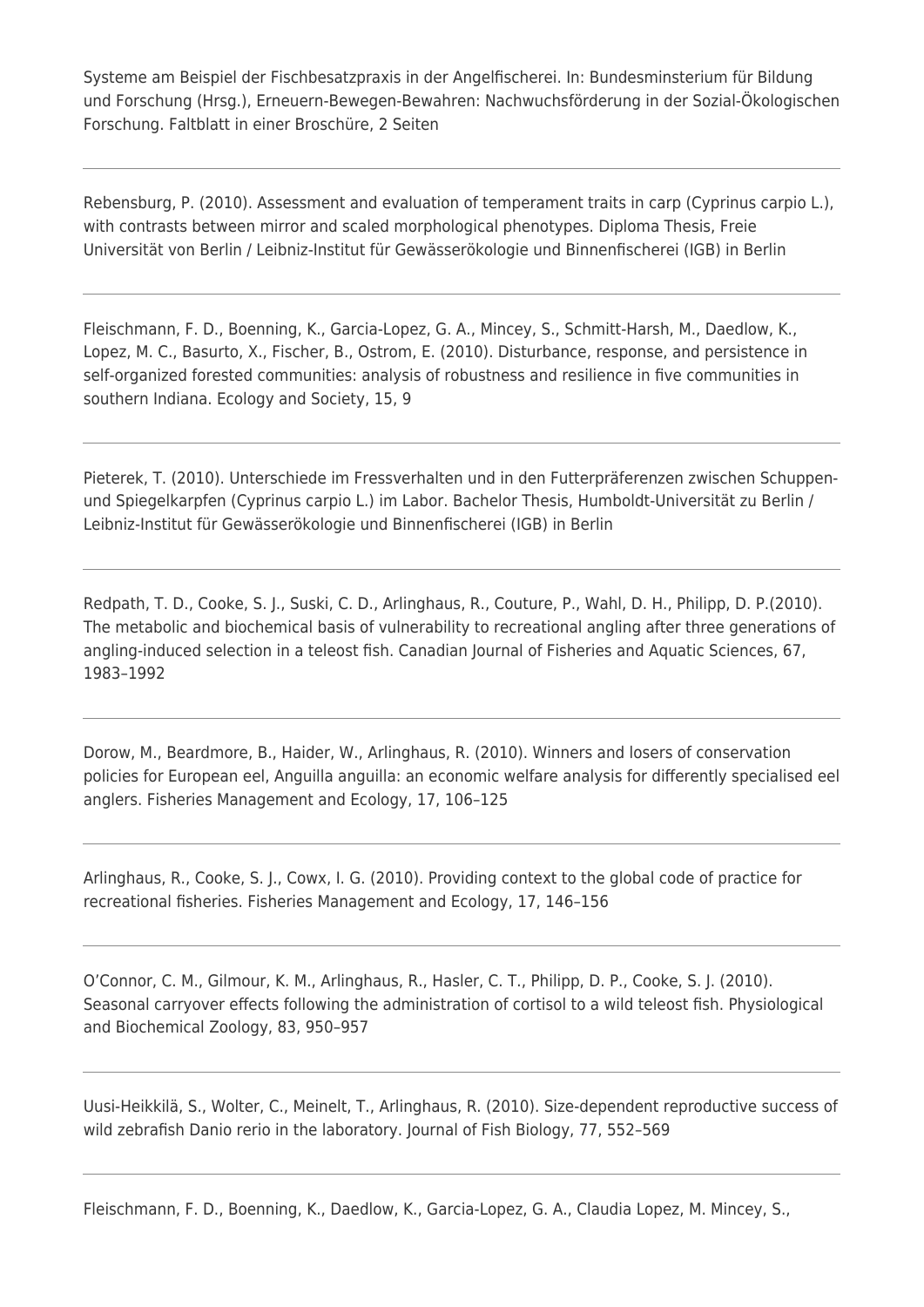Schmitt-Harsh, M., Basurto, X., Fischer, B., Ostrom, E. (2010). Disturbance, response, and persistence in self-organized forested communities: over-time analysis of five communities in Southern Indiana. In 4th Workshop on the Workshop in Political Theory and Policy Analysis at Indiana University, W09-13

Gillis, N. C., Rapp, T., Hasler, C. T., Wachelka, H., Cooke, S. J. (2010). Spatial ecology of adult muskellunge (Esox masquinongy) in the urban Ottawa reach of the historic Rideau Canal, Canada. Aquatic Living Resources, 23, 225–230

Hirsch, D., Abrami, G., Giordano, R., Liersch, S., Matin, N., Schlüter. M. (2010). Participatory research for adaptive water management in a transition country – a case study from Uzbekistan. Ecology and Society, 15, 23

Schlüter, M., Hirsch, D., Pahl-Wostl, C. (2010). Coping with change: responses of the Uzbek watermanagement regime to socio-economic transition andglobal change. Environmental Science & Policy, 13, 620–636

Teel, T. L., Manfredo, M. J., Jensen, F. S., Buijs, A. E., Fischer, A., Riepe, C., Arlinghaus, R., Jacobs, M. H. (2010). Understanding the cognitive basis for human–wildlife relationships as a key to successful protected-area management. International Journal of Sociology, 3, 104–123

Johnston, F. D., Arlinghaus, R., Dieckmann, U. (2010). Diversity and complexity of angler behaviour drive socially optimal input and output regulations in a bioeconomic recreational-fisheries model. Canadian Journal of Fisheries and Aquatic Sciences, 67, 1507-1531

Matsumura, S., Arlinghaus, R., Dieckmann, U. (2010). Foraging on spatially distributed resources with sub-optimal movement, imperfect information, and travelling costs: departures from the ideal free distribution. Oikos, 119, 1469–1483

Kuparinen, A., Klefoth, T., Arlinghaus, R. (2010). Abiotic and fishing-related correlates of angling catch rates in pike (Esox lucius). Fisheries Research, 105, 111–117

Cowx, I. G., Arlinghaus, R., Cooke, S. J. (2010). Harmonizing recreational fisheries and conservation objectives for aquatic biodiversity in inland waters. Journal of Fish Biology, 76, 2194–2215

Arlinghaus, R., Dieckmann, U., Matsumura, S. (2010). The conservation and fishery benefits of protecting large pike (Esox lucius L.) by harvest regulations in recreational fishing. Biological Conservation, 143, 1444–1459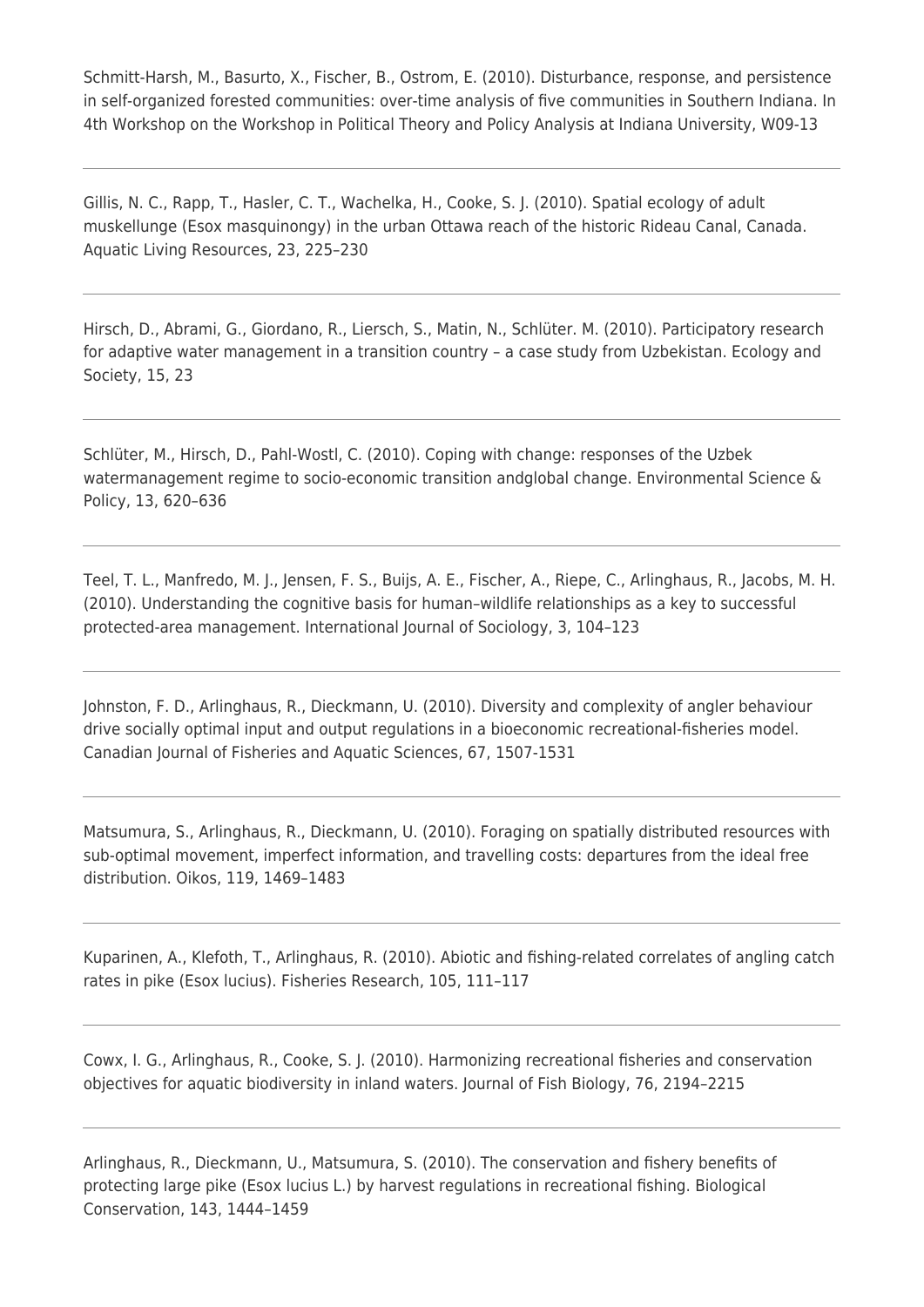Freudenberg, P., Arlinghaus, R. (2010). Benefits and constraints of outdoor recreation for people with physical disabilities: inferences from recreational fishing. Leisure Sciences, 32, 55 — 71

Arlinghaus, R., Meinelt, T. (2010). Angeln im Küchenfenster oder warum grosse Hechte doch schützenswert sind. Fischer & Angler in Sachsen, Herbst 2010, 128

Arlinghaus, R., Cyrus, E.-M., Wiemer, G. (2010). Besatzfisch – Hand in Hand für eine nachhaltige Angelfischerei. Verbundjournal 84, 18

Parkkila, K., Arlinghaus, R., Artell, J., Gentner, B., Haider, W., Aas, Ø., Barton, D., Roth, E., Sipponen, M. (2010). Methodologies for assessing socio-economic benefits of European inland recreational fisheries. EIFAC Occasional Paper No. 46. Ankara, FAO. 2010. 112p

Arlinghaus, R. (2010). Der "Anglerknigge" - erster globaler Verhaltens- und Bewirtschaftungskodex für die Hobbyfischerei. Jahresforschungsbericht IGB 2009, 40

Arlinghaus, R. (2010). Besatzfisch – Hand in Hand für eine nachhaltige Angelfischerei. Jahresforschungsbericht IGB 2009, 10-11

Arlinghaus, R., Neumann, N. (2010). Vom Faulpelz zum Draufgänger. Verbundjournal 81, 23

Arlinghaus, R., Neumann, N. (2010). Der "Anglerknigge". Verbundjournal 81, 22

Arlinghaus, R., Kobler, A., Klefoth, T. (2010). Lauer-Räuber auf der Spur. Fisch & Fang Nr. 51(6), 104-107

Fladung, E., Arlinghaus, R. (2010). Angler am Haken der Wissenschaft: Teil 5 Schlussfolgerungen und Empfehlungen für die Praxis. Der Märkische Angler 3/2010, 28-29

Fladung, E., Arlinghaus, R. (2010). Angler am Haken der Wissenschaft: Teil 4 Probleme und Managementvorstellungen. Der Märkische Angler 2/2010, 22-23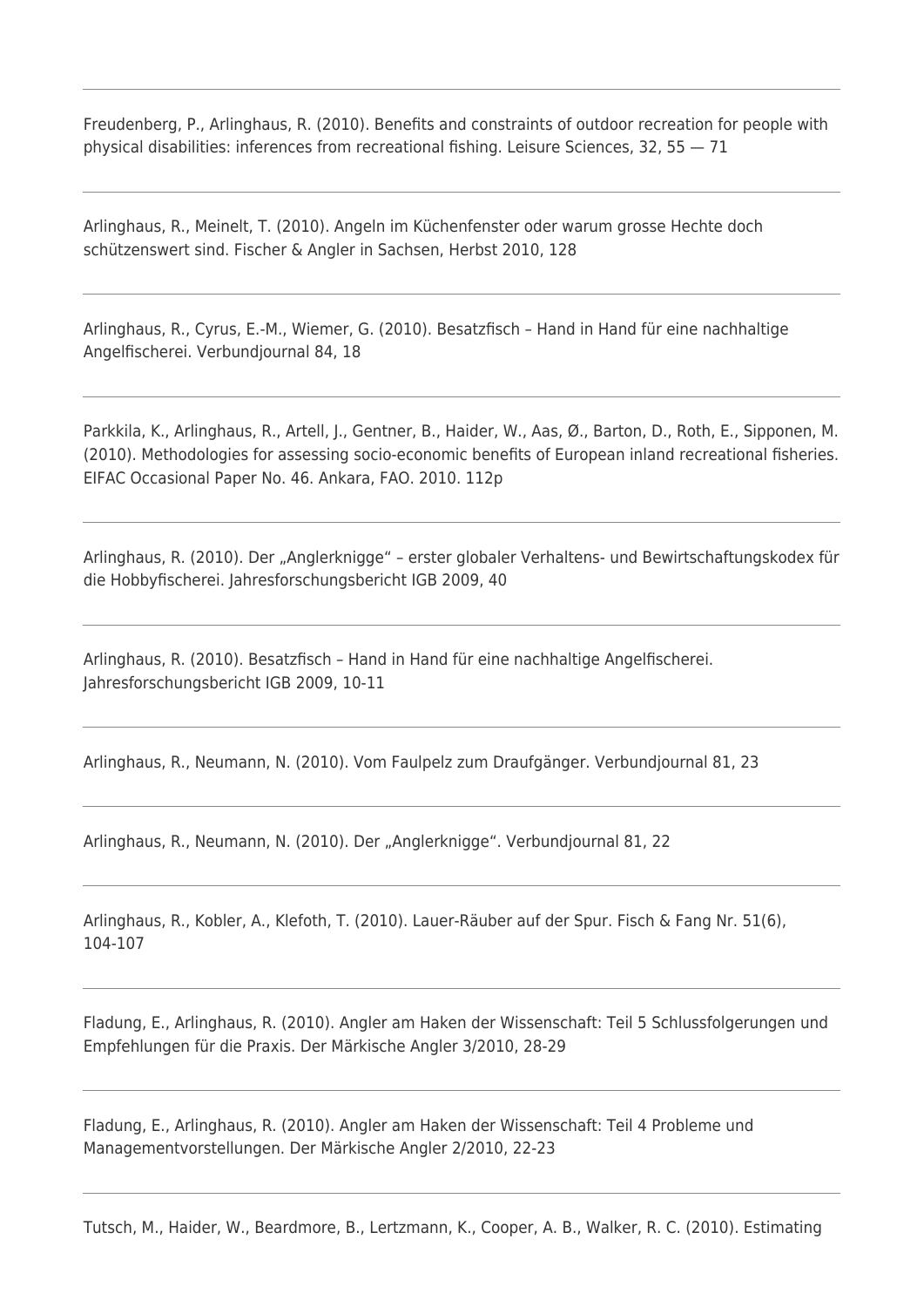the consequences of wildfire for wildfire risk assessment, a case study in the Southern Gulf Islands, British Columbia, Canada. Canadian Journal of Forest Research, 40, 2104-2114

Hallermann, J. (2010). Einfluss der Hälterung in sogenannten Karpfensäcken auf die primäre und sekundäre Stressantwort bei juvenilen Karpfen (Cyprinus carpio L.) in Abhängigkeit der Wassertemperatur. Master Thesis, Humboldt-Universität zu Berlin / Leibniz-Institut für Gewässerökologie und Binnenfischerei (IGB) in Berlin

Pagel, T. (2009). Determinants of individual reproductive success in a natural pike (Esox lucius L.) population: a DNA-based parentage assignment approach. Master Thesis, Humboldt-Universität zu Berlin / Leibniz-Institut für Gewässerökologie und Binnenfischerei (IGB) in Berlin

Böckenhoff, L. (2009). Differentielle Allokation vs. reproduktive Kompensation durch Zebrafischweibchen (Danio rerio) nach Konditionierung auf unterschiedlich große und attraktive Männchen. Bachelor Thesis, Humboldt-Universität zu Berlin / Leibniz-Institut für Gewässerökologie und Binnenfischerei (IGB) in Berlin

Neumann, R., Arlinghaus, R. (2009). One world, one pike. In-Fisherman, Pike & Muskie, 14-17

Arlinghaus, R., Klefoth, T., Kobler, A. (2009). Köder-Studien. Der Raubfisch, 5, 58-61

Kobler, A., Arlinghaus, R. (2009). Boilie versus Tigernuss: Ein Vergleich mit Chancengleichheit. Carp Connect, 39, 34-38

Matsumura, S., Arlinghaus, R., Dieckmann, U. (2009). Modelling the impact of inland recreational fisheries at regional scales by incorporating complex angler behaviour. Proceedings of the WFC 2008, 5th World Fisheries Congress., October 20-24, 2008, Yokohama, Japan (CD Rom Publication)

Arlinghaus, R., Kalweit, W., Dorow, M., Daedlow, K. (2009). Die Stellung der Sozialwissenschaften in der deutschen Binnenfischereiforschung. Fischer & Teichwirt, 60, 226-227

Dorow, M., Arlinghaus, R. (2009). Angelbegeisterung und anglerische Fischerträge in Binnen- und Küstengewässern Mecklenburg-Vorpommerns unter besonderer Berücksichtigung des Aals (Anguilla anguilla). Fischerei & Fischmarkt in Mecklenburg-Vorpommern, 9, 36-46

Dorow, M., Beardmore, B., Haider, W., Arlinghaus, R. (2009). Gewinner und Verlierer geänderter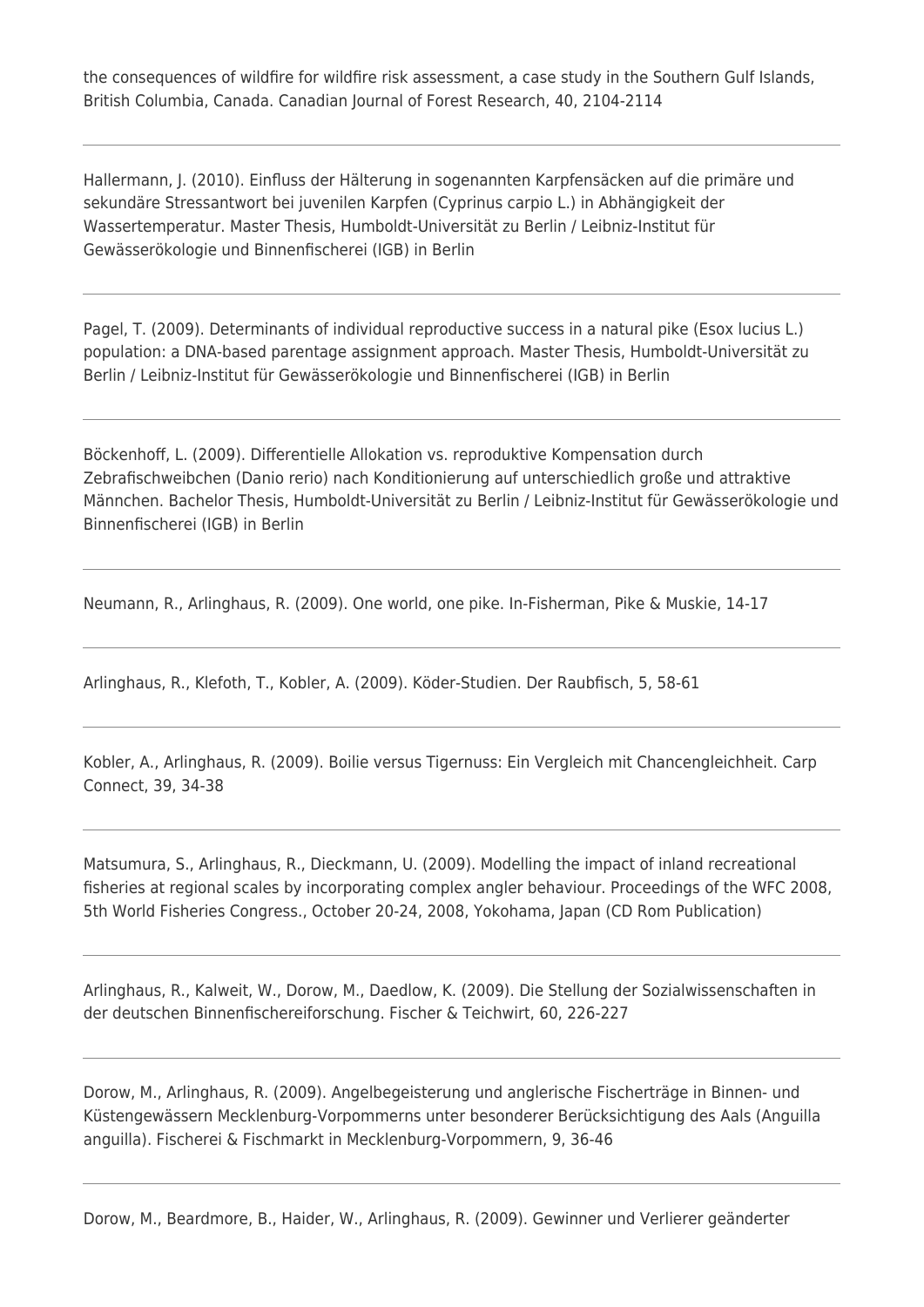Aalfangbestimmungen in Mecklenburg-Vorpommern – eine wohlfahrtsökonomische Analyse unter Berücksichtigung verschiedener Anglertypen. Fischerei & Fischmarkt in Mecklenburg-Vorpommern, 9, 30-44

Dorow, M., Beardmore, B., Haider, W., Arlinghaus, R. (2009). Grad der Unterstützung für integrierte Aalmanagementpläne durch Angler in Mecklenburg-Vorpommern: ein Beitrag zur Umsetzung der EU-Aalverordnung. Fischerei & Fischmarkt in Mecklenburg-Vorpommern, 9, 33-46

Dorow, M., Arlinghaus, R., Beardmore, B., Haider, W. (2009). What would be the economic and behavioural consequences of altered recreational eel angling regulations in light of the European eel recovery action plan? ICES CM 2009/O:22

Bramanti, B., Thomas, M. G., Haak, W., Unterlaender, M. Jores, P., Tambets, K., Antanaitis-Jacobs, I., Haidle, M. N., Jankauskas, R., Kind, C.-J., Lueth, F., Terberger, T., Hiller, J., Matsumura, S., Forster, P., Burger, J. (2009). Genetic discontinuity between local hunter-gatherers and central Europe's first farmers. Science, 326, 137-140

Dorow, M., Beardmore, B., Haider, W., Arlinghaus, R. (2009). Using a novel survey technique to predict fisheries stakeholders' support for European eel (Anguilla anguilla L.) conservation programs. Biological Conservation, 142, 2973–2982

Johnston, F. D., Post, J. R. (2009). Density-dependent life-history compensation of an iteroparous salmonid. Ecological Applications, 19, 449-467

Kobler, A., Klefoth, T., Mehner, T., Arlinghaus, R. (2009). Coexistence of behavioural types in an aquatic top predator: a response to resource limitation? Oecologia, 161, 837–847

O'Connor, C. M., Gilmour, K. M., Arlinghaus, R., De Kraak, G. V., Cooke, S. J. (2009). Stress and parental care in a wild teleost fish: insights from exogenous supraphysiological cortisol implants. Physiological and Biochemical Zoology, 82, 709–719

Rapp, T. (2009). Influence of retention and air exposure on physiology and behaviour of common carp (Cyprinus carpio L.): a field study. Master Thesis, Humboldt-Universität zu Berlin / Leibniz-Institut für Gewässerökologie und Binnenfischerei (IGB) in Berlin

Freudenberg, P., Arlinghaus, R., Brämick, U. (2009). Die Bedeutung des Angelns für Menschen mit Behinderung. Schriften des Instituts für Binnenfischerei e.V. Potsdam-Sacrow, Band 24, 102 pp.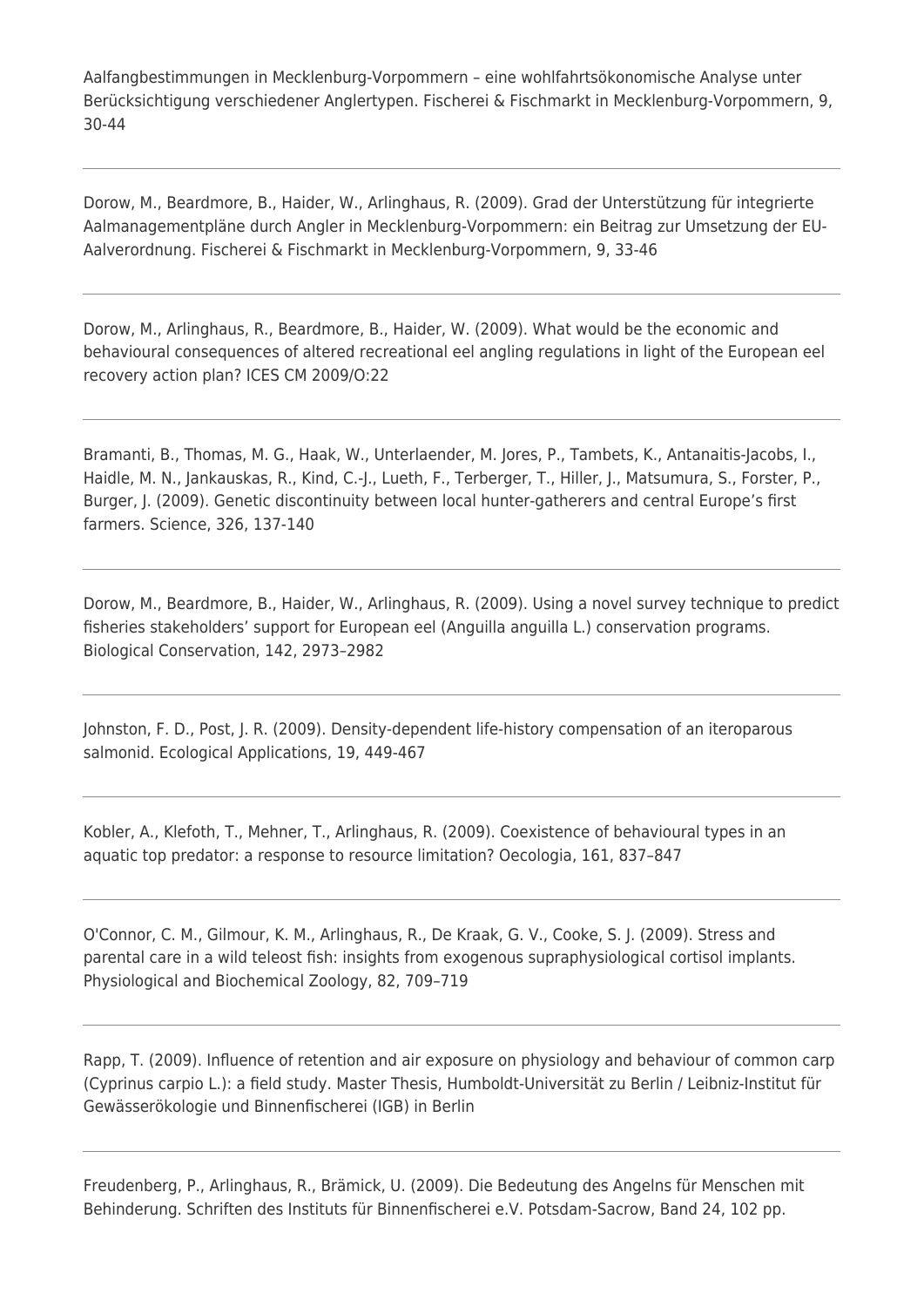Aas, Ø., Arlinghaus, R. (2009). Chapter 17: New markets for recreational fishing. In. Manfredo, M.J., Vaske, J.J., Brown, P.J., Decker, D.J., E.A. Duke, (eds.), Wildlife and Society: The Science of the Human Dimension. Island Press, Washington, 229-243

Arlinghaus, R., Cooke, S. J. (2009). Recreational fisheries: socioeconomic importance, conservation issues and management challenges. In: B. Dickson, J. Hutton, W. M. Adams, (eds.), Recreational Hunting, Conservation and Rural Livelihoods: Science and Practice. Blackwell Publishing, Oxford, 39-58

Arlinghaus, R., Schwab, A., Cooke, S. J., Cowx, I. G. (2009). Contrasting pragmatic and sufferingcentred approaches to fish welfare in recreational angling. Journal of Fish Biology, 75, 2448–2463

Redpath, T. D., Cooke, S. J., Arlinghaus, R., Wahl, D. H., Philipp, D. P. (2009). Life-history traits and energetic status in relation to vulnerability to angling in an experimentally selected teleost fish. Evolutionary Applications, 2, 312-323

Arlinghaus, R., Matsumura, S., Dieckmann, U. (2009). Quantifying selection differentials caused by recreational fishing: development of modeling framework and application to reproductive investment in pike (Esox lucius). Evolutionary Applications, 2, 335-355

Alós, J., Arlinghaus, R., Palmera, M., Marcha, D., Álvareza, I. (2009). The influence of type of natural bait on fish catches and hooking location in a mixed-species marine recreational fishery, with implications for management. Fisheries Research, 97, 270–277

Arlinghaus, R., Klefoth, T., Cooke, S. J., Gingerich, A., Suski, C. (2009). Physiological and behavioural consequences of catch-and-release angling on northern pike (Esox lucius L.). Fisheries Research, 97, 223–233

Johnson, B. M., Arlinghaus, R., Martinez, P. (2009). Are we doing all we can to stem the tide of illegal fish stocking? Fisheries, 34, 389-394

Dorow, M., Arlinghaus, R. (2009). Quo vadis Angelfischerei auf Aal. Jahresforschungsbericht 2008 des Leibniz-Institut für Gewässerökologie und Binnenfischerei, Berlin, S. 26

Neumann, N., Arlinghaus, R. (2009). Aale angeln. Verbundjournal 77, 17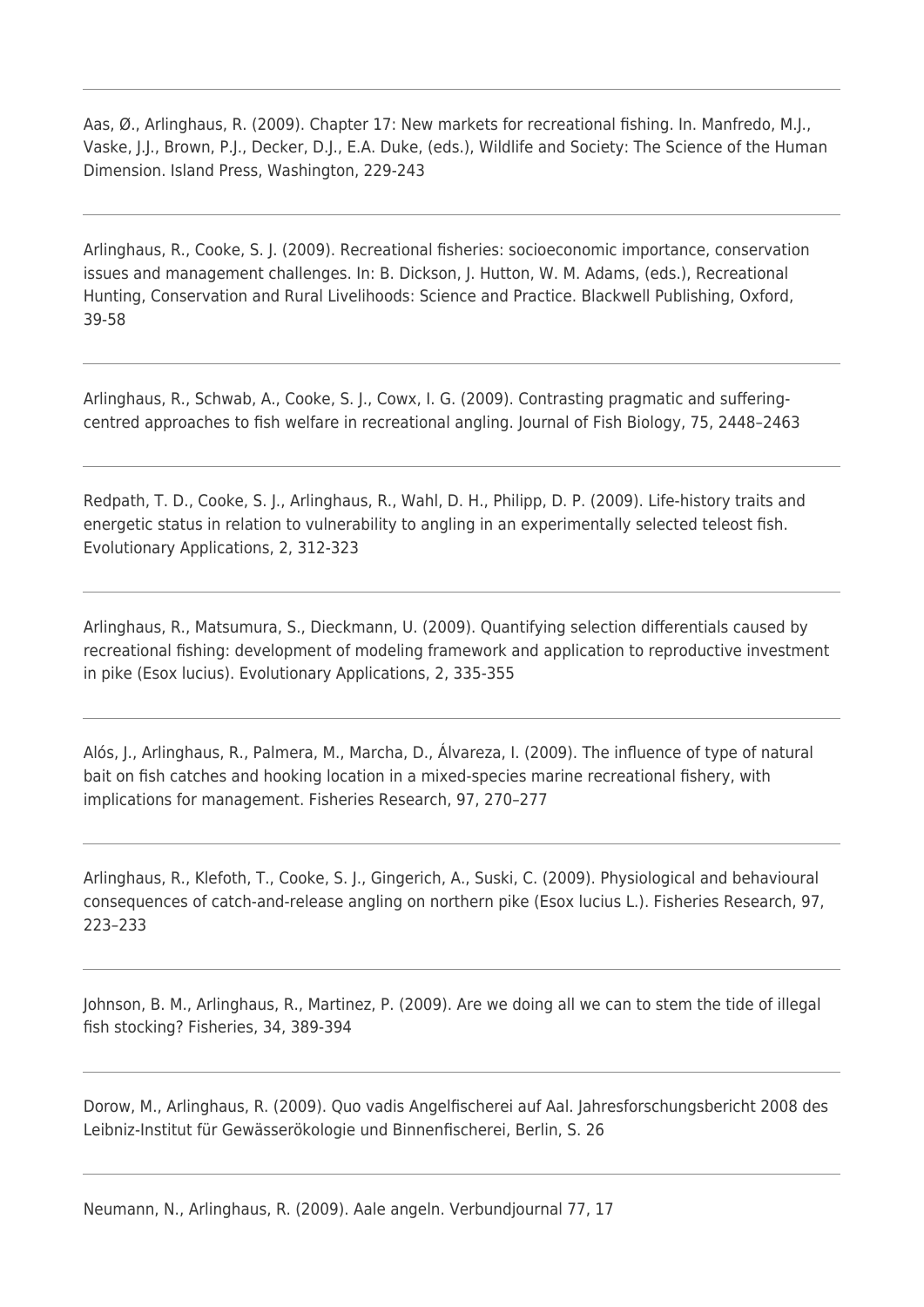Fladung, E., Arlinghaus, R. (2009). Angler am Haken der Wissenschaft: Teil 3 Motivation und Zufriedenheit. Der Märkische Angler 4/2009, 18-19

Fladung, E., Arlinghaus, R. (2009). Angler am Haken der Wissenschaft: Teil 2 Angelaktivitäten und –vorlieben. Der Märkische Angler 2/2009, 14-15

Fladung, E., Arlinghaus, R. (2009). Angler am Haken der Wissenschaft: Teil 1 Demographie. Der Märkische Angler 1/2009, 10-11

Klefoth, T., Arlinghaus, R. (2008). Wie verhält sich der geangelte Hecht? Jahresforschungsbericht 2007, Leibniz-Institut für Gewässerökologie und Binnenfischerei, Berlin, 26

Arlinghaus, R. (2008). Die gesellschaftliche Bedeutung der Freizeitfischerei in Deutschland aus wissenschaftlicher Sicht und Ausblick in die Zukunft. Pro Natur Deutscher Anglerverband e.V., Deutschen Anglerverbandes, Berlin, 9-25

Arlinghaus, R., Matsumura, S., Venturelli, P. (2008). Größenselektive Angelfischerei und ihre möglichen populationsdynamischen Auswirkungen: eine Herausforderung für die fischereiliche Bewirtschaftung? VDSF-Schriftenreihe Fischerei & Naturschutz, 10, 83-104

Arlinghaus, R. (2008). The scientific angler. Newsletter of the Fisheries Society of the British Isles

Wichmann, T., Hiller, J., Arlinghaus, R. (2008). Anglerumfrage zur nachhaltigen Nutzung von Gewässern in Schutzgebieten und zur Entwicklung angeltouristischer Potentiale in Nordwestmecklenburg. Landesanglerverband Mecklenburg-Vorpommern e.V., Görslow, 119 pp.

Dorow, M., Arlinghaus, R. (2008). Ermittlung der Aalentnahme durch die Angelfischerei in Binnen- und Küstengewässern Mecklenburg-Vorpommerns. Leibniz-Institut für Gewässerökologie und Binnenfischerei, Projektendbericht zum Teilprojekt 3, Berlin, 151 pp.

Ludwig, A., Arndt, U., Lippold, S., Benecke, N., Debus, L., King, T. L., Matsumura, S. (2008). Tracing the first steps of American sturgeon pioneers in Europe. BMC Evolutionary Biology, 8:221, 1-14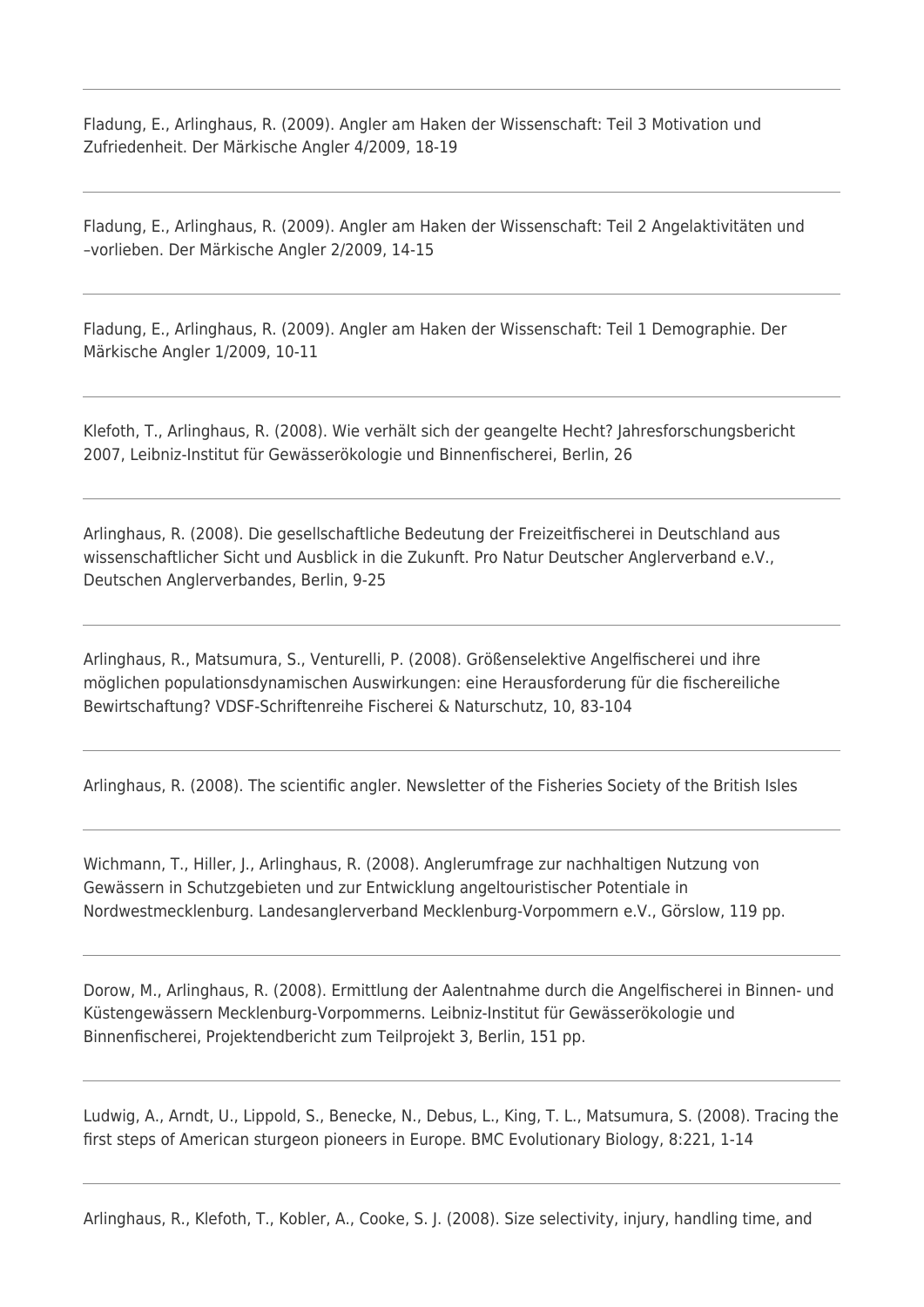determinants of initial hooking mortality in recreational angling for northern pike: the influence of type and size of bait. North American Journal of Fisheries Management, 28, 123–134

EIFAC (2008). EIFAC code of practice for recreational fisheries. EIFAC Occasional Paper, 42,1-45 (predominantly drafted by R. Arlinghaus)

Dorow, M., Arlinghaus, R. (2008). Ermittlung der Aalentnahme durch die Angelfischerei in Binnen- und Küstengewässern Mecklenburg-Vorpommerns. Leibniz-Institut für Gewässerökologie und Binnenfischerei, Abteilung für Biologie und Ökologie der Fische, Berlin & Landesforschungsanstalt für Landwirtschaft und Fischerei M-V, Institut für Fischerei, Rostock

Steffens, W., Arlinghaus, R. (2008). Der Karpfen. Die Neue Brehm Bücherei Band 203, Westarp Wissenschaften, Hohenwarsleben, 228 Seiten.

Wichmann, T., Hiller, J., Arlinghaus, R. (2008). Anglerumfrage zur nachhaltigen Nutzung von Gewässern in Schutzgebieten und zur Entwicklung angeltouristischer Potentiale in Nordwestmecklenburg. Landesangelverband Mecklenburg.Vorpommern e.V., Görslow, 119 Seiten

Arlinghaus, R. (2008). The social, economic and ecological importance of recrea-tional fishing in Germany. Ecosystem Services of Natural and Semi-Natural Ecosystems and Ecologically Sound Land Use, BfN–Skripten 237, 103-108

Arlinghaus, R. (2008). Chapter 2.5: The social and economic significance of recreational fishing in Germany. Global Challenges in Recreational Fisheries, Blackwell Science, Oxford, 25-29

Arlinghaus, R., Cowx, I. G. (2008). Chapter 3: Meaning and relevance of the ecosystem approach to recreational fisheries management. Emphasis on the importance of the human dimension. Global Challenges in Recreational Fisheries, Blackwell Science, Oxford, 56-74

Lewin, W.-C., McPhee, D. P., Arlinghaus, R. (2008). Chapter 4: Biological impacts of recreational fishing resulting from exploitation, stocking and introduction. Global Challenges in Recreational Fisheries, Blackwell Science, Oxford, 75-92

Arlinghaus, R. (2008). Chapter 11.5: The challenge of the ethical angling: the case of C&R and its relation to fish welfare. Global Challenges in Recreational Fisheries, Blackwell Science, Oxford, 223-236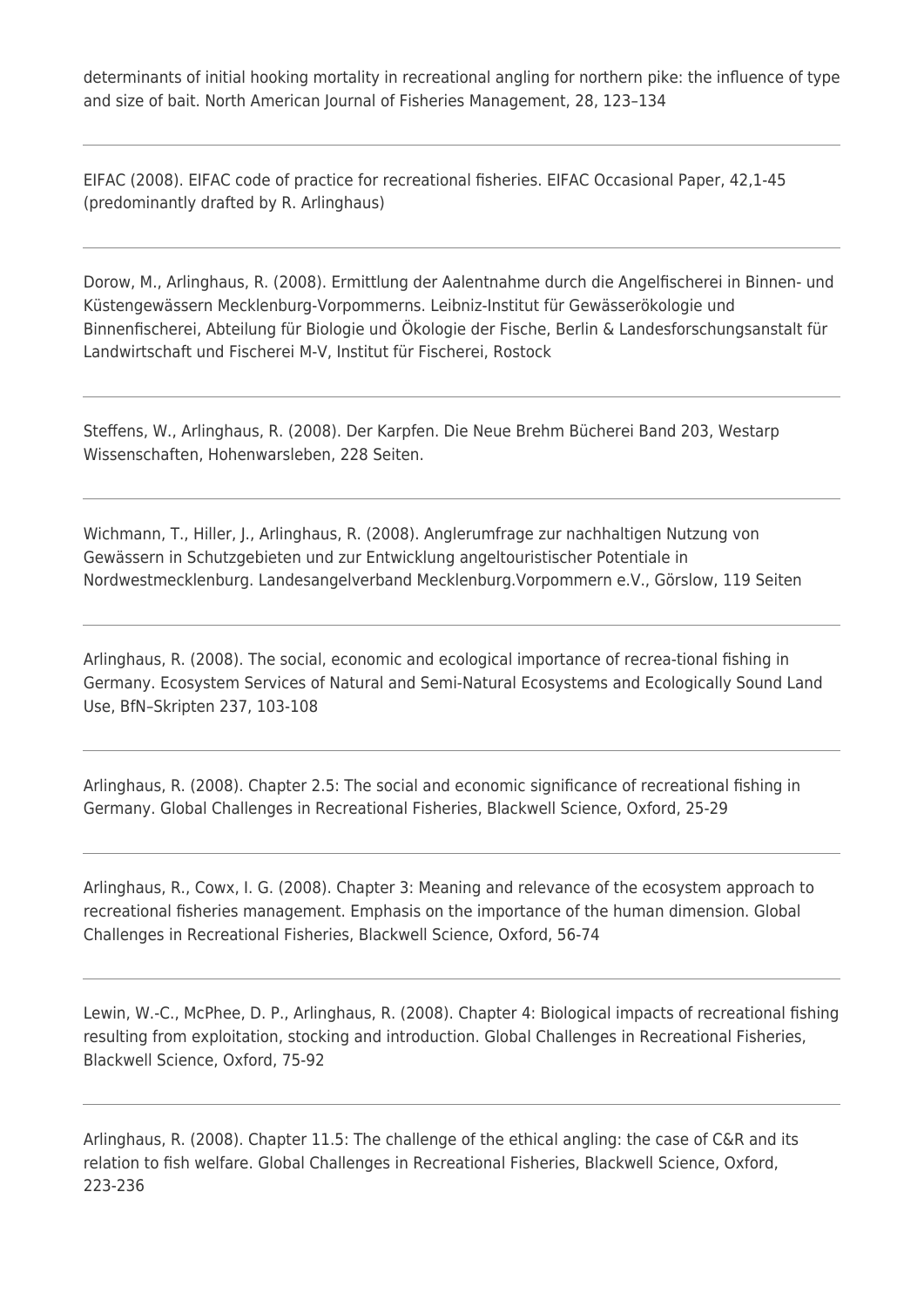Meinelt, T., Arlinghaus, R., Jendrusch, K. (2008). Chapter 12.3: Legislative treatment and current status of competitive fishing in Germany. Global Challenges in Recreational Fisheries, Blackwell Science, Oxford, 254-258

Cowx, I. G., Arlinghaus, R. (2008). Chapter 17: Recreational fisheries in the twenty-first century. Towards a code of conduct. Global Challenges in Recreational Fisheries, Blackwell Science, Oxford, 338-352

Freudenberg, P., Arlinghaus, R. (2008). Differences between organized and nonorganized anglers in an urban environment (Berlin, Germany) and the social capital of angler organizations. American Fisheries Society Symposium, 67, 113-132

Arlinghaus, R., Johnson, B. M., Wolter, C. (2008). The Past, present and future role of limnology in freshwater fisheries science. International Review of Hydrobiology, 93, 541–549

Arlinghaus, R., Klefoth, T., Gingerich, A. J., Donaldson, M. R., Hanson, K. C., Cooke, S. J. (2008). Behaviour and survival of pike, Esox lucius, with a retained lure in the lower jaw. Fisheries Management and Ecology, 15, 459–466

Granek, E. F., Madin, E. M. P., Brown, M. A., Figueira, W. F., Cameron, D. S., Hogan, Z., Kristianson, G., de Villiers, P., Williams, J. E., Post, J. R., Zahn, S., Arlinghaus, R. (2008). Engaging recreational fishers in management and conservation: global case studies. Conservation Biology, 22, 1125–1134

Rapp, T., Cooke, S. J., Arlinghaus, R. (2008). Exploitation of specialised fisheries resources: The importance of hook size in recreational angling for large common carp (Cyprinus carpio L.). Fisheries Research, 94, 79-83

Kobler, A., Klefoth, T., Arlinghaus, R. (2008). Site fidelity and seasonal changes in activity centre size of female pike Esox lucius in a small lake. Journal of Fish Biology, 73, 584–596

Uusi-Heikkila, S., Wolter, C., Klefoth, T., Arlinghaus, R. (2008). A behavioral perspective on fishinginduced evolution. Trends in Ecology and Evolution, 23, 419-421

Thompson, L. A., Cooke, S. J., Donaldson, M. R., Hanson K. C., Gingerich, A., Klefoth, T., Arlinghaus, R. (2008). Physiology, behavior, and survival of angled and air-exposed largemouth bass. North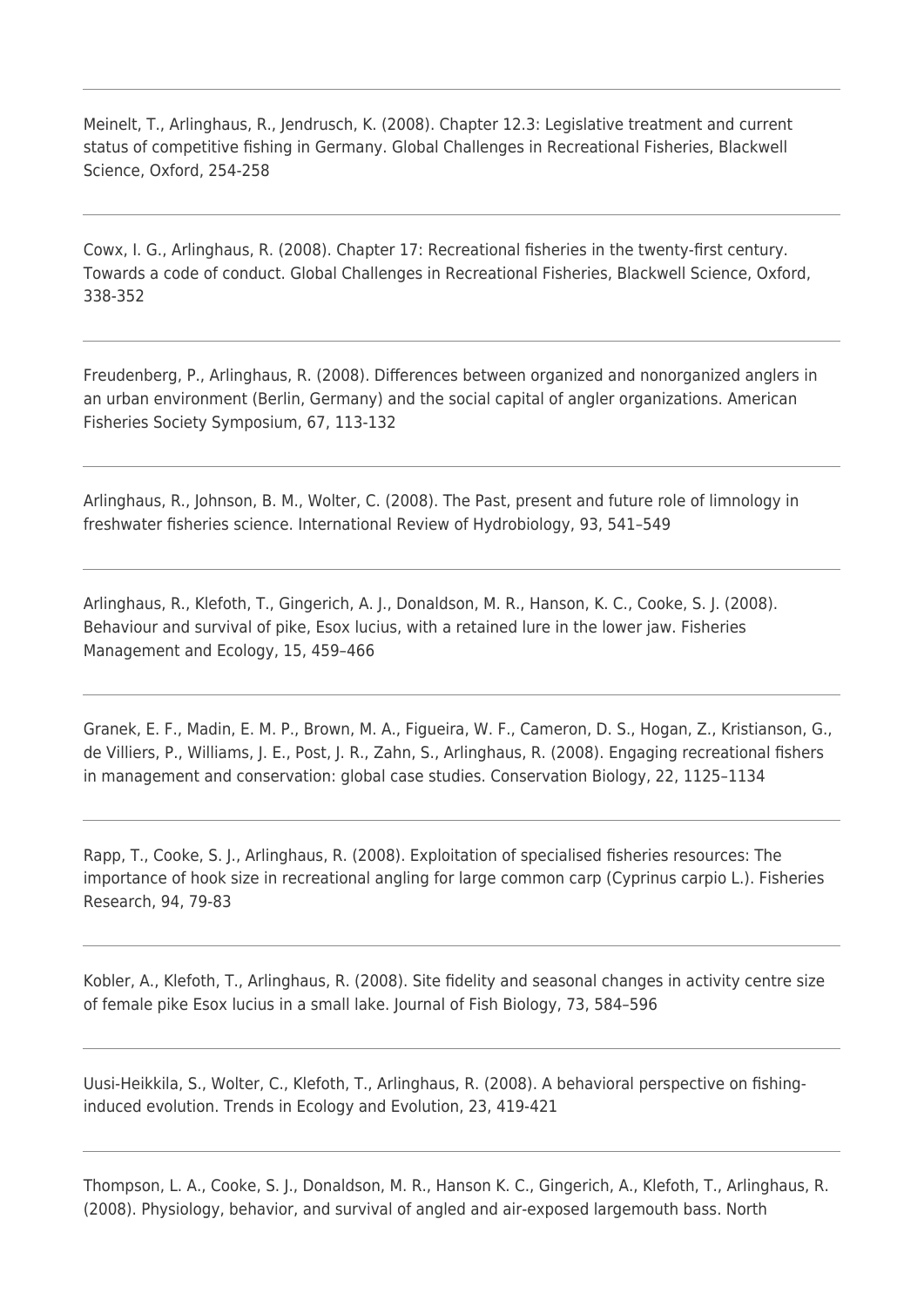Arlinghaus, R., Bork, M., Fladung, E. (2008). Understanding the heterogeneity of recreational anglers across an urban–rural gradient in a metropolitan area (Berlin, Germany), with implications for fisheries management. Fisheries Research, 92, 53–62

Rapp, T., Meinelt, T., Krüger, A., Arlinghaus, R. (2008). Acute toxicity of preservatives in organic baits used in carp, Cyprinus carpio, recreational angling. Fisheries Management and Ecology, 15, 163–166

Jørgensen, C., Enberg, K., Dunlop, E. S., Arlinghaus, R., Boukal, D. S., Brander, K., Ernande, B., Gårdmark, A., Johnston, F., Matsumura, S., Pardoe, H., Raab, K., Silva, A., Vainikka, A., Dieckmann, U., Heino, M., Rijnsdorp, A. D. (2008). The role of fisheries-induced evolution - response. Science, 320, 47-50

Arlinghaus, R. (2008). Social barriers to sustainable recreational fisheries management under quasicommon property fishing rights regime. American Fisheries Society Symposium, 49, 105–122

Donaldson, M. R., Arlinghaus, R., Hanson K. C., Cooke S. J. (2008). Enhancing catch-and-release science with biotelemetry. Fish and Fisheries, 9, 79–105

Klefoth, T., Kobler, A., Arlinghaus, R. (2008). The impact of catch-and-release angling on short-term behaviour and habitat choice of northern pike (Esox lucius L.). Hydrobiologia, 601, 99–110

Arlinghaus, R., Klefoth, T., Kobler, A., Cooke, S. J. (2008). Size selectivity, injury, handling time, and determinants of initial hooking mortality in recreational angling for northern pike: the influence of type and size of bait. North American Journal of Fisheries Management, 28, 123–134

Kobler, A., Klefoth, T., Wolter, C., Fredrich, F., Arlinghaus, R. (2008). Contrasting pike (Esox lucius) movement, habitat choice and diel activity patterns between summer and winter in a small lake. Hydrobiologia, 601, 17–27

Kalweit, W. (2008). Angelfischerei und Gewässerschutz Studie zur Einbindung einer Freizeitnutzung in ein nachhaltiges Gewässermanagement. Diploma Thesis, Geographisches Institut der Rheinischen Friedrich-Wilhelms-Universität Bonn / Leibniz-Institut für Gewässerökologie und Binnenfischerei (IGB) in Berlin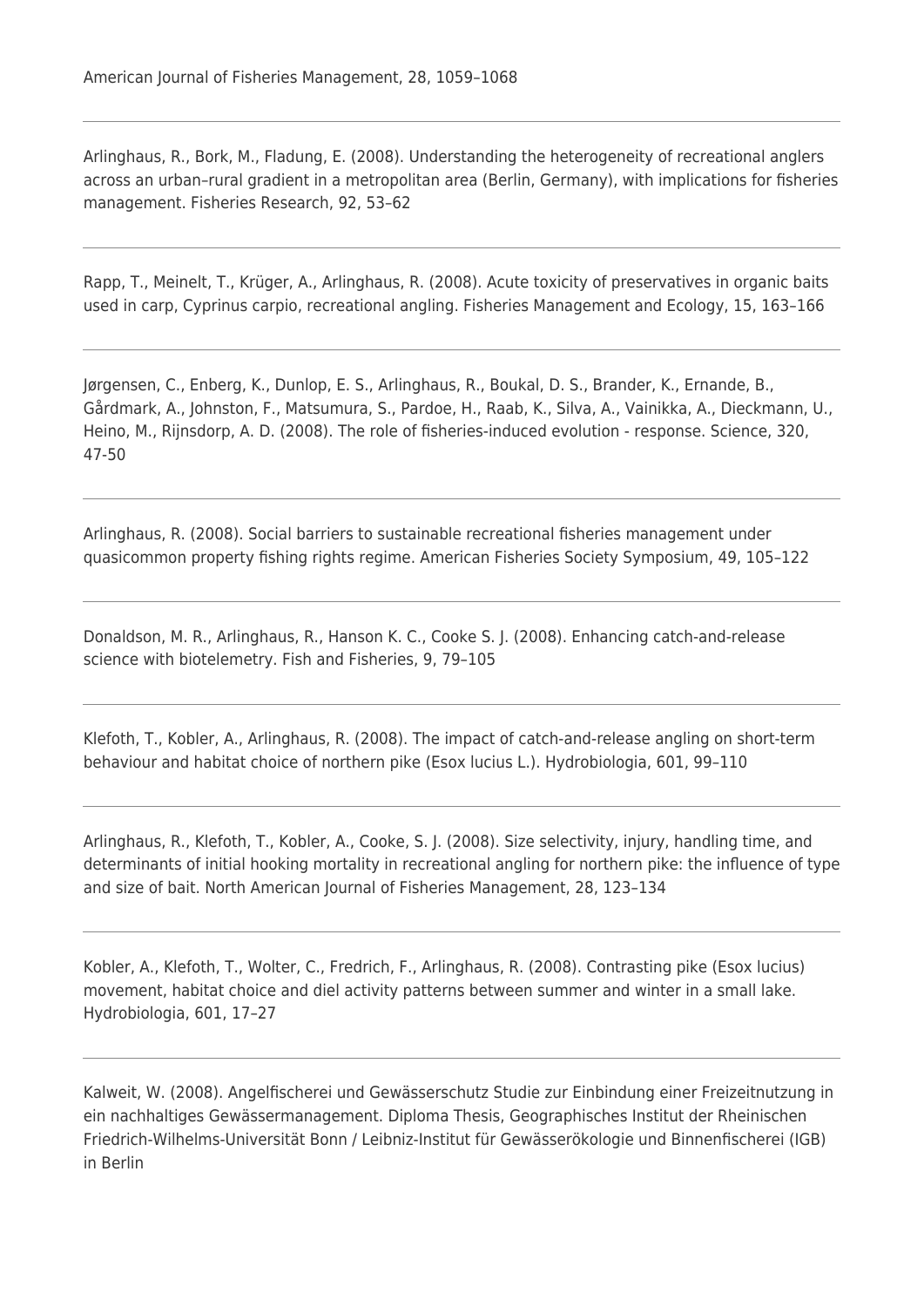Redpath, T. D. (2008). The effects of fishing-induced selection on physiological and life-history traits in Largemouth Bass (Micropterus salmoides): a recreational angling perspective. Master Thesis, Carleton University Ottawa, Ontario / Leibniz-Institut für Gewässerökologie und Binnenfischerei (IGB) in Berlin

Kuck, C. (2009). Constrasting angler catches with commercial catches and cormorant harvest in the River Oder, with a description of the human dimension of anglers. Master Thesis, Leibniz-Institut für Gewässerökologie und Binnenfischerei (IGB) in Berlin

Tillner, R. (2007). Eine vergleichende Analyse der Angelbeteiligung in ausgewählten Industrienationen. Bachelor Thesis, Humboldt-Universität zu Berlin / Leibniz-Institut für Gewässerökologie und Binnenfischerei (IGB) in Berlin

Dorow, M., Arlinghaus, R. (2007). Die Bedeutung der Angelfischerei in Mecklenburg-Vorpommern unter besonderer Berücksichtigung der zurückgehenden Ressource Aal – ein Kurzüberblick über eine laufende Studie. Fischerei & Fischmarkt in Mecklenburg-Vorpommern, 7, 21-26

Hühn, D., Arlinghaus, R. (2007). Auswirkungen des Fangen-und-Zurücksetzens auf in Deutschland heimische Fischarten sowie deren nahe Verwandte: Empfehlungen für die Praxis. Fischerei & Fischmarkt in Mecklenburg-Vorpommern, 7, 35-45

Meinelt, T., Arlinghaus, R. (2007). Die Bedeutung großer Tiere im Fischereimanagement. Fischerei & Fischmarkt in Mecklenburg-Vorpommern, 7, 31-38

Daedlow, K., Arlinghaus, R., Beckmann, V. (2007). Collective choice on different spatial levels and over time: a framework to analyze adaptation and sustainability of common pool resource management in German recreational fisheries (GRF)∗. In: Ostrom, Elinor; Schlüter, Achim (Ed.): Interdisciplinary PhD Seminar "The Challenge of Self-Governance in Complex, Globalizing Economies" – Collection of revised papers, Institute of Forestry Economics, University of Freiburg, Arbeitsbericht 47-2007

Arlinghaus, R., Boukal, D., Dieckmann, U., Dunlop, E., Enberg, K., Ernande, B., Gårdmark, A., Heino, M., Johnston, F., Jørgensen, C., Matsumura, S., Pardoe, H., Raab, K., Rijnsdorp, A., Silva, A., Vainikka, A. (2007). Report of the Study Group on Fisheries-Induced Adaptive Change (SGFIAC). ICES CM 2007/RMC: 03

Johnston, F. D., Post, J. R., Mushens, C. J., Stelfox, J. D., Paul, A. J., Lajeunesse, B. (2007). The demography of recovery of an overexploited bull trout, Salvelinus confluentus, population. Canadian Journal of Fisheries and Aquatic Sciences, 64, 113-126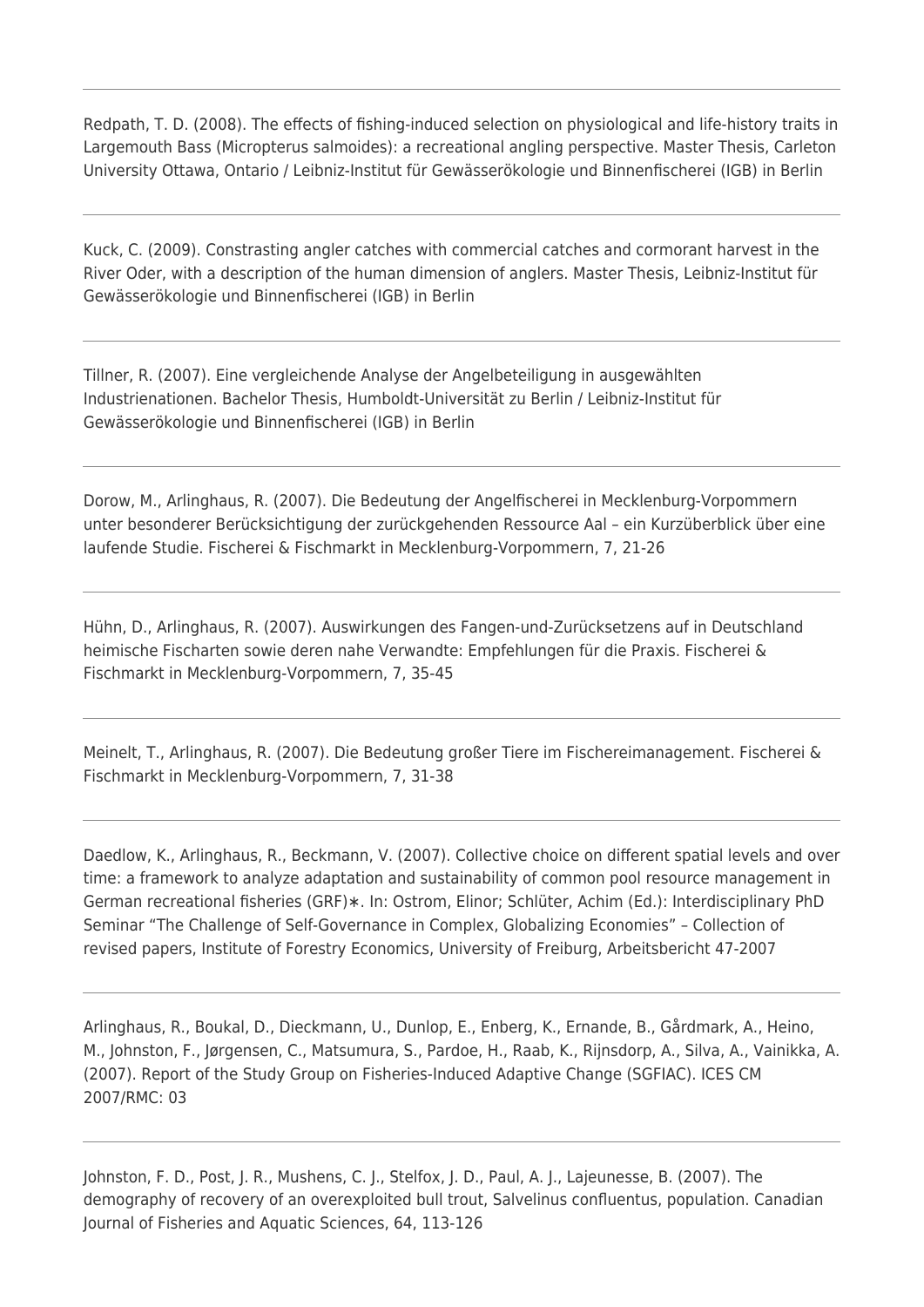Timmermann, J. (2007). Eine nachhaltigkeits-orientierte Analyse zum Binnenfischereimanagement in Deutschland. Diploma Thesis, Humboldt-Universität zu Berlin / Leibniz-Institut für Gewässerökologie und Binnenfischerei (IGB) in Berlin

Rapp, T. (2007). Impacts of preservatives in angling foodstuffs for eggs of Danio rerio. Bachelor Thesis, Humboldt-Universität zu Berlin / Leibniz-Institut für Gewässerökologie und Binnenfischerei (IGB) in Berlin

Jørgensen, C., Enberg, K., Dunlop, E. S., Arlinghaus, R., Boukal, D. S., Brander, K., Ernande, B., Gårdmark, A., Johnston, F., Matsumura, S., Pardoe, H., Raab, K., Silva, A., Vainikka, A., Dieckmann, U., Heino, M., Rijnsdorp, A. D. (2007). Managing evolving fish stocks. Science, 318, 1247-1248

Arlinghaus, R., Cooke, S. J., Schwab, A., Cowx, I. G. (2007). Fish welfare: a challenge to the feelingsbased approach, with implications for recreational fishing. Fish and Fisheries, 8, 57–71

Arlinghaus, R., Cooke, S. J., Lyman, J., Policansky, D., Schwab, A., Suski, C., Button, S. G., Thorstad, E. B. (2007). Understanding the complexity of catch-and-release in recreational fishing: an integrative synthesis of global knowledge from historical, ethical, social, and biological perspectives. Reviews in Fisheries Science, 15, 75–167

Arlinghaus, R., Hallermann, J. (2007). Effects of air exposure on mortality and growth of undersized pike-perch, Sander lucioperca, at low water temperatures with implications for catch-and-release fishing. Fisheries Management and Ecology, 14, 155–160

Arlinghaus, R. (2007). Voluntary catch-and-release can generate conflict within the recreational angling community: a qualitative case study of specialised carp, Cyprinus carpio, angling in Germany. Fisheries Management and Ecology, 14, 161–171

Kobler, A. (2007). Habitatwahl und Aktivität des Hechtes (Esox lucius L.) im Kleinen Döllnsee: Eine radiotelemetrische Untersuchung. Diploma Thesis, Universität Hohenheim Fakultät für Agrarbiologie / Leibniz-Institut für Gewässerökologie und Binnenfischerei

Klefoth, T. (2007). Behaviour of pike (Esox lucius L.) in response to angler-induced disturbance in a catch-and-release fishery in Lake Kleiner Döllnsee. Master Thesis, Humboldt-Universität zu Berlin / Leibniz-Institut für Gewässerökologie und Binnenfischerei (IGB) in Berlin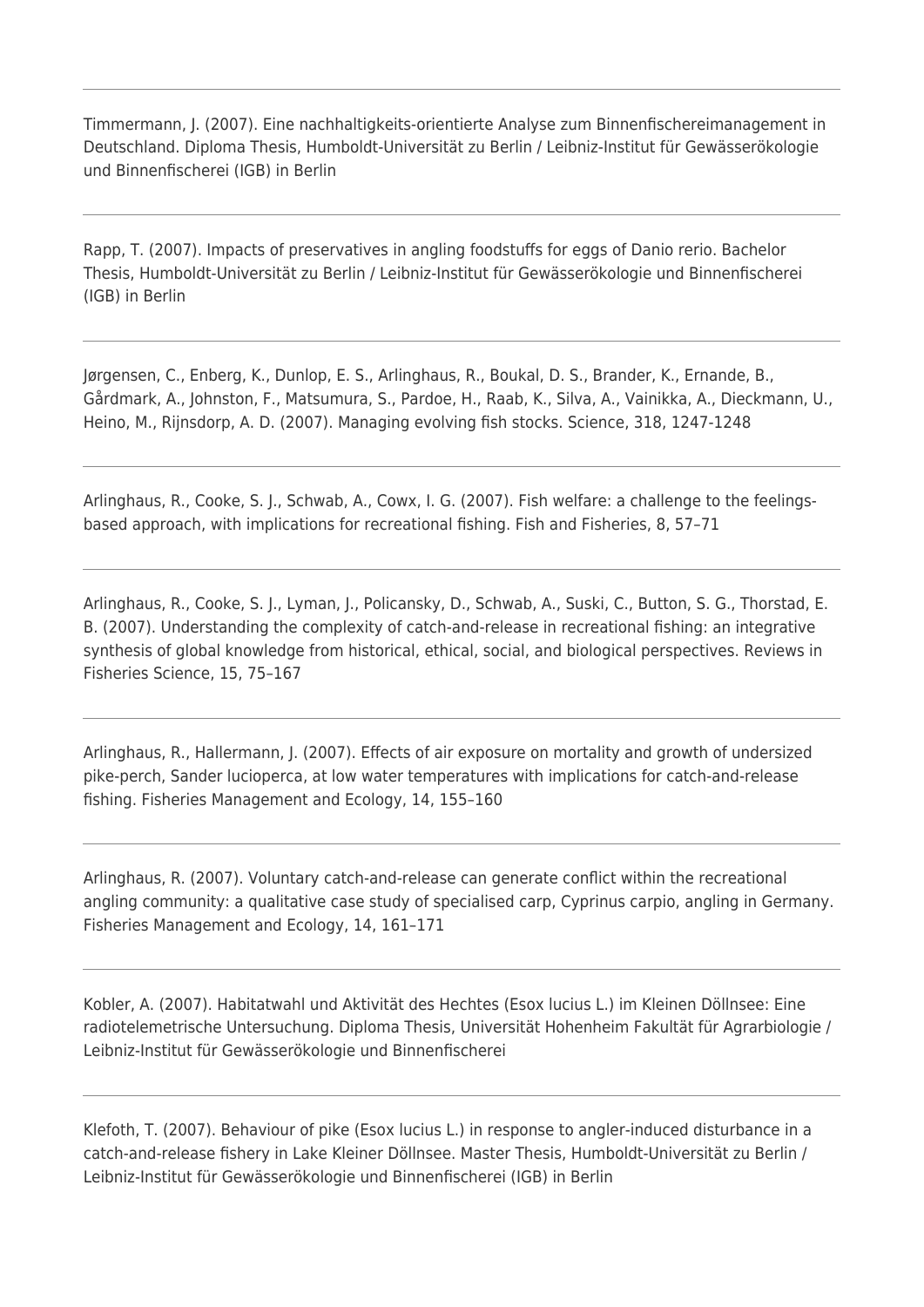Arlinghaus, R., Hühn, D. (2007). Auf Wiedersehen! Fisch & Fang Nr. 12, 40-44

Hallermann, J. (2006). Auswirkungen eines simulierten Angelvorgangs auf Mortalität und Wachstum von untermaßigen Zandern (Sander lucioperca): die Rolle der Luftexposition. Bachelor Thesis, Humboldt-Universität zu Berlin / Leibniz-Institut für Gewässerökologie und Binnenfischerei (IGB) in Berlin

Hühn, D. (2006). Letale und subletale Auswirkungen von Fangen-und-Zurücksetzen: Meta-Analyse verfügbarer Literatur und Empfehlungen für das angelfischereiliche Management in Deutschland. Bachelor Thesis, Humboldt-Universität zu Berlin / Leibniz-Institut für Gewässerökologie und Binnenfischerei (IGB) in Berlin

Freudenberg, P. (2006). Unterschiede zwischen organisierten und nichtorganisierten Anglern im urbanen Raum: Eine sozioökonomische Analyse am Beispiel Berlins. Bachelor Thesis, Humboldt-Universität zu Berlin / Leibniz-Universität für Gewässerökologie und Binnenfischerei (IGB) in Berlin

Lewin, W.-C., Arlinghaus, R., Mehner, T. (2006). A brief overview on biological impacts of recreational angling: insights for management and conservation. Berichte des IGB, 23, 161-172

Arlinghaus, R. (2006). Der unterschätzte Angler. Franckh-Kosmos Verlags-GmbH & Co. KG, Stuttgart, 169 Seiten

Lewin, W.-C., Arlinghaus, R., Mehner, T. (2006). Documented and potential biological impacts of recreational fishing: insights for management and conservation. Reviews in Fisheries Science, 14, 305–367

Arlinghaus, R. (2006). Understanding recreational angling participation in Germany: preparing for demographic change. Human Dimensions of Wildlife, 11, 229–240

Arlinghaus, R. (2006). On the apparently striking disconnect between motivation and satisfaction in recreational fishing: the case of catch orientation of German anglers. North American Journal of Fisheries Management 26, 592–605

Arlinghaus, R. (2006). Overcoming human obstacles to conservation of recreational fishery resources, with emphasis on central Europe. Environmental Conservation, 33, 46–59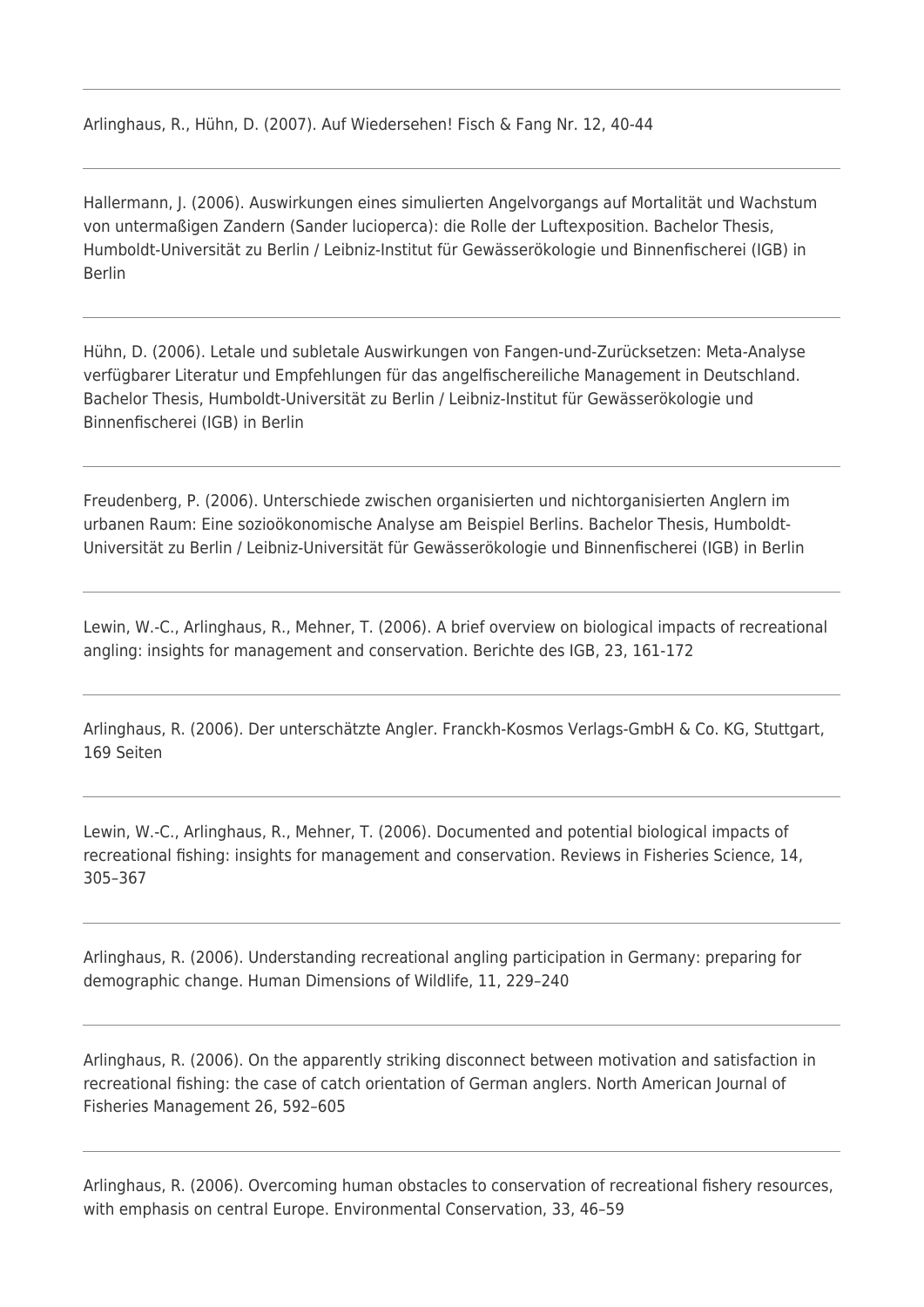Arlinghaus, R. (2005). Über Fischräuber, Palmplötzen und andere "Mecklenburger". Carp Connect, 23, 36-41

Arlinghaus, R. (2005). Können fischereiliche Ressourcen genutzt und gleichzeitig geschützt werden oder schließt Nutzung einen effektiven Schutz aus? Fischer & Teichwirt, 56, 49-51

Arlinghaus, R. (2005). On the apparently striking disconnection between motivation and satisfaction in recreational angling. Berichte des IGB, 22, 164-176

Arlinghaus, R. (2005). Der Mensch als Schlüsselfaktor beim nachhaltigen Management in der Angelfischerei – Teil 1. Fischerei & Fischmarkt in Mecklenburg-Vorpommern, 5, 26-36

Arlinghaus, R. (2005). Der Mensch als Schlüsselfaktor beim nachhaltigen Management in der Angelfischerei – Teil 2. Fischerei & Fischmarkt in Mecklenburg-Vorpommmern, 5, 25-33

Arlinghaus, R. (2005). Die gesellschaftliche Bedeutung der Freizeitfischerei in Deutschland aus wissenschaftlicher Sicht und Ausblick in die Zukunft. Fischer & Teichwirt, 56, 423-427

Meinelt, T., Arlinghaus, R. (2005). Ein Kurzüberblick für den 4. Weltkongress zur Freizeitfischerei in Trondheim, Norwegen. Fischer & Teichwirt, 56, 463-464

Arlinghaus, R., Lewin, W.-C. (2005). Dokumentierte und vermutete Auswirkungen einer intensiven Angelfischerei und Ausblick für das Management. In: Leibniz-Institut für Gewässerökologie und Binnenfischerei (Hrsg.), Integrierter Gewässerschutz für Binnengewässer: Maßnahmen zum nachhaltigen Umgang mit der Ressource Wasser. 4. Stechlin-Forum, 28.-30. Oktober 2005, 55-76.

Wolter, C., Arlinghaus, R., Grosch, U. A., Vilcinskas, A. (2005). Rote Liste und Gesamtartenliste der Fische und Neunaugen (Pisces et Cyclostomata) von Berlin. In: Der Landesbeauftragte für Naturschutz und Landschaftspflege / Senatsverwaltung für Stadtentwicklung (Hrsg.), Rote Listen der gefährdeten Pflanzen und Tiere von Berlin. Erhältlich als CD-Rom

Jendrusch, K., Arlinghaus, R. (2005). Catch & Release – eine juristische Untersuchung. Agrar- und Umweltrecht 35, 48-51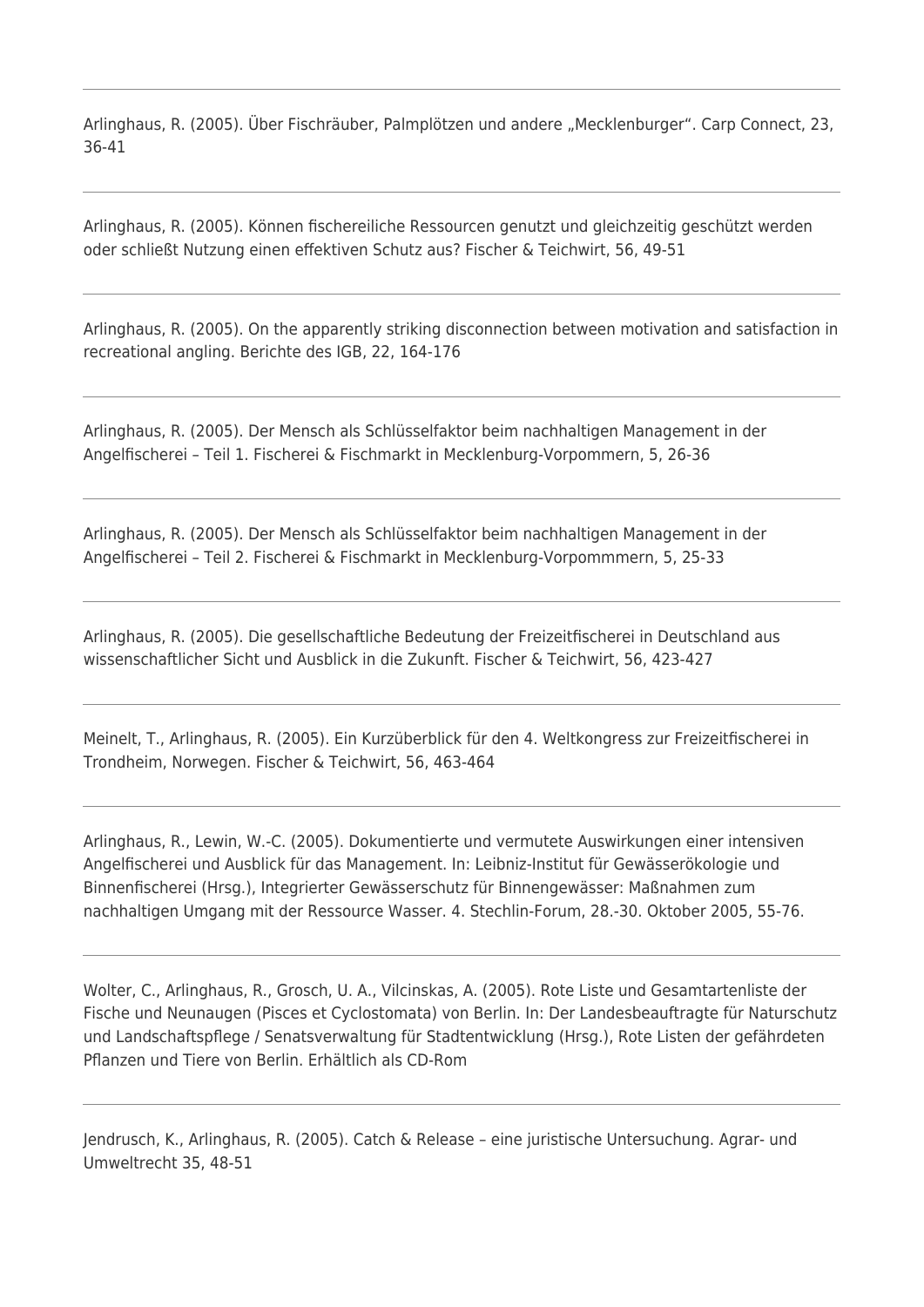Arlinghaus, R. (2005). Book review: Jon A. Lucy and Anne L. Studholme (Eds.): catch and release in marine recreational fisheries. Human Dimension of Wildlife, 10, 78-81

Arlinghaus, R. (2005). A conceptual framework to identify and understand conflicts in recreational fisheries systems, with implications for sustainable management. Aquatic Resources, Culture and Development, 1, 145–174

Arlinghaus, R., Mehner, T. (2005). Determinants of management preferences of recreational anglers in Germany: habitat management versus fish stocking. Limnologica, 35, 2–17

Arlinghaus, R., Cooke, S. J. (2005). Global impact of recreational fisheries. Science 307, 1561-1562

Arlinghaus, R., Niesar, M. (2005). Nutrient digestibility of angling baits for carp, Cyprinus carpio, with implications for groundbait formulation and eutrophication control. Fisheries Management and Ecology, 12, 91-97

Niesar, M., Arlinghaus, R. (2004). Einfluss von Angelfuttermitteln auf Fisch und Gewässer am Beispiel des Karpfens (Cyprinus carpio L.). Berichte des 2. Gewässerwarteseminars des Deutschen Anglerverbandes (DAV), 29. März 2003, DAV, Berlin, 59-74

Wolter, C., Arlinghaus, R. (2004). Powerful ships - weak fish: the potential role of inland navigation as structuring factor for fish assemblages in waterways. In Garcá de Jalón, D., Vizcaíno Martínez, P. (Eds.), Aquatic habitats: analysis & restoration, Proceedings of the 5th International Symposium on Ecohydraulics, Vol. 1, Madrid 12th – 17th September 2004 in Madrid. IAHR, Madrid, 139-145

Arlinghaus, R. (2004). Im Gespräch - Robert Arlinghaus Teil 1. Carp Connect, 18, 90-95

Arlinghaus, R. (2004). Im Gespräch - Robert Arlinghaus Teil 2. Carp Connect, 19, 98-103

Arlinghaus, R. (2004). Wissenschaftliche Ansätze für ein nachhaltiges Angelfischereimanagement. Berichte des 2. Gewässerwarteseminars des Deutschen Anglerverbandes (DAV), 29. März 2003, DAV, Berlin, 5-43

Arlinghaus, R. (2004). Vergessene Schätze. In: W. Plickat, Modernes Karpfenangeln. Kosmos Verlag,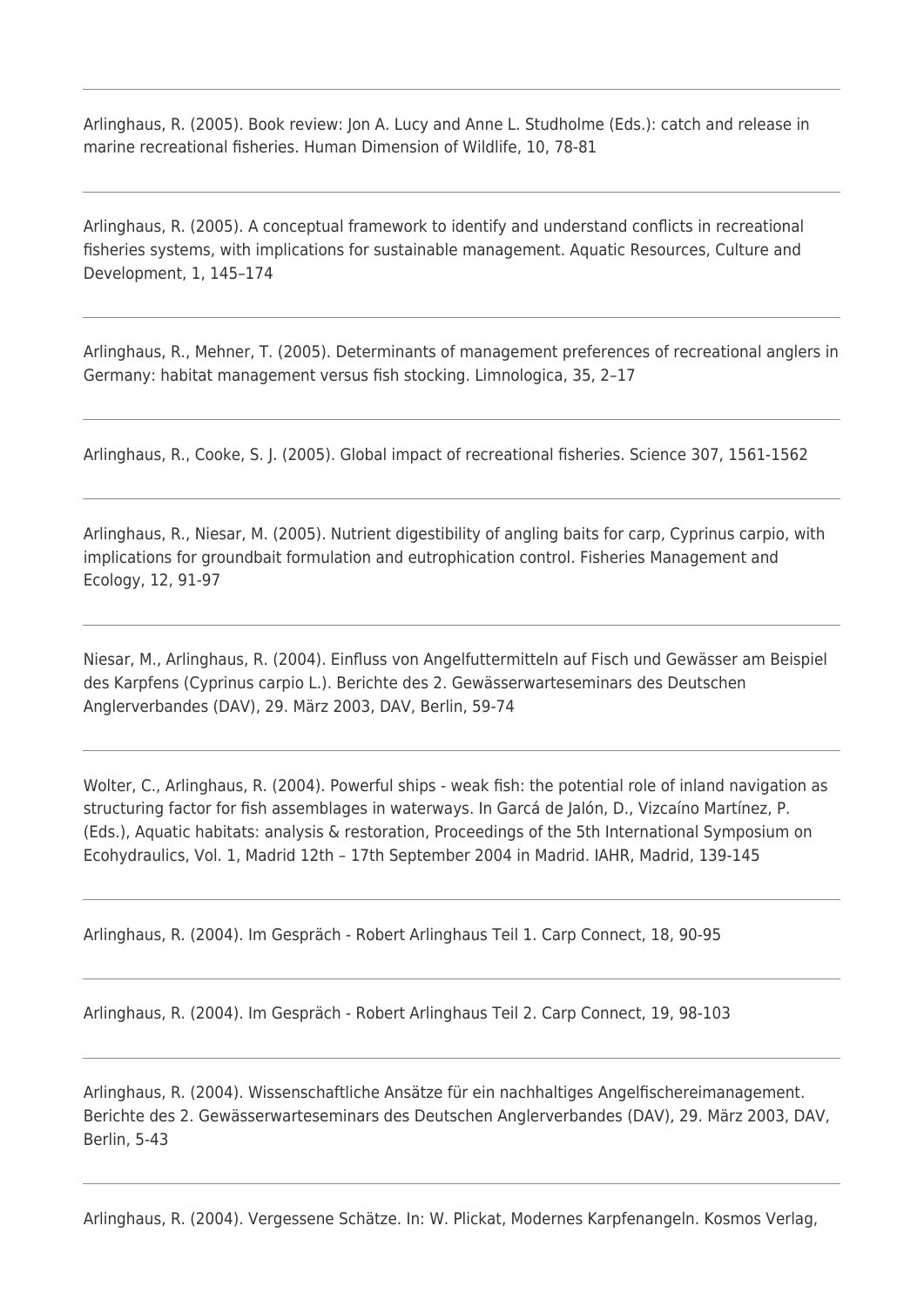Arlinghaus, R. (2004). Nachhaltiges Angelfischereimanagement in anthropogen degradierten Gewässern: die Menschen als Schlüsselfaktoren. VDSF-Schriftenreihe Fischerei & Naturschutz, 6, 79-103

Arlinghaus, R. (2004). Gedanken zur Notwendigkeit des gemeinsamen Erhaltes der Landwirtschaftlich-Gärtnerischen Fakultät und des fischereilichen Masterstudienganges in Berlin. Fischer & Teichwirt, 55, 735-736

Wolter, C., Arlinghaus, R. (2004). Burst and critical swimming speed of fish and their ecological relevance in waterways. Berichte des IGB, 20, 77-93

Arlinghaus, R. (2004). Angelfischerei in Deutschland – eine soziale und ökonomische Analyse. Berichte des IGB 18, 168 pp.

Arlinghaus, R. (2004). A human dimensions approach towards sustainable recreational fisheries management. Turnshare Ltd., London, 400 pp.

Mehner, T., Arlinghaus, R., Berg, S., Dörner, H., Jacobsen, L., Kasprzak, P., Koschel, R., Schulze, T., Skov, C., Wolter, C., Wysujack, K. (2004). How to link biomanipulation and sustainable fisheries management: a step-by-step guideline for lakes of the European temperate zone. Fisheries Management and Ecology, 11, 261-275

Arlinghaus, R., Mehner, T. (2004). A management-orientated comparative analysis of urban and rural anglers living in a metropolis (Berlin, Germany). Environmental Management, 33, 331-344

Hickley, P., Arlinghaus, R., Tyner, R., Aprahamian, M., Parry, K., Carter, M. (2004). Rehabilitation of urban lake fisheries for angling by managing habitat: general overview and case studies from England and Wales. Ecohydrology & Hydrobiology, 4, 365-378

Wolter, C., Arlinghaus, R., Sukhodolov, A., Engelhardt, C. (2004). A model of navigation-induced currents in inland waterways and implications for juvenile fish displacement. Environmental Management, 34, 656-668

Niesar, M., Arlinghaus, R., Rennert, B., Mehner, T. (2004). Coupling insights from a carp (Cyprinus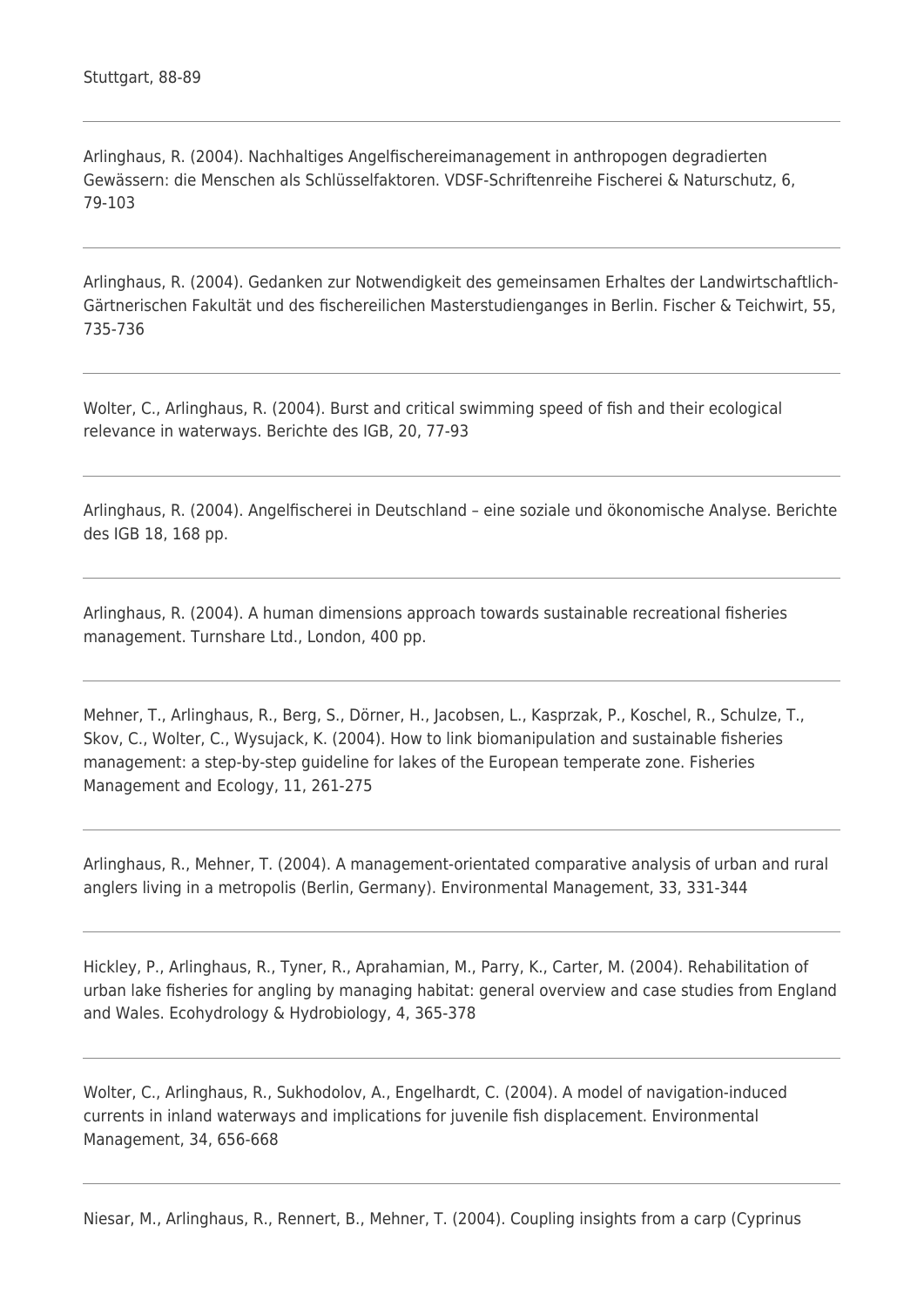carpio L.) angler survey with feeding experiments to evaluate composition, quality, and phosphorus input of groundbait in coarse fishing. Fisheries Management and Ecology, 2004, 11, 225–235

Arlinghaus, R., Mehner, T. (2004). Testing the reliability and construct validity of a simple and inexpensive procedure to measure the use value of recreational fishing. Fisheries Management and Ecology, 11, 61-64

Niesar, M. (2003). Einfluss von verschiedenen Angelfuttermitteln auf Wachstum und Gesundheit beim Karpfen (Cyprinus carpio L.). Ausführungen zur möglichen Phosphorbelastung von Angelgewässern durch das Anfüttern. Diploma Thesis, Humboldt-Universität zu Berlin / Leibniz-Institut für Gewässerökologie und Binnenfischerei (IGB) in Berlin

Arlinghaus, R. (2003). Die Petersen Methode - Eine einfache Methode zur Abschätzung des fangbaren Fischbestandes in geschlossenen Gewässern. Carp Connect, 14, 12-15

Arlinghaus, R., Mehner, T. (2003). Characteristics of anglers living in the metropolitan area of Berlin (Germany): implications for urban fisheries management and research. In Coleman, A.P.M. (Ed.), Regional experiences for global solutions. The Proceedings of the 3rd World Recreational Fishing Conference 21-24 May 2002, Northern Territory, Australia. Fisheries Report 67, Fisheries Group, Department of Business, Industry and Resource Development, Darwin, 117-120.

Arlinghaus, R. (2003). Entwicklungstrends der internationalen Angelfischereiforschung und deren Relevanz für Deutschland. Fischer & Teichwirt, 54, 27-29

Arlinghaus, R., Mehner, T. (2003). Über die Anglervielfalt und die Notwendigkeit detaillierter Studien zur Angelfischerei in Deutschland. Fischer & Teichwirt, 54, 204-207

Arlinghaus, R. (2003). Den Angler an die Angel nehmen. Nachhaltiges Binnenfischereimanagement. In: Leibniz Gemeinschaft (Hrsg.), Der verschwundene Hering und das Geheimnis des Regenmachers: Umweltforschung in der Leibniz-Gemeinschaft-Qualität und Vielfalt. Wissenschaftsgemeinschaft Gottfried Wilhelm Leibniz e.V., Bonn, 93-95

Arlinghaus, R: (2003). Argumente für eine sachlichere Diskussion um "Catch & Release" bei der Angelfischerei in Deutschland – eine Erwiderung auf Drossé in Agrarrecht 2002, 111 ff.. Agrar- und Umweltrecht, 33, 367-370

Wolter, C., Arlinghaus, R., Grosch, U. A., Vilcinskas, A. (2003). Fische & Fischerei in Berlin. VNW Verlag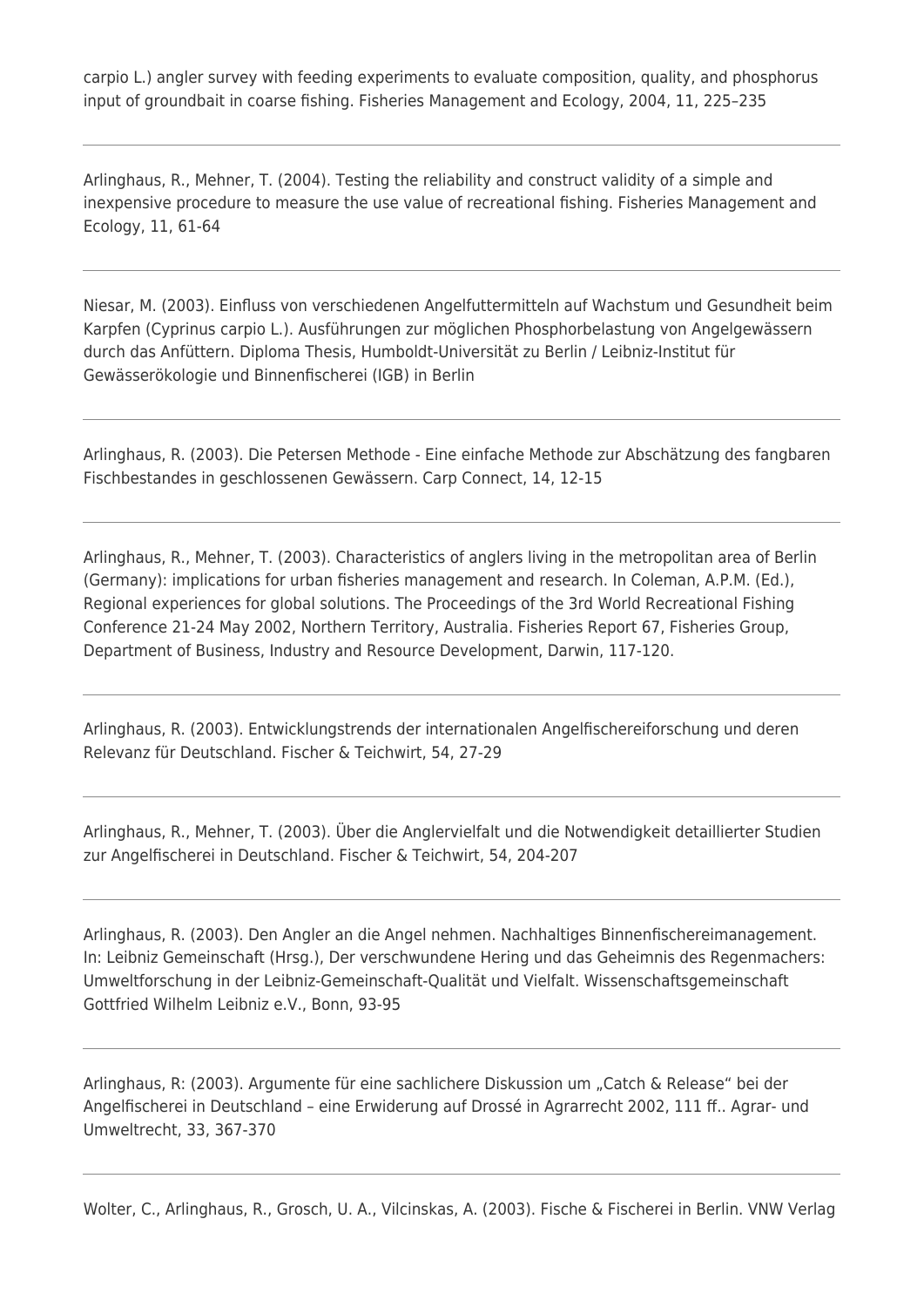Wolter, C., Arlinghaus, R. (2003). Navigation impacts on freshwater fish assemblages: the ecological relevance of swimming performance. Reviews in Fish Biology and Fisheries, 13, 63–89

Arlinghaus, R., Mehner, T. (2003). Management preferences of urban anglers: habitat rehabilitation versus other options. Fisheries, 28, 10-17

Arlinghaus, R., Wirth, M., Rennert, B. (2003). Digestibility measurements in juvenile tench [Tinca tinca (L.)] by using a continuous filtration device for fish faeces. Journal of Applied Ichthyology, 19, 152-156

Arlinghaus, R., Wolter, C. (2003). Amplitude of ecological potential: chub Leuciscus cepahlus (L.) spawning in an artificial lowland canal. Journal of Applied Ichthyology, 19, 52-54

Arlinghaus, R., Mehner, T. (2003). Socio-economic characterisation of specialised common carp (Cyprinus carpio L.) anglers in Germany, and implications for inland fisheries management and eutrophication control. Fisheries Research, 61, 19–33

Niesar, M., Arlinghaus, R. (2002). Anfüttern - Pro und Contra, Anfüttern oder der Einfluss des Angelfutters auf das Fischwachstum. Carp Mirror, 4, 12-16

Arlinghaus, R. (2002). Ist das Karpfenangeln noch zu retten? Carp Mirror, 4, 90-93

Arlinghaus, R., Mehner, T. (2002). Das Millionengeschäft Karpfenangeln. Carp Mirror, 6, 16-19

Arlinghaus, R., Knösche, R., Wysujack, K. (2002). Einfluss des Binnenfischereimanagements auf die Süßwasserökosysteme. Fischer & Teichwirt, 53, 480-482

Engelhardt, C., Brunke, M., Arlinghaus, R., Sukhodolov, A. (2002). Der Einfluss des Schiffsverkehrs auf die hydraulische Verhältnisse in ufernahen Habitaten von Wasserstraßen. In: Geller, W., Puncochar, P., Guhr, H., Von Tümpling W. Jun., Medek, J., Smarta'k, J., Feldmann, H., Uhlmann, O. (Hrsg.), Die Elbe – neue Horizonte des Flusseinzugsgebietsmanagement. 10. Magdeburger Gewässerschutzseminr, B. G. Teubner GmbH, Stuttgart, 301-302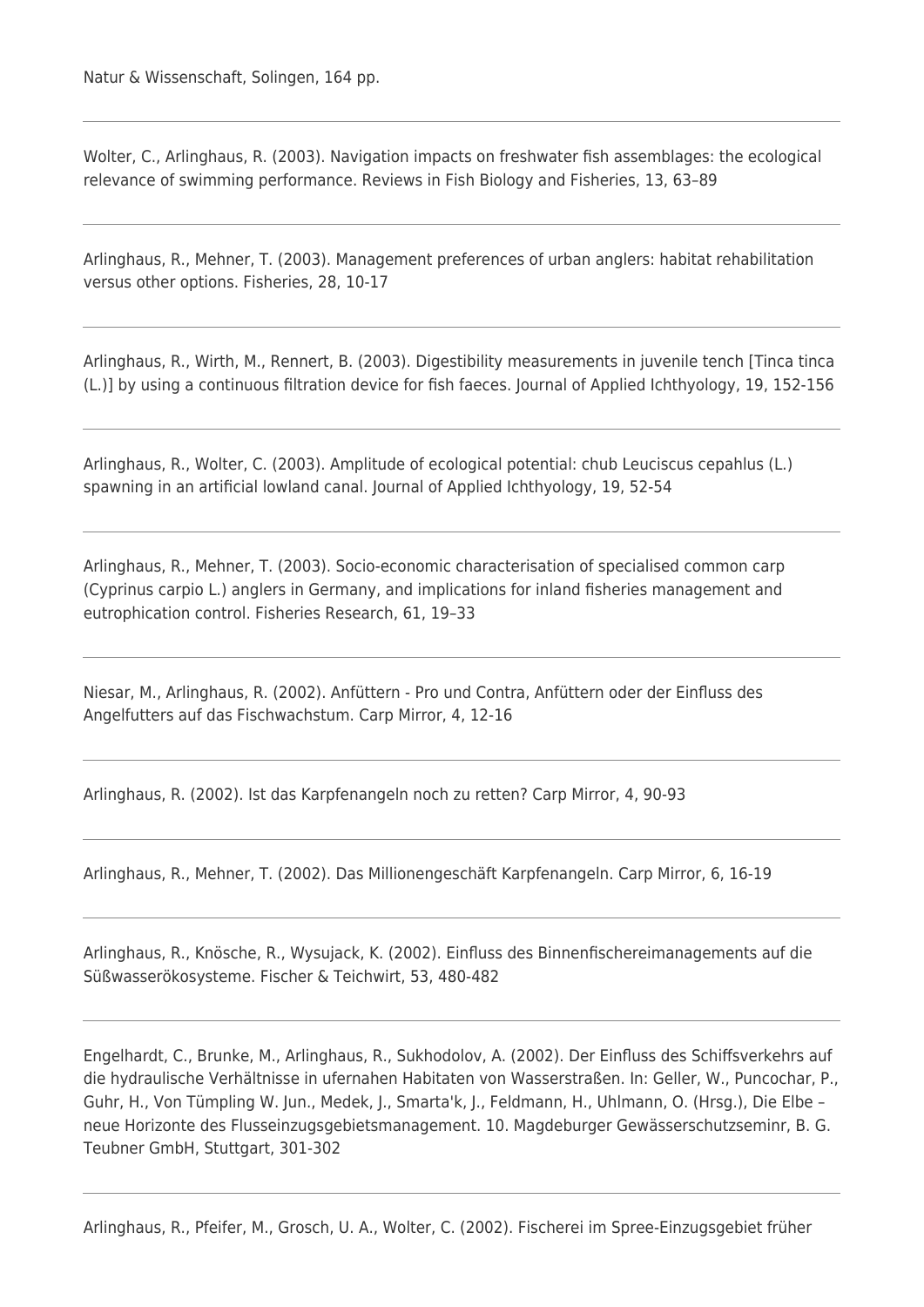und heute. In: J. KÖHLER, J. GELBRECHT & M. PUSCH (Hrsg.), Die Spree - Zustand, Probleme, Entwicklungsmöglichkeiten, Limnologie Aktuell Band 10. E. Schweizerbart´sche Verlagsbuchhandlung, Stuttgart, 210-220. (in German with English abstract)

Arlinghaus, R., Pfeifer, M., Grosch, U. A., Wolter, C. (2002). Fischerei im Spree-Einzugsgebiet früher und heute. In: J. Köhler, J. Gelbrecht & M. Pusch (Hrsg.), Die Spree - Zustand, Probleme, Entwicklungsmöglichkeiten, Limnologie Aktuell Band 10. E. Schweizerbart´sche Verlagsbuchhandlung, Stuttgart, 210-220

Arlinghaus, R., Engelhardt, C., Sukhodolov, A., Wolter, C. (2002). Fish recruitment in a canal with intensive navigation: implications for ecosystem management. Journal of Fish Biology, 61, 1386–1402

Arlinghaus, R., Mehner, T., Cowx, I. G. (2002). Reconciling traditional inland fisheries management and sustainability in industrialized countries, with emphasis on Europe. Fish and Fisheries, 2002, 261-316

Arlinghaus, R. (2001). Wieso, Weshalb, Warum. Ein Bericht zur Nahrungsaufnahme, Ködergröße und Attraktorwirkung bei Karpfen. Teil 4. Carp Connect, 8, 51-56

Arlinghaus, R., Mehner, T. (2001). Was unterscheidet auf Karpfen angelnde Boilieangler vom "Durchschnittsangler"? – Ergebnisse einer Befragung. Carp Connect, 9, 12-15

Arlinghaus, R. (2001). Anfüttern. Carp Mirror, 5, 38-42

Arlinghaus, R. (2001). Eine Aufforderung an die deutsche Binnenfischerei. Fischer & Teichwirt, 52, 83

Jankowitsch, O., Arlinghaus, R., Kirschbaum, F. (2001). Neustrukturierung des Berliner fischereilichen Diplom-Studienganges: Die akademische Ausbildung zum Master of Fishery Science and Aquaculture an der Humboldt-Universität zu Berlin. Fischer & Teichwirt, 52, 303-305

Arlinghaus, R., Rennert, B., Wirth, M. (2001). Die scheinbare Verdaulichkeit der Makronährstoffe bei der Schleie (Tinca tinca L.) unter besonderer Berücksichtigung der Kohlenhydrate. Fischer & Teichwirt, 52, 25-27

Arlinghaus, R., Mehner, T., Wolter, C. (2001). Die Debatte um Nachhaltigkeit – Notwendigkeit und Chance für die deutsche Binnenfischerei. Fischer & Teichwirt, 52, 262-265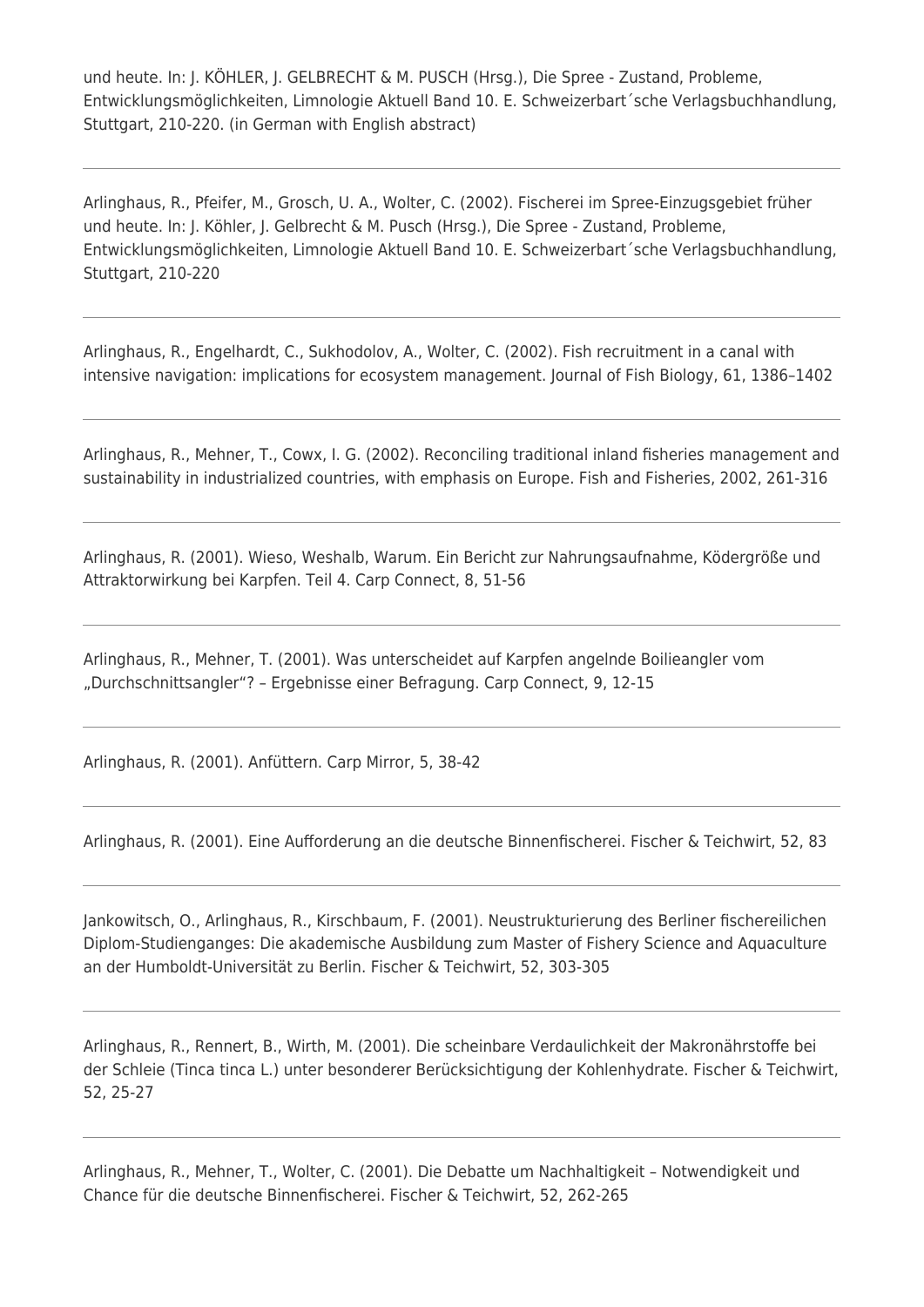Arlinghaus, R., Wolter, C. (2001). Untersuchung des Jungfischaufkommens im Oder-Havel-Kanal unter besonderer Berücksichtigung der Blocksteinschüttung. Fischer & Teichwirt, 52, 472-474

Arlinghaus, R., Meyer, J. (2001). Wieso, Weshalb, Warum. Ein Bericht zur Nahrungsaufnahme, Ködergröße und Attraktorwirkung bei Karpfen. Teil 3. Carp Connect Nr. 7, 45-49

Arlinghaus, R., Meyer, J. (2001). Wieso, Weshalb, Warum. Ein Bericht zur Nahrungsaufnahme, Ködergröße und Attraktorwirkung bei Karpfen. Teil 2. Carp Connect Nr. 6, 15-19

Arlinghaus, R. (2000). Plädoyer gegen das Umsetzen von Karpfen. Carp Connect, 4, 26-27

Arlinghaus, R. (2000). Untersuchung des Jungfischaufkommens im Oder-Havel-Kanal unter besonderer Berücksichtigung der Blocksteinschüttungen. Diplomarbeit, Humboldt-Universität zu Berlin, Landwirtschaftlich-Gärtnerische Fakultät, 151 pp.

Arlinghaus, R. (2000). Untersuchung zur scheinbaren Verdaulichkeit der Makronährstoffe unter besonderer Berücksichtigung der Kohlenhydrate bei der Schleie (Tinca tinca Linné 1758). Studienprojektarbeit, Humboldt-Universität zu Berlin, Landwirtschaftlich-Gärtnerische Fakultät, 140 pp.

Arlinghaus, R., Baer, J. (2000). Louisiana`s Süßwasserkrebszucht - ein Beispiel für erfolgreiche und nachhaltige Aquakultur im Süden der USA. Fischer & Teichwirt, 51, 267-270

Arlinghaus, R., Rennert, B. (2000). Die Schleie - ein potenter Aquakulturfisch für Deutschland. Fischer & Teichwirt, 51, 342-345

Baer, J., Arlinghaus, R., Balnath, C. (2000). Ein neuartiges Produktionssystem für den Channel Catfish (Ictalurus punctatus). Fischer & Teichwirt, 51, 25-27

Arlinghaus, R., Meyer, J. (2000). Wieso, Weshalb, Warum. Ein Bericht zur Nahrungsaufnahme, Ködergröße und Attraktorwirkung bei Karpfen. Teil 1. Carp Connect Nr. 5, 25-29

Arlinghaus, R. (1999). Diplomatie und Karpfenangeln – ein Widerspruch der keiner ist. www.carp.de